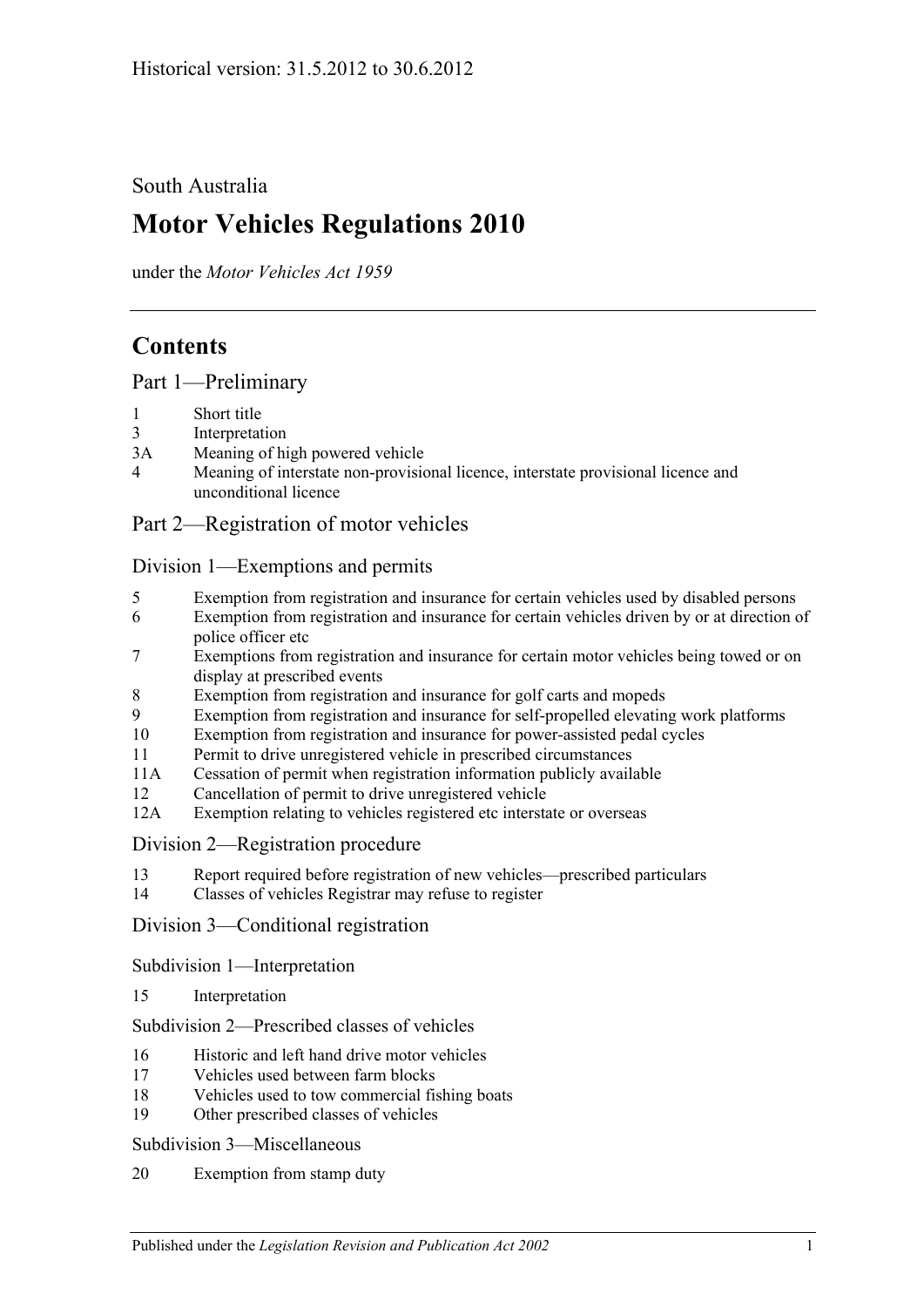- [Duration of registration](#page-16-2)
- [Transfer of registration](#page-16-3)

#### [Division 4—Duty to notify alterations or additions to vehicles](#page-16-4)

[Duty to notify alterations or additions to vehicles](#page-16-5)

#### [Division 5—Numbers and number plates](#page-18-0)

- [Carriage of number plates](#page-18-1)
- [Exemptions from duty to carry number plates](#page-18-2)
- [Return or recovery of number plates—exceptions](#page-20-0)
- [Exemptions from section 47D of Act](#page-20-1)

#### [Division 6—Suspension, cancellation and transfer of registration](#page-21-0)

 [Exemption from section 56\(b\)\(ii\) of Act where motor vehicle dealer etc acting](#page-21-1) as delegate [of Registrar, transfers registration of vehicle sold by dealer](#page-21-1)

#### [Division 7—Trade plates](#page-21-2)

- [Purposes for which trade plates may be issued and used](#page-21-3)
- [Trade plate label and certificate of issue of trade plate](#page-24-0)
- [Carriage of trade plate and trade plate label](#page-24-1)
- [Offences](#page-25-0)
- [Replacement of lost trade plate](#page-25-1)

#### [Division 8—Registration labels](#page-25-2)

- [Heavy vehicles for which a registration label is not required to be issued](#page-25-3)
- [Carriage of registration labels and permits](#page-26-0)

### [Division 9—Miscellaneous](#page-27-0)

- 35A [Registration details certificate](#page-27-1)
- 35B [Prescribed documents](#page-28-0)
- [Offences](#page-28-1)

# [Part 3—Heavy vehicles speeding control scheme](#page-30-0)

- [Interpretation](#page-30-1)
- [Corresponding laws declared for purposes of scheme](#page-30-2)
- [Prescribed classes of heavy vehicles](#page-30-3)
- [Prescribed speeds for different classes of heavy vehicles](#page-30-4)
- [Speeding offences not to be registered under section](#page-30-5) 71D of Act

# [Part 4—Driver's licences and learner's permits](#page-32-0)

#### [Division 1—Classification of licences](#page-32-1)

[Classification of licences](#page-32-2)

#### [Division 2—Driver's licences and learner's permits](#page-32-3)

- [Exemption from certain requirements for qualified supervising drivers](#page-32-4)
- [Duty of applicant for licence or permit to supply specimen signature etc](#page-32-5)
- [Exemptions from duty to hold licence, learner's permit or particular class of licence](#page-33-0)
- [Examination of applicant for licence or learner's permit](#page-34-0)
- [Prescribed matters for the purposes of section 79A of Act](#page-35-0)
- 47A [Exemption from section 79B of Act](#page-35-1)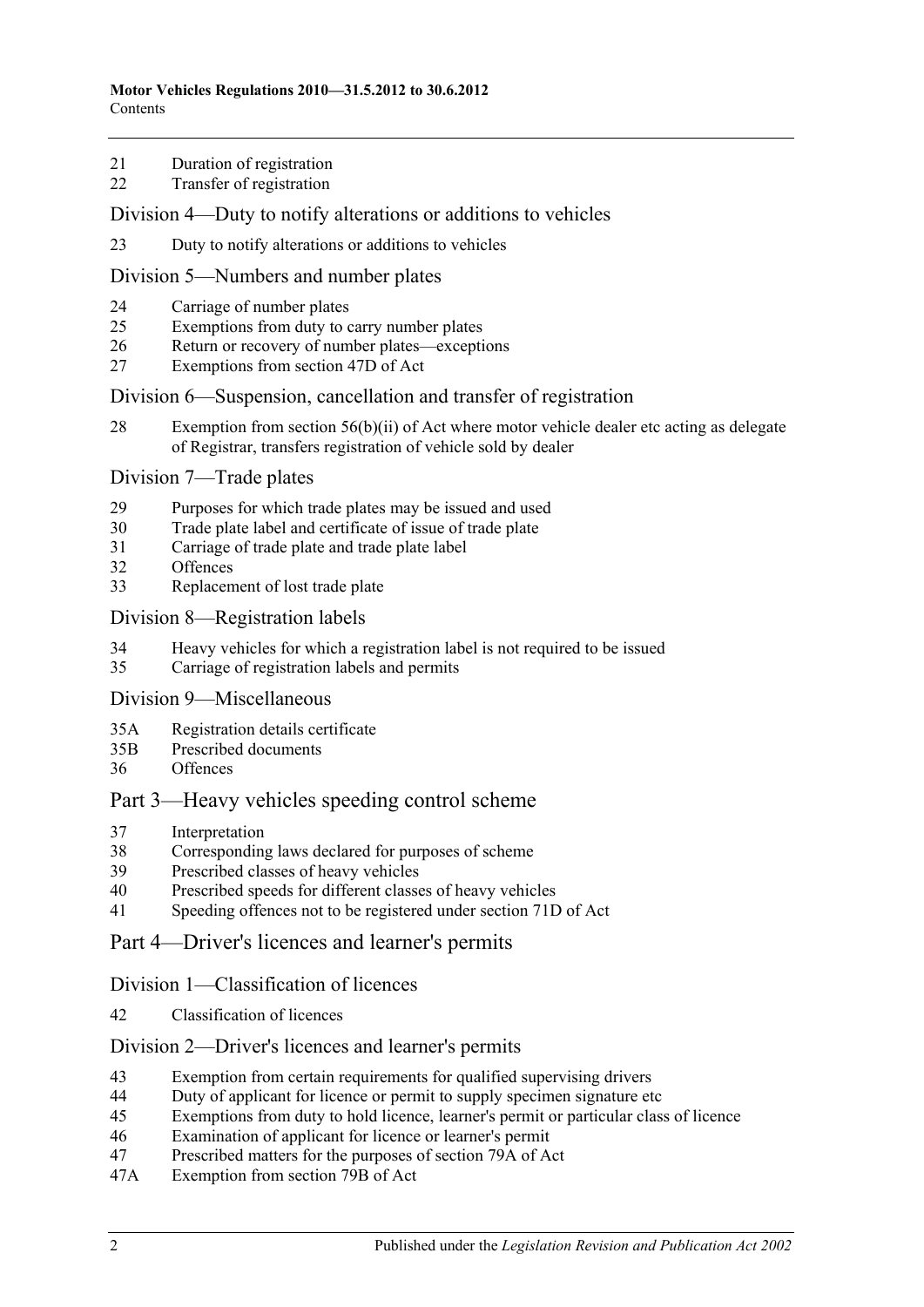- 48 [Power to refuse practical driving test where undue danger to any person](#page-36-0)
- 49 [Certain practical driving tests not to be taken again within 13](#page-36-1) day period
- 50 [Learner's permits—display of L plates](#page-36-2)
- 51 [Display of P plates](#page-37-0)
- 52 [Exemptions for police officer or police cadet with provisional licence](#page-37-1)
- 54 [Exemption from requirement to undertake hazard perception test](#page-37-2)
- 55 [Prescribed classes of applicants](#page-38-0)
- 55A [Application for high powered vehicle exemption](#page-38-1)
- 55AB [Issue of certificate of high powered vehicle exemption](#page-38-2)
- 55B [Issue of duplicate certificate of high powered vehicle exemption](#page-38-3)
- 55C [Surrender of high powered vehicle certificate on surrender of licence](#page-38-4)
- 55D [Requirement to produce certificate of high powered vehicle exemption](#page-39-0)
- 55E [Duty to carry certificate of high powered vehicle exemption](#page-39-1)
- 55F [Cancellation of high powered vehicle exemption granted in error](#page-39-2)
- 55G [High powered vehicle exemption falsely obtained is void](#page-39-3)
- 55H [Certificate of high powered vehicle exemption unlawfully altered or damaged is void](#page-40-0)
- 56 [Attendance at lectures by holder of learner's permit etc who contravenes probationary](#page-40-1)  [conditions or incurs 4 or more demerit points](#page-40-1)
- 56A [Manner of giving Registrar notice of decision to enter into Safer Driver Agreement](#page-40-2)
- 57 [Exemption from section 81BB\(7\)\(a\) of Act](#page-40-3)
- 58 [Exemption from duty to carry and produce probationary licence or provisional licence for](#page-41-0)  [police officers and police cadets](#page-41-0)
- 59 [Cancellation of motor driving instructor's licence on surrender](#page-41-1)
- 60 [Endorsement of conditions on driver's licences and learner's permits](#page-41-2)

#### [Division 3—Alcohol interlock schemes](#page-41-3)

- 61 [Circumstances in which licence not subject to mandatory alcohol interlock scheme](#page-41-4)  [conditions](#page-41-4)
- 62 [Testing of alcohol interlocks](#page-41-5)
- 63 [Counselling requirements applicable to holders of licence subject to voluntary alcohol](#page-42-0)  [interlock scheme conditions](#page-42-0)

#### [Part 5—Motor driving instructors' licences](#page-44-0)

- 64 [Applicant for licence to supply photographs to Registrar](#page-44-1)
- 65 [Applicant for licence to pay fees before proficiency tests](#page-44-2)
- 66 [Exemption from duty to hold motor driving instructor's licence for approved motor](#page-44-3) bike [training courses](#page-44-3)

#### [Part 6—Demerit points scheme](#page-46-0)

- 67 [Demerit points for offences](#page-46-1)
- 68 [Demerit points for offences interstate—corresponding laws](#page-46-2)
- 69 [Manner of giving Registrar notice of election under section](#page-46-3) 98BE of Act
- 70 [Notification of demerit points to interstate licensing authorities](#page-47-0)

#### [Part 7—Written-off vehicles](#page-48-0)

- 71 [Interpretation](#page-48-1)
- 72 [Meaning of written-off motor vehicle for purposes of section](#page-50-0) 145(8) of Act
- 73 [Application of Part](#page-50-1)
- 74 [Registrar to be given notice of, and notices to be affixed to, written-off vehicles](#page-50-2)
- 75 [Offence to drive written-off vehicle on road](#page-52-0)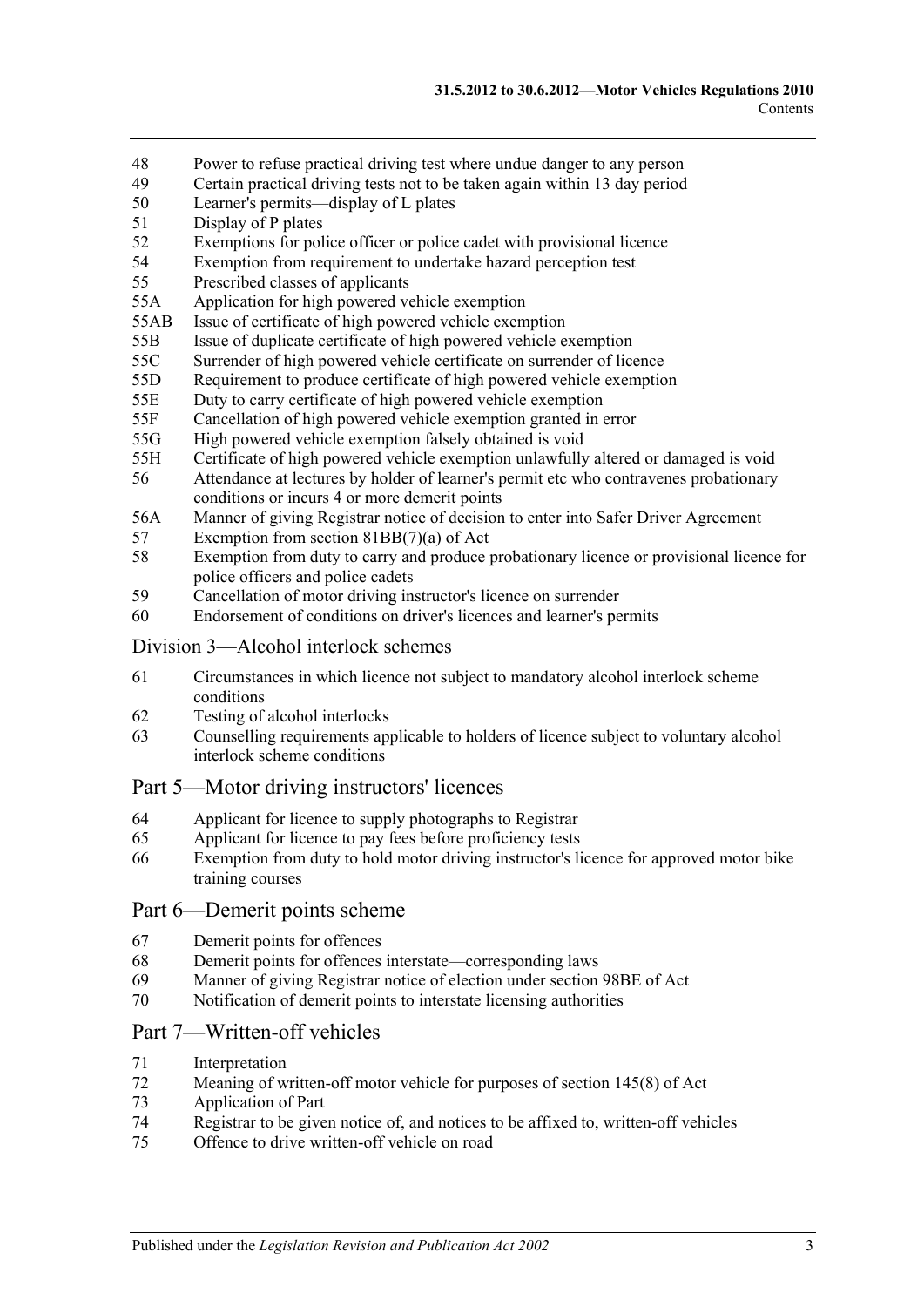#### [Part 8—Fees](#page-54-0)

- 76 [Fees](#page-54-1)
- 77 [Reduced registration fees—prescribed amounts](#page-54-2)
- 78 [Concession card holders](#page-55-0)
- 79 [Exemption from section 41\(2\) of Act](#page-55-1)
- 79A [Reduction of fee—temporary configuration certificate](#page-55-2)
- 80 [Additional amount payable where certain vehicles are altered or added to](#page-56-0)
- 81 [Refund on cancellation of registration](#page-56-1)
- 82 [Refund on surrender of trade plate](#page-57-0)
- 83 [Refund on surrender of licence](#page-57-1)
- 84 [Refund of part of licence fee on eligibility for reduced fee](#page-57-2)
- 85 [No refund of administration fees](#page-57-3)
- 86 [Registrar not required to make certain refunds or recover certain unpaid fees](#page-57-4)
- 87 [Calculation of fees and refunds to nearest 10 cents or whole dollar](#page-57-5)
- 88 [Exemption from practical driving test fees](#page-58-0)
- 89 [Administration fee for licence subject to alcohol interlock scheme conditions](#page-58-1)
- 90 [Remission and reduction of fees](#page-58-2)

### [Part 9—Miscellaneous](#page-60-0)

- 90A [Proof by statutory declaration and prescribed circumstances](#page-60-1)
- 91 [Offence to alter, deface etc permits, labels or certificates](#page-60-2)<br>92 Forms determined by the Minister
- [Forms determined by the Minister](#page-61-0)
- 93 [Appointment of authorised examiners](#page-61-1)
- 93A [Exemption from requirements as to display of disabled person's parking permit](#page-61-2)
- 94 [Application for review under Part 3E of Act](#page-62-0)<br>94A Prescribed documents
- [Prescribed documents](#page-62-1)
- 95 [Manner of giving Registrar notice of change of name, address etc under section](#page-62-2) 136 of Act
- 96 [Power of Registrar to require destruction of a document or thing issued or renewed in](#page-62-3)  [consequence of a void transaction](#page-62-3)
- 97 [Places at which receipt of notice of disqualification may be personally acknowledged](#page-62-4)
- 98 [Guidelines for disclosure of information](#page-63-0)<br>99 Corresponding laws declared for purpose
- Corresponding laws declared for purposes of section  $141(2)$  of Act
- 99A [Prescribed form of notice for Schedule 1 clause 3](#page-66-0)
- 100 [Expiation of alleged offences](#page-66-1)

[Schedule 1—Fees](#page-68-0)

Part 1—Fees under *Motor Vehicles Act 1959* and these regulations

Part 2—Fees under Commonwealth *Interstate Road Transport Act 1985*

[Schedule 2—Classification of driver's licences](#page-78-0)

1 [Classification of licences](#page-78-1)

# [Schedule 3—Conditions of driver's licences and learner's permits](#page-82-0)

1 [Endorsement of conditions of licences and permits](#page-82-1)

# [Schedule 4—Demerit points](#page-84-0)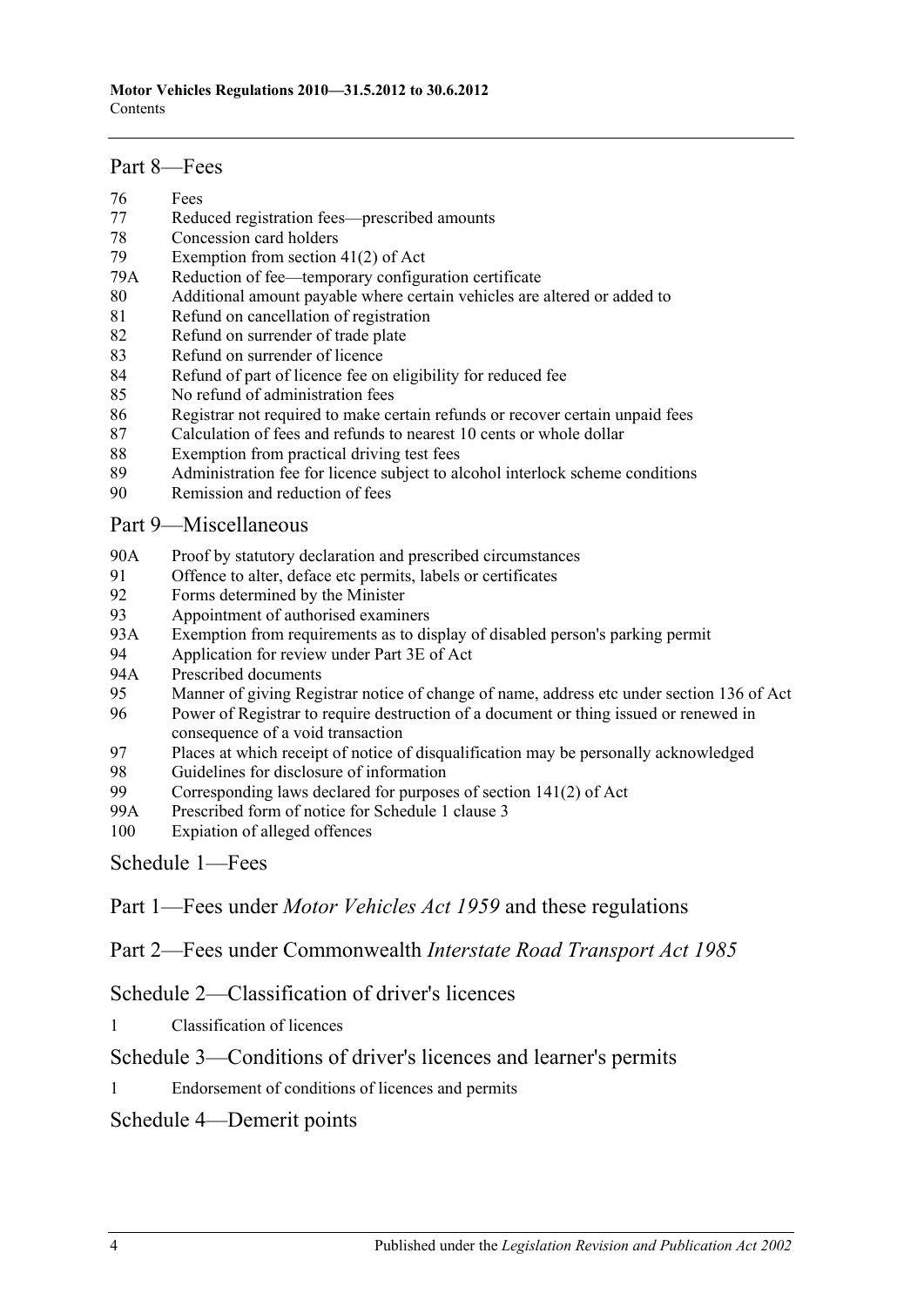# Part 1—Demerit points within the national scheme

- 1 [Offences against](#page-84-1) *Road Traffic Act 1961*
- 2 Offences against *[Australian Road Rules](#page-85-0)*
- 3 Offences against *[Road Traffic \(Heavy Vehicle Driver Fatigue\) Regulations](#page-89-0) 2008*

# Part 2—Demerit points peculiar to South Australia

- 4 [Offences against](#page-90-0) *Road Traffic Act 1961*
- 5 Offences against *[Australian Road Rules](#page-91-0)*
- 6 Offences against *[Road Traffic \(Road Rules—Ancillary and Miscellaneous Provisions\)](#page-94-0)  [Regulations](#page-94-0) 1999*
- 7 Offences against *[Motor Vehicles Act](#page-95-0) 1959*

#### [Schedule 5—Expiation fees](#page-96-0)

- 1 Offences against *[Motor Vehicles Act](#page-96-1) 1959*
- 2 [Offences against these regulations](#page-99-0)

# [Schedule 6—Transitional provisions](#page-100-0)

# Part 2—Transitional provisions

- 2 [Transitional provision relating to licence classifications](#page-100-1)
- 3 [Transitional provision relating to licence conditions](#page-100-2)
- 4 [Transitional provisions relating to certain licences](#page-101-0)

# [Legislative history](#page-102-0)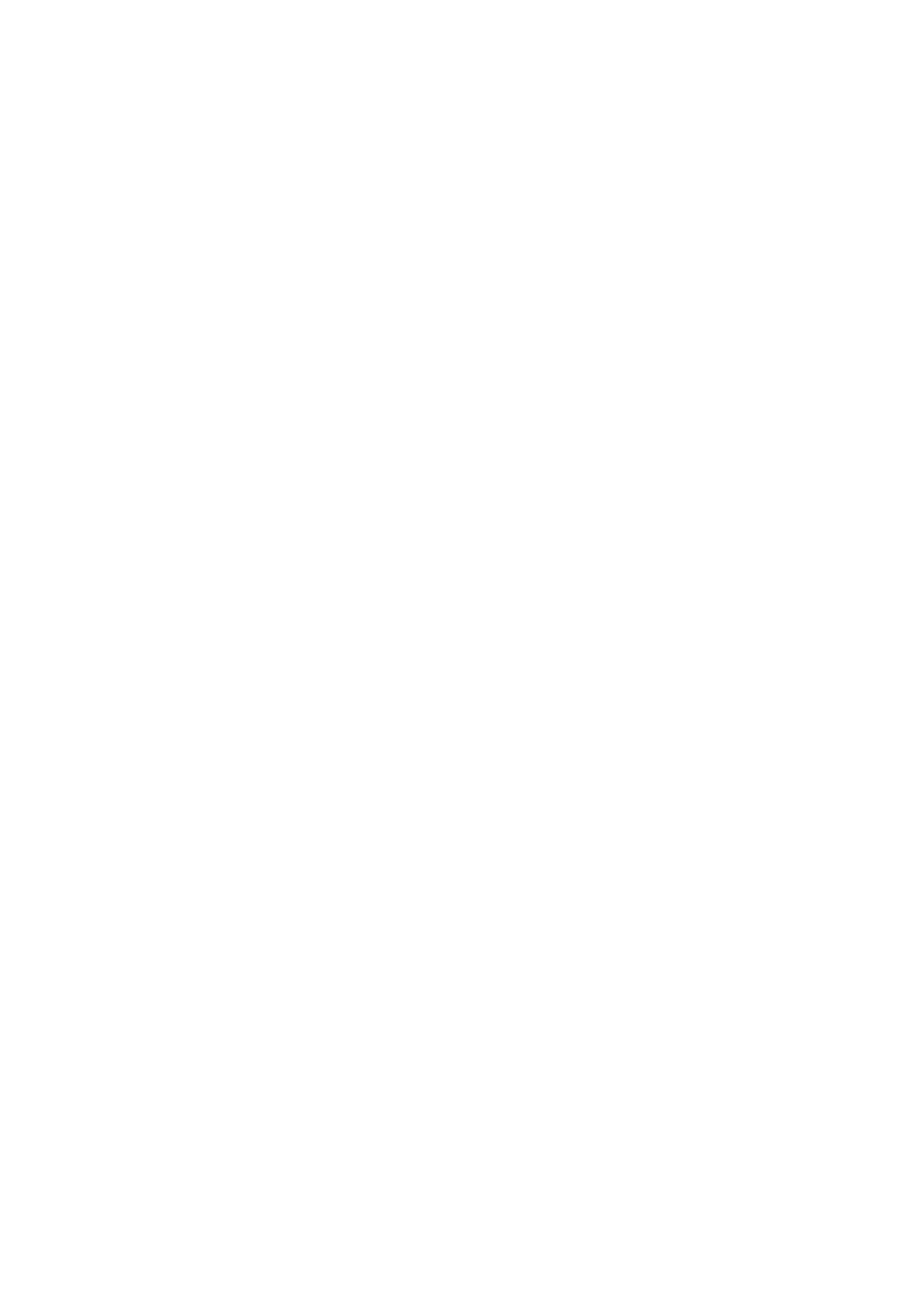# <span id="page-6-0"></span>**Part 1—Preliminary**

# <span id="page-6-1"></span>**1—Short title**

These regulations may be cited as the *Motor Vehicles Regulations 2010*.

# <span id="page-6-2"></span>**3—Interpretation**

(1) In these regulations, unless the contrary intention appears—

*Act* means the *[Motor Vehicles Act](http://www.legislation.sa.gov.au/index.aspx?action=legref&type=act&legtitle=Motor%20Vehicles%20Act%201959) 1959*;

*articulated bus* means a bus consisting of more than 1 rigid section with passenger access between the sections and the sections connected to one another so as to allow rotary movement between the sections;

*articulated motor vehicle* means a motor vehicle consisting of a prime mover and a trailer that is pivoted to and superimposed on the prime mover (a semi-trailer);

*B-double* means an articulated motor vehicle that has a further semi-trailer superimposed on the semi-trailer that forms part of the articulated motor vehicle;

*bike rack* means a device that—

- (a) is designed or adapted for attachment to the rear of a motor vehicle (other than a motor bike or motor trike); and
- (b) is designed or adapted for the carriage of 1 or more pedal cycles, motor bikes, wheelchairs or other similar ride-on vehicles (whether self-propelled or propelled by the rider);

*bus* means a motor vehicle—

- (a) designed for the principal purpose of carrying passengers; and
- (b) designed to carry more than 12 seated adult persons;

*converter dolly* means a trailer with 1 axle group or single axle and a fifth wheel coupling designed to convert a semi-trailer into a dog trailer;

*current registration details certificate*, in relation to a motor vehicle, means—

- (a) the most recent registration details certificate issued on the Registrar's own initiative in relation to the motor vehicle; or
- (b) a registration details certificate issued on application by the owner of the motor vehicle since the registration of the vehicle was last renewed;

*dog trailer* means a trailer (including a trailer consisting of a semi-trailer and converter dolly) with—

- (a) 1 axle group or single axle at the front that is steered by connection to the towing vehicle by a drawbar; and
- (b) 1 axle group or single axle at the rear;

*fifth wheel coupling* means a device, other than the upper rotating element and the kingpin (which are parts of a semi-trailer), used with a prime-mover, semi-trailer or a converter dolly to permit quick coupling and uncoupling and to provide for articulation;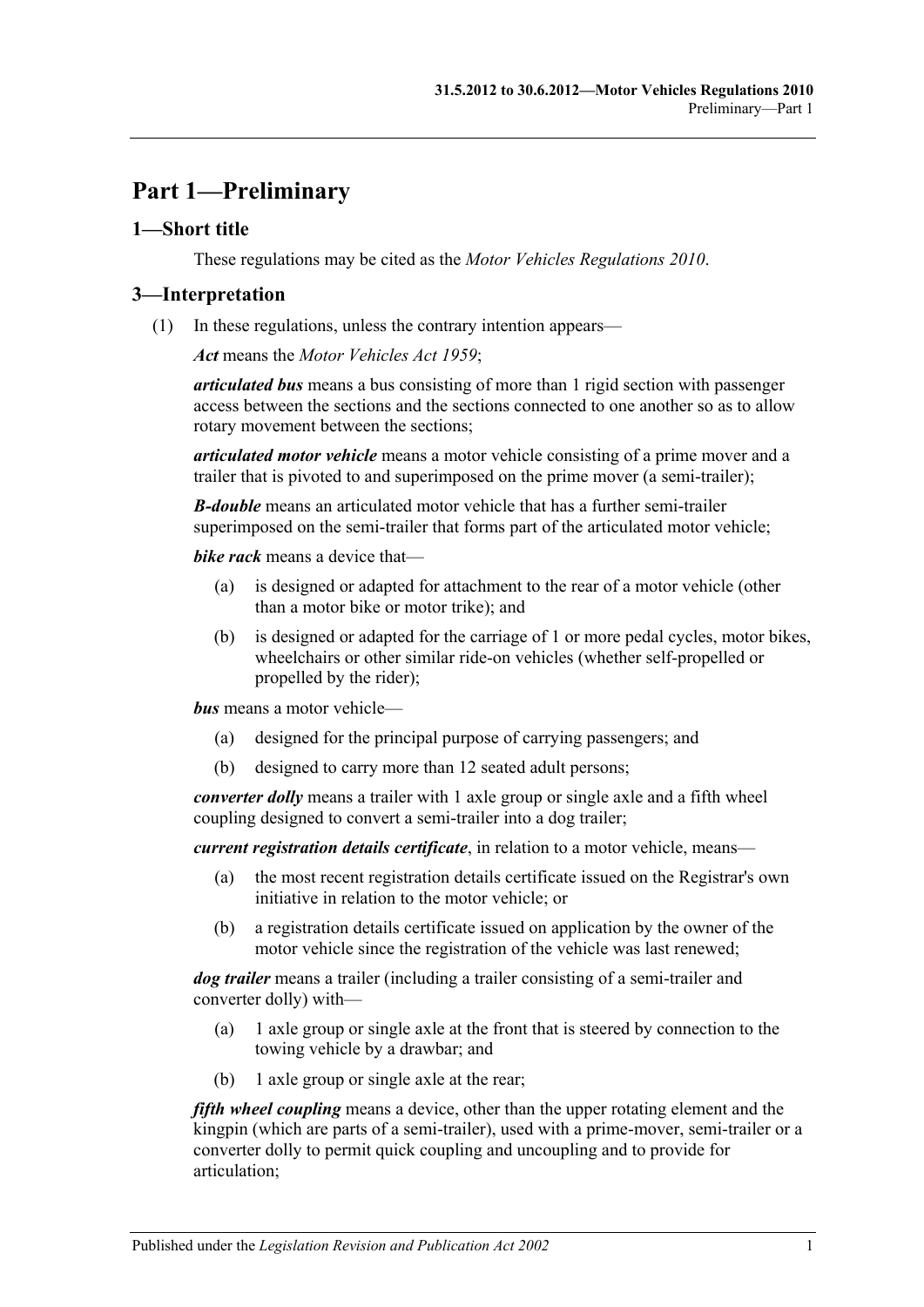*golf cart* means a motor vehicle designed for the purpose of transporting a person or persons who are playing golf around a golf course;

*golf course* includes—

- (a) land (including land used for car parking) used for the purposes of, or in conjunction with, a golf course; and
- (b) 2 golf courses that are adjacent to one another and are managed by the same club or authority;

*government-registered motor vehicle* means a motor vehicle in respect of which the Registrar has issued number plates of the class established by the Registrar under section 47A of the Act as *Class 8—Government Vehicle Number Plates*;

*high powered vehicle exemption* means an exemption from section 81A(16) of the Act granted to the holder of a P1 or P2 licence under section 81A(17) of the Act;

*low loader* means a gooseneck semi-trailer with a loading deck no more than 1 metre above the ground;

*low loader dolly* means a mass distributing device that—

- (a) is usually coupled between a prime mover and a low loader; and
- (b) consists of a gooseneck rigid frame; and
- (c) does not carry any load directly on itself; and
- (d) is equipped with 1 or more axles, a kingpin and a fifth wheel coupling;

*L plate*—see [regulation](#page-36-2) 50;

*Metropolitan Adelaide* has the same meaning as in the *[Development Act](http://www.legislation.sa.gov.au/index.aspx?action=legref&type=act&legtitle=Development%20Act%201993) 1993*;

*moped* means a 2 or 3 wheeled motor vehicle (other than a power-assisted pedal cycle) that—

- (a) is propelled by—
	- (i) an internal combustion engine with a capacity not exceeding 50 millilitres; or
	- (ii) a motor other than an internal combustion engine; and
- (b) is capable of a speed not exceeding 50 kilometres per hour;

*motor trike* means a motor vehicle with 3 wheels, but does not include—

- (a) a 2 wheeled motor vehicle with a sidecar attached to it and supported by a third wheel; or
- (b) a motor vehicle with 3 wheels that has a body type commonly known as, or similar to, a sedan, station wagon, coupe, convertible, roadster, utility, tray top or van;

*notifiable vehicle*—see [Part 7;](#page-48-0)

*power-assisted pedal cycle* means a pedal cycle that has 1 or more auxiliary propulsion motors with a combined power output not exceeding 200 watts;

#### *prescribed event* means—

(a) the annual Royal Adelaide Show; or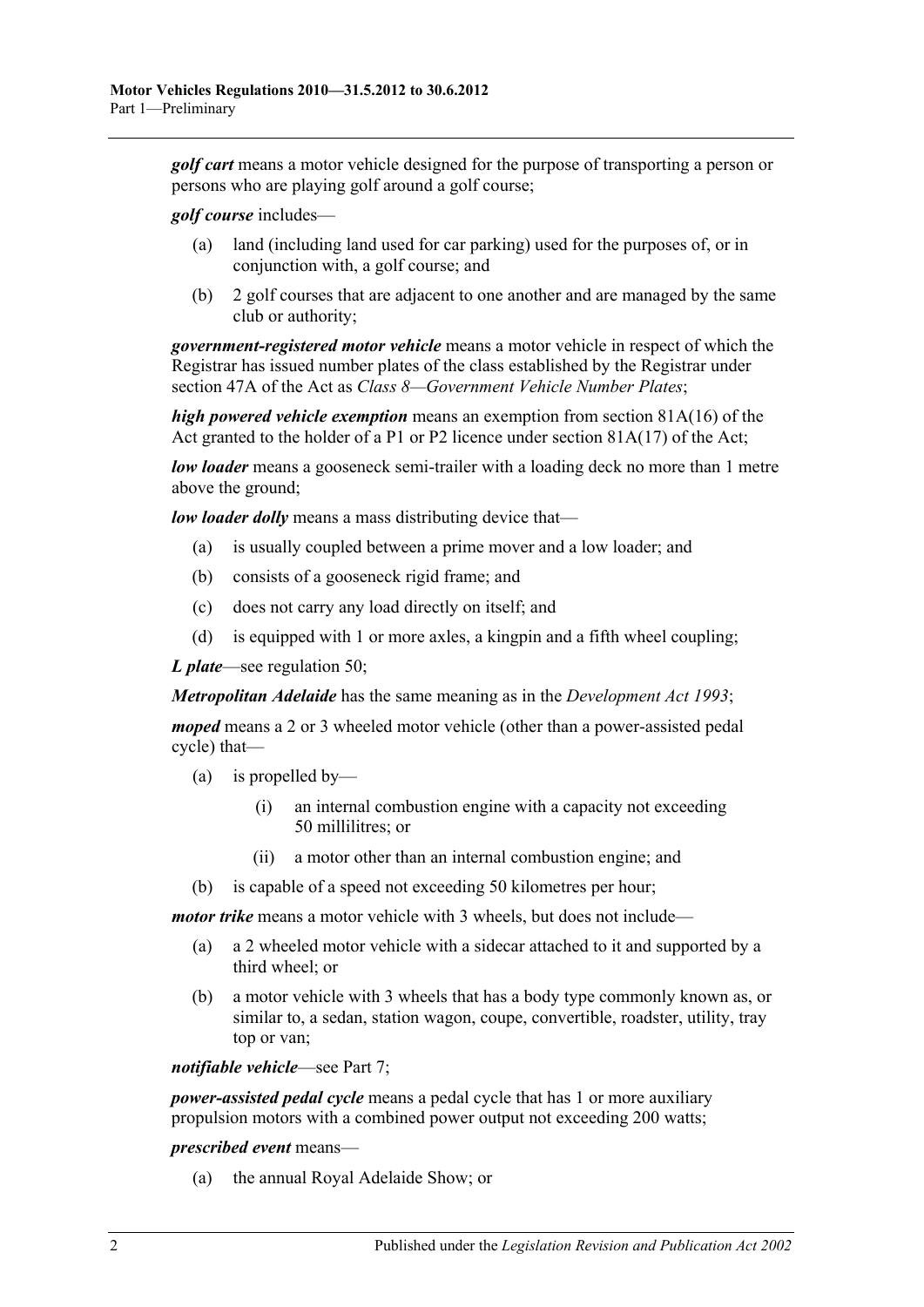- (b) a country field day event; or
- (c) a boat or motor show; or
- (d) any other exhibition, fair or show;

*P plate*—see [regulation](#page-37-0) 51;

*registered number*, in relation to a motor vehicle, means the number allotted to the motor vehicle under section 46 of the Act;

*registration details certificate* means a certificate issued by the Registrar under [regulation](#page-27-1) 35A;

*rigid* means not articulated, other than in respect of an articulated bus;

*road train* means a combination of vehicles, other than a B-double, consisting of a motor vehicle towing at least 2 trailers (counting as 1 trailer a converter dolly supporting a semi-trailer);

*special purpose vehicle* has the same meaning as in the *[Motor Vehicles \(National](http://www.legislation.sa.gov.au/index.aspx?action=legref&type=subordleg&legtitle=Motor%20Vehicles%20(National%20Heavy%20Vehicles%20Registration%20Fees)%20Regulations%202008)  [Heavy Vehicles Registration Fees\) Regulations](http://www.legislation.sa.gov.au/index.aspx?action=legref&type=subordleg&legtitle=Motor%20Vehicles%20(National%20Heavy%20Vehicles%20Registration%20Fees)%20Regulations%202008) 2008*;

*Transport Department* means the administrative unit that, under the Minister, is responsible for the administration of the Act;

*unladen mass* has the same meaning as in the *[Road Traffic Act](http://www.legislation.sa.gov.au/index.aspx?action=legref&type=act&legtitle=Road%20Traffic%20Act%201961) 1961*.

- (2) In these regulations, unless the contrary intention appears, *engine number*, *vehicle identification number* and *vehicle identification plate* have the same respective meanings as in Part 3A of the *[Road Traffic Act](http://www.legislation.sa.gov.au/index.aspx?action=legref&type=act&legtitle=Road%20Traffic%20Act%201961) 1961*.
- (3) For the purposes of these regulations—
	- (a) the *power to weight ratio* of a motor bike or motor trike is to be calculated by dividing its engine power by the sum of its tare weight and 90 kilograms, and multiplying the product of that division by 1 000; and
	- (b) the *engine power* of a motor bike or motor trike is the engine power stated in the Road Vehicle Descriptor for that vehicle's make and model published by the Commonwealth Department of Infrastructure, Transport, Regional Development and Local Government; and
	- (c) the *tare weight* of a motor bike or motor trike is the tare weight as stated in the Road Vehicle Descriptor for that vehicle's make or model.

# <span id="page-8-0"></span>**3A—Meaning of high powered vehicle**

The following classes of vehicles are prescribed as high powered vehicles for the purposes of the Act (see definition of *high powered vehicle* in section 5(1) of the Act):

- (a) vehicles (other than vehicles with a GVM exceeding 4.5 tonnes) that have 8 or more cylinders;
- (b) vehicles (other than vehicles with a GVM exceeding 4.5 tonnes or diesel powered vehicles that have less than 8 cylinders) that are turbocharged or supercharged;
- (c) vehicles (other than vehicles with a GVM exceeding 4.5 tonnes) that have been modified to increase engine performance other than a modification by the manufacturer in the course of the manufacture of the vehicle.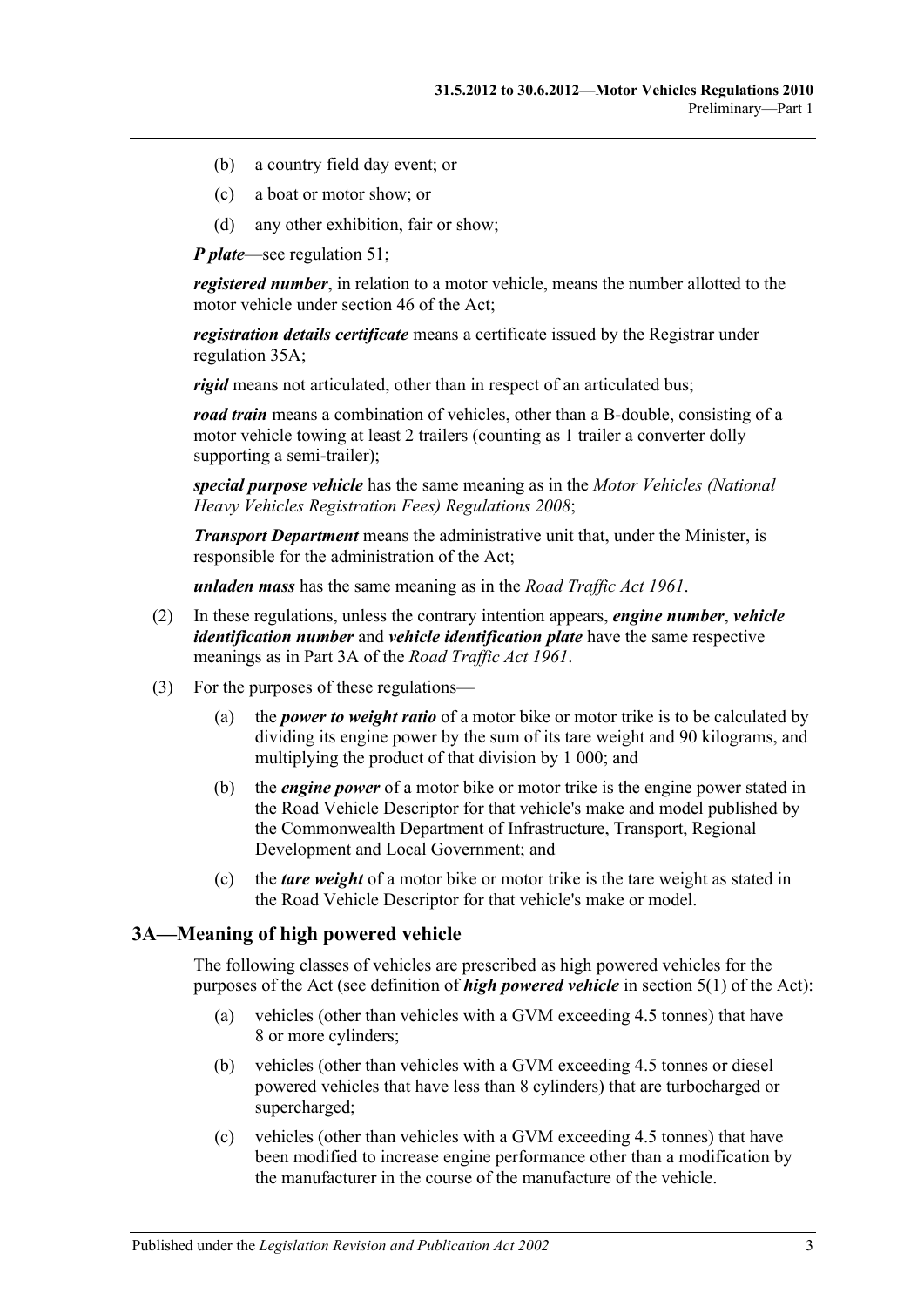# <span id="page-9-0"></span>**4—Meaning of interstate non-provisional licence, interstate provisional licence and unconditional licence**

- (1) For the purposes of the definition of *interstate non-provisional licence* in section 5(1) of the Act, the following types of licences are prescribed:
	- (a) a licence to drive a motor vehicle (other than a permit licence or a provisional licence) issued under the *Motor Vehicles Act* of the Northern Territory;
	- (b) a driver licence (other than a learner permit or probationary licence) issued under the *Road Safety Act 1986* of Victoria;
	- (c) a driver's licence (other than a learners' permit or probationary licence) issued under the *Road Traffic Act 1974* of Western Australia;
	- (d) a driver licence (other than a learner licence or a provisional licence) issued under the *Road Transport (Driver Licensing) Act 1998* of New South Wales;
	- (e) a driver licence (other than a learner licence or a provisional licence) issued under the *Road Transport (Driver Licensing) Act 1999* of the Australian Capital Territory;
	- (f) a driver licence (other than a learner licence or a provisional licence) issued under the *Transport Operations (Road Use Management) Act 1995* of Queensland;
	- (g) a driver licence (other than a learner licence or a provisional licence) issued under the *Vehicle and Traffic Act 1999* of Tasmania.
- (2) For the purposes of the definition of *interstate provisional licence* in section 5(1) of the Act, the following types of licences are prescribed:
	- (a) a provisional licence issued under the *Motor Vehicles Act* of the Northern Territory;
	- (b) a probationary licence issued under the *Road Safety Act 1986* of Victoria;
	- (c) a probationary licence issued under the *Road Traffic Act 1974* of Western Australia;
	- (d) a provisional licence issued under the *Road Transport (Driver Licensing) Act 1998* of New South Wales;
	- (e) a provisional licence issued under the *Road Transport (Driver Licensing) Act 1999* of the Australian Capital Territory;
	- (f) a provisional licence issued under the *Transport Operations (Road Use Management) Act 1995* of Queensland;
	- (g) a provisional licence issued under the *Vehicle and Traffic Act 1999* of Tasmania.
- (3) For the purposes of paragraph (b) of the definition of *unconditional licence* in section 5(1) of the Act, an interstate non-provisional licence that is not subject to 1 or more conditions the same as or similar to prescribed conditions is prescribed.
- (4) A reference in this regulation to a *licence* or *permit* of a particular type issued by a specified State or Territory includes a reference to a licence or permit of a type issued by that State or Territory that is the same in substance as that licence or permit.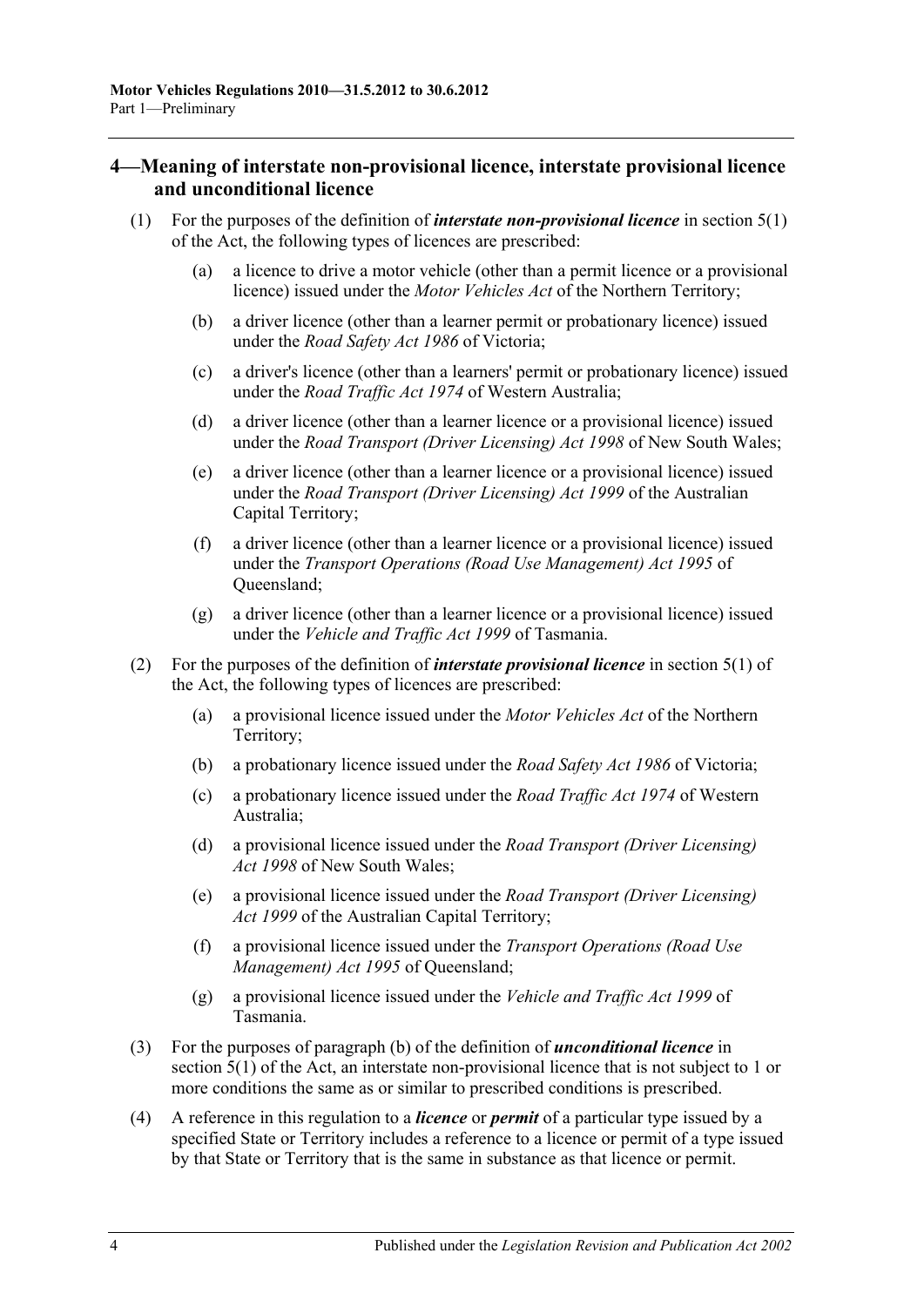# <span id="page-10-0"></span>**Part 2—Registration of motor vehicles**

# <span id="page-10-1"></span>**Division 1—Exemptions and permits**

# <span id="page-10-2"></span>**5—Exemption from registration and insurance for certain vehicles used by disabled persons**

A motor vehicle (other than a motor car) is prescribed for the purposes of section 12A(1) of the Act if—

- (a) the vehicle is specially designed and constructed (and not merely adapted) for the transport of a person suffering from some physical defect or disability; and
- (b) the vehicle has seating for 1 person only; and
- (c) the unladen mass of the vehicle does not exceed 250 kilograms; and
- (d) the vehicle is capable only of short low speed journeys.

# <span id="page-10-3"></span>**6—Exemption from registration and insurance for certain vehicles driven by or at direction of police officer etc**

- <span id="page-10-6"></span>(1) A motor vehicle may be driven on roads without registration or insurance if the vehicle is being driven by, or at the direction of, a person of a class prescribed by [subregulation](#page-10-5) (2) acting pursuant to powers conferred on the person, or in the discharge of duties imposed on the person, in relation to the vehicle (whether under the Act or any other Act or law).
- <span id="page-10-5"></span>(2) For the purposes of [subregulation](#page-10-6) (1), the following classes of persons are prescribed:
	- (a) police officers;
	- (b) authorised officers;
	- (c) persons authorised to examine motor vehicles under section 139 of the Act.

# <span id="page-10-4"></span>**7—Exemptions from registration and insurance for certain motor vehicles being towed or on display at prescribed events**

- (1) The following motor vehicles may be used on roads without registration and insurance:
	- (a) a motor vehicle (other than a trailer) that is being towed by a towtruck;
	- (b) subject to [subregulation](#page-10-7) (2)—an agricultural implement, agricultural machine or any other motor vehicle that is on static display at a prescribed event.
- <span id="page-10-8"></span><span id="page-10-7"></span>(2) The exemption set out in [subregulation](#page-10-8)  $(1)(b)$  is subject to the condition that there must be in force a policy of insurance indemnifying the owner of the agricultural implement, agricultural machine or other motor vehicle (as the case may be) in the amount of at least \$20 000 000 in relation to death or bodily injury caused by, or arising out of, the static display of the agricultural implement, agricultural machine or other motor vehicle at the prescribed event.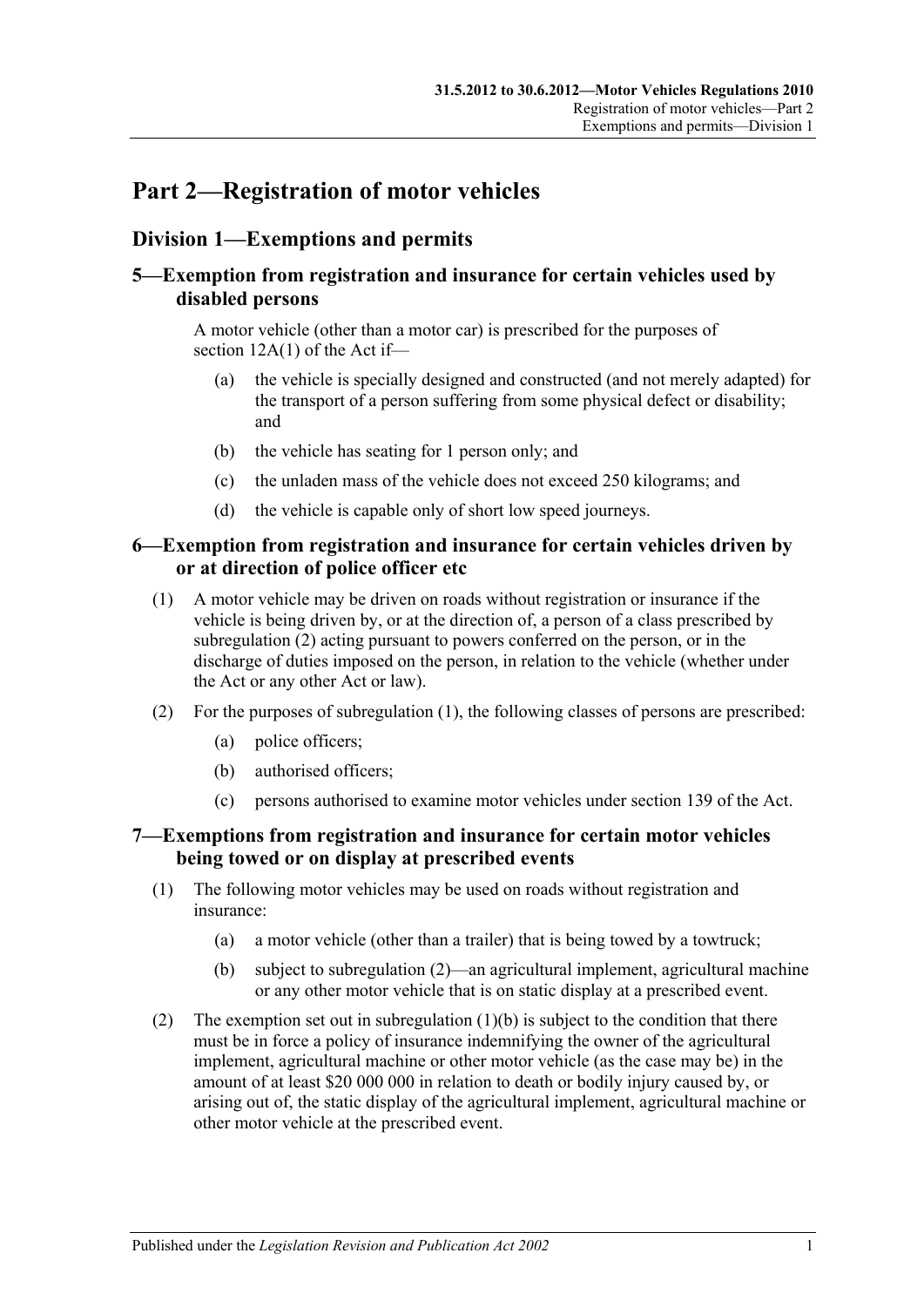# <span id="page-11-0"></span>**8—Exemption from registration and insurance for golf carts and mopeds**

A golf cart or moped may be driven on roads without registration or insurance subject to the following conditions:

- (a) the vehicle must not be driven on a road that does not form part of a golf course except to travel by the shortest available route from one part of a golf course to another part of the golf course;
- (b) the vehicle must not be used, either wholly or partly, for the purpose of hiring it to another person for fee or reward;
- (c) the vehicle must not be driven except by the owner of the vehicle or a person authorised by the owner of the vehicle;
- (d) a policy of public liability insurance indemnifying the owner and any authorised driver of the vehicle in an amount of at least \$10 000 000 in relation to death or bodily injury caused by, or arising out of, the use of the vehicle must be in force.

# <span id="page-11-1"></span>**9—Exemption from registration and insurance for self-propelled elevating work platforms**

- (1) A self-propelled elevating work platform may be driven on roads without registration or insurance subject to the following conditions:
	- (a) the vehicle must not be driven on roads for a distance exceeding 500 metres;
	- (b) the vehicle must not be driven on roads except—
		- (i) to use it for a purpose for which it was manufactured; or
		- (ii) to do any of the following:
			- (A) load the vehicle onto another vehicle;
			- (B) unload the vehicle from another vehicle;
			- (C) reposition the vehicle at a work site;
	- (c) the vehicle must not be driven on roads except by the owner of the vehicle or a person authorised by the owner of the vehicle;
	- (d) a policy of public liability insurance indemnifying the owner and any authorised driver of the vehicle in an amount of at least \$20 000 000 in relation to death or bodily injury caused by, or arising out of, the use of the vehicle must be in force.
- (2) A person who drives a self-propelled elevating work platform on a road without registration or insurance as authorised by this regulation must, at the request of a police officer, produce evidence of the person's public liability insurance either—
	- (a) forthwith to the police officer who made the request; or
	- (b) within 48 hours after the making of the request, at a police station conveniently located for the driver, specified by the police officer at the time of making the request.

Maximum penalty: \$750.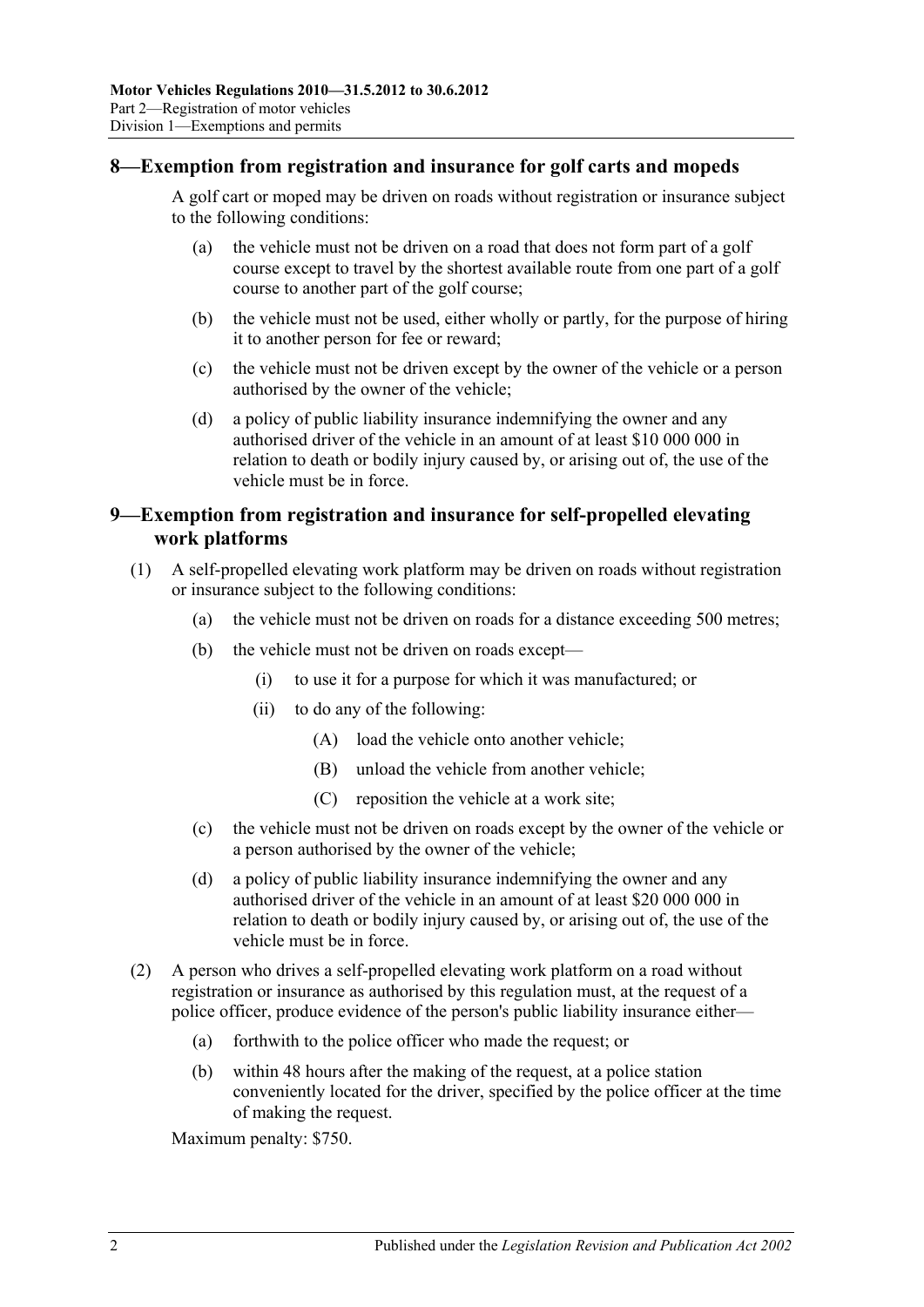#### (3) In this regulation—

*self-propelled elevating work platform* means a self-propelled motor vehicle that—

- (a) is used for construction, maintenance or warehouse operations; and
- (b) is designed mainly for use outside roads; and
- (c) is not capable of travelling at a speed exceeding 10 kilometres per hour.

# <span id="page-12-0"></span>**10—Exemption from registration and insurance for power-assisted pedal cycles**

A power-assisted pedal cycle may be driven on roads without registration or insurance.

#### <span id="page-12-1"></span>**11—Permit to drive unregistered vehicle in prescribed circumstances**

A permit under section  $16(1)(c)(ii)$  of the Act may authorise a motor vehicle to be driven on roads without registration in the following prescribed circumstances:

- (a) to enable the vehicle to be driven in a street procession, motor club rally or other similar activity;
- (b) to enable the vehicle to be moved to another location;
- (c) to enable the vehicle to be towed by another motor vehicle (other than a towtruck);
- (d) to enable the vehicle to be driven for a limited number of short journeys.

#### <span id="page-12-2"></span>**11A—Cessation of permit when registration information publicly available**

For the purposes of section  $16(7)(a)(ii)$  and  $(b)(ii)$  of the Act, the prescribed manner in which information becomes publicly available is by publication of the information on a website maintained by the Registrar for the purpose.

# <span id="page-12-3"></span>**12—Cancellation of permit to drive unregistered vehicle**

The holder of a permit under section 16 of the Act may at any time apply for cancellation of the permit and if the Registrar is satisfied that—

- (a) the permit has been destroyed; or
- (b) the motor vehicle in respect of which the permit was issued has been stolen or destroyed,

the Registrar must cancel the permit.

#### <span id="page-12-4"></span>**12A—Exemption relating to vehicles registered etc interstate or overseas**

A person who drives a motor vehicle, or causes a motor vehicle to stand, on a road is exempt from the operation of section  $19A(1)(c)$  of the Act insofar as that paragraph imposes requirements relating to the visibility and legibility of number plates, if the motor vehicle—

(a) is approved by the Minister for Tourism as a motor vehicle that may be driven, or caused to stand, on a road in relation to an event specified in a notice under [regulation](#page-19-0) 25(4); and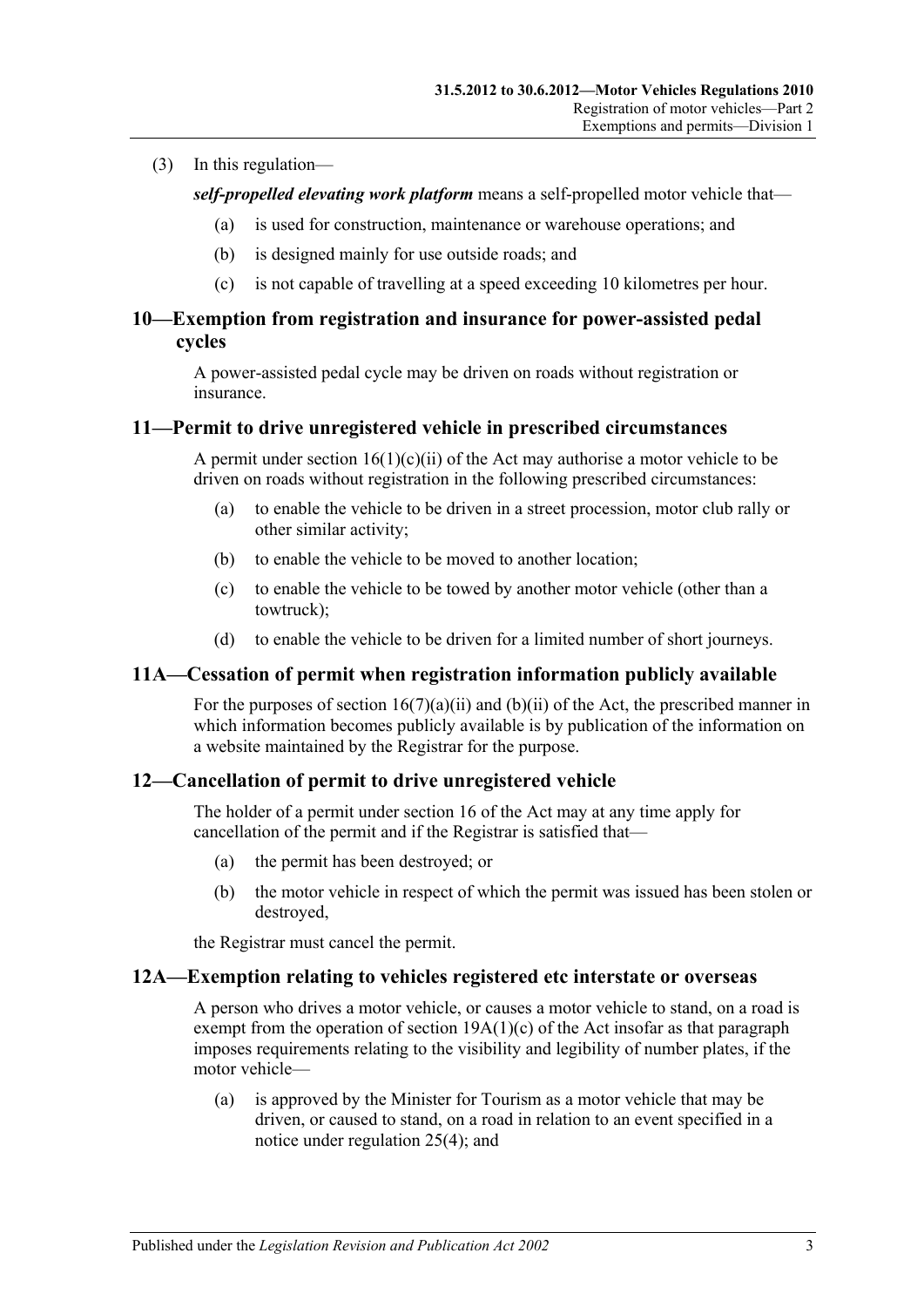(b) is being so driven or caused to stand during the period, and in accordance with the conditions, specified in the notice.

# <span id="page-13-0"></span>**Division 2—Registration procedure**

# <span id="page-13-1"></span>**13—Report required before registration of new vehicles—prescribed particulars**

A report required under section 23A of the Act in relation to a new motor vehicle must—

- (a) be completed by a police officer, an authorised officer or a person authorised by a delegation under section 7 of the Act; and
- (b) contain the following particulars:
	- (i) the name of the person who completed the report;
	- (ii) the vehicle identification number of the vehicle;
	- (iii) the month and year of manufacture of the vehicle;
	- (iv) the make of the vehicle;
	- (v) in the case of a motor vehicle other than a caravan or trailer—the body type and engine number of the vehicle.

# <span id="page-13-2"></span>**14—Classes of vehicles Registrar may refuse to register**

For the purposes of section 24(3)(ca) of the Act, the following classes of vehicles are prescribed:

- (a) written-off vehicles, within the meaning of [Part 7](#page-48-0) of these regulations;
- (b) interstate written-off vehicles, within the meaning of [Part 7](#page-48-0) of these regulations.

# <span id="page-13-4"></span><span id="page-13-3"></span>**Division 3—Conditional registration**

# **Subdivision 1—Interpretation**

#### <span id="page-13-5"></span>**15—Interpretation**

In this Division—

*ambulance* means a motor vehicle driven by—

- (a) a person engaged in the provision of emergency ambulance services under section 57(1) of the *[Health Care Act](http://www.legislation.sa.gov.au/index.aspx?action=legref&type=act&legtitle=Health%20Care%20Act%202008) 2008* on behalf of—
	- (i) SA Ambulance Service Inc; or
	- (ii) St Johns Ambulance Australia South Australia Incorporated; or
- (b) any other person engaged in the provision of emergency ambulance services under section 57(1) of the *[Health Care Act](http://www.legislation.sa.gov.au/index.aspx?action=legref&type=act&legtitle=Health%20Care%20Act%202008) 2008*;

*emergency response vehicle* means an ambulance, fire fighting vehicle or rescue vehicle;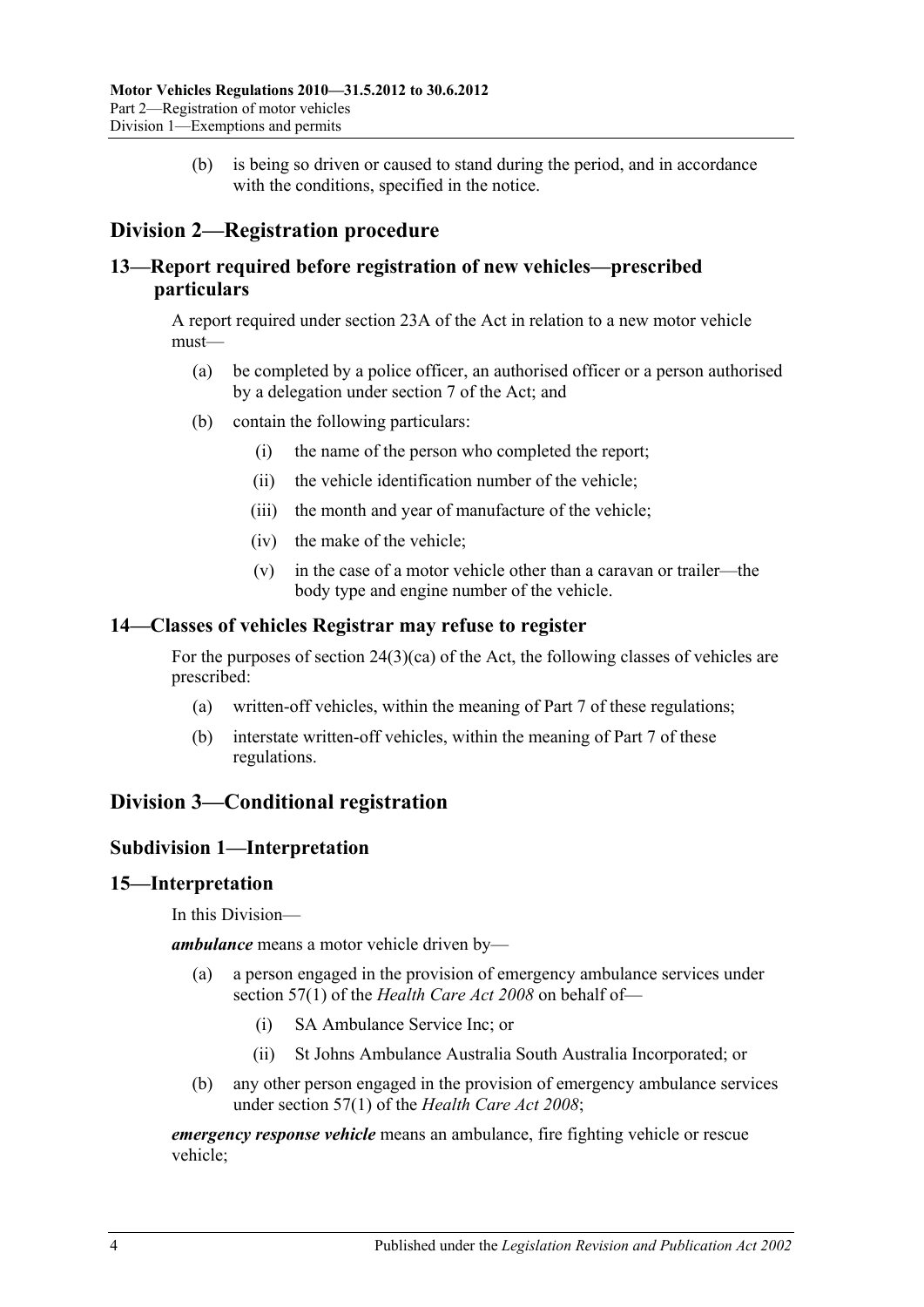*fire fighting vehicle* means a motor vehicle that is used principally for the purpose of fire fighting and is fitted with rotating flashing emergency lights, a siren or repeater horn and fire fighting equipment;

*historic vehicle* means a motor vehicle where 30 years or more have elapsed since 1 January of the year in which the vehicle was manufactured;

*left hand drive vehicle* means a motor vehicle that has its steering wheel on the left of the longitudinal axis of the vehicle;

*rescue vehicle* means a motor vehicle that is used principally for the purpose of taking action in connection with emergencies and is fitted with flashing emergency lights, a siren or repeater horn and rescue equipment.

# <span id="page-14-0"></span>**Subdivision 2—Prescribed classes of vehicles**

#### <span id="page-14-1"></span>**16—Historic and left hand drive motor vehicles**

- (1) For the purposes of section  $25(1)(a)$  of the Act, the following classes of motor vehicles are prescribed:
	- (a) a historic vehicle that has not been modified from its original design to any significant extent;
	- (b) a left hand drive vehicle that was manufactured before 1 January 1974 and has not been modified from its original design to any significant extent.
- (2) The registration of a historic vehicle or left hand drive vehicle under section 25 of the Act is subject to the following conditions:
	- (a) a condition that a person must not drive the vehicle, or cause, suffer or permit the vehicle to be driven, on a road unless the owner of the vehicle is a financial member of a motor vehicle club recognised by the Registrar for the purposes of this regulation;
	- (b) a condition that a person who drives the vehicle on a road must—
		- (i) while doing so, carry in the vehicle a log book in a form approved by the Registrar; and
		- (ii) record in the log book, in accordance with the directions contained in the log book, particulars of each journey undertaken by the person in the vehicle; and
		- (iii) produce the log book for inspection on request made by an authorised officer or police officer;
	- (c) a condition that a person must not drive the vehicle, or cause, suffer or permit the vehicle to be driven, on a road on more than 90 days in each period of 12 months in the period of registration.
- (3) The Registrar may by notice in the Gazette—
	- (a) recognise a motor vehicle club for the purposes of this regulation;
	- (b) if satisfied that there is good cause to do so, withdraw the recognition of a motor vehicle club with effect from a date specified in the notice (being not less than 28 days from the date of publication of the notice).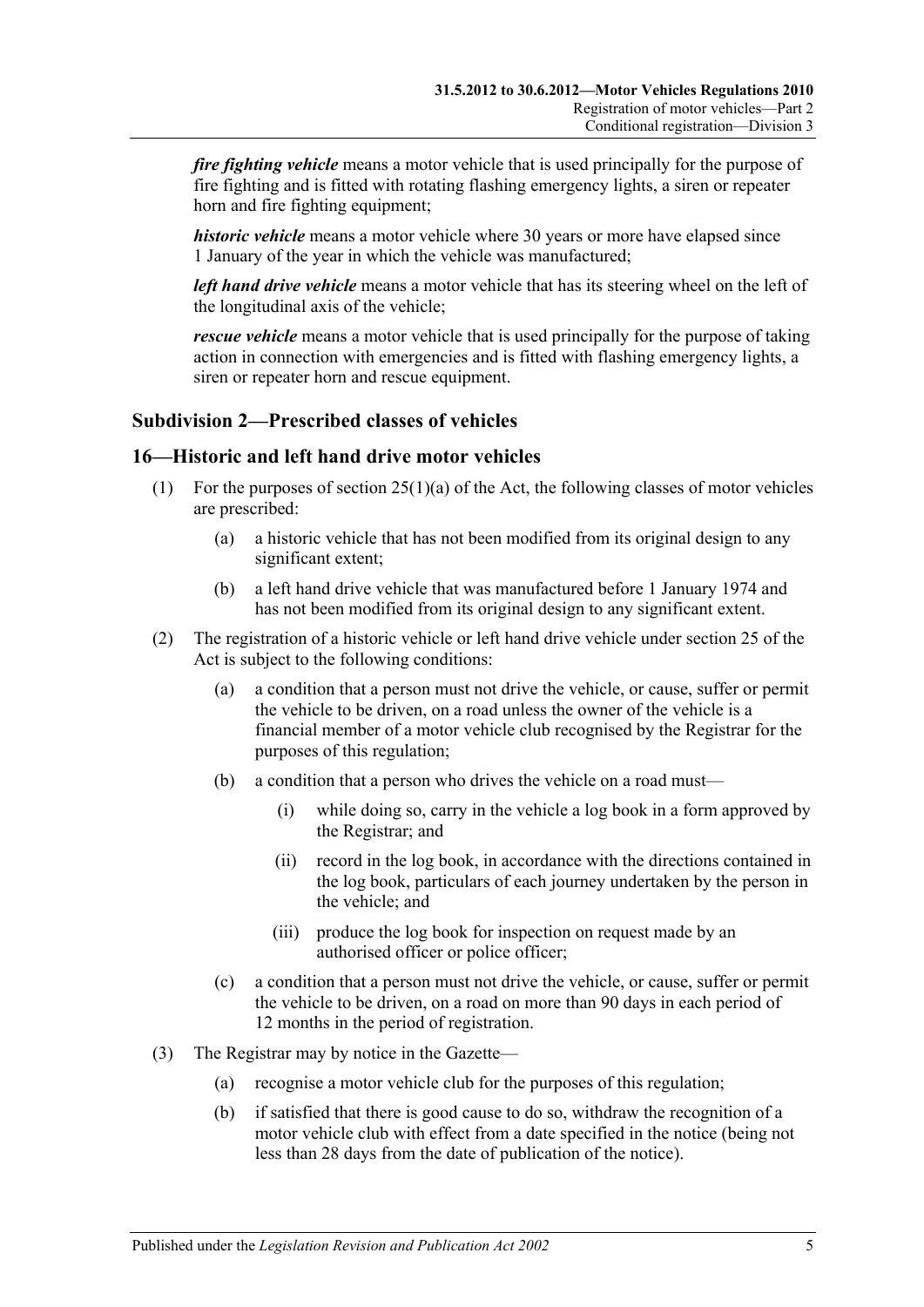# <span id="page-15-3"></span><span id="page-15-0"></span>**17—Vehicles used between farm blocks**

- (1) For the purposes of section 25(1)(a) of the Act, a vehicle (other than a tractor or agricultural machine) that—
	- (a) is owned by a primary producer; and
	- (b) is used in connection with the working of 2 or more separate parcels of land that are worked in conjunction with each other by that primary producer,

is a prescribed class of vehicle.

(2) The registration of such a vehicle under section 25 of the Act is subject to the condition that a person must not, during the period for which the vehicle is registered under that section, drive the vehicle, or cause, suffer or permit the vehicle to be driven, on a road except to enable the vehicle to be driven between the parcels of land referred to in [subregulation](#page-15-3) (1).

#### <span id="page-15-1"></span>**18—Vehicles used to tow commercial fishing boats**

- <span id="page-15-4"></span>(1) For the purposes of section  $25(1)(a)$  of the Act, a vehicle that—
	- (a) is owned by the holder of a fishery authority under the *[Fisheries Management](http://www.legislation.sa.gov.au/index.aspx?action=legref&type=act&legtitle=Fisheries%20Management%20Act%202007)  Act [2007](http://www.legislation.sa.gov.au/index.aspx?action=legref&type=act&legtitle=Fisheries%20Management%20Act%202007)*; and
	- (b) is used solely for the purpose of towing a registered boat within the meaning of that Act,

is a prescribed class of vehicle.

- (2) The registration of such a vehicle under section 25 of the Act is subject to the condition that a person must not, during the period for which the vehicle is registered under that section, drive the vehicle, or cause, suffer or permit the vehicle to be driven, on a road except for the purpose of—
	- (a) towing a boat referred to in [subregulation](#page-15-4) (1)(b) to a place at which it is to be launched; or
	- (b) retrieving such a boat from a place at which it has been landed.

# <span id="page-15-2"></span>**19—Other prescribed classes of vehicles**

For the purposes of section  $25(1)(a)$  of the Act, the following classes of vehicles are prescribed:

- (a) an emergency response vehicle;
- (b) a special purpose vehicle;
- (c) a vehicle that is to be driven on a road for a limited number of short journeys;
- (d) a road train;
- (e) a B-double;
- <span id="page-15-5"></span>(f) a vehicle in relation to which there is in force—
	- (i) an exemption granted by the Minister under section 163AA of the *[Road Traffic Act](http://www.legislation.sa.gov.au/index.aspx?action=legref&type=act&legtitle=Road%20Traffic%20Act%201961) 1961* exempting the vehicle from compliance with a requirement of Part 4 of that Act subject to conditions limiting the use of the vehicle (other than a restriction limiting the use of the vehicle to a particular road or roads or class of roads); or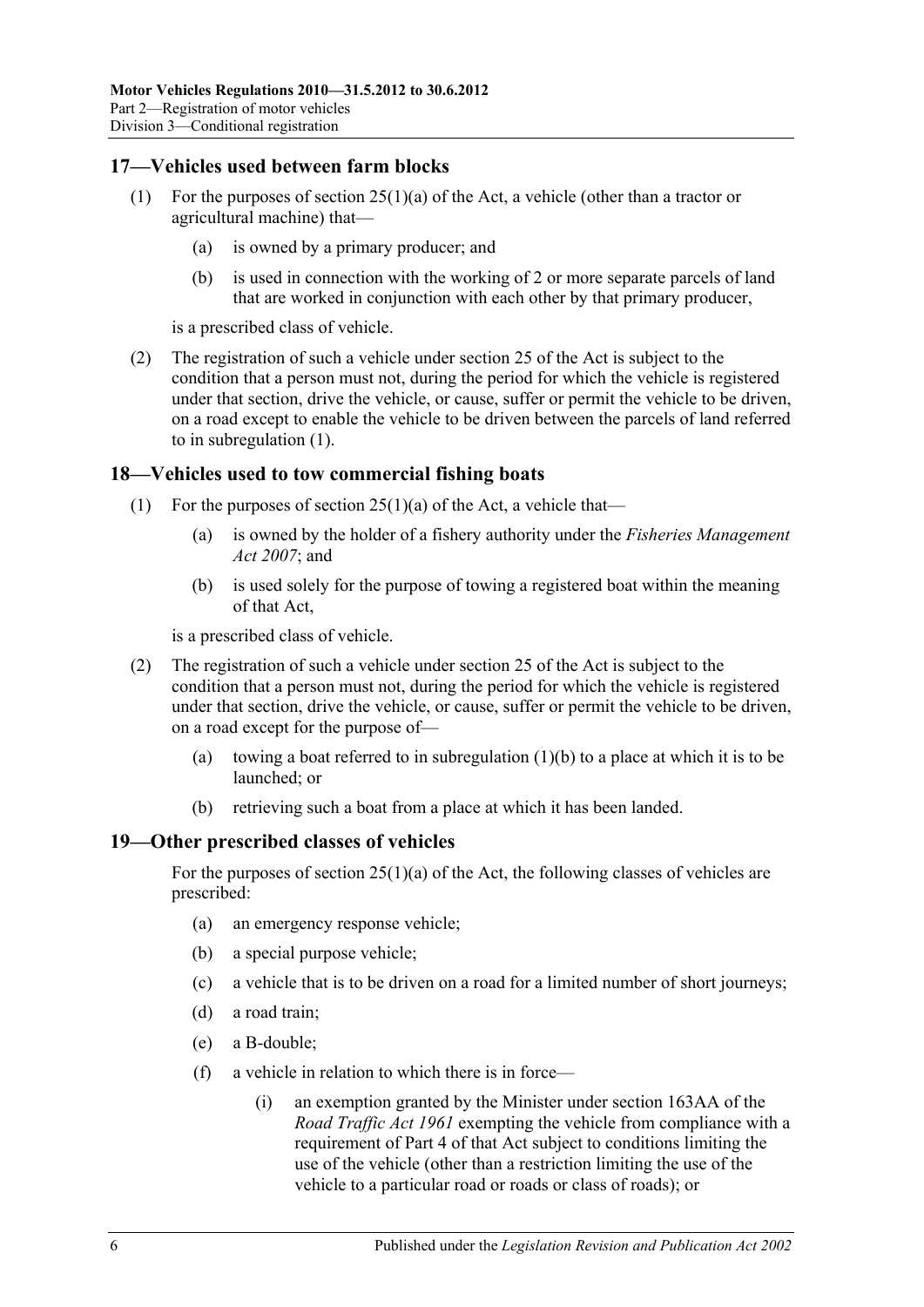(ii) an exemption granted by the Minister under regulation 46 of the *[Road Traffic \(Miscellaneous\) Regulations](http://www.legislation.sa.gov.au/index.aspx?action=legref&type=subordleg&legtitle=Road%20Traffic%20(Miscellaneous)%20Regulations%201999) 1999* exempting the vehicle from compliance with a requirement of the regulations subject to conditions limiting the use of the vehicle (other than a restriction limiting the use of the vehicle to a particular road or roads or class of roads).

# <span id="page-16-0"></span>**Subdivision 3—Miscellaneous**

#### <span id="page-16-1"></span>**20—Exemption from stamp duty**

An application to register a motor vehicle under section 25 of the Act (other than an application to register a road train, B-double or vehicle of a class referred to in [regulation](#page-15-5) 19(f)) is declared to be exempt from stamp duty.

**Note—**

See the *[Stamp Duties Act](http://www.legislation.sa.gov.au/index.aspx?action=legref&type=act&legtitle=Stamp%20Duties%20Act%201923) 1923* (Schedule 2 clause 2(2) exemption 10A).

# <span id="page-16-2"></span>**21—Duration of registration**

The period of registration of a motor vehicle registered under section 25 of the Act is—

- (a) in the case of the registration of a historic vehicle or left hand drive vehicle—1, 2 or 3 years, at the option of the applicant; or
- (b) in any other case—any number of quarters, not exceeding 12 quarters, at the option of the applicant.

# <span id="page-16-3"></span>**22—Transfer of registration**

The registration of a motor vehicle under section 25 of the Act may be transferred if—

- (a) the vehicle is a road train or B-double; or
- (b) the vehicle is a special purpose vehicle and the transferee undertakes that the conditions of registration of the vehicle under that section will be complied with.

# <span id="page-16-4"></span>**Division 4—Duty to notify alterations or additions to vehicles**

#### <span id="page-16-5"></span>**23—Duty to notify alterations or additions to vehicles**

- (1) For the purposes of section 44(1) of the Act, the following alterations and additions are prescribed:
	- (a) an alteration of, or addition to, a motor vehicle by which the vehicle's mass is increased;
	- (b) an alteration of, or addition to, the specifications or tyres of a motor vehicle by which the GCM or GVM of the vehicle is varied;
	- (c) an alteration of the configuration of a heavy vehicle by which the configuration becomes an unregistered configuration within the meaning of section 43A of the Act;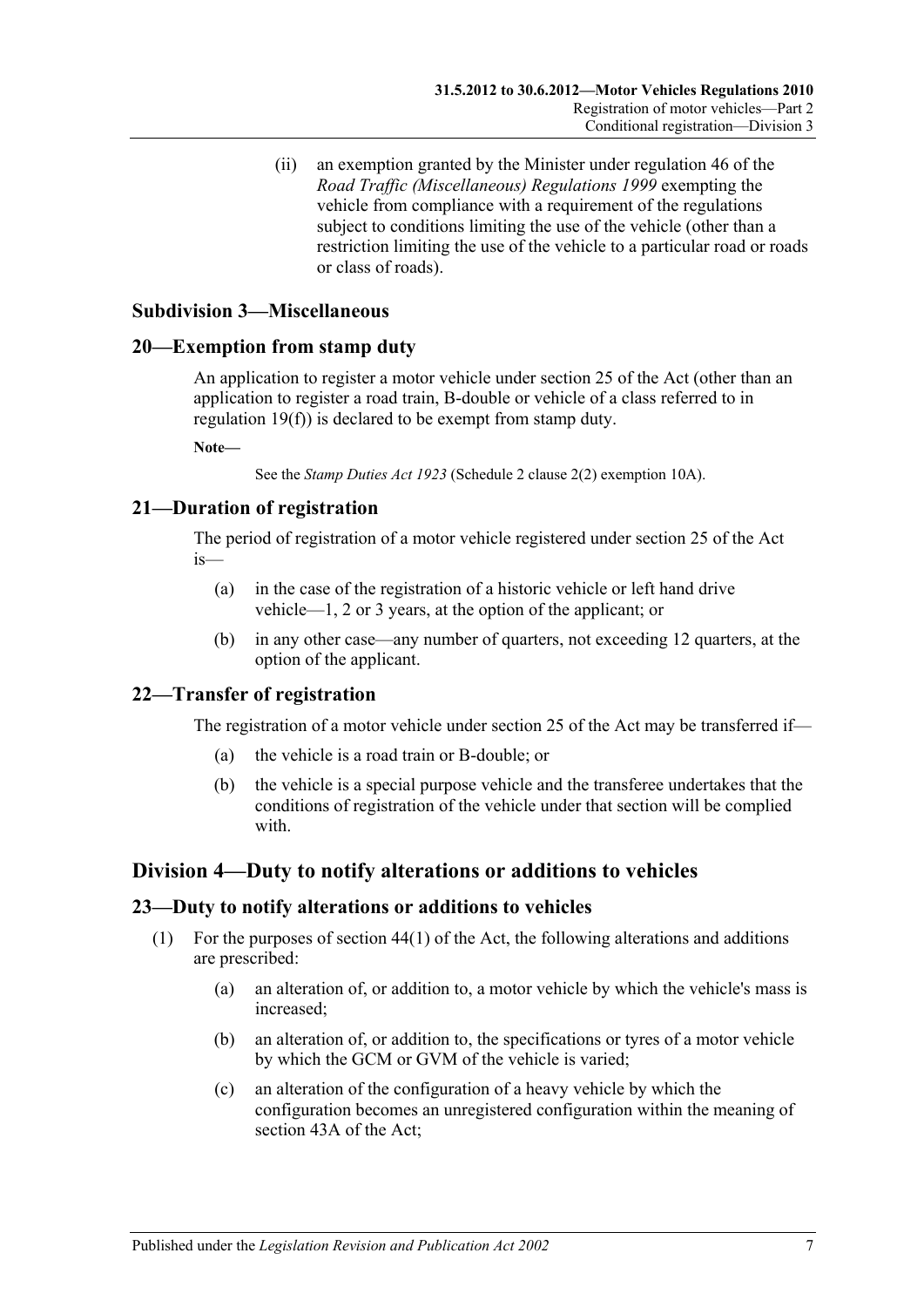- (d) an alteration of, or addition to, the engine by which a motor vehicle is driven so as to enable the engine to drive the vehicle by a fuel that would not, but for the alteration or addition, drive the vehicle;
- (e) the removal of the engine by which a motor vehicle is driven and the substitution of another engine;
- (f) the removal of a pneumatic tyre from a motor vehicle having only pneumatic tyres, and the substitution of a tyre other than a pneumatic tyre;
- (g) the removal of a tyre from a vehicle having no metal tyres, and the substitution of a metal tyre;
- (h) the attachment of a sidecar to a motor bike not having a sidecar;
- (i) an alteration or addition by which a motor vehicle that is not a commercial motor vehicle is converted into a commercial motor vehicle;
- (j) an alteration or addition by which a commercial motor vehicle ceases to be a commercial motor vehicle;
- (k) the wrecking or disassembling of a motor vehicle (other than a notifiable vehicle) where the engine, a part of the engine bearing the engine number or a part of the body bearing a vehicle identification number or vehicle identification plate is removed and not put back into place as part of the vehicle;
- (l) the removal, alteration, defacement or obliteration of—
	- (i) a vehicle identification plate or vehicle identification number (other than a plate or number of a notifiable vehicle); or
	- (ii) an engine number,

except where, in relation to the removal of a vehicle identification plate (or a plate bearing a vehicle identification number or engine number), the plate is put back into place on the vehicle;

- (m) the changing of the colour of a motor vehicle such that the vehicle ceases to be of the primary colour recorded as its colour in the register of motor vehicles.
- (2) A registered owner or registered operator of a motor vehicle who gives written notice to the Registrar under section 44(1) of the Act must include the following particulars in the notice:
	- (a) a full description of the alteration or addition;
	- (b) the date on which the alteration or addition was made;
	- (c) if the engine by which the vehicle is driven has been removed and substituted by another engine—
		- (i) the substituted engine number; or
		- (ii) in the case of the substitution of an engine that does not have identical specifications—the make, the number of pistons, the diameter of the cylinders, the engine number and the type of substituted engine;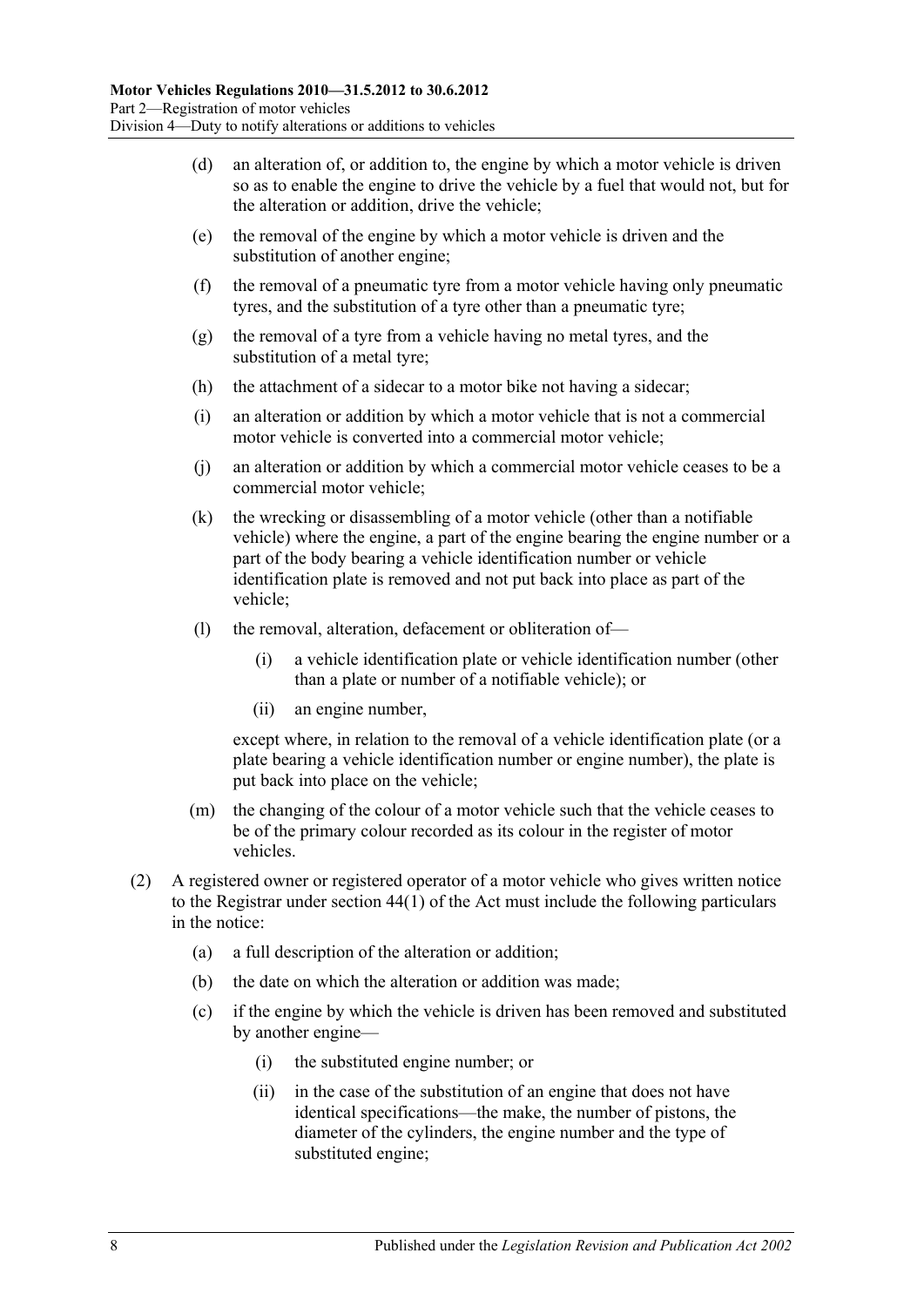- (d) if an alteration has been made to the construction of the vehicle—a weighbridge note;
- (e) if any alteration or addition has been made that may vary the gross combination mass or gross vehicle mass of the vehicle—the size, ply and type of construction of the tyres;
- (f) details of any equipment that has been altered or added to the vehicle.

# <span id="page-18-0"></span>**Division 5—Numbers and number plates**

# <span id="page-18-1"></span>**24—Carriage of number plates**

For the purposes of section 47(1) of the Act, the following provisions apply to the carriage of number plates:

- (a) a motor vehicle must have attached to it—
	- (i) in the case of a motor bike, motor trike or trailer—1 number plate at the rear;
	- (ii) in the case of a tractor or agricultural machine—1 number plate;
	- (iii) in any other case—1 number plate at the front and 1 number plate at the rear,

such that—

- (iv) the bottom edge of the plate is not less than 30 centimetres above the level of the ground and in such a position that every figure and letter of the registered number is upright; and
- $(v)$ 
	- (A) in the case of a plate placed on the front of the vehicle—the whole of the plate is visible from the front; and
	- (B) in the case of a plate placed on the rear of a vehicle—the whole of the plate is visible from the rear;
- (b) every letter and figure on a number plate must be—
	- (i) clearly visible in daylight to a person standing on the same plane as the vehicle at any point not less than 3 metres or more than 18 metres from the plate looking at the plate along an imaginary line approximately at right angles to the plate; and
	- (ii) legible from left to right on a plane level with the ground; and
	- (iii) clean and legible at all times;
- (c) a number plate must be rectangular.

# <span id="page-18-2"></span>**25—Exemptions from duty to carry number plates**

- (1) A person who drives a motor vehicle, the front and rear of which is marked with its registered number, is exempt from the operation of section 47(1) of the Act if—
	- (a) the registered number was allotted before 1 July 1996; and
	- (b) the registered number was marked on the vehicle before 1 July 1996; and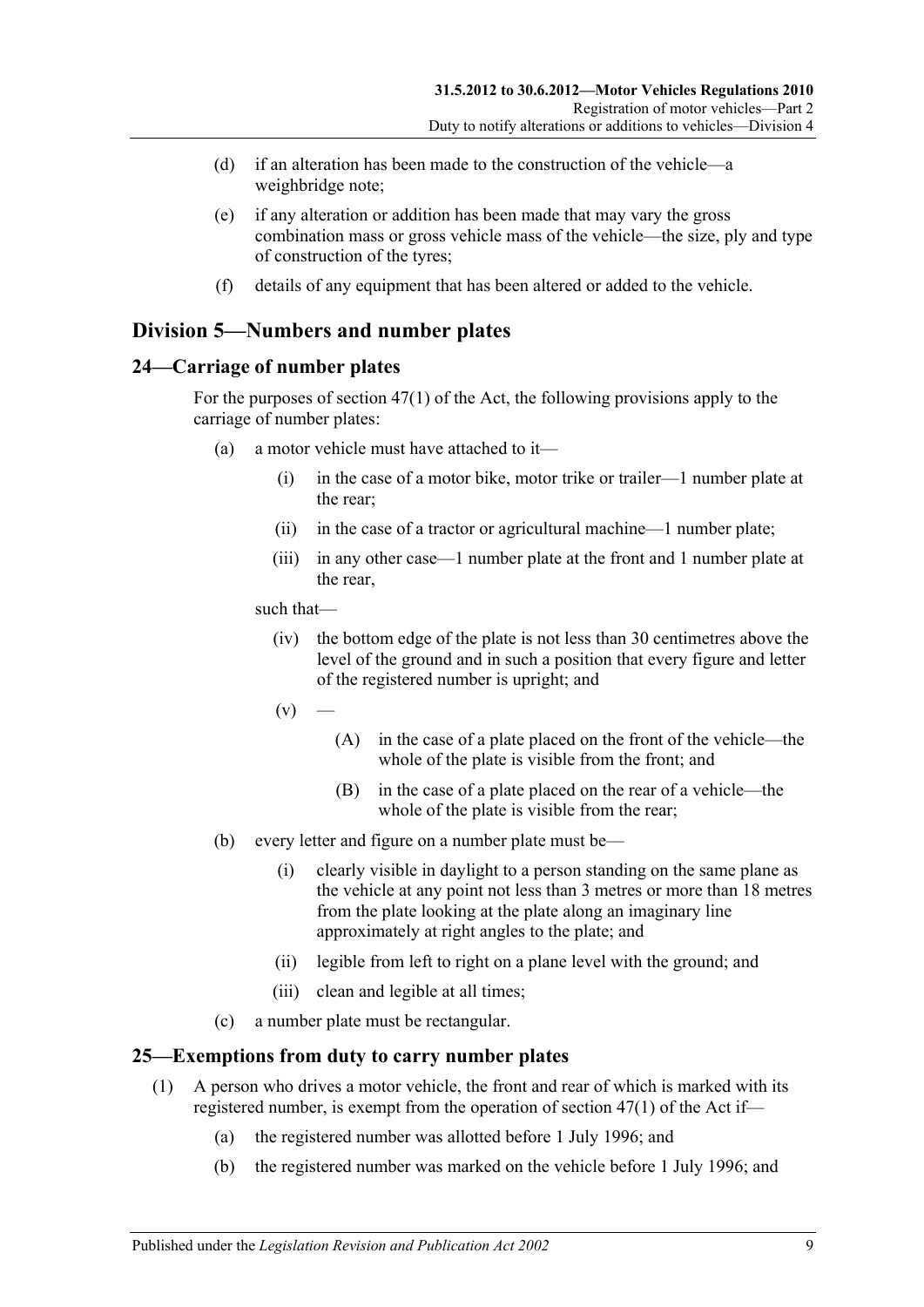- (c) number plates bearing the registered number and the slogan "SA The Festival State" have never been obtained for the vehicle; and
- (d) the vehicle is registered in the name of the person who was, immediately prior to 1 July 1996, recorded on the register of motor vehicles as the owner of the vehicle; and
- (e) there is no agreement in force under section 47A of the Act between the Registrar and the registered owner of the vehicle in relation to the registered number; and
- (f) every letter and figure of the registered number marked on the vehicle is—
	- (i) clearly visible in daylight to a person standing on the same plane as the vehicle at any point not less than 3 metres or more than 18 metres from the portion of the vehicle on which the number is marked looking at the number along an imaginary line approximately at right angles to the number; and
	- (ii) legible from left to right on a plane level with the ground; and
	- (iii) clean and legible at all times.
- (2) An officer or employee of the South Australian Police Department or the Transport Department who drives a motor vehicle on a road, or causes a motor vehicle to stand on a road, is exempt from the operation of section 47(1) of the Act if—
	- (a) the vehicle is being used for the purpose of testing the legibility of number plates; and
	- (b) the vehicle displays a sign bearing the word "test".
- <span id="page-19-1"></span>(3) A person who drives a motor vehicle, or causes a motor vehicle to stand, on a road is exempt from the operation of section 47(1) of the Act insofar as that section imposes requirements relating to the visibility and legibility of number plates, if the motor vehicle—
	- (a) is approved by the Minister for Tourism as a motor vehicle that may be driven, or caused to stand, on a road in relation to an event specified in a notice under [subregulation](#page-19-0) (4); and
	- (b) is being so driven or caused to stand during the period, and in accordance with the conditions, specified in the notice.
- <span id="page-19-0"></span>(4) The Minister for Tourism may, with the concurrence of the Minister responsible for the administration of the Act, publish a notice in the Gazette—
	- (a) specifying an event; and
	- (b) specifying a period during which motor vehicles approved by the Minister for Tourism may be driven, or caused to stand, on a road in relation to the event; and
	- (c) specifying the conditions applicable to driving such a motor vehicle, or causing such a motor vehicle to stand, on a road in relation to the event.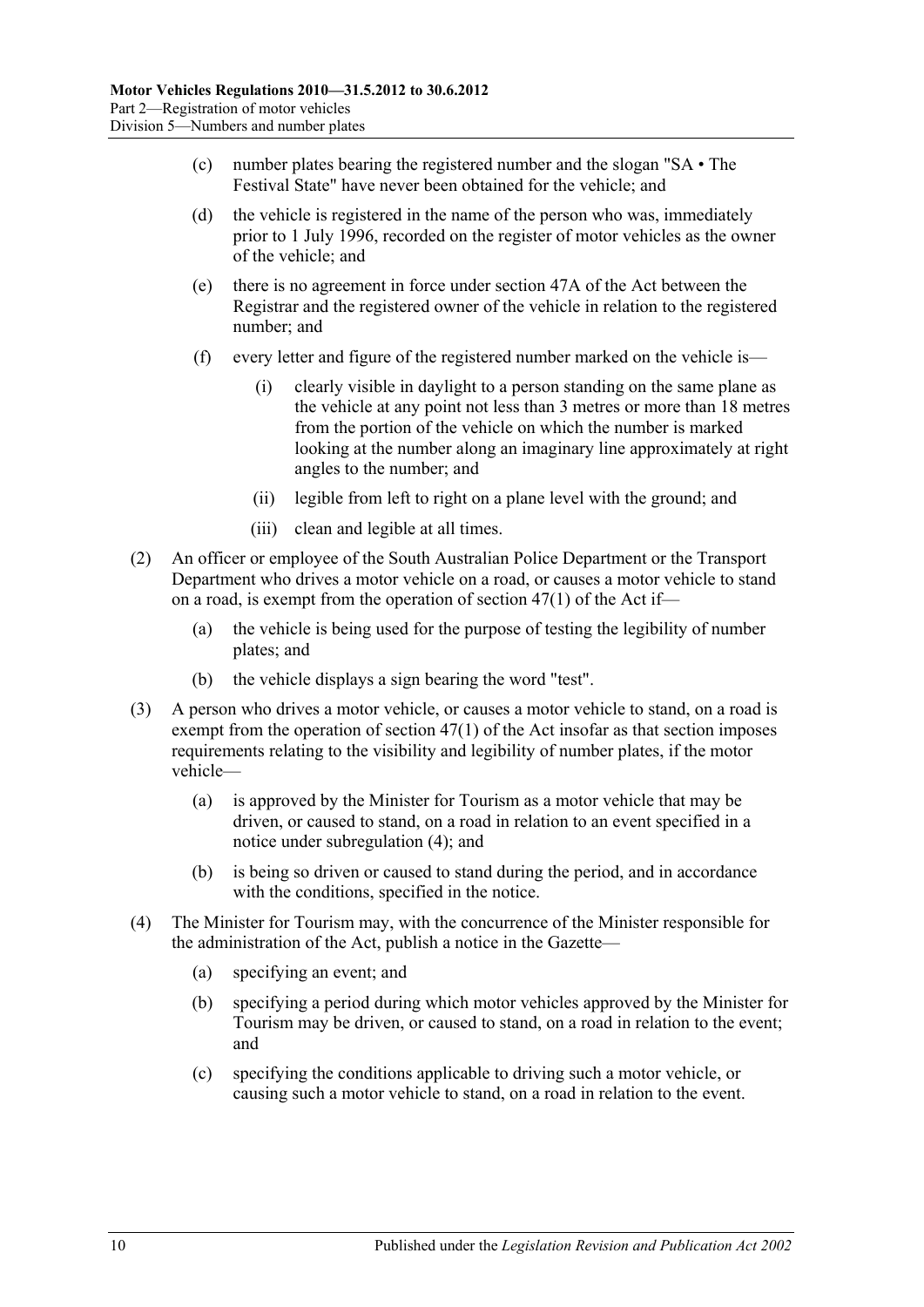(5) In any proceedings, a document purporting to be a certificate signed by the Minister for Tourism and certifying that, on a specified day, a specified motor vehicle was or was not approved as a motor vehicle that may be driven, or caused to stand, on a road in relation to an event specified in a notice under [subregulation](#page-19-0) (4), is proof of the matter so certified in the absence of proof to the contrary.

# <span id="page-20-0"></span>**26—Return or recovery of number plates—exceptions**

- (1) The Registrar is not required to give a person a direction under section 47C(2) of the Act requiring the return of number plates issued for a motor vehicle if—
	- (a) the Registrar is satisfied that—
		- (i) the vehicle is, or is to be, periodically registered for terms of less than 12 months on each occasion; or
		- (ii) the number plates are the subject of an agreement between the Registrar and the person under section 47A of the Act under which the person has acquired a right to attach the plates to any motor vehicle registered in the person's name from time to time; or
		- (iii) the vehicle has been purchased by a motor vehicle dealer or auctioneer; or
	- (b) the Registrar considers that there are reasonable grounds for not requiring the person to return the plates.
- (2) If the Registrar is not required to give a direction under section 47C(2) of the Act requiring the return of number plates, the Registrar, a police officer or an authorised officer is not empowered to seize the plates under section 47C(4) of the Act unless—
	- (a) the Registrar has given a person such a direction in relation to the plates; and
	- (b) the person has failed to comply with the direction; and
	- (c) the person has no reasonable excuse for failing to comply.

# <span id="page-20-1"></span>**27—Exemptions from section 47D of Act**

- (1) A police officer who, in the course of official duties, drives on a road, or causes to stand on a road, a government-registered motor bike at the front of which is attached a label or sticker that bears the number allotted to the motor bike under the Act is exempt from the operation of section 47D(1)(c) of the Act if—
	- (a) the label or sticker is made of silver reflective decal material; and
	- (b) the label or sticker is 220 millimetres wide and 93 millimetres high; and
	- (c) every letter and figure on the label or sticker is printed in blue on a white background and in upper case; and
	- (d) the label or sticker bears the slogan "SA Government".
- (2) An officer or employee of the South Australian Police Department or the Transport Department who drives a motor vehicle on a road, or causes a motor vehicle to stand on a road, is exempt from the operation of section 47D(1)(a), (b) and (c) of the Act if—
	- (a) the vehicle is being used for the purpose of testing the legibility of number plates; and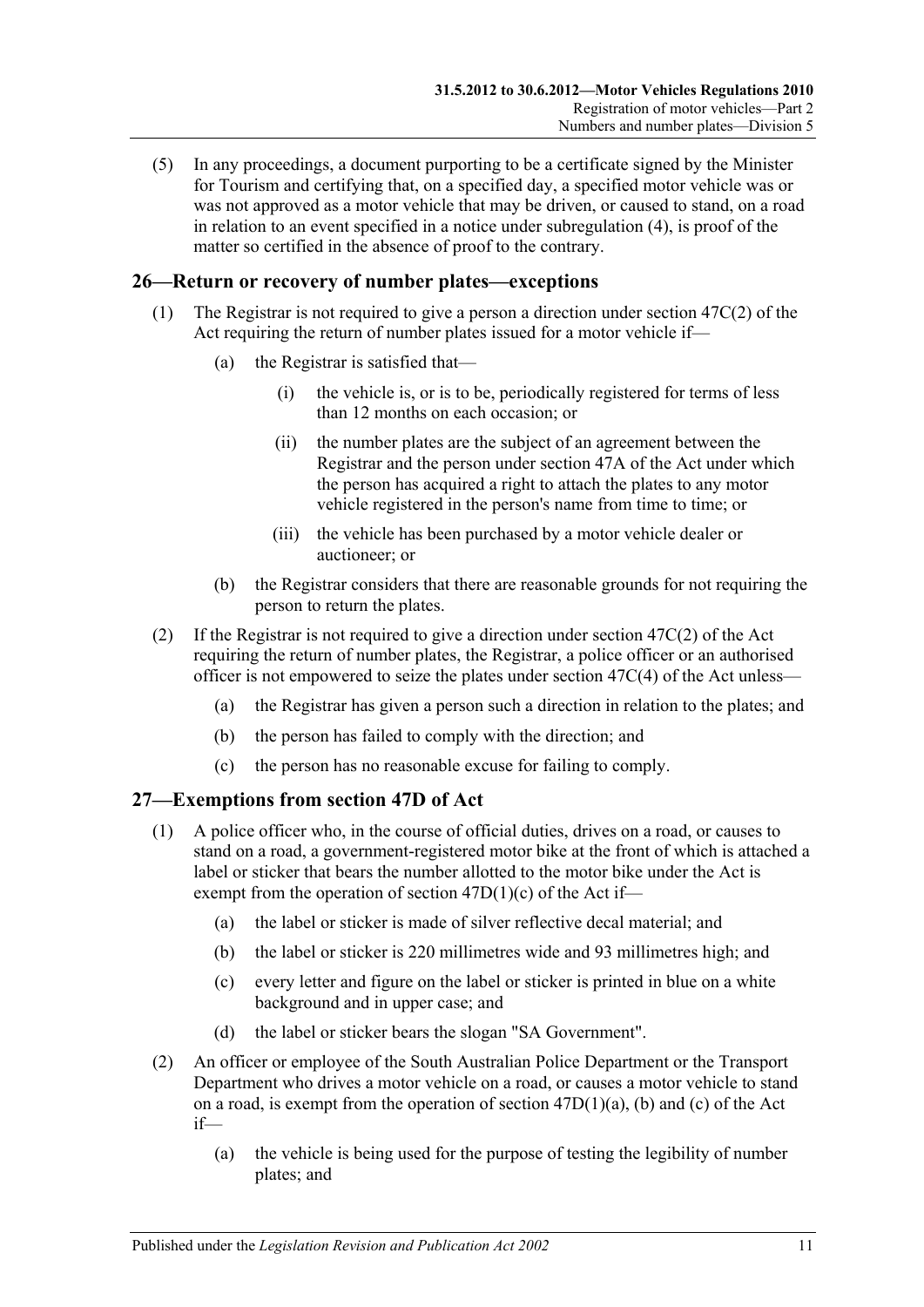- (b) the vehicle displays a sign bearing the word "test".
- (3) A person who drives a motor vehicle, or causes a motor vehicle to stand, on a road in circumstances referred to in [regulation](#page-19-1) 25(3) is exempt from the operation of section 47D(1)(c) of the Act.

# <span id="page-21-0"></span>**Division 6—Suspension, cancellation and transfer of registration**

# <span id="page-21-1"></span>**28—Exemption from section 56(b)(ii) of Act where motor vehicle dealer etc acting as delegate of Registrar, transfers registration of vehicle sold by dealer**

If—

- (a) a motor vehicle dealer or auctioneer sells a motor vehicle in the course of his or her business; and
- (b) the Registrar has delegated to the dealer or auctioneer the Registrar's function under section 58(1) of the Act; and
- (c) the dealer or auctioneer, acting under that delegation, registers the vehicle in the name of the purchaser,

the dealer or auctioneer is exempt from the operation of section 56(b)(ii) of the Act in respect of the transfer of ownership of that vehicle.

# <span id="page-21-2"></span>**Division 7—Trade plates**

# <span id="page-21-3"></span>**29—Purposes for which trade plates may be issued and used**

- (1) For the purposes of sections 62(1) and 66 of the Act, the following purposes are prescribed:
	- (a) delivery of a motor vehicle from premises of the manufacturer or distributor of the vehicle to business premises of a motor vehicle dealer or auctioneer;
	- (b) delivery of a motor vehicle from premises of the manufacturer of the vehicle to a place for storage or to business premises of the distributor of the vehicle;
	- (c) relocation of a motor vehicle—
		- (i) between different business premises of a motor vehicle dealer or auctioneer; or
		- (ii) between business premises of different motor vehicle dealers or auctioneers;
	- (d) demonstration to a prospective purchaser of a motor vehicle of the on-road performance of the vehicle—
		- (i) being a demonstration in respect of which the vendor of the vehicle does not receive any monetary consideration; and
		- (ii) in the case of a commercial motor vehicle that is to carry a load during a demonstration, provided that—
			- (A) the demonstration consists of not more than 2 separate journeys by the same prospective purchaser and each journey is completed within 3 days; and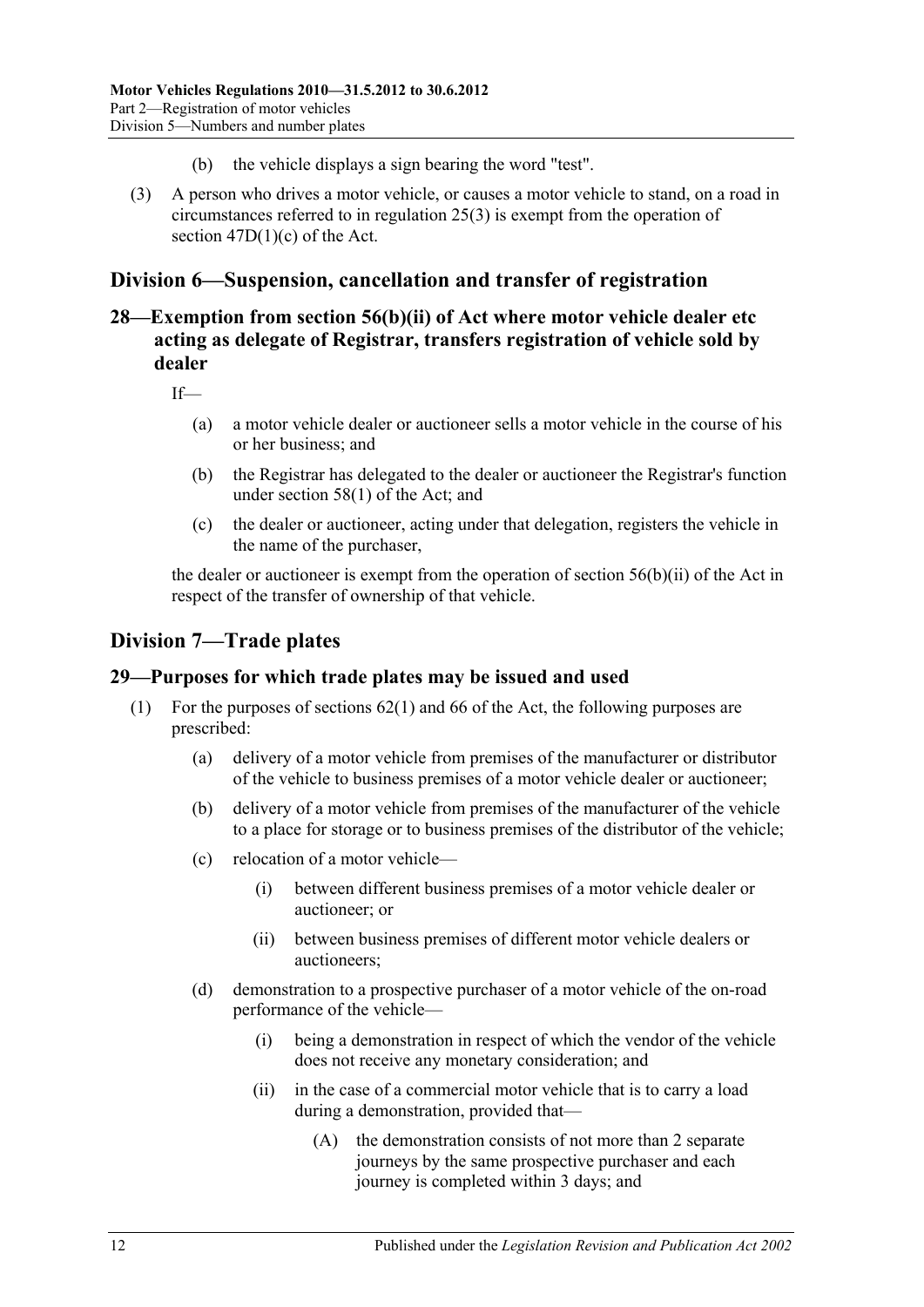- (B) during the demonstration the vehicle is used only within the State;
- (e) demonstration to a prospective purchaser of a bus of the on-road performance of the bus, being a demonstration—
	- (i) in respect of which the vendor of the bus does not receive any monetary consideration; and
	- (ii) during which no passengers other than the prospective purchaser and any person advising the prospective purchaser in relation to the purchase of the bus are carried in the bus;
- (f) on-road testing of a motor vehicle prior to delivery of the vehicle to a purchaser of the vehicle;
- (g) delivery of a motor vehicle sold by a motor vehicle dealer or auctioneer to a place nominated by the purchaser of the vehicle (whether within or outside the State);
- (h) in the case of a motor vehicle that—
	- (i) is sold by a motor vehicle dealer who is not authorised by a delegation under section 7 of the Act to register vehicles sold by the dealer; and
	- (ii) is delivered to the purchaser on a day on which, or at a time of day at which, the office of the Registrar is closed for business,

to enable the vehicle to be driven by the purchaser or a person authorised by the purchaser without registration for any purpose until the time at which the office of the Registrar closes for business on the next day on which it is open for business;

- (i) delivery of a motor vehicle to a workshop or other place for repair or servicing of the vehicle or the making of alterations or additions to the vehicle;
- (j) return of a motor vehicle from a workshop or other place at which the vehicle has been repaired or serviced or at which alterations or additions have been made to the vehicle;
- (k) delivery of a motor vehicle to a place for wrecking or disassembling;
- (l) on-road testing of a motor vehicle in the course of repairs or servicing or the making of alterations or additions to the vehicle;
- (m) in the case of a motor vehicle on loan by a motor vehicle repairer to the owner of a motor vehicle under repair—to enable the loan vehicle to be driven for any purpose by the owner of the vehicle under repair provided that—
	- (i) the repairer does not receive any separate monetary consideration in respect of the provision of the loan vehicle; and
	- (ii) if the loan vehicle is a commercial motor vehicle—the loan vehicle is not used to carry a load during the loan period except within the State; and
	- (iii) if the loan vehicle is not a special purpose vehicle—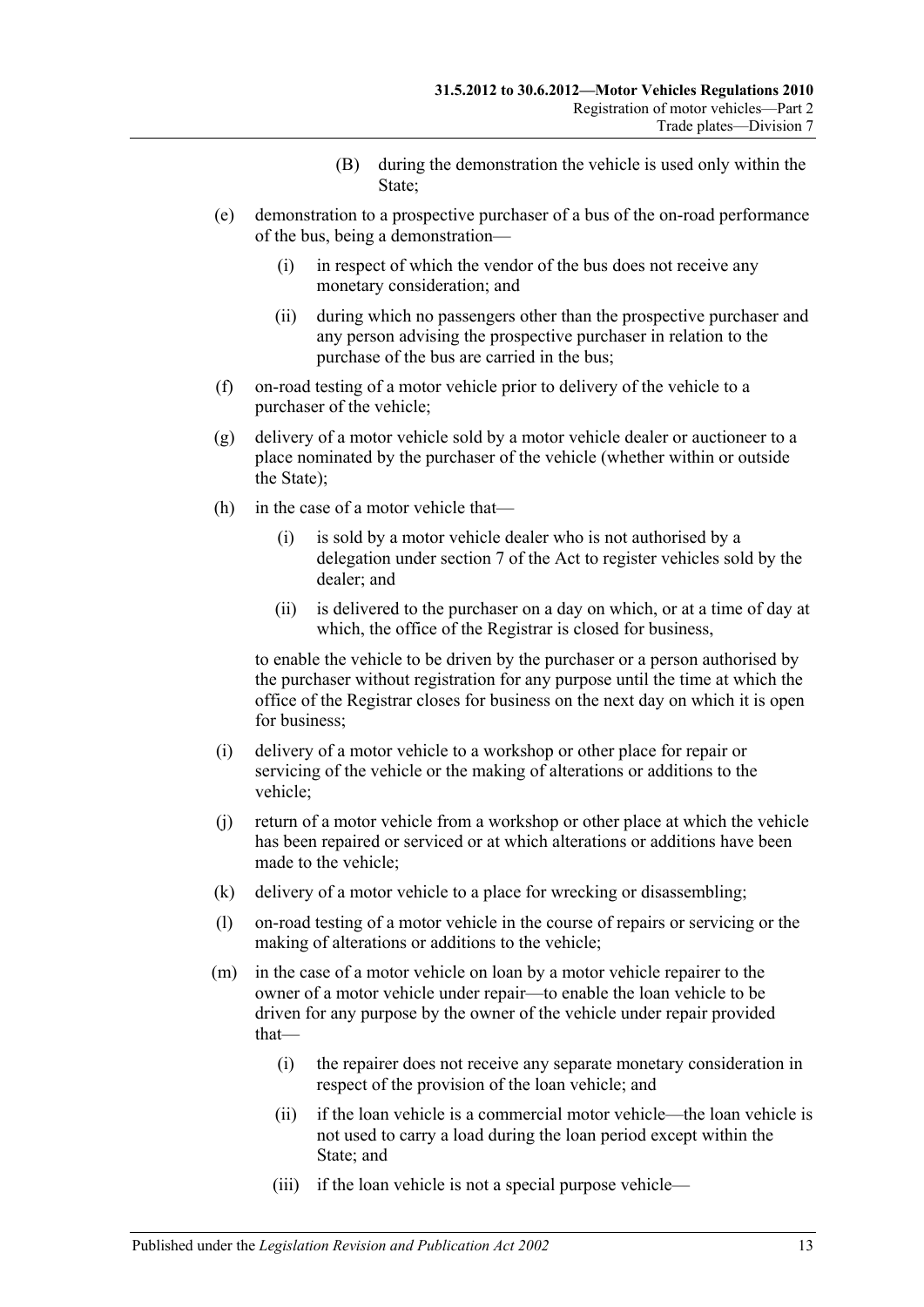- (A) the repairer is licensed as a dealer under the *[Second-hand](http://www.legislation.sa.gov.au/index.aspx?action=legref&type=act&legtitle=Second-hand%20Vehicle%20Dealers%20Act%201995)  [Vehicle Dealers Act](http://www.legislation.sa.gov.au/index.aspx?action=legref&type=act&legtitle=Second-hand%20Vehicle%20Dealers%20Act%201995) 1995*; and
- (B) the loan vehicle is a second-hand vehicle that is being offered or exposed for sale by the repairer; and
- (C) a notice that complies with section 16 of the *[Second-hand](http://www.legislation.sa.gov.au/index.aspx?action=legref&type=act&legtitle=Second-hand%20Vehicle%20Dealers%20Act%201995)  [Vehicle Dealers Act](http://www.legislation.sa.gov.au/index.aspx?action=legref&type=act&legtitle=Second-hand%20Vehicle%20Dealers%20Act%201995) 1995* is attached to the loan vehicle;
- (n) delivery of a motor vehicle to the site of a motor show or other similar event at which the vehicle is to be on display;
- (o) return of a motor vehicle from the site of a motor show or other similar event at which the vehicle has been on display;
- (p) demonstration of the on-road performance of a motor vehicle while the vehicle is on display at a motor show or other similar event;
- (q) delivery of a motor vehicle to a place for inspection or examination under the Act, the *[Road Traffic Act](http://www.legislation.sa.gov.au/index.aspx?action=legref&type=act&legtitle=Road%20Traffic%20Act%201961) 1961* or any other Act or law;
- (r) return of a motor vehicle from a place to which the vehicle has been taken for inspection or examination under the Act, the *[Road Traffic Act](http://www.legislation.sa.gov.au/index.aspx?action=legref&type=act&legtitle=Road%20Traffic%20Act%201961) 1961* or any other Act or law.
- (2) For the purposes of sections 62(1) and 66 of the Act, the following purposes are prescribed in relation to a commercial motor vehicle or trailer:
	- (a) delivery to the site of a prescribed event of—
		- (i) an agricultural implement, agricultural machine or any other motor vehicle that is to be on display at that site during the prescribed event; and
		- (ii) any equipment to be used for the purposes of, or in conjunction with, the display of the agricultural implement, agricultural machine or other motor vehicle during the prescribed event; and
		- (iii) any equipment, accessories or consumables for or associated with the agricultural implement, agricultural machine or other motor vehicle;
	- (b) return from the site of a prescribed event of—
		- (i) an agricultural implement, agricultural machine or any other motor vehicle that has been on display at that site during the prescribed event; and
		- (ii) any equipment used for the purposes of, or in conjunction with, the display of the agricultural implement, agricultural machine or other motor vehicle during the prescribed event; and
		- (iii) any equipment, accessories or consumables for or associated with the agricultural implement, agricultural machine or other motor vehicle.
- (3) For the purposes of sections 62(1) and 66 of the Act, the following purposes are prescribed in relation to a trailer designed to carry a boat:
	- (a) delivery of a boat from the premises of the manufacturer of the boat to a place for storage or to business premises of a dealer or distributor of boats;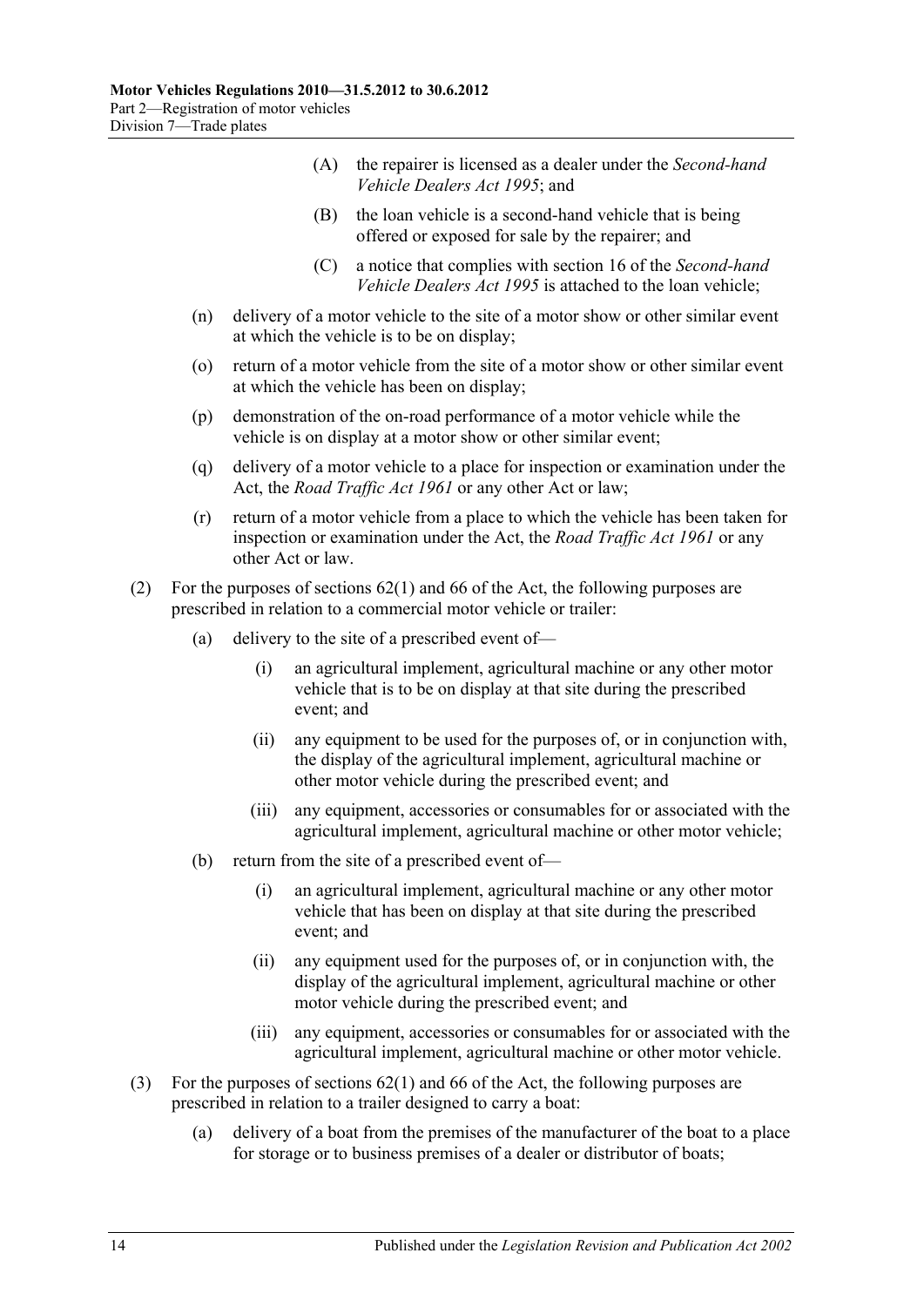- (b) delivery of a boat from business premises of a distributor of boats to business premises of a dealer of boats;
- (c) delivery of a boat to or from waters for demonstration to a prospective purchaser of the boat of the performance of the boat on waters;
- (d) delivery of a boat sold by a dealer of boats to a place nominated by the purchaser of the boat (whether within or outside the State);
- (e) delivery of a boat to a workshop, boat yard or other place for repair or servicing of the boat or the making of alterations or additions to the boat;
- (f) return of a boat from a workshop, boat yard or other place at which the boat has been repaired or serviced or at which alterations or additions have been made to the boat;
- (g) delivery of a boat to the site of a prescribed event at which the boat is to be on display;
- (h) return of a boat from the site of a prescribed event at which the boat has been on display.

# <span id="page-24-0"></span>**30—Trade plate label and certificate of issue of trade plate**

- (1) At the time of issuing a trade plate, the Registrar must issue to the holder of the trade plate or his or her agent—
	- (a) a trade plate label; and
	- (b) a certificate of issue of a trade plate.
- (2) A trade plate label will be in a form determined by the Registrar.
- (3) If the Registrar is satisfied by statutory declaration or such other evidence as the Registrar may require that the label or certificate issued in respect of a trade plate has been lost or destroyed, the Registrar may, on application by the holder of the trade plate or his or her agent and payment of the prescribed fee, issue a duplicate label or certificate.

# <span id="page-24-1"></span>**31—Carriage of trade plate and trade plate label**

If a motor vehicle is to be driven on a road pursuant to section 66 of the Act—

- (a) a trade plate must be securely attached to the rear of the vehicle in such a position that the bottom edge of the plate is not less than 30 centimetres above the level of the ground; and
- (b) the label issued by the Registrar in respect of the trade plate must be displayed in a waterproof holder that has a transparent front and is affixed to the plate; and
- (c) every figure and letter on the plate and label must be—
	- (i) legible from left to right on a plane level with the ground; and
	- (ii) clean and legible at all times; and
- (d) every figure and letter on the plate must be clearly visible in daylight to a person standing on the same plane as the vehicle at any point not less than 3 metres or more than 18 metres from the plate, looking at the plate along an imaginary line approximately at right angles to the plate.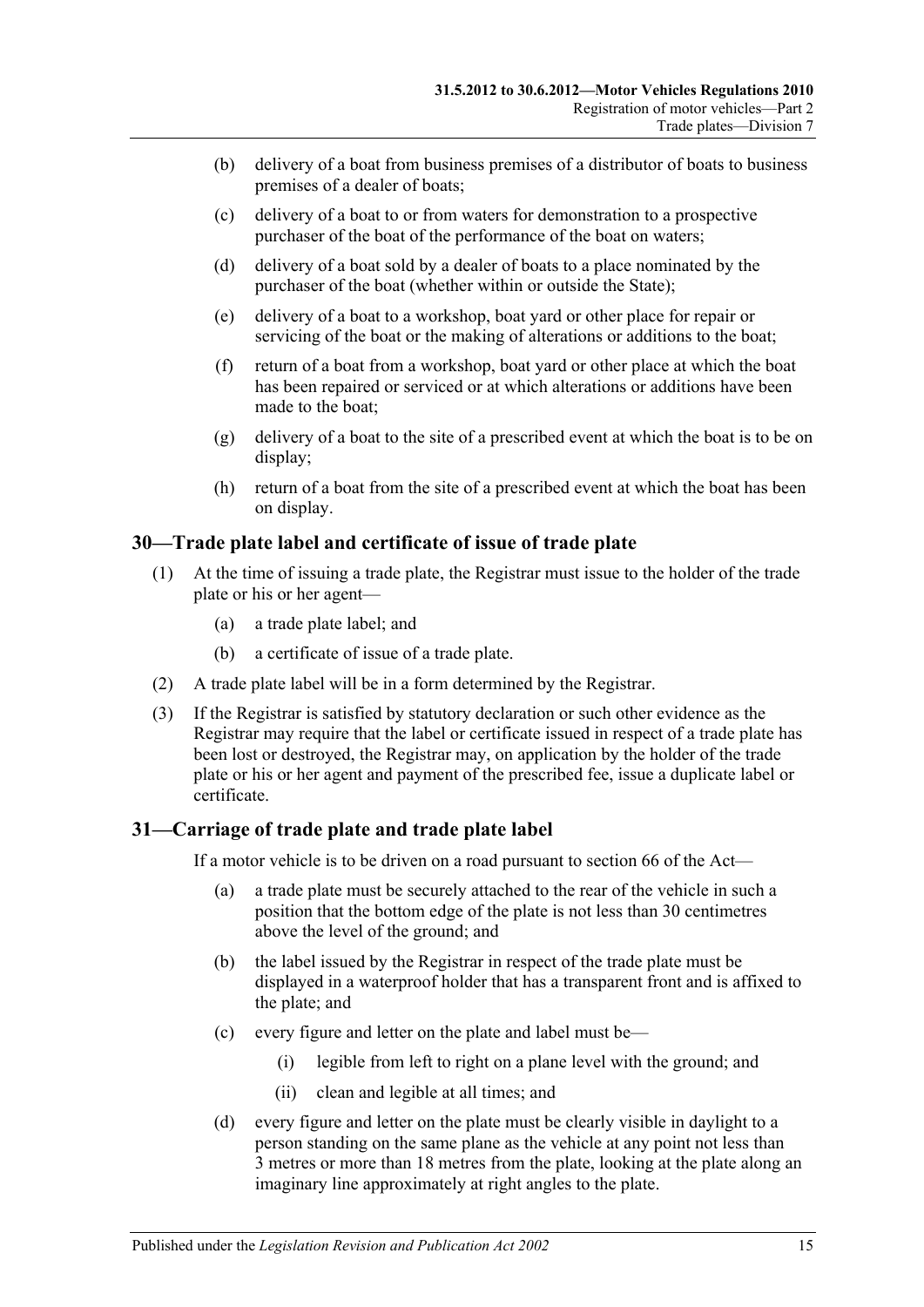# <span id="page-25-0"></span>**32—Offences**

- (1) A person must not—
	- (a) drive or leave standing on a road a motor vehicle to which a colourable imitation of a trade plate is attached; or
	- (b) drive or leave standing on a road a motor vehicle to which is affixed a trade plate that displays a colourable imitation of a trade plate label; or
	- (c) drive or leave standing on a road a motor vehicle to which is affixed a trade plate that displays a trade plate label issued in respect of another trade plate; or
	- (d) without lawful excuse, have in his or her possession a trade plate label or an article resembling a trade plate label that is liable to be mistaken for a trade plate label.

Maximum penalty: \$1 250.

(2) A person must not sell or supply trade plates without the approval of the Minister. Maximum penalty: \$1 250.

# <span id="page-25-1"></span>**33—Replacement of lost trade plate**

<span id="page-25-4"></span> $(1)$  If—

- (a) a person satisfies the Registrar that—
	- (i) a trade plate has been lost; and
	- (ii) the loss has been reported to a police officer; and
	- (iii) the circumstances of the loss justify replacement of the plate; and
- (b) an application for replacement of the lost plate is made to the Registrar; and
- (c) the fee set out in [Schedule 1](#page-68-0) for the issue of a replacement trade plate is paid to the Registrar,

the Registrar may issue a new trade plate to that person.

- (2) The Registrar may require an applicant for a replacement trade plate to furnish
	- (a) a statutory declaration stating the matters referred to in [subregulation](#page-25-4)  $(1)(a)$ ; and
	- (b) a written undertaking to—
		- (i) return to the Registrar the lost trade plate if it comes into the applicant's possession; or
		- (ii) inform the Registrar of and when the location of the lost trade plate becomes known to or suspected by the applicant.

# <span id="page-25-2"></span>**Division 8—Registration labels**

# <span id="page-25-3"></span>**34—Heavy vehicles for which a registration label is not required to be issued**

For the purposes of section 48(1), (2) and (3) of the Act, a government-registered motor vehicle that is a heavy vehicle is a heavy vehicle of a prescribed class.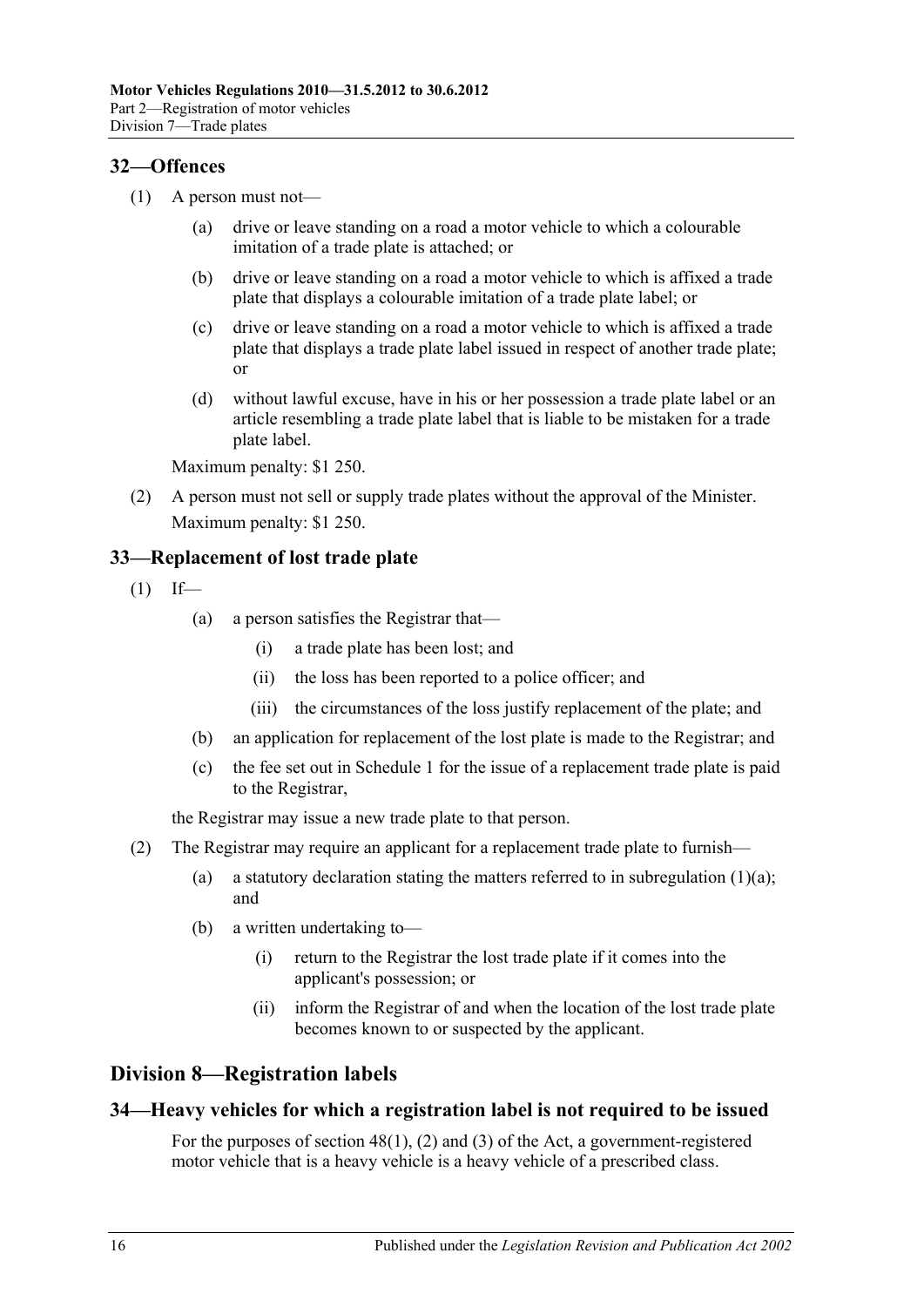# <span id="page-26-2"></span><span id="page-26-0"></span>**35—Carriage of registration labels and permits**

- <span id="page-26-1"></span>(1) A registration label or permit under section 16 or 50 of the Act—
	- (a) must—
		- (i) if issued in respect of a motor vehicle that has a windscreen (other than a motor bike)—be firmly affixed in an upright position to the vehicle—
			- (A) to the inside surface of the front or rear windscreen in a corner on the opposite side of the windscreen to the driver's position; or
			- (B) in the case of a vehicle that has a pivoted, hinged or fixed side window adjacent to the front or rear windscreen on the opposite side of the windscreen to the driver's position—to the inside surface of that window,

but not so as to obstruct the driver's vision; or

- (ii) if issued in respect of a motor vehicle (other than a motor bike or trailer) that does not have a windscreen—be displayed in a waterproof holder that has a transparent front and is affixed to an external surface of the vehicle on the left hand or near side of the vehicle, as near as practicable to the position in which the label or permit would have been affixed in accordance with [subparagraph](#page-26-1) (i), had the vehicle been fitted with a windscreen; or
- (iii) if issued in respect of a motor bike—be displayed in a waterproof holder that has a transparent front and is affixed to the handlebar in the centre, left hand or near side of the motor bike; or
- (iv) if issued in respect of a trailer—
	- (A) be displayed in a waterproof holder that has a transparent front and is affixed to an external surface of the trailer on the front left hand or near side of the trailer, at a height not exceeding 2 metres above ground level; or
	- (B) in the case of a trailer that has a clear glass window be affixed to the inside of the bottom left hand corner of the window—be displayed at a height not exceeding 2 metres above ground level; and
- (b) must be displayed so as to be clearly visible to a person facing the label or permit at a distance of 4 metres from the label or permit.
- (2) For the purposes of section 48(2) and (3) of the Act, a registration label must be affixed to and carried on a heavy vehicle in accordance with [subregulation](#page-26-2) (1).
- (3) For the purposes of section 48(4) of the Act, a heavy vehicle registered under the Act may be driven on roads without the registration label being affixed to the vehicle—
	- $(a)$  if—
		- (i) the vehicle is, for the purpose of having the label destroyed, being driven to the place where the label is to be destroyed; and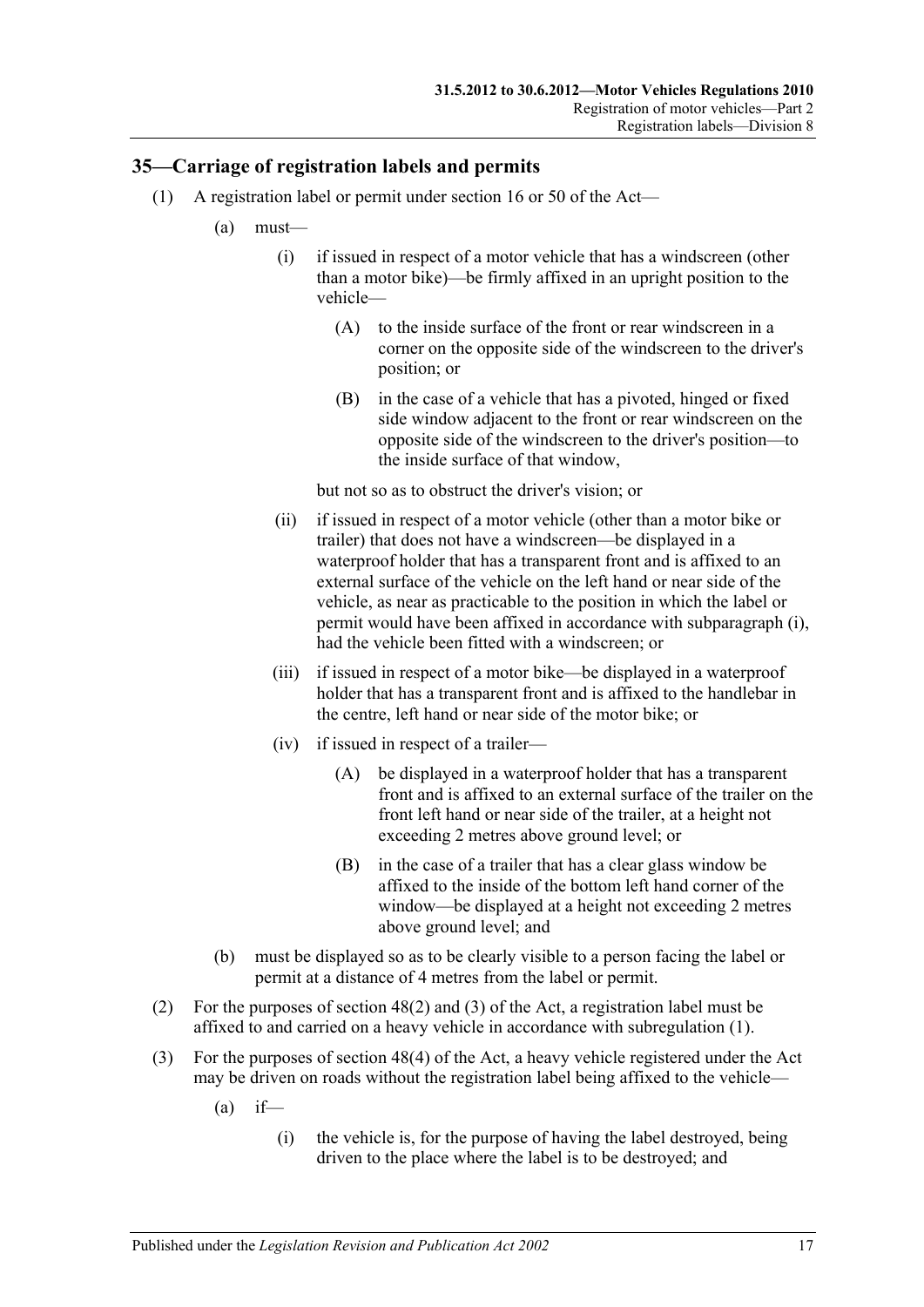- (ii) the driver carries with him or her a receipt, issued by the Registrar or an officer appointed by the Registrar, for a completed application for cancellation of the registration of the vehicle; or
- (b) if—
	- (i) the label has been destroyed; and
	- (ii) the vehicle is being driven by the nearest practicable route from the place where the label was destroyed to some other place where the vehicle is to be kept or stored or to a port or depot from which the vehicle is to be shipped or railed; and
	- (iii) the driver carries with him or her a receipt, issued by the Registrar or an officer appointed by the Registrar, for a completed application for cancellation of the registration of the vehicle; or
- $\int_{c}^{c}$  if
	- (i) payment of the fees payable for registration of the vehicle was made by mail, telephone or the Internet; and
	- (ii) the registration label has not been received by the registered owner or the registered operator of the vehicle or his or her agent; and
	- (iii) not more than 30 days have elapsed from the date the payment was made.
- (4) For the purposes of section 53(1aa) of the Act, a motor vehicle on which is affixed a registration label or in which is carried a permit that has ceased to be in force may be driven, or caused to stand, on a road if—
	- (a) payment of the fees payable for registration of the vehicle was made by mail, telephone or the Internet; and
	- (b) the registration label has not yet been received by the registered owner or the registered operator of the vehicle or his or her agent; and
	- (c) not more than 30 days have elapsed from the date on which the payment was made.

# <span id="page-27-0"></span>**Division 9—Miscellaneous**

# <span id="page-27-1"></span>**35A—Registration details certificate**

The Registrar may—

- (a) on his or her own initiative; or
- (b) on application by the owner of a registered motor vehicle (other than a heavy vehicle) and payment of the prescribed fee,

issue to the owner a certificate setting out the registered particulars of the motor vehicle and such other matters as the Registrar thinks fit.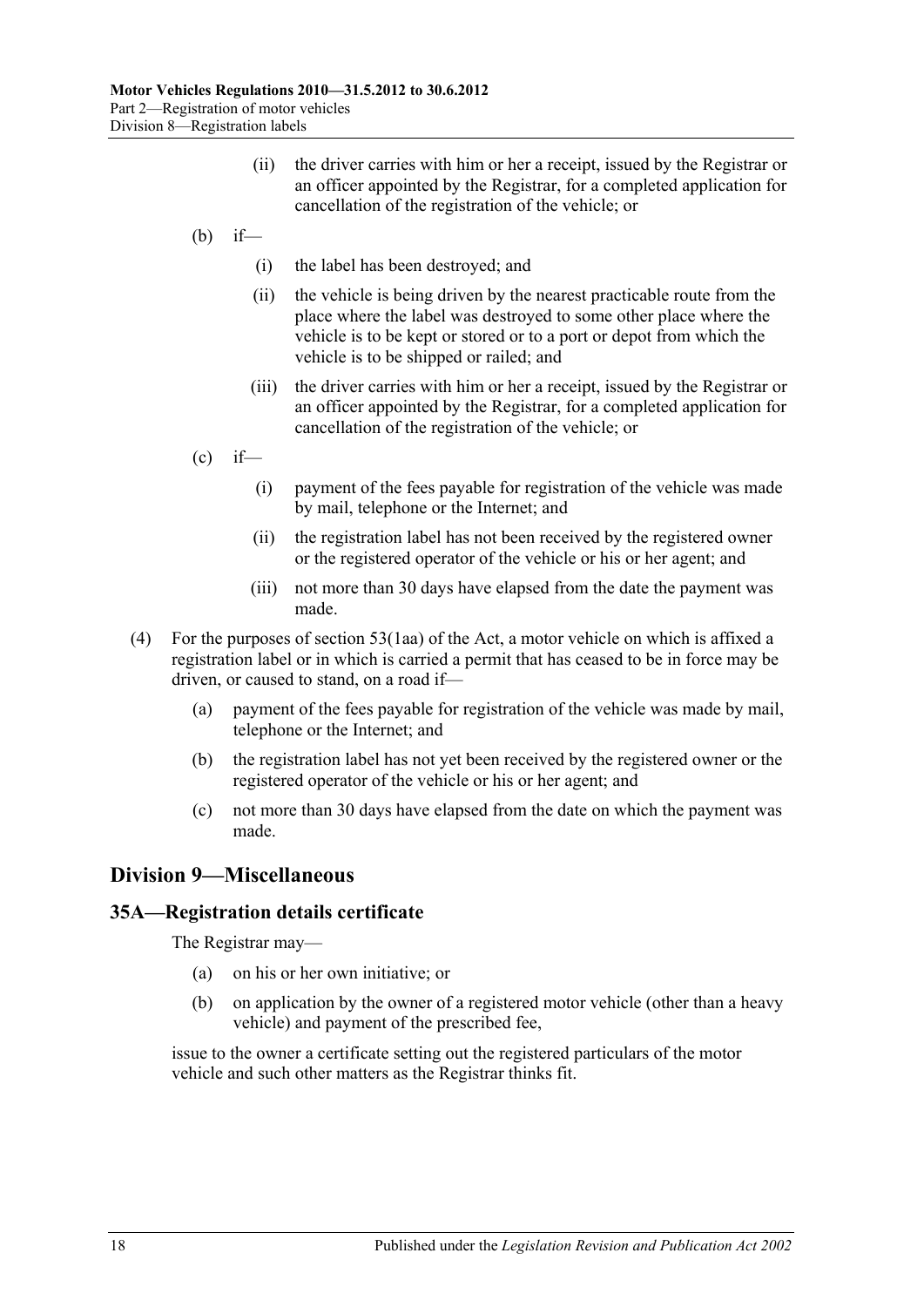# <span id="page-28-0"></span>**35B—Prescribed documents**

- (1) For the purposes of sections 56, 57(2) and 58(1) of the Act, the prescribed documents are—
	- (a) in the case of a heavy vehicle—the current certificate of registration or a current duplicate certificate of registration issued to the transferor; or
	- (b) in any other case—a current registration details certificate issued to the transferor.
- (2) For the purposes of sections 71A and 71B of the Act, the prescribed documents are registration certificates and registration details certificates.

#### <span id="page-28-2"></span><span id="page-28-1"></span>**36—Offences**

- <span id="page-28-3"></span>(1) A person must not drive a motor vehicle on a road while—
	- (a) a device is attached to the vehicle or a number plate or trade plate on the vehicle; or
	- (b) a substance is painted on or otherwise added to or made part of a number plate or trade plate on the vehicle,

the effect of which is to obscure or distort a letter or figure on a number plate or trade plate on the vehicle when the plate is viewed or photographed from any particular angle or from all angles in daylight or at night.

Maximum penalty: \$2 500.

- (2) In [subregulation](#page-28-2) (1), a reference to a *number plate* extends to that portion of a motor vehicle on which the registered number is marked in accordance with [regulation](#page-18-2) 25.
- (3) [Subregulation](#page-28-3) (1)(a) does not apply in relation to a motor vehicle to which a bike rack is attached if a number plate that—
	- (a) conforms to the specifications and design prescribed for a number plate of a class established under section 47A of the Act for the purposes of this subregulation; and
	- (b) bears the number allotted to the vehicle under the Act,

is attached to the bike rack and displayed such that—

- (c) the whole of the number plate is visible from the rear; and
- (d) the bottom edge of the number plate is not less than 30 centimetres above the level of the ground and in such a position that every letter and figure of the registered number is upright; and
- (e) every letter and figure on the number plate is—
	- (i) legible from left to right on a plane level with the ground; and
	- (ii) clean and legible at all times; and
	- (iii) clearly visible in daylight to a person standing on the same plane as the vehicle at any point not less than 3 metres or more than 18 metres from the plate looking at the plate along an imaginary line approximately at right angles to the plate.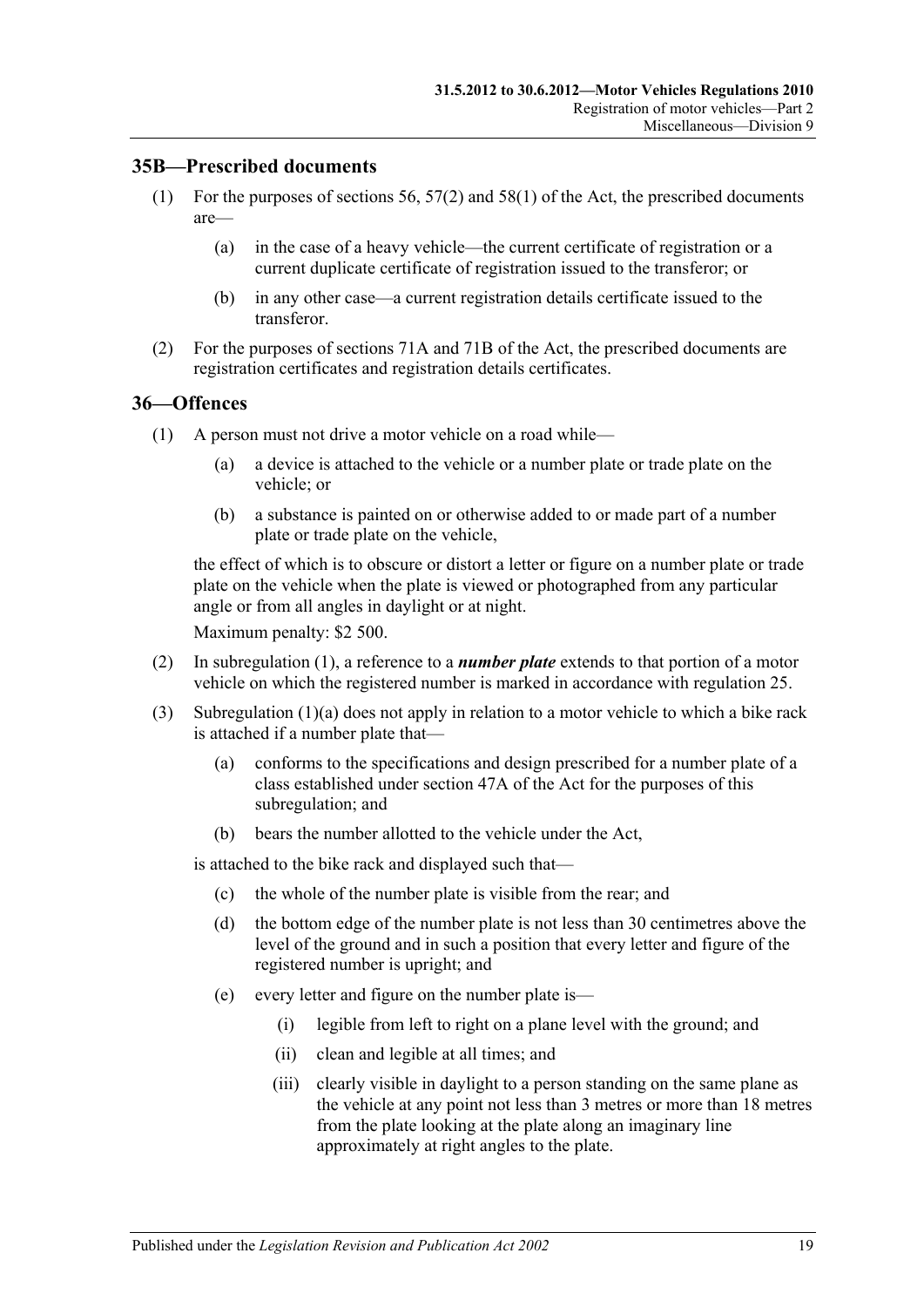- (4) If a bike rack that displays a number plate is attached to a motor vehicle, a person must not drive the motor vehicle on a road while—
	- (a) a device is attached to the bike rack or the number plate on the bike rack; or
	- (b) a substance is painted on or otherwise added to or made part of the number plate on the bike rack,

the effect of which is to obscure or distort a letter or figure on the plate when the plate is viewed or photographed from any particular angle or from all angles in daylight or at night.

Maximum penalty: \$2 500.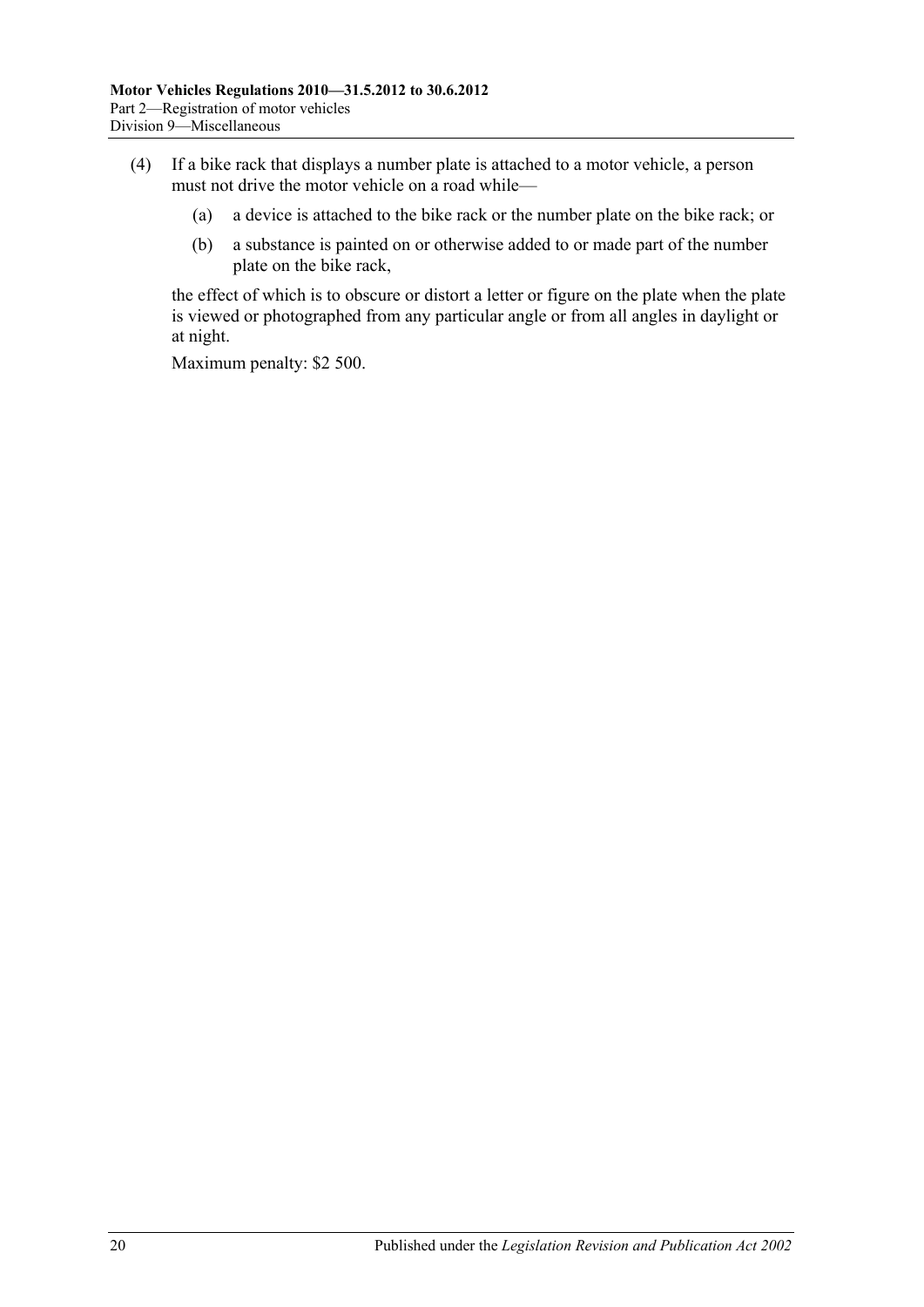# <span id="page-30-0"></span>**Part 3—Heavy vehicles speeding control scheme**

# <span id="page-30-1"></span>**37—Interpretation**

In this Part—

*road train* means a road train that, including its load (if any), is over 19 metres long.

#### <span id="page-30-2"></span>**38—Corresponding laws declared for purposes of scheme**

For the purposes of Part 2A of the Act, the following laws are declared to be corresponding laws:

- (a) the *Motor Vehicles Act* of the Northern Territory;
- (b) the *Road Safety Act 1986* of Victoria;
- (c) the *Road Traffic Act 1974* of Western Australia;
- (d) the *Road Transport (Vehicle Registration) Act 1997* of New South Wales;
- (e) the *Road Transport (Vehicle Registration) Act 1999* of the Australian Capital Territory;
- (f) the *Transport Operations (Road Use Management) Act 1995* of Queensland;
- (g) the *Vehicle and Traffic Act 1999* of Tasmania.

#### <span id="page-30-3"></span>**39—Prescribed classes of heavy vehicles**

For the purposes of paragraph (c) of the definition of *heavy vehicle* in section 71C(1) of the Act, a road train is a prescribed class of motor vehicle.

# <span id="page-30-4"></span>**40—Prescribed speeds for different classes of heavy vehicles**

For the purposes of the definition of *prescribed speed* in section 71C(1) of the Act, the following speeds are prescribed:

- (a) in relation to a road train—100 kilometres per hour;
- (b) in relation to any other class of heavy vehicle—100 kilometres per hour.

# <span id="page-30-5"></span>**41—Speeding offences not to be registered under section 71D of Act**

- (1) Pursuant to section  $71D(3)(b)$  of the Act—
	- (a) a relevant speeding offence must not be registered in relation to a heavy vehicle unless it is an offence against a law of this State or another State or a Territory of the Commonwealth involving the driving of the vehicle at a speed 15 kilometres per hour or more over the highest speed limit over which the vehicle must not be driven on roads under that law; and
	- (b) a relevant speeding offence must not be registered in relation to a heavy vehicle if—
		- (i) the offence was committed before 9 July 2001; or
		- (ii) the offence was committed within 14 days after service on the registered owner of the vehicle of a written notice under section 71E of the Act in relation to the vehicle.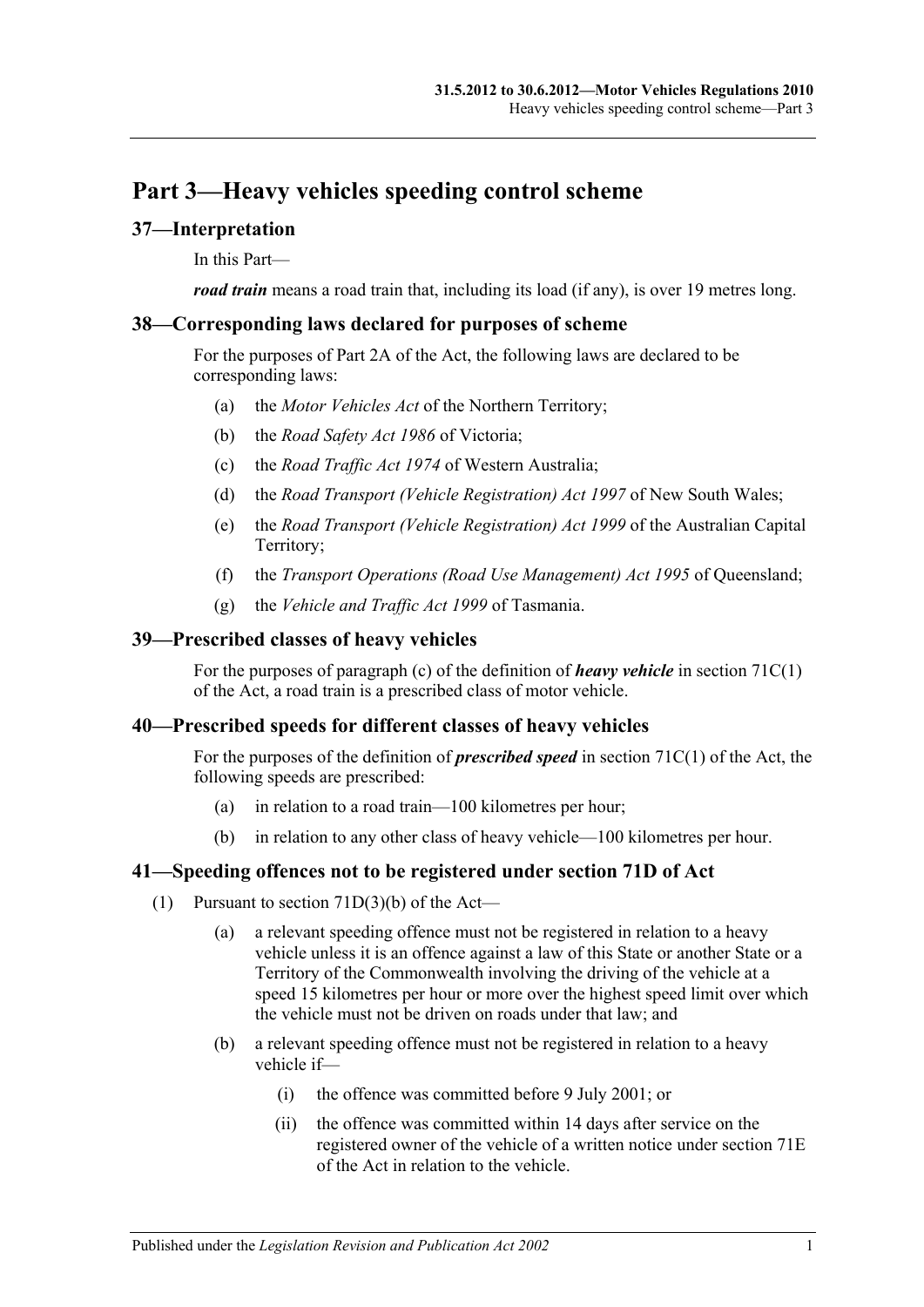- (2) In this regulation—
	- (a) a reference to *an offence committed by a person* includes a reference to an offence allegedly committed by a person that the person has expiated;
	- (b) *expiate* includes pay the amount payable in connection with an infringement notice or penalty notice issued under a law of another State or Territory of the Commonwealth in respect of an alleged offence.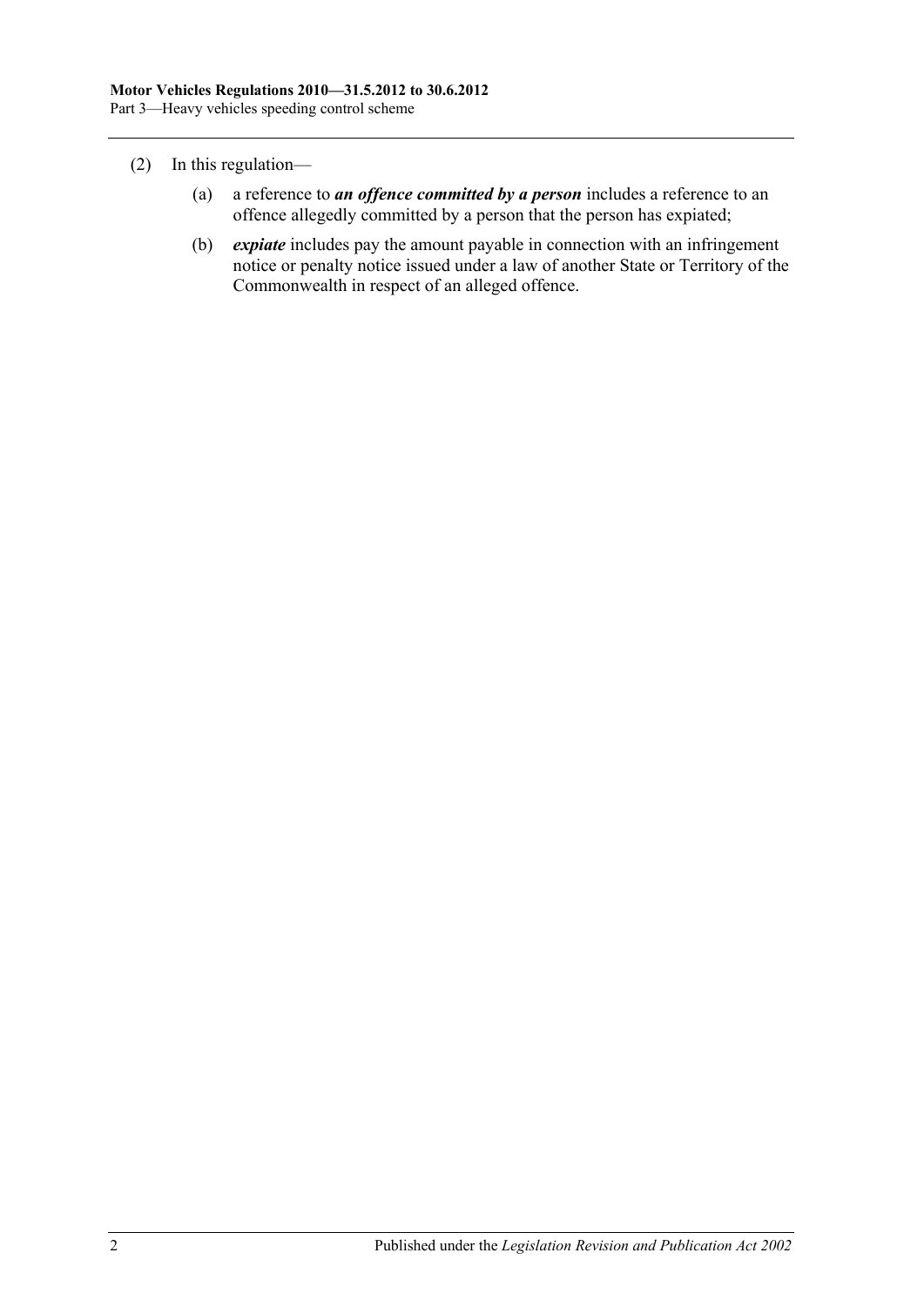# <span id="page-32-0"></span>**Part 4—Driver's licences and learner's permits**

# <span id="page-32-1"></span>**Division 1—Classification of licences**

# <span id="page-32-2"></span>**42—Classification of licences**

For the purposes of section 72(1) of the Act, the classifications appearing in column 1 of the table in [Schedule 2](#page-78-0) are prescribed.

# <span id="page-32-3"></span>**Division 2—Driver's licences and learner's permits**

#### <span id="page-32-4"></span>**43—Exemption from certain requirements for qualified supervising drivers**

- (1) A person to whom this regulation applies is exempted from the requirement specified in section 72A(1)(b) of the Act that the person must, in order to act as a qualified supervising driver for the holder of a licence or permit, have held a licence referred to in that paragraph during the whole of the immediately preceding 2 year period.
- (2) This regulation applies to a person if the person—
	- (a) has not held the relevant licence during the whole of the immediately preceding 2 year period only because the licence expired during that period; and
	- (b) renewed the licence within 3 months of that expiry; and
	- (c) has held the relevant licence for periods totalling at least 2 years (excluding any period between the expiry of the licence and the date of its renewal).

# <span id="page-32-5"></span>**44—Duty of applicant for licence or permit to supply specimen signature etc**

- $(1)$  If—
	- (a) a person applies for the issue or renewal of a driver's licence or learner's permit; and
	- (b) the licence or permit is to include a photograph of the person and a specimen of the person's signature; and
	- (c) the Registrar requires the person to attend at a specified place for the purpose of having the person's photograph taken,

the person must, before having his or her photograph taken, supply the Registrar with 1 or more specimens of the person's signature, as specified by the Registrar.

- $(2)$  If—
	- (a) a person applies for the issue or renewal of a driver's licence or learner's permit; and
	- (b) the licence or permit is to include a photograph of the person and a specimen of the person's signature; and
	- (c) the Registrar requires the person to supply to the Registrar 1 or more photographs of the person,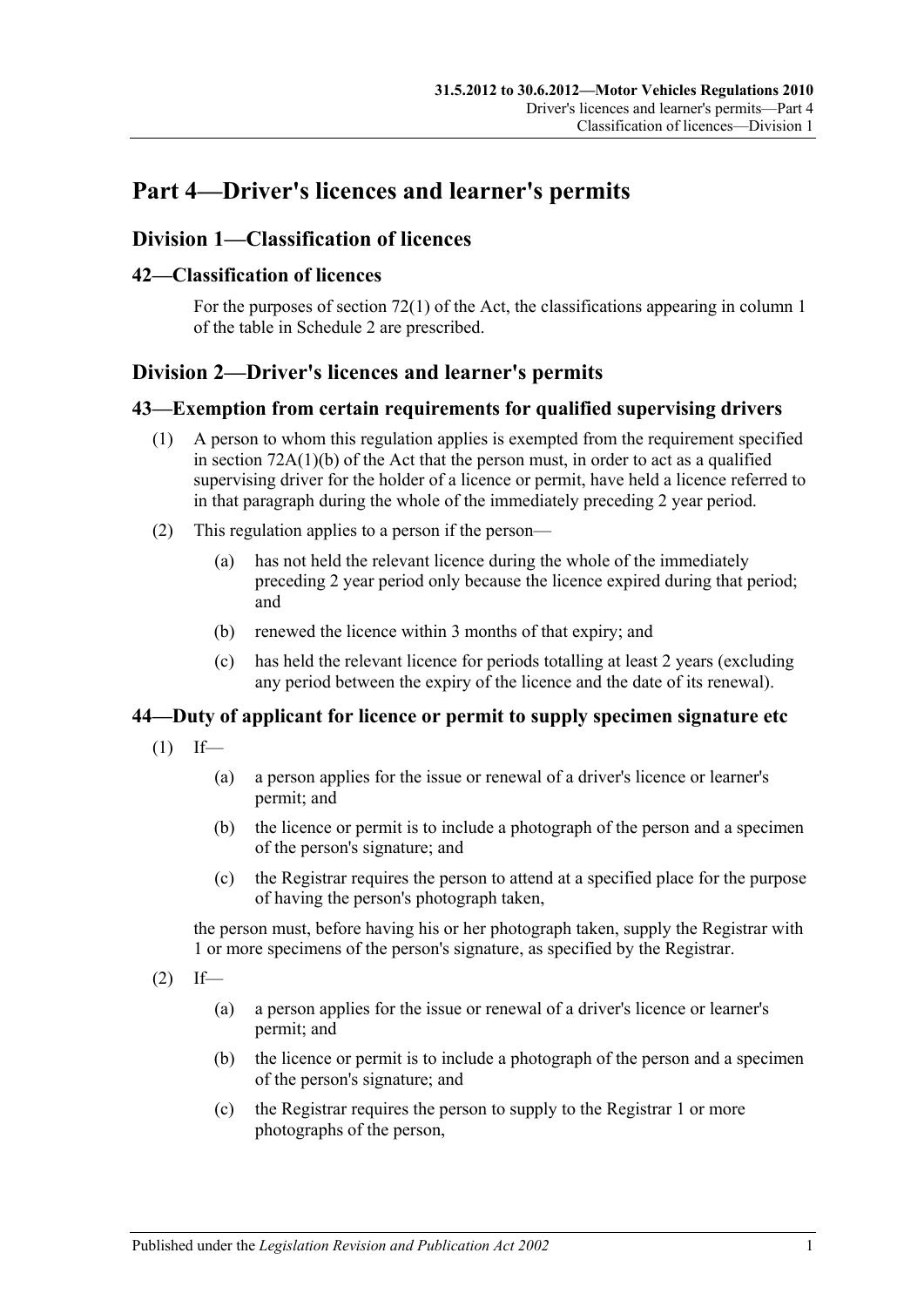the person must, at the time of supplying the photographs to the Registrar, also supply the Registrar with 1 or more specimens of the person's signature, as specified by the Registrar.

(3) If a person applies for the issue or renewal of a driver's licence or learner's permit that is not to bear a photograph of the person, the person must sign the licence or permit as soon as practicable after receiving it.

# <span id="page-33-0"></span>**45—Exemptions from duty to hold licence, learner's permit or particular class of licence**

- (1) A police officer who holds a driver's licence may, in the course of official duties, drive a motor vehicle of a class other than that for which he or she holds a licence in circumstances of emergency.
- (2) If a person holds a driver's licence or is, under section 97A of the Act, permitted to drive a motor vehicle on roads in this State pursuant to an interstate licence or foreign licence, the person may drive a moped on roads in this State without holding a licence endorsed with the classification R-DATE.
- (3) A person may drive a power-assisted pedal cycle without holding a driver's licence or learner's permit.
- (4) A person may drive a self-propelled wheelchair or a motor vehicle of a class prescribed by [regulation](#page-10-2) 5 for the purposes of section 12A(1) of the Act without holding a driver's licence or learner's permit if the person reasonably requires the use of the wheelchair or vehicle because of some physical infirmity.
- <span id="page-33-1"></span>(5) A person may drive a motor home on roads in this State without holding a driver's licence under the Act if—
	- (a) the person holds a foreign licence, written in English or accompanied by an English translation, authorising the person to drive a motor vehicle with a GVM not exceeding 3.5 tonnes; or
	- (b) the person holds—
		- (i) a foreign licence authorising the person to drive a motor vehicle with a GVM not exceeding 3.5 tonnes; and
		- (ii) an international driving permit.
- (6) However, [subregulation](#page-33-1) (5) does not apply if—
	- (a) the person is disqualified from holding or obtaining an interstate licence in any State or Territory of the Commonwealth; or
	- (b) the person is disqualified from holding or obtaining a foreign licence in any country; or
	- (c) the person has resided in this State for a continuous period of more than 3 months and is a permanent resident or citizen of Australia; or
	- (d) the person's foreign licence only authorises the person to drive a motor bike, motor trike, moped, motorised wheelchair or other vehicle that is not a motor car; or
	- (e) a notice under [subregulation](#page-34-1) (7) is in force in relation to the person.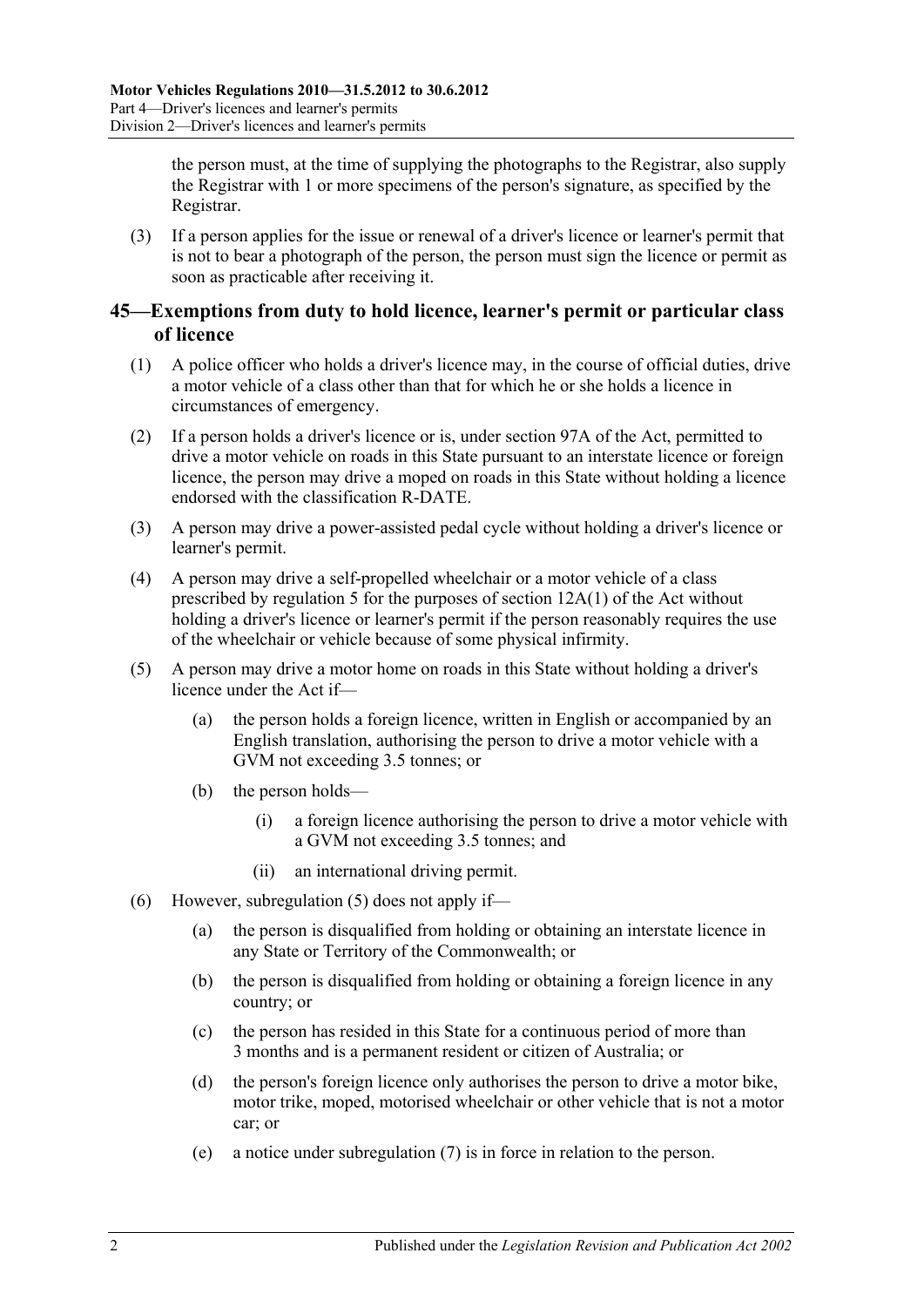- <span id="page-34-1"></span>(7) If the Registrar is of the opinion that—
	- (a) a person to whom [subregulation](#page-33-1) (5) applies is not suitable to drive a motor home in this State; or
	- (b) the ability of a person to whom [subregulation](#page-33-1) (5) applies to drive a motor home safely is impaired due to a permanent or long term injury or illness,

the Registrar may give the person notice in writing—

- (c) prohibiting the person from driving a motor home on roads in this State without holding a driver's licence issued under the Act while the notice is in force; and
- (d) stating the reasons for the giving of the notice; and
- (e) specifying any action that may be taken by the person to regain the benefit of [subregulation](#page-33-1) (5).
- (8) The Registrar may revoke a notice under [subregulation](#page-34-1) (7) by further notice to the person.
- (9) A person must, while driving a motor home on roads in this State under [subregulation](#page-33-1) (5)—
	- (a) carry his or her—
		- (i) foreign licence (together with any accompanying English translation of the licence); and
		- (ii) international driving permit (if any); and
	- (b) produce those documents if requested to do so by a police officer or authorised officer.

Maximum penalty: \$1 250.

- (10) If a person drives a motor home in this State under [subregulation](#page-33-1) (5), the person's foreign licence will—
	- (a) for the purposes of section 74 of the Act and any law prescribed for the purposes of section 97A(4)(a) of the Act, be taken to be a licence under the Act; and
	- (b) for the purposes of a contract or policy of insurance relating to the vehicle, be taken to be a licence under the Act.
- (11) In this regulation—
	- (a) *international driving permit*, *interstate licence* and *permanent resident* have the same respective meanings as in section 97A of the Act;
	- (b) *motor home* means a motor vehicle with a GVM not exceeding 4.5 tonnes that is designed and constructed for the primary purpose of providing a temporary dwelling for persons using the vehicle for recreational travel.

#### <span id="page-34-0"></span>**46—Examination of applicant for licence or learner's permit**

- (1) For the purposes of section 79(1) and (1a) of the Act—
	- (a) a theoretical examination will consist of questions determined by the Registrar from time to time as to—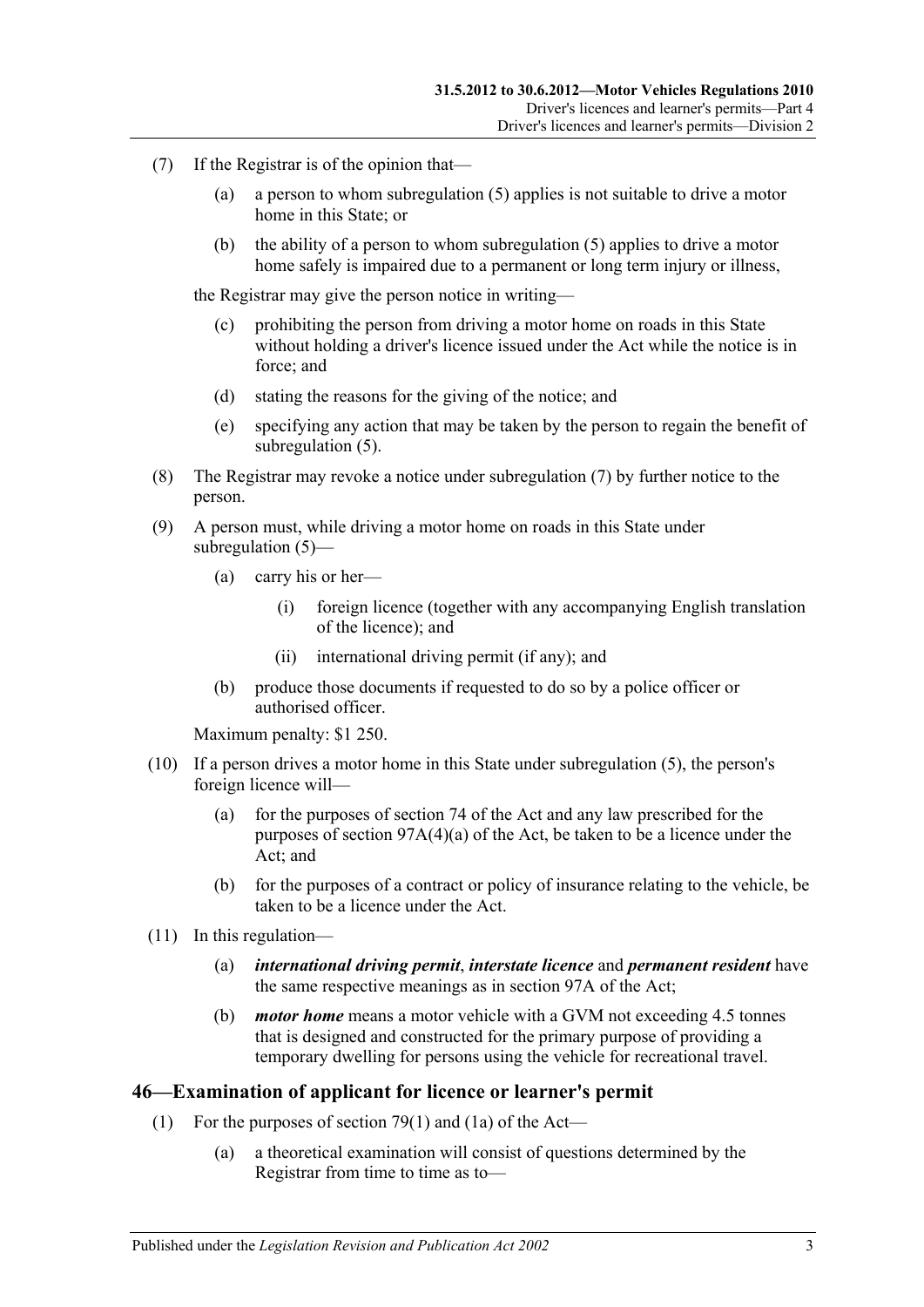- (i) the rules required by law to be observed by drivers of motor vehicles; and
- (ii) the causes of motor vehicle accidents; and
- (iii) safe driving behaviour and safe driving practices; and
- (iv) the effects of alcohol and drugs on driving skills and driving behaviour; and
- (v) the effects of speeding; and
- (vi) the stopping distances of motor vehicles; and
- (vii) the effects of road surfaces and weather conditions on the driving of motor vehicles; and
- (viii) such other matters as are determined by the Registrar from time to time; and
- (b) a theoretical examination will be taken by a person—
	- (i) in writing in the English language; or
	- (ii) if the person is, by reason of impairment, unable to take the examination in writing—orally in the English language; or
	- (iii) if the person's principal language is not English and the person's understanding of English is not adequate to enable the person to take the examination in writing in English—orally in the person's principal language.
- (2) For the purposes of section 79(2) of the Act, the number of questions in the examination that a person must answer correctly is a number that equals 80% of the questions asked in the examination.

# <span id="page-35-0"></span>**47—Prescribed matters for the purposes of section 79A of Act**

- (1) For the purposes of section  $79A(1)(a)(ii)(B)$  of the Act, the prescribed requirements are that the applicant has driven a motor vehicle of a class for which the licence is sought for periods totalling not less than 75 hours, at least 15 hours of which must have occurred at night.
- (2) For the purposes of section 79A(2)(b) of the Act, licence classes R-DATE and R are prescribed.
- (3) In this regulation—

*night* means the period between sunset on one day and sunrise on the next day.

# <span id="page-35-1"></span>**47A—Exemption from section 79B of Act**

An applicant for the issue of a licence is exempt from section 79B of the Act if the applicant would, if granted a licence, be required, in accordance with section 81E of the Act, to be issued with a licence that is subject to the mandatory alcohol interlock scheme conditions.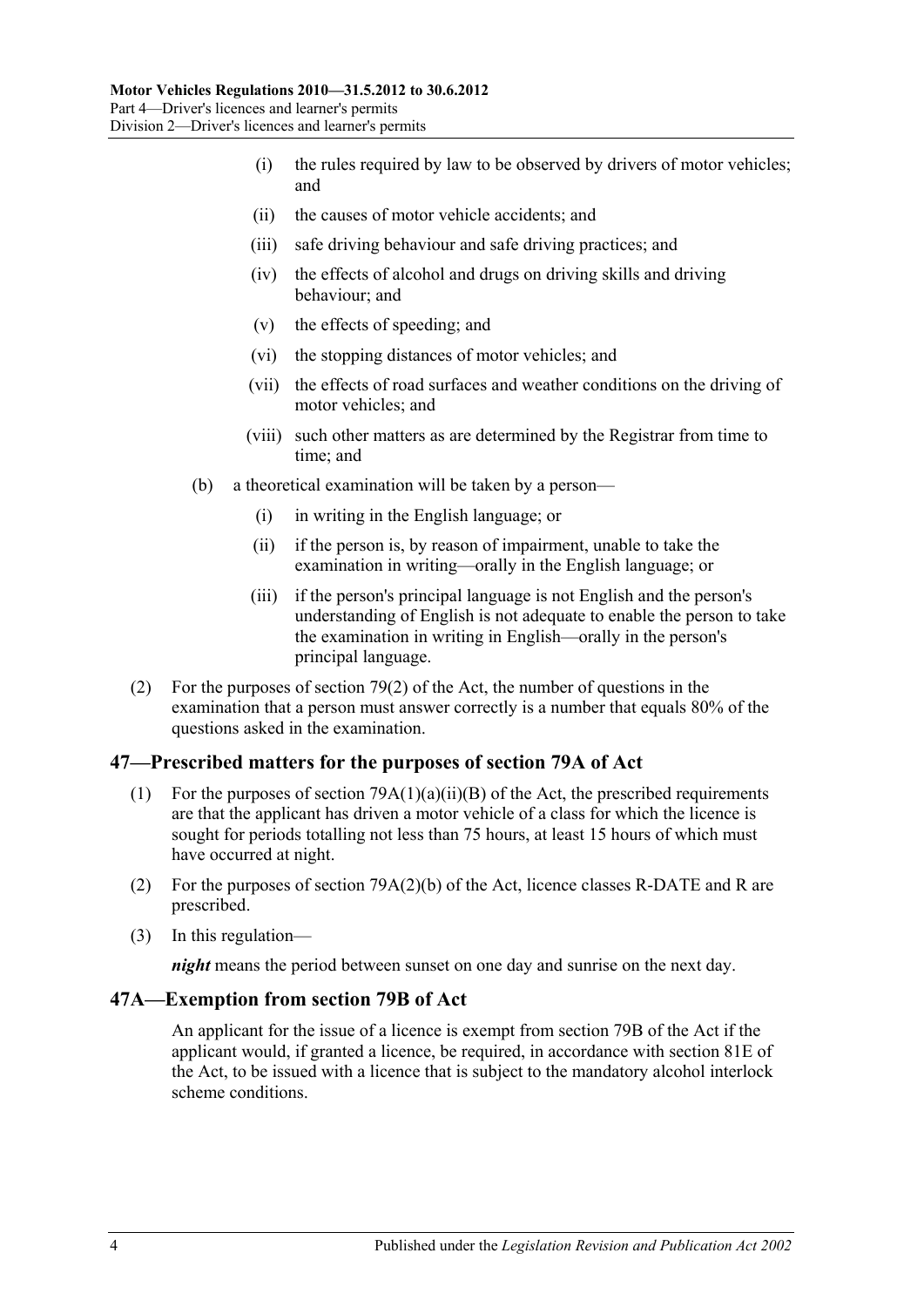### **48—Power to refuse practical driving test where undue danger to any person**

If the Commissioner of Police or the Registrar believes on reasonable grounds that the testing of an applicant for a practical driving test would present undue danger to the applicant, the authorised examiner or a member of the public, the Commissioner or the Registrar (as the case may be) may refuse to conduct such a test.

# <span id="page-36-0"></span>**49—Certain practical driving tests not to be taken again within 13 day period**

- (1) A person who fails a Vehicle on Road Test taken for the purpose of enabling the person to qualify for the issue of a provisional licence endorsed with the classification C cannot take a subsequent Vehicle on Road Test for that purpose unless 13 days have elapsed since the day on which the person failed the test.
- (2) In [subregulation](#page-36-0)  $(1)$ —

*Vehicle on Road Test* means a practical driving test consisting of a single test during which the person taking the test drives a motor vehicle on roads in the company of an examiner who assesses the person's ability to drive safely and according to the rules required by law to be observed by drivers of motor vehicles.

### **50—Learner's permits—display of L plates**

- (1) For the purposes of section 75A(15) of the Act—
	- $(a)$
- (i) in the case of a motor vehicle other than a motor bike—plates bearing the letter "L" (*L plates*) must be displayed on the vehicle so as to be clearly visible from the front and rear of the vehicle; or
- (ii) in the case of a motor bike—a L plate must be displayed at, and be clearly visible from, the rear of the motor bike; and
- (b) an L plate must conform to the following requirements:
	- (i) the plate must measure not less than 14.5 centimetres by 14.5 centimetres;
	- (ii) the letter "L" must be displayed in black on a yellow background and be clearly legible;
	- (iii) the letter "L" must be not less than 10.5 centimetres in height and 8 centimetres in width;
	- (iv) the width of every line of the letter "L" must be not less than 2 centimetres.
- <span id="page-36-1"></span>(2) A person other than the holder of a learner's permit must not drive a motor vehicle on a road while there is affixed to the vehicle a L plate in accordance with this regulation. Maximum penalty: \$1 250.
- (3) [Subregulation](#page-36-1) (2) does not apply to—
	- (a) a person driving a motor vehicle for the purpose of instructing the holder of a learner's permit in the safe and efficient driving of a motor vehicle; or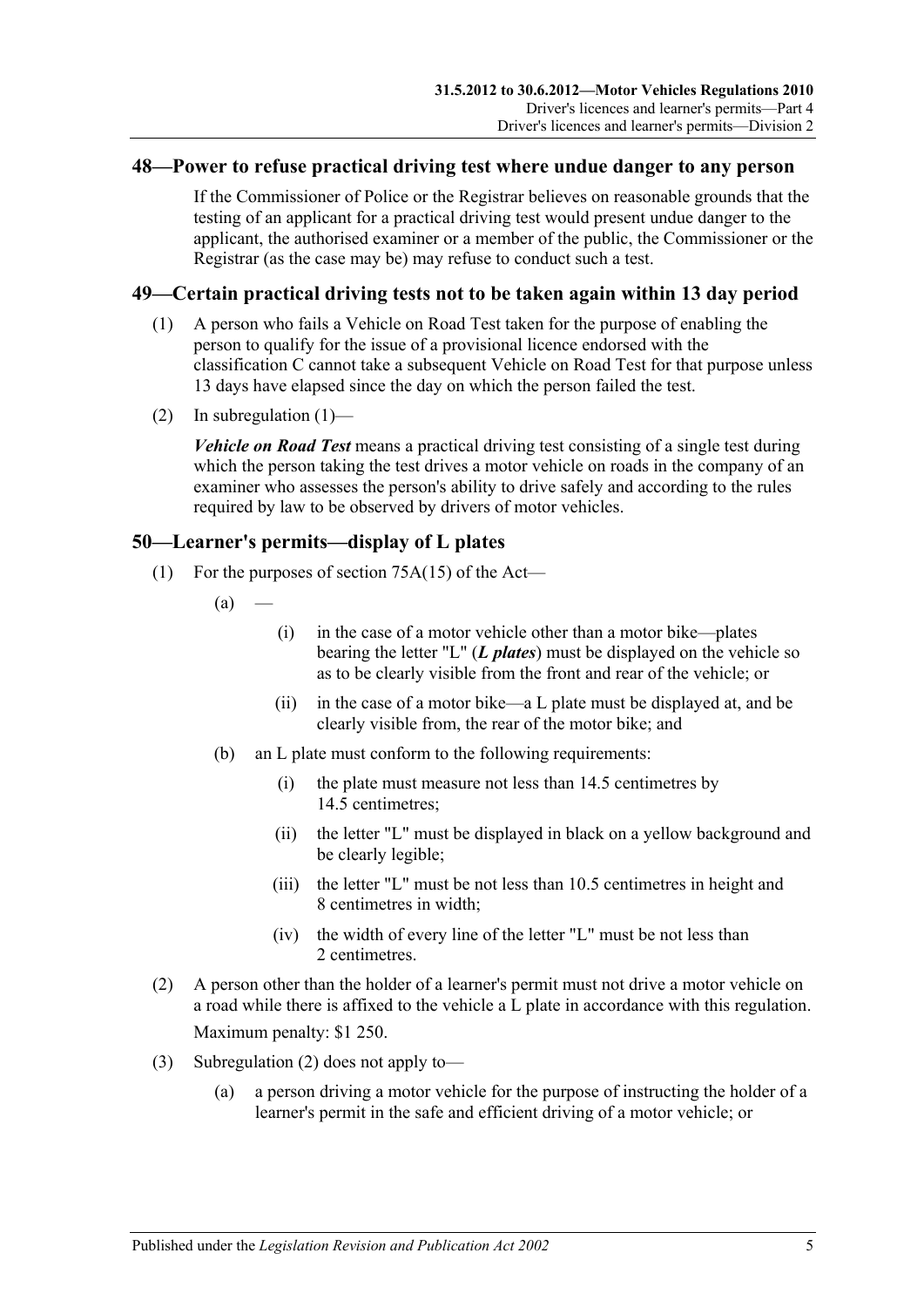(b) the holder of a motor driving instructor's licence driving a motor vehicle that is clearly identified as one being used in the business of driving instruction and proceeding from or to a place where instruction has been or is to be given.

# **51—Display of P plates**

- (1) For the purposes of sections  $81A(15)$  and  $81AB(3a)(a)$  of the Act—
	- $(a)$
- (i) in the case of a motor vehicle other than a motor bike—plates bearing the letter "P" (*P plates*) must be displayed on the vehicle so as to be clearly visible from the front and rear of the vehicle; or
- (ii) in the case of a motor bike—a P plate must be displayed at, and be clearly visible from, the rear of the motor bike; and
- (b) a P plate must conform to the following requirements:
	- (i) the plate must measure not less than 14.5 centimetres by 14.5 centimetres;
	- (ii) the letter "P" must be displayed in red on a white background and be clearly legible;
	- (iii) the letter "P" must be not less than 10.5 centimetres in height and 8 centimetres in width;
	- (iv) the width of every line of the letter "P" must be not less than 2 centimetres.
- (2) A person other than the holder of a provisional licence or a probationary licence issued subject to alcohol interlock scheme conditions must not drive a motor vehicle on a road while there is affixed to the vehicle a P plate in accordance with this regulation.

Maximum penalty: \$1 250.

### **52—Exemptions for police officer or police cadet with provisional licence**

A police officer or police cadet who holds a provisional licence is, while engaged in official duties or training, exempt from the operation of section 81A(3)(b), (14), (15) and (16) of the Act.

### **54—Exemption from requirement to undertake hazard perception test**

An applicant for a P2 licence who resides—

- (a) more than 100 kilometres from the nearest place at which hazard perception tests are conducted; or
- (b) on Kangaroo Island,

is exempt from the requirement in section  $81A(5)(a)(iii)$  of the Act.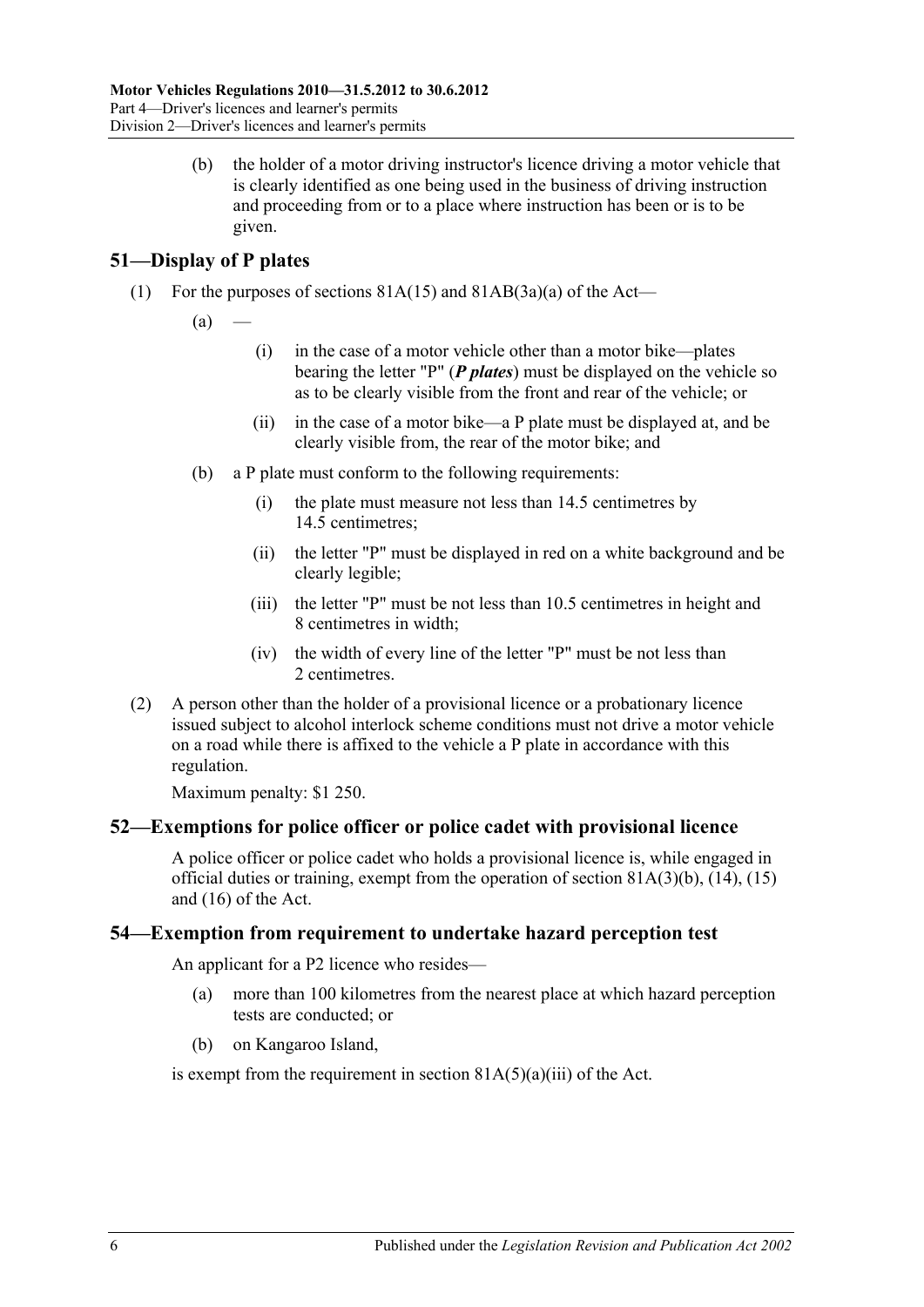### **55—Prescribed classes of applicants**

- (1) For the purposes of section 81A(11)(b) of the Act, the following classes of applicants are prescribed:
	- (a) applicants who have held a non-provisional licence or interstate non-provisional licence but not during the period of 5 years immediately preceding the application;
	- (b) applicants who hold an interstate non-provisional licence but who are under the age of 19 years;
	- (c) applicants who hold an interstate provisional licence;
	- (d) subject to [subregulation](#page-38-0) (2), applicants who have, during the period of 5 years immediately preceding the application, held a provisional licence issued under Part 3 of the Act as in force before 31 October 2005 (provided that the application is made before 31 October 2010).
- <span id="page-38-1"></span><span id="page-38-0"></span>(2) [Subregulation](#page-38-1) (1)(d) does not include an applicant who—
	- (a) has, during the period of 5 years immediately preceding the application, held a provisional licence of a kind referred to in that paragraph; and
	- (b) was, during that period, disqualified from holding or obtaining a permit or licence; and
	- (c) has not held a licence issued under the Act since the end of the period of disqualification.

### **55A—Application for high powered vehicle exemption**

An application for a high powered vehicle exemption must be made to the Registrar in writing and must include such evidence in support of the application as the Registrar may require.

### **55AB—Issue of certificate of high powered vehicle exemption**

The Registrar must, on granting a high powered vehicle exemption to the holder of a P1 or P2 licence, issue the holder of the licence with a certificate of exemption.

### **55B—Issue of duplicate certificate of high powered vehicle exemption**

On application by the holder of a high powered vehicle exemption and payment of the prescribed fee, the Registrar may, if satisfied that the certificate of exemption has been lost, stolen, or destroyed, or on the surrender of the certificate to the Registrar, issue to the holder a duplicate certificate.

### **55C—Surrender of high powered vehicle certificate on surrender of licence**

If a P1 or P2 licence to which a high powered vehicle exemption relates is surrendered, the person surrendering the licence must, at the same time, surrender the certificate of exemption.

Maximum penalty: \$1 250.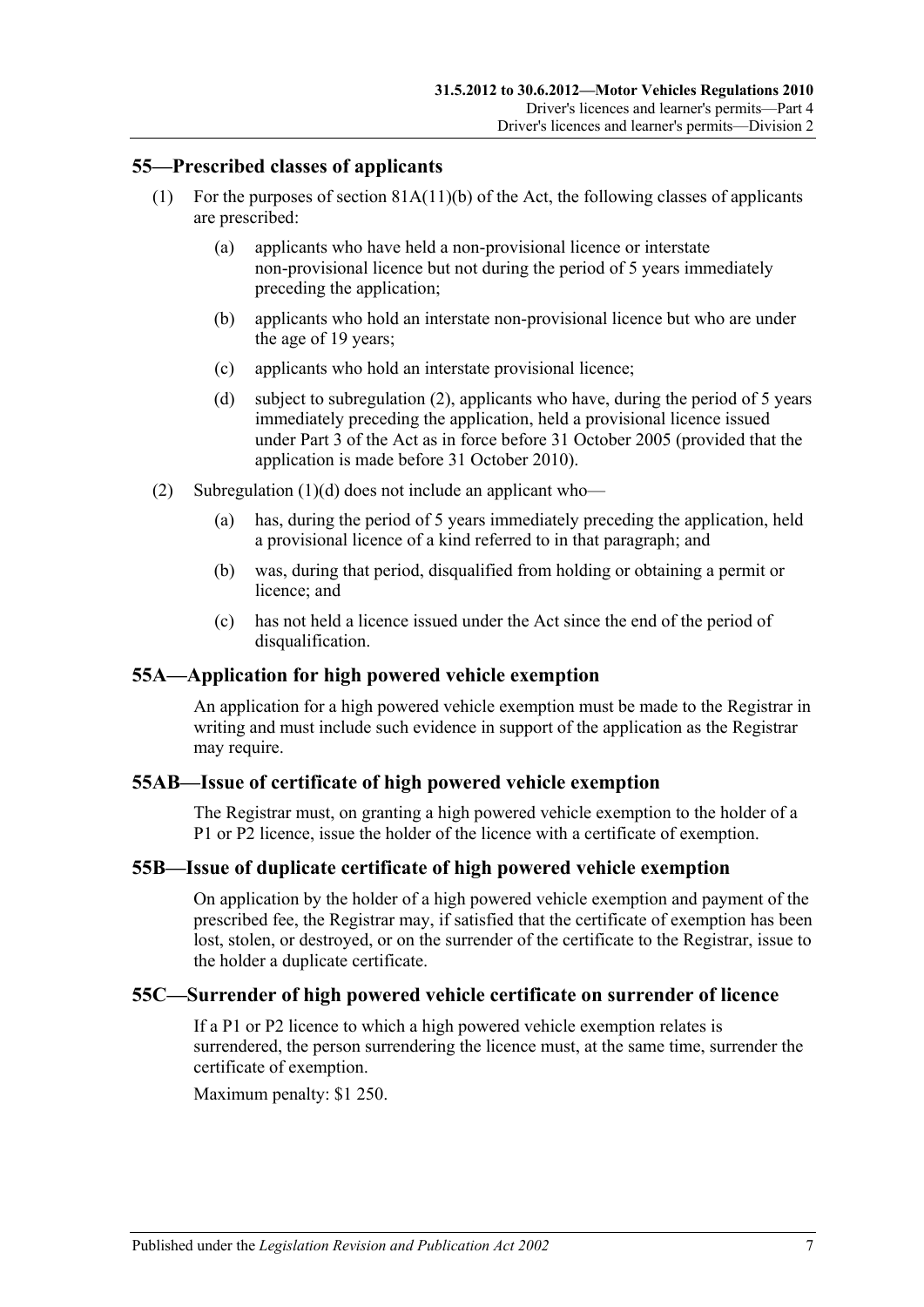# **55D—Requirement to produce certificate of high powered vehicle exemption**

- (1) If the holder of a high powered vehicle exemption is required to produce his or her licence under section 96, 97 or 139BA of the Act, the court, person or body imposing the requirement may also require the holder to produce the certificate of exemption at the same time.
- (2) A person must comply with a requirement for production of a certificate imposed under this regulation.

Maximum penalty: \$1 250.

(3) If a certificate is produced under this regulation and the licence to which it relates is to be cancelled or suspended or has become void, or a disqualification is imposed on the holder of the licence, the court, person or body to whom it is produced, or, in any case, the Registrar, may retain the certificate.

### **55E—Duty to carry certificate of high powered vehicle exemption**

The holder of a high powered vehicle exemption must carry the certificate of exemption at all times while driving a high powered vehicle and must produce the certificate immediately if requested to do so by a police officer.

Maximum penalty: \$1 250.

### **55F—Cancellation of high powered vehicle exemption granted in error**

- (1) If the Registrar is satisfied that a high powered vehicle exemption has been granted in error, the Registrar may cancel the exemption.
- (2) If the Registrar decides to exercise a power to cancel a high powered vehicle exemption, the Registrar must give the person notice in writing requiring the person to produce the certificate of exemption to the Registrar within a specified period and setting out—
	- (a) the reasons for the cancellation; and
	- (b) the date on which the exemption is cancelled; and
	- (c) the right to apply for a review of the decision.
- (3) A person must comply with a requirement to produce a certificate under this regulation.

Maximum penalty: \$1 250.

(4) A certificate produced under this regulation may be retained by the Registrar.

### **55G—High powered vehicle exemption falsely obtained is void**

- (1) A high powered vehicle exemption that is granted by the Registrar on the basis of a false or misleading statement of the applicant or false or misleading evidence produced by the applicant is void and of no effect.
- (2) A person must not, without lawful excuse, have possession of a certificate of a high powered vehicle exemption if the exemption was granted by the Registrar on the basis of a false or misleading statement of the applicant or false or misleading evidence produced by the applicant.

Maximum penalty: \$1 250.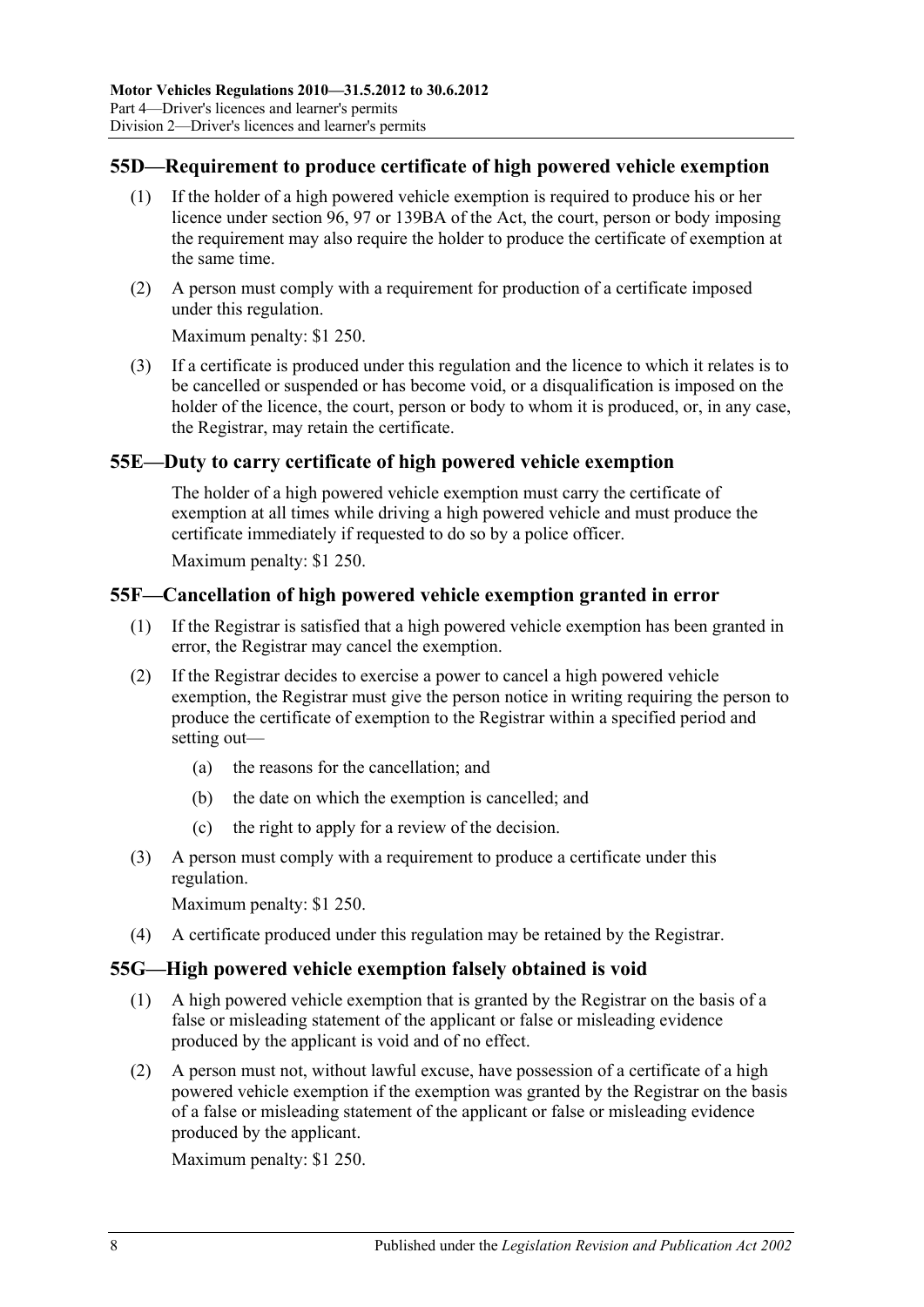# **55H—Certificate of high powered vehicle exemption unlawfully altered or damaged is void**

- (1) If a person, without lawful authority, wilfully alters, defaces or otherwise damages a certificate of a high powered vehicle exemption, the certificate is void and of no effect.
- (2) A person who, without lawful authority, possesses a certificate of a high powered vehicle exemption that has been wilfully altered, defaced or damaged is guilty of an offence.

Maximum penalty: \$1 250.

# **56—Attendance at lectures by holder of learner's permit etc who contravenes probationary conditions or incurs 4 or more demerit points**

- (1) For the purposes of section  $81B(2)$  of the Act, lectures must be conducted as to motor vehicle accidents and their causes and consequences in a manner determined by the Registrar.
- (2) A person who is convicted or found guilty of an offence against section 75A(14),  $81A(13)$  or  $81AB(5)$  of the Act is exempt from the operation of section  $81B(2)$ and 81B(3) of the Act if the person resides outside Metropolitan Adelaide.

# **56A—Manner of giving Registrar notice of decision to enter into Safer Driver Agreement**

- (1) If a notice of disqualification is given to a person by post, notice of a decision to enter into a Safer Driver Agreement under section 81BA(2) of the Act is to be given by the person lodging with the Registrar, at a place of a kind prescribed for the purposes of section  $139BD(3)(a)(i)$  of the Act, the following documents signed by the person and completed in accordance with the instructions contained in the documents:
	- (a) the notice of disqualification;
	- (b) an application to enter into a Safer Driver Agreement in a form approved by the Minister.
- (2) If a notice of disqualification is given to a person by personal service, notice of a decision to enter into a Safer Driver Agreement under section 81BA(2) of the Act is to be given by the person lodging with the Registrar, at a place of a kind prescribed for the purposes of section  $139BD(3)(a)(i)$  of the Act, an application to enter into a Safer Driver Agreement in a form approved by the Minister, signed by the person and completed in accordance with the instructions contained in the form.

# **57—Exemption from section 81BB(7)(a) of Act**

- (1) If the Magistrates Court allows an appeal by a person against a disqualification under section 81B of the Act and the person holds a licence immediately before the determination of the appeal, the person is exempt from the operation of section  $81BB(7)(a)$  of the Act—
	- (a) until the expiration of 2 business days after the day on which the appeal is determined; or
	- (b) until the person applies for a licence in accordance with section 81BB(7)(b) of the Act,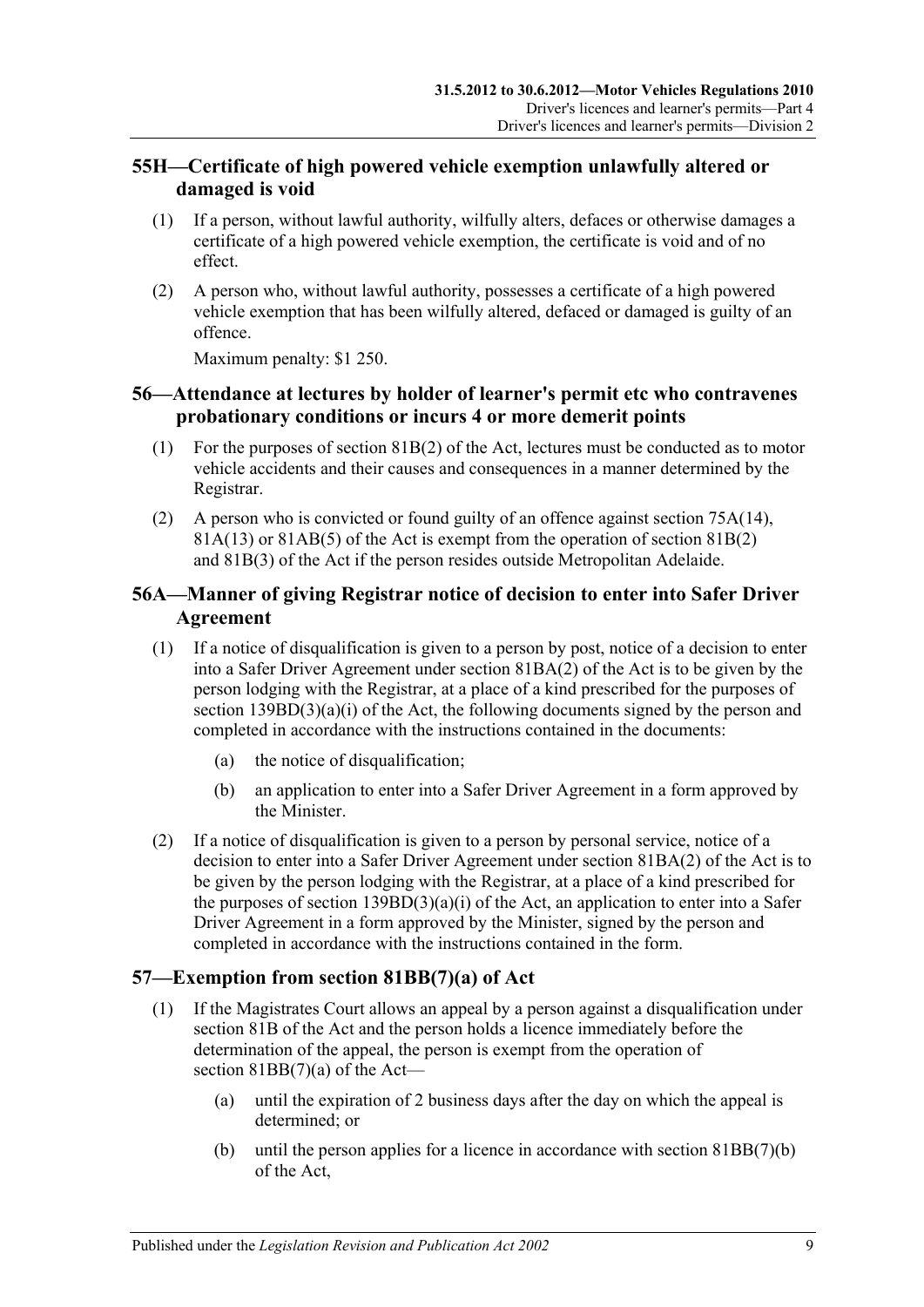whichever occurs first.

(2) In this regulation—

*business day* means any day except—

- (a) a Saturday, Sunday or public holiday; or
- (b) a day which falls between 25 December and 1 January in the following year.

### **58—Exemption from duty to carry and produce probationary licence or provisional licence for police officers and police cadets**

A police officer or police cadet who holds a probationary licence or provisional licence is, while engaged in official duties or training, exempt from the operation of section 98AAB of the Act.

### **59—Cancellation of motor driving instructor's licence on surrender**

The Registrar may cancel a motor driving instructor's licence if—

- (a) the holder of the licence gives the Registrar written notice of the holder's wish to surrender the licence; and
- (b) the Registrar is satisfied that the licence, or any duplicate of the licence, has been returned or has been lost or destroyed.

### **60—Endorsement of conditions on driver's licences and learner's permits**

Conditions of driver's licences and learner's permits must be endorsed in accordance with [Schedule 3.](#page-82-0)

# **Division 3—Alcohol interlock schemes**

# **61—Circumstances in which licence not subject to mandatory alcohol interlock scheme conditions**

For the purposes of section 81E(4) of the Act, the prescribed circumstances are that—

- (a) the applicant for a licence is unable to operate an alcohol interlock by reason of some physical or medical condition of the applicant; and
- (b) it is not reasonably practicable for an alcohol interlock to be modified so as to enable the applicant to operate the device.

### **62—Testing of alcohol interlocks**

For the purposes of section 81H(5) and Schedule 6 clause 7(7) of the Act, an alcohol interlock fitted to a vehicle must have been tested not more than 60 days before, and not more than 60 days after, the time of the vehicle's operation specified in the relevant certificate.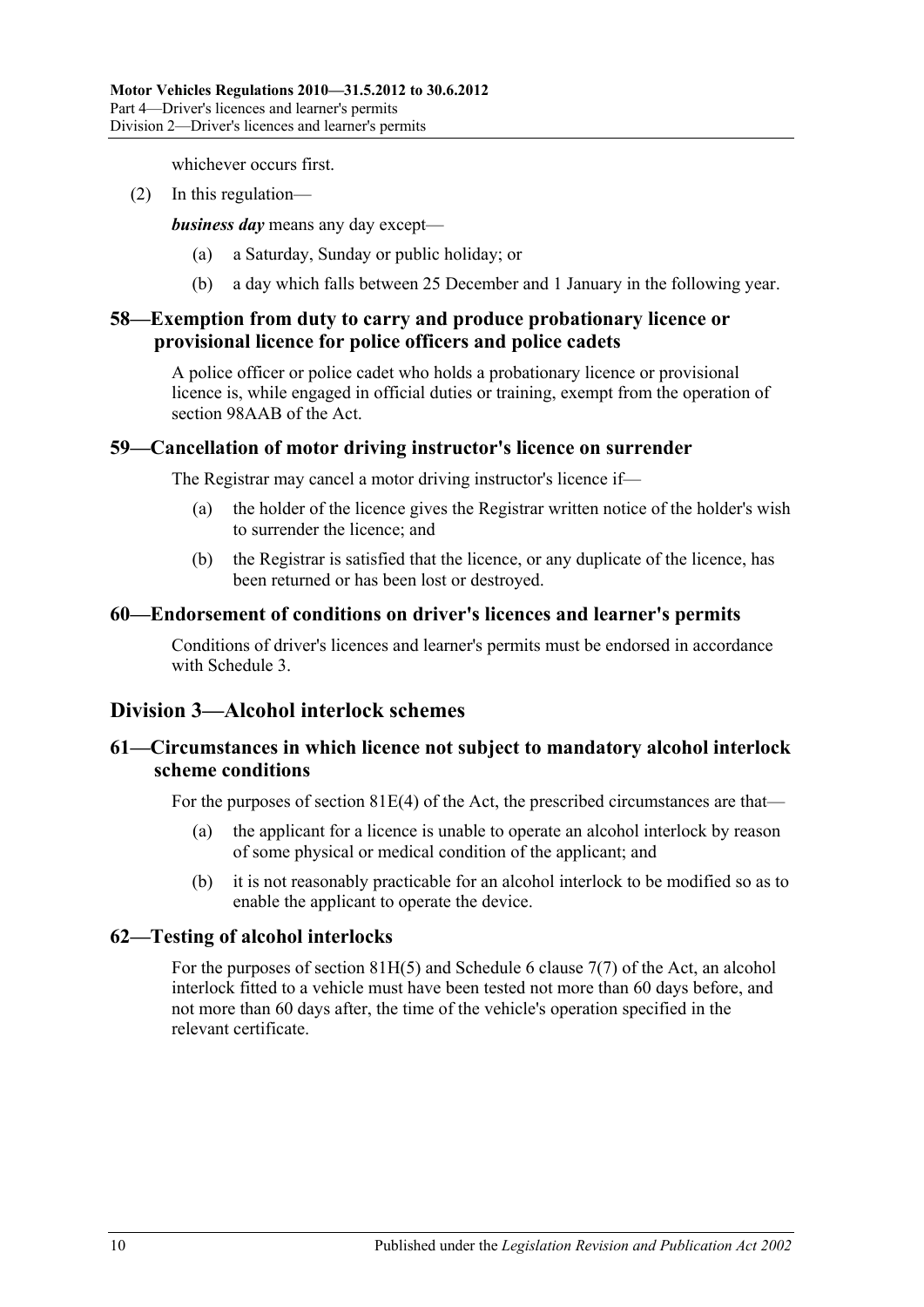# **63—Counselling requirements applicable to holders of licence subject to voluntary alcohol interlock scheme conditions**

- (1) For the purposes of Schedule 6 clause  $5(1)(h)$  of the Act, the holder of a licence subject to the voluntary alcohol interlock scheme conditions must attend the following counselling sessions with DASSA at times and in places determined by DASSA and notified to the holder in writing:
	- (a) an initial counselling session, to be held not more than 2 weeks before, and no later than 4 weeks after, the commencement of the required period for which the person's licence is subject to the voluntary alcohol interlock scheme conditions;
	- (b) at least 1 session of any further counselling that DASSA may recommend that the person undertake;
	- (c) a final counselling session, to be held before the end of the required period for which the person's licence is subject to the voluntary alcohol interlock scheme conditions.
- (2) In this regulation—

*DASSA* means Drug and Alcohol Services South Australia.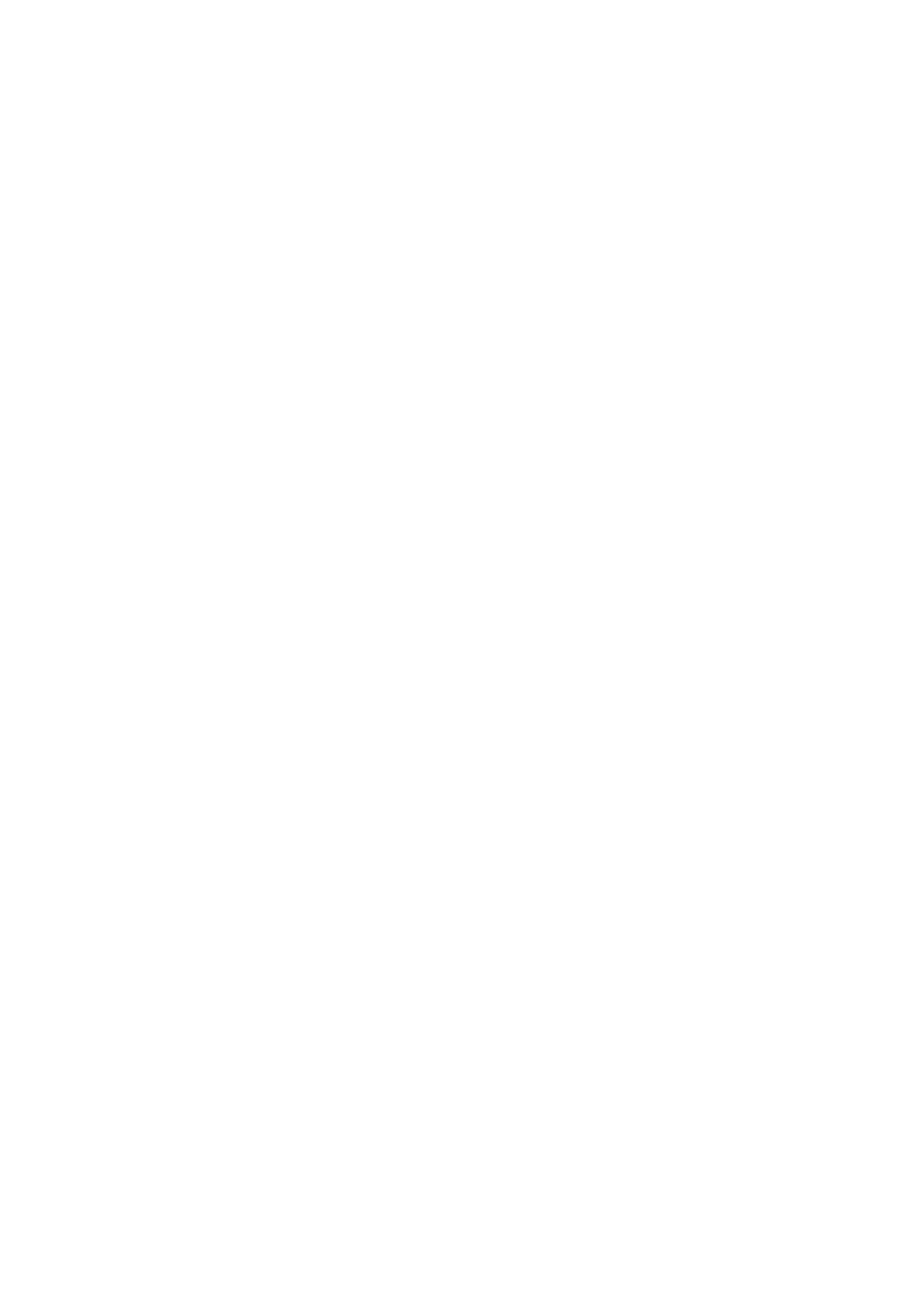# **Part 5—Motor driving instructors' licences**

# **64—Applicant for licence to supply photographs to Registrar**

An applicant for a motor driving instructor's licence must supply to the Registrar 2 unmounted copies of a recent photograph of the applicant that—

- (a) depict only the head and shoulders of the applicant taken "full face" without any head covering and against a plain background; and
- (b) are not less than 3 centimetres but not more than 3.5 centimetres in width and in height.

### **65—Applicant for licence to pay fees before proficiency tests**

An applicant for a motor driving instructor's licence is not entitled to undergo the proficiency tests required by the Registrar under section 98A(5) of the Act unless the applicant has paid to the Registrar the appropriate fees set out in Schedule 1 Part 1.

## **66—Exemption from duty to hold motor driving instructor's licence for approved motor bike training courses**

A person is exempt from section 98A of the Act for the purposes of conducting a motor bike training course approved by the Registrar.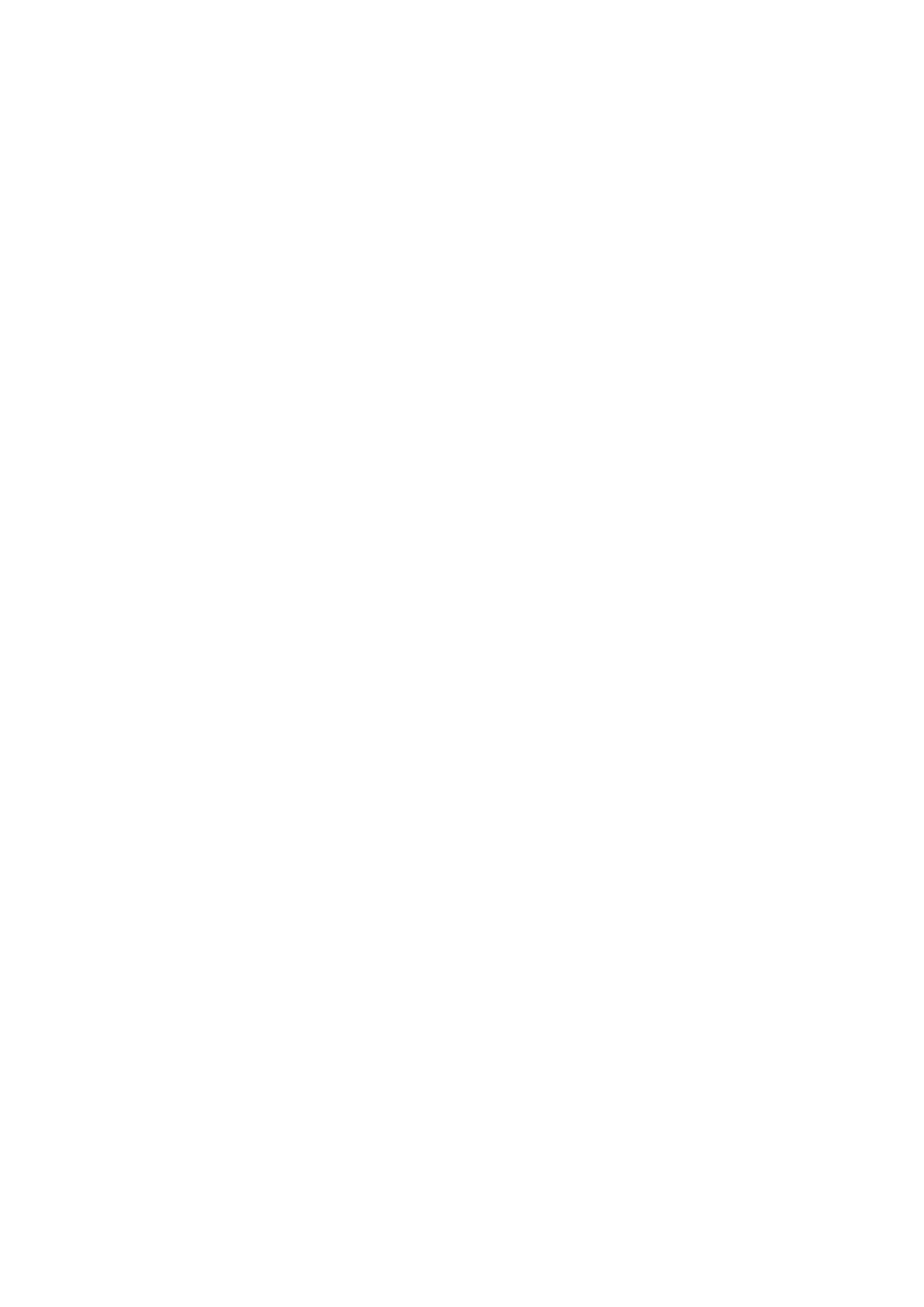# **Part 6—Demerit points scheme**

### **67—Demerit points for offences**

- (1) For the purposes of section 98B(1) of the Act—
	- (a) the offences specified in [Schedule 4](#page-84-0) are prescribed; and
	- (b) the number of demerit points incurred by a person on conviction or expiation of an offence specified in [Schedule 4](#page-84-0) is the number set out alongside that offence.
- (2) For the purposes of section 98BC(2) of the Act, the offences specified in Schedule 4 Part 2 are prescribed.
- (3) Text set out in italic type under a heading and commencing with the words "Description of offence" is a description for convenience purposes only and is not to be taken to define the offence for which a particular number is prescribed as the number of demerit points attracted by the offence.

### **68—Demerit points for offences interstate—corresponding laws**

For the purposes of Part 3B of the Act, the following laws are declared to be corresponding laws:

- (a) the *Motor Vehicles Act* of the Northern Territory and regulations made under that Act;
- (b) the *Road Safety Act 1986* of Victoria and regulations made under that Act;
- (c) the *Road Traffic Act 1974* of Western Australia and regulations made under that Act;
- (d) the *Road Transport (Driver Licensing) Act 1998* of New South Wales and regulations made under that Act;
- (e) the *Road Transport (Driver Licensing) Act 1999* of the Australian Capital Territory and regulations made under that Act;
- (f) the *Transport Operations (Road Use Management) Act 1995* of Queensland and regulations made under that Act;
- (g) the *Vehicle and Traffic Act 1999* of Tasmania and regulations made under that Act.

### **69—Manner of giving Registrar notice of election under section 98BE of Act**

(1) If a notice of disqualification is given to a person by post, notice of an election under section 98BE(2) of the Act is to be given by the person lodging with the Registrar, at a place of a kind prescribed for the purposes of section  $139BD(3)(a)(i)$  of the Act, the notice of disqualification signed by the person and completed in accordance with the instructions contained in the notice.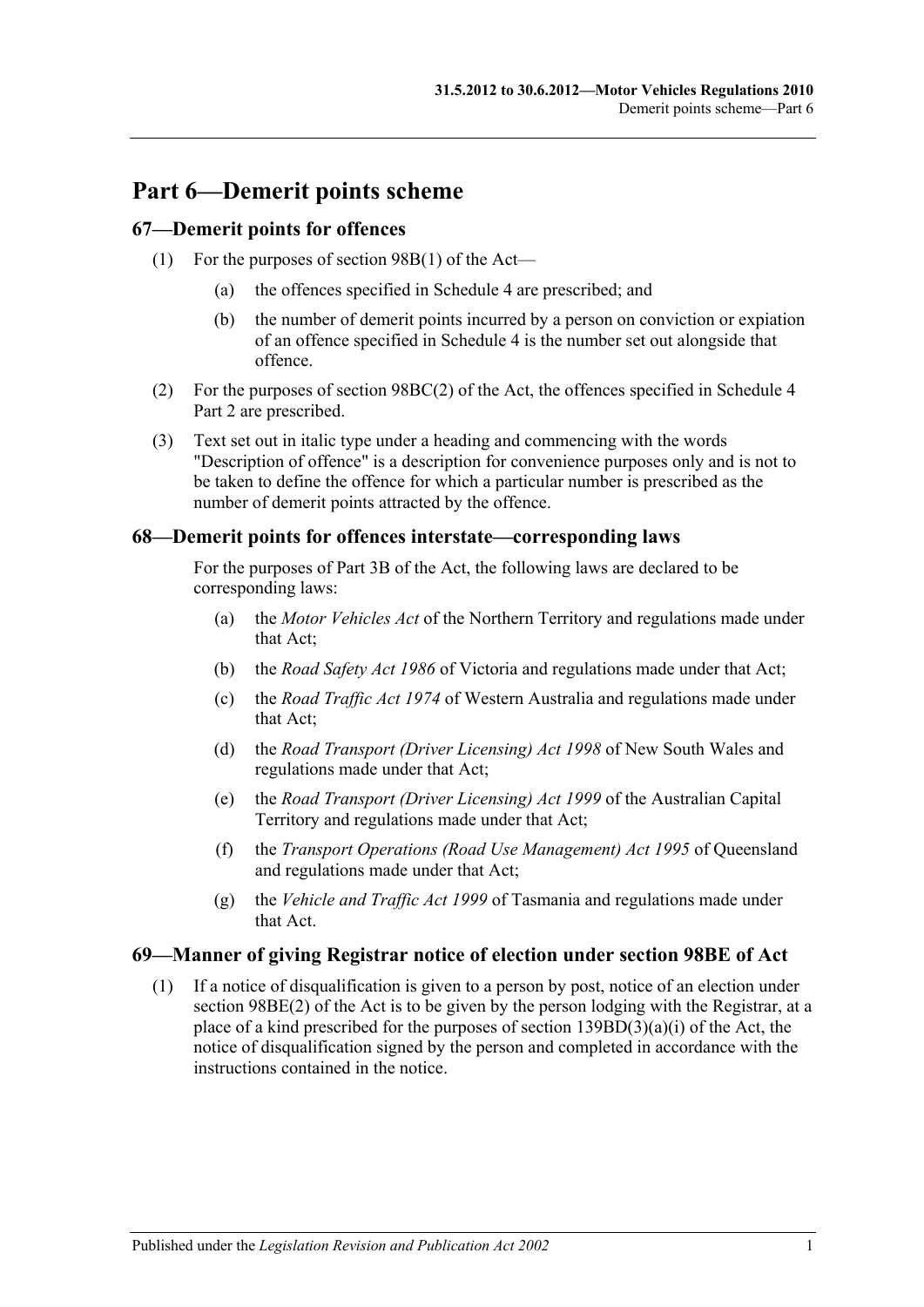(2) If a notice of disqualification is given to a person by personal service, notice of an election under section 98BE(2) of the Act is to be given by the person lodging with the Registrar, at a place of a kind prescribed for the purposes of section  $139BD(3)(a)(i)$  of the Act, a notice of election in a form approved by the Registrar, signed by the person and completed in accordance with the instructions contained in the notice.

### **70—Notification of demerit points to interstate licensing authorities**

For the purposes of section 98BI(1) of the Act, the offences specified in Schedule 4 Part 1 are prescribed.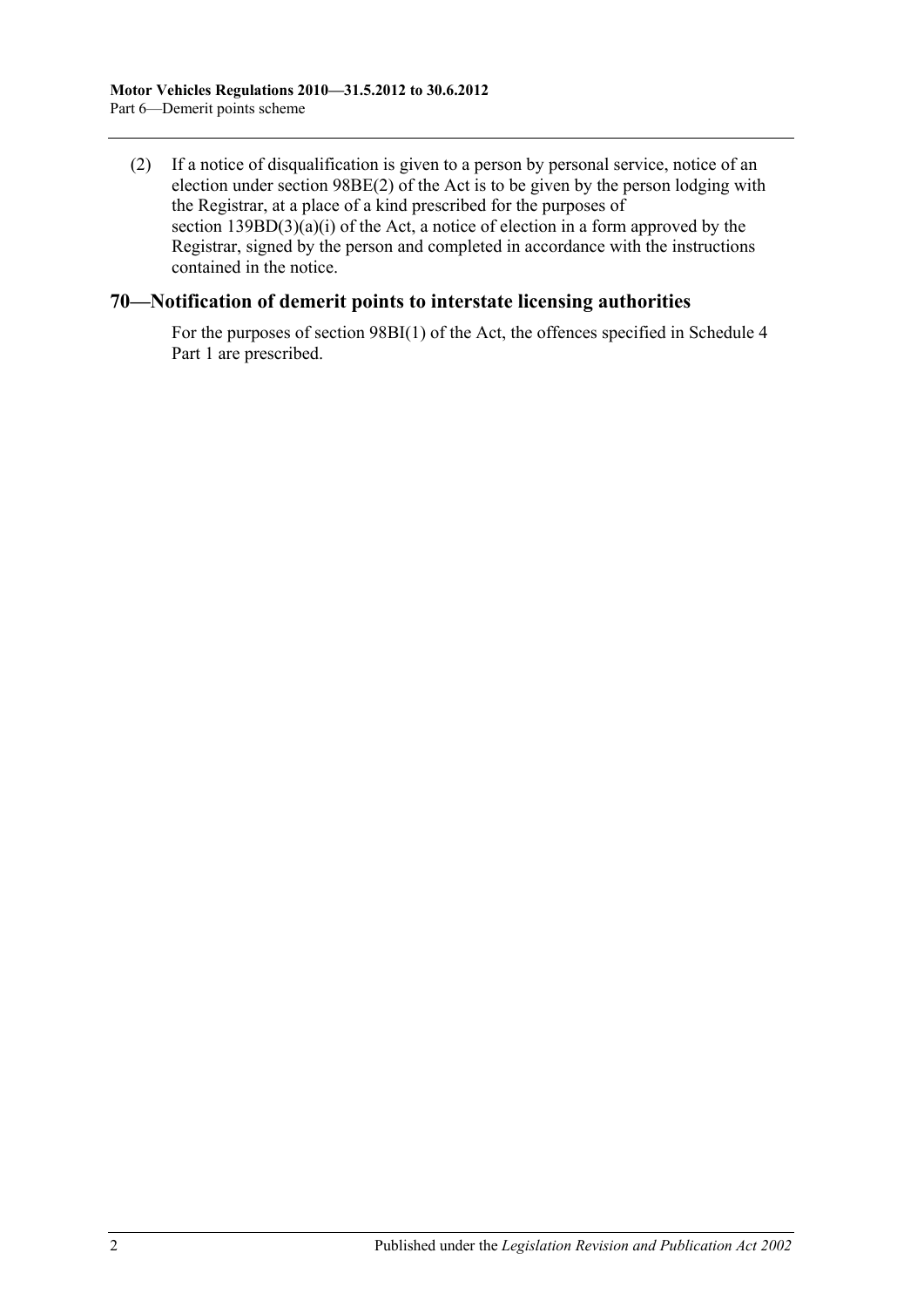# **Part 7—Written-off vehicles**

### **71—Interpretation**

(1) In this Part, unless the contrary intention appears—

*corresponding law* means a law of another State or a Territory of the Commonwealth that corresponds to the provisions of this Part;

*interstate written-off vehicle* means a motor vehicle that, for the purposes of a corresponding law, is recorded in a register maintained by the vehicle registration authority of another State or a Territory of the Commonwealth as a written-off vehicle, statutory write-off, repairable write-off or wrecked vehicle (as defined in that corresponding law);

#### <span id="page-48-0"></span>*notifiable vehicle* means—

- (a) a written-off vehicle that is less than 15 years of age (determined from its date of manufacture) and is—
	- (i) a motor vehicle (other than a motor bike or trailer) with a GVM not greater than 4.5 tonnes; or
	- (ii) a motor bike; or
	- (iii) a caravan; or
	- (iv) a trailer with a GVM greater than 4.5 tonnes; or
- <span id="page-48-1"></span>(b) an interstate written-off vehicle; or
- (c) where a vehicle referred to in [paragraph](#page-48-0) (a) or [\(b\)](#page-48-1) is wrecked or wholly or partly disassembled, any part of the vehicle that bears a vehicle identification plate or vehicle identification number;

*repairable write-off* means a motor vehicle that is written-off and is not a statutory write-off;

*sell* means sell whether by treaty or auction and whether on one's own behalf or on behalf of others;

*statutory write-off* means a motor vehicle that is written-off and is—

- (a) a motor vehicle (other than a motor bike or a trailer) that has been—
	- (i) immersed in salt water above the door sill level for any period; or
	- (ii) immersed in fresh water up to the dashboard or steering wheel for more than 48 hours; or
- (b) a motor bike that has been—
	- (i) fully immersed in salt water for any period; or
	- (ii) fully immersed in fresh water for more than 48 hours; or
- (c) a motor vehicle that is burnt to such an extent that it is fit only for wrecking or scrap; or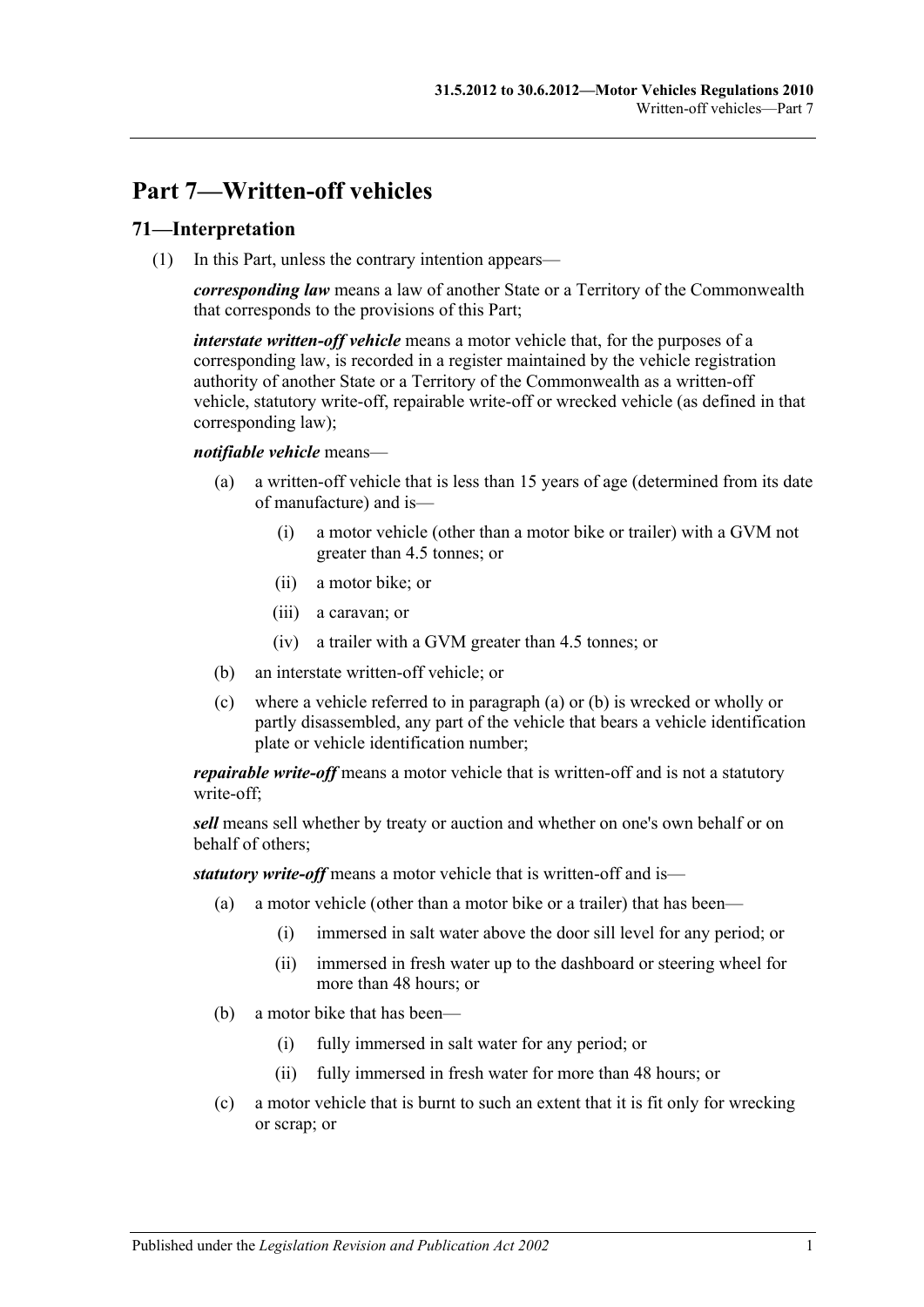- (d) a motor vehicle that is stripped of all, or a combination of most, interior and exterior body parts, panels and components (such as, for example, the engine, wheels, bonnet, guards, doors, boot lid); or
- (e) a motor vehicle (other than a motor bike or a trailer) that is damaged by at least 3 of the following impact damage indicators:
	- (i) damage to an area of the roof equal to or exceeding 300 millimetres by 300 millimetres in size;
	- (ii) damage to an area of the cabin floor pan equal to or exceeding 300 millimetres by 300 millimetres in size;
	- (iii) damage to an area of the firewall equal to or exceeding 300 millimetres by 300 millimetres in size;
	- (iv) any damage to the suspension;
	- (v) damage to a major mechanical component such as the engine block or transmission casings (for example, where the component is cracked or broken); or
- (f) a motor bike that has impact damage (excluding scratching) to the suspension and at least 2 areas of structural frame damage;

*total loss* means a motor vehicle damaged by accident, collision, demolition, dismantling, fire, flood, trespass or other event to the extent that its fair salvage value, when added to the cost of repairing it for use on a road or road related area, would be more than its fair market value immediately before the event that caused the damage;

*vehicle dealer* means a person who carries on the business of selling motor vehicles;

*vehicle registration authority*, in relation to another State or a Territory of the Commonwealth, means the person or body responsible for registering vehicles in that State or Territory;

*vehicle wrecker* means a person who carries on the business of wrecking motor vehicles or disassembling motor vehicles for salvage;

*written-off*—see [subregulation](#page-49-0) (2);

*written-off vehicle* means—

- (a) a statutory write-off; or
- (b) a repairable write-off;

*written-off vehicle notices* means notices (including labels) issued by the Registrar for the purpose of being affixed to written-off vehicles or vehicle parts in accordance with [regulation](#page-50-0) 74.

- <span id="page-49-0"></span>(2) For the purposes of this Part, a motor vehicle is *written-off* if the vehicle—
	- (a) is a total loss; or
	- (b) is to be, or has been, wrecked or wholly or partly disassembled for salvage; or
	- (c) is to be, or has been, sold or acquired for wrecking or disassembling for salvage.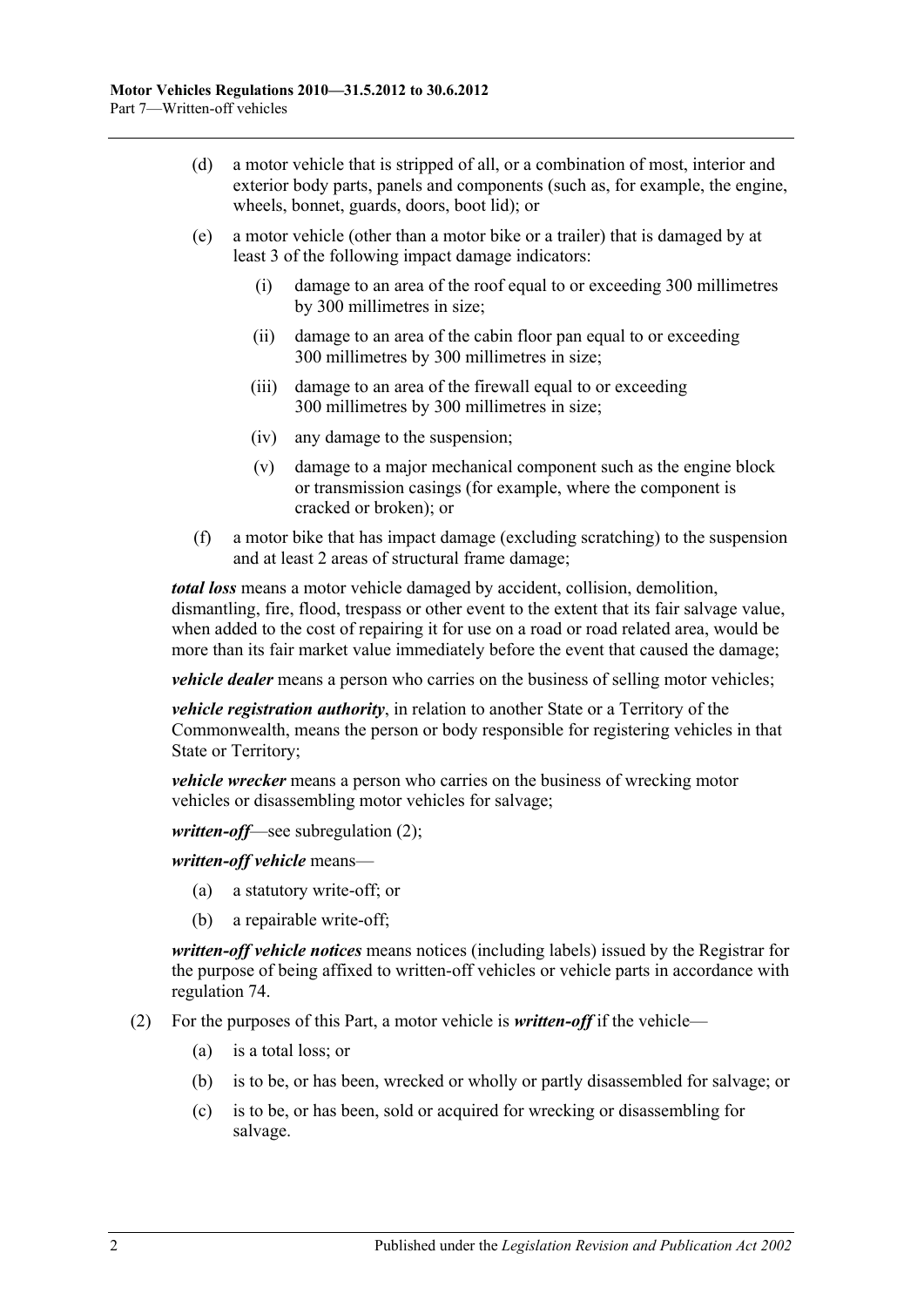### **72—Meaning of written-off motor vehicle for purposes of section 145(8) of Act**

For the purposes of section 145(8) of the Act, the following classes of motor vehicles are written-off vehicles:

- (a) written-off vehicles within the meaning of this Part;
- (b) interstate written-off vehicles within the meaning of this Part.

### <span id="page-50-1"></span>**73—Application of Part**

- (1) This Part applies to a motor vehicle if the vehicle would be required to be registered under the Act in order to be driven on a road, whether or not the vehicle is in fact registered.
- (2) Despite [subregulation](#page-50-1) (1), this Part does not apply to a golf cart or moped.

### <span id="page-50-0"></span>**74—Registrar to be given notice of, and notices to be affixed to, written-off vehicles**

- <span id="page-50-4"></span><span id="page-50-3"></span><span id="page-50-2"></span>(1) Subject to this regulation—
	- (a) an insurer who makes a determination that a motor vehicle is a total loss for insurance purposes must, if the vehicle is a notifiable vehicle—
		- (i) as soon as practicable after making the determination, but before selling or otherwise disposing of the vehicle, affix written-off vehicle notices to the vehicle in accordance with this regulation; and
		- (ii) within 7 days after making the determination, give notice in relation to the vehicle to the Registrar in accordance with this regulation;
	- (b) a person who brings a notifiable vehicle into the State from another State or a Territory of the Commonwealth must—
		- (i) as soon as practicable after bringing the vehicle into the State, but before selling or otherwise disposing of the vehicle, affix written-off vehicle notices to the vehicle in accordance with this regulation; and
		- (ii) within 7 days after bringing the vehicle into the State, give notice in relation to the vehicle to the Registrar in accordance with this regulation;
	- (c) a vehicle dealer who comes into possession of a notifiable vehicle must—
		- (i) as soon as practicable after coming into possession of the vehicle, but before selling or otherwise disposing of the vehicle, affix written-off vehicle notices to the vehicle in accordance with this regulation; and
		- (ii) within 7 days after coming into possession of the vehicle, give notice in relation to the vehicle to the Registrar in accordance with this regulation;
	- (d) a vehicle wrecker who acquires a notifiable vehicle must—
		- (i) as soon as practicable after acquiring the vehicle, but before commencing to dismantle the vehicle, or selling or otherwise disposing of the vehicle, affix written-off vehicle notices to the vehicle in accordance with this regulation; and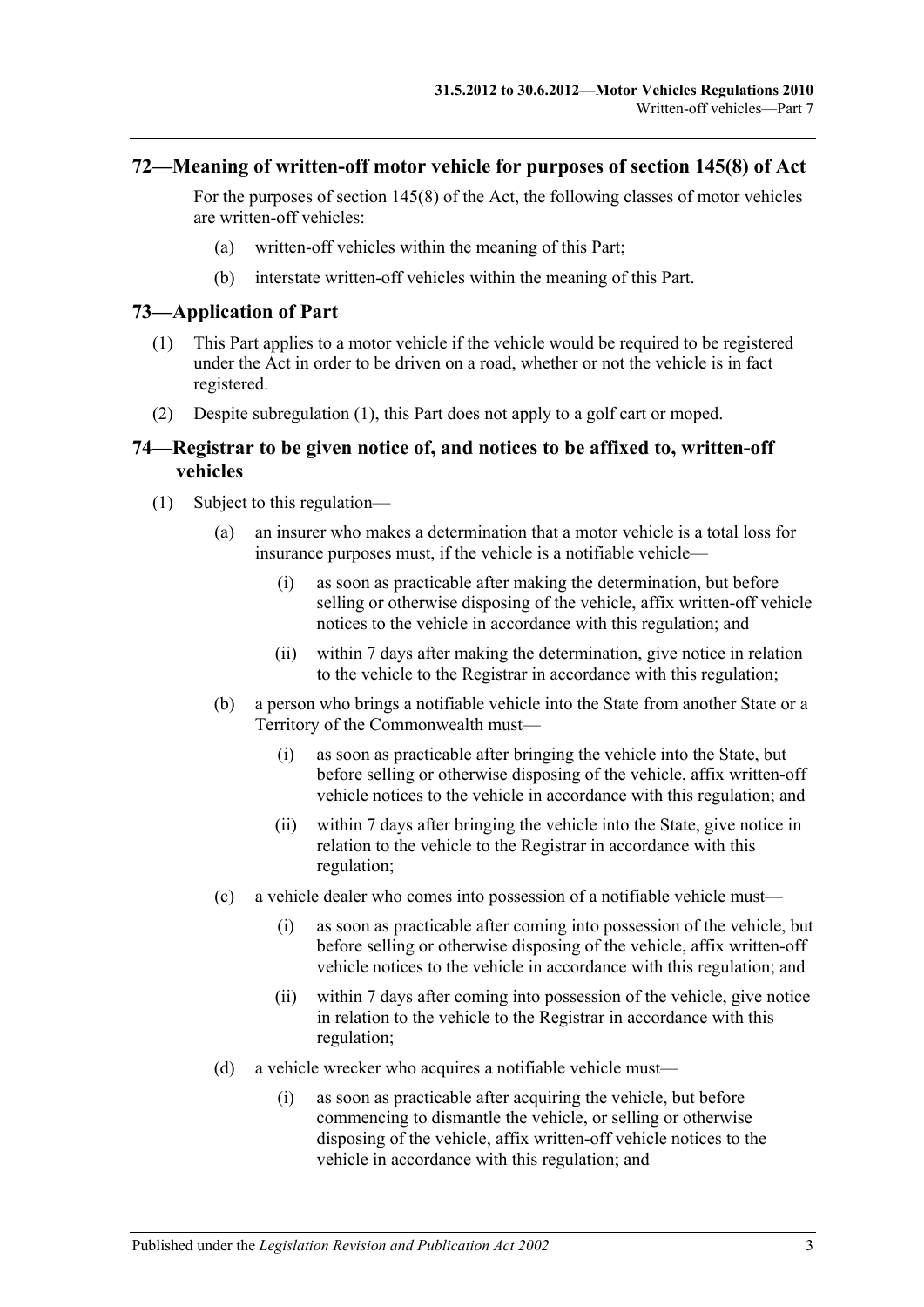- (ii) within 7 days after acquiring the vehicle, give notice in relation to the vehicle to the Registrar in accordance with this regulation;
- <span id="page-51-0"></span>(e) a person (other than a person referred to in a preceding paragraph of this subregulation) who is in possession of a notifiable vehicle must, before selling or otherwise disposing of the vehicle—
	- (i) affix written-off vehicle notices to the vehicle in accordance with this regulation; and
	- (ii) give notice in relation to the vehicle to the Registrar in accordance with this regulation.
- (2) A person is not required to affix written-off vehicle notices to a notifiable vehicle under [subregulation](#page-50-2) (1) if—
	- (a) such notices are already affixed to the vehicle in accordance with this regulation and (except where the person is a person referred to in [subregulation](#page-50-3)  $(1)(d)$  or  $(e)$ ) any identification of the vehicle as a statutory write-off or repairable write-off by the notices is correct; or
	- (b) in the case of an interstate written-off vehicle, the notices required to be affixed under the corresponding law of the relevant State or Territory are so affixed.
- (3) A person is not required to give notice in relation to a notifiable vehicle to the Registrar under [subregulation](#page-50-2) (1) if—
	- (a) notice has already been given in relation to the vehicle to the Registrar in accordance with this regulation and (except where the person is a person referred to in [subregulation](#page-50-3)  $(1)(d)$  or  $(e)$ ) the previous notification correctly identifies whether the vehicle is a statutory write-off or a repairable write-off; or
	- (b) the vehicle is an interstate written-off vehicle.
- (4) Written-off vehicle notices must be affixed to a notifiable vehicle in the manner determined by the Minister and specified on the notices or on accompanying material.
- $(5)$  A notice required to be given to the Registrar in accordance with this regulation—
	- (a) must be given in the manner and form determined by the Minister; and
	- (b) must—
		- (i) (except in the case of a notice given by a person referred to in [subregulation](#page-51-0)  $(1)(e)$ ) specify whether the notifiable vehicle is a statutory write-off or a repairable write-off; and
		- (ii) contain particulars of such other matters as may be determined by the Minister.
- (6) Written-off vehicle notices affixed to a notifiable vehicle in accordance with this regulation (or, in the case of an interstate written-off vehicle, notices affixed in accordance with the relevant corresponding law) must not be defaced, altered or removed from the vehicle except—
	- (a) at a time or in a manner determined by the Minister and (except in the case of notices affixed in accordance with a corresponding law) specified in the notice; or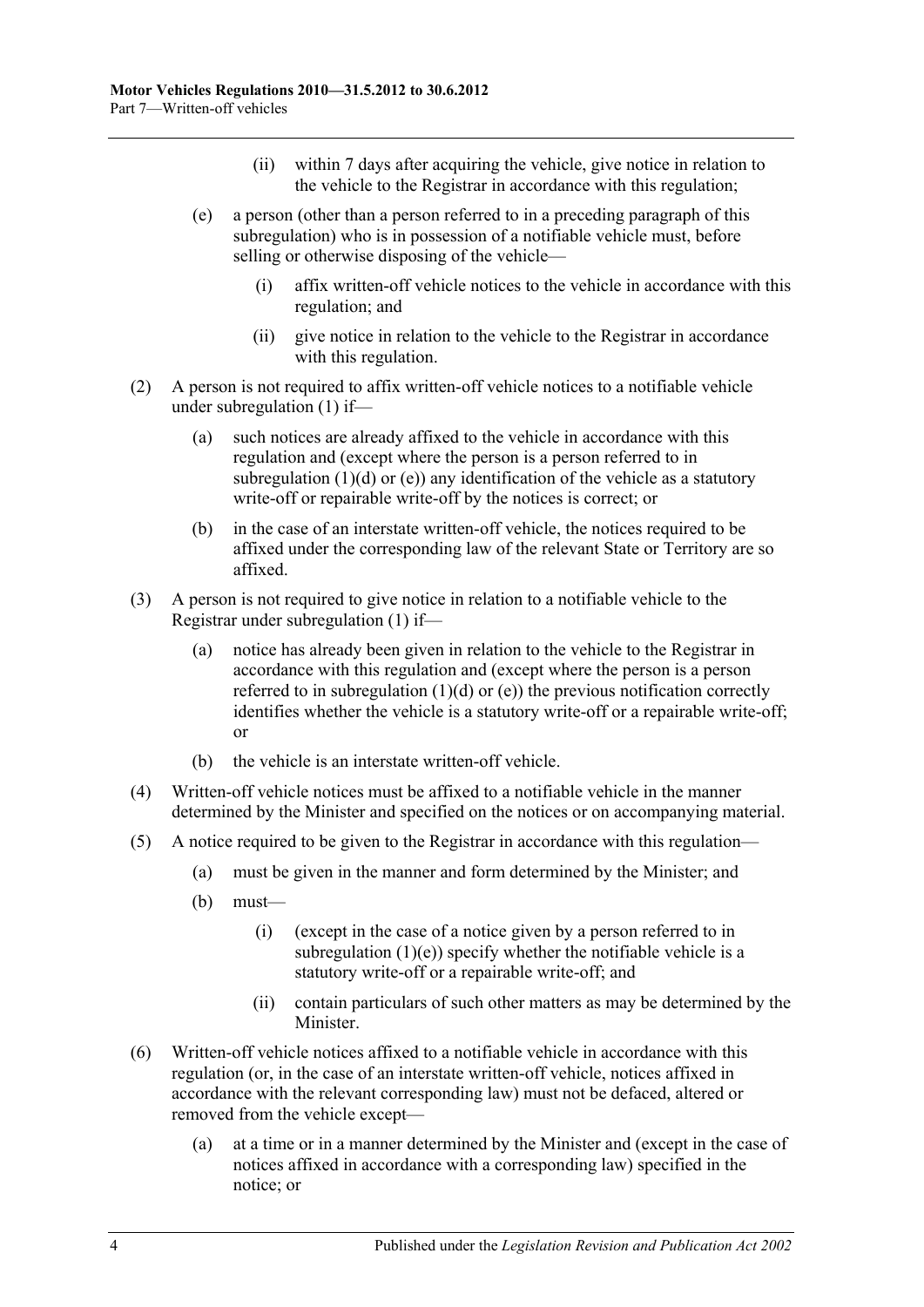- (b) by or with the approval of an authorised officer.
- (7) A person who contravenes or fails to comply with a requirement of this regulation is guilty of an offence.

Maximum penalty:

- (a) in the case of an offence committed in the course of a trade or business—\$2 500;
- (b) in any other case—\$1 250.
- (8) Without limiting the circumstances in which an insurer referred to in [subregulation](#page-50-4) (1)(a) may be taken to have determined that a motor vehicle is a total loss, an insurer will for the purposes of that subregulation be taken to have made such a determination if the insurer—
	- (a) allows a claim for the full insured value of the vehicle; or
	- (b) sells or otherwise disposes of the vehicle to a third party.
- (9) A reference in this regulation to *commencing to dismantle*, *selling or otherwise disposing of*, *affixing written-off vehicle notices to* or *removing written-off vehicle notices from*, a vehicle, includes a reference to dismantling, selling or otherwise disposing of, affixing notices to or removing notices from, a part of the vehicle.

### **75—Offence to drive written-off vehicle on road**

- (1) A person must not drive a notified written-off vehicle on a road except to or from—
	- (a) a place at which the vehicle is to be or has been repaired; or
	- (b) a place at which the vehicle is to be or has been inspected by an authorised officer.

Maximum penalty:

- (a) in the case of an offence committed in the course of a trade or business—\$2 500;
- (b) in any other case—\$1 250.
- (2) In this regulation—

#### *notified written-off vehicle* means—

- (a) a motor vehicle recorded as a written-off vehicle by the Registrar following notification under this Part; or
- (b) an interstate written-off vehicle.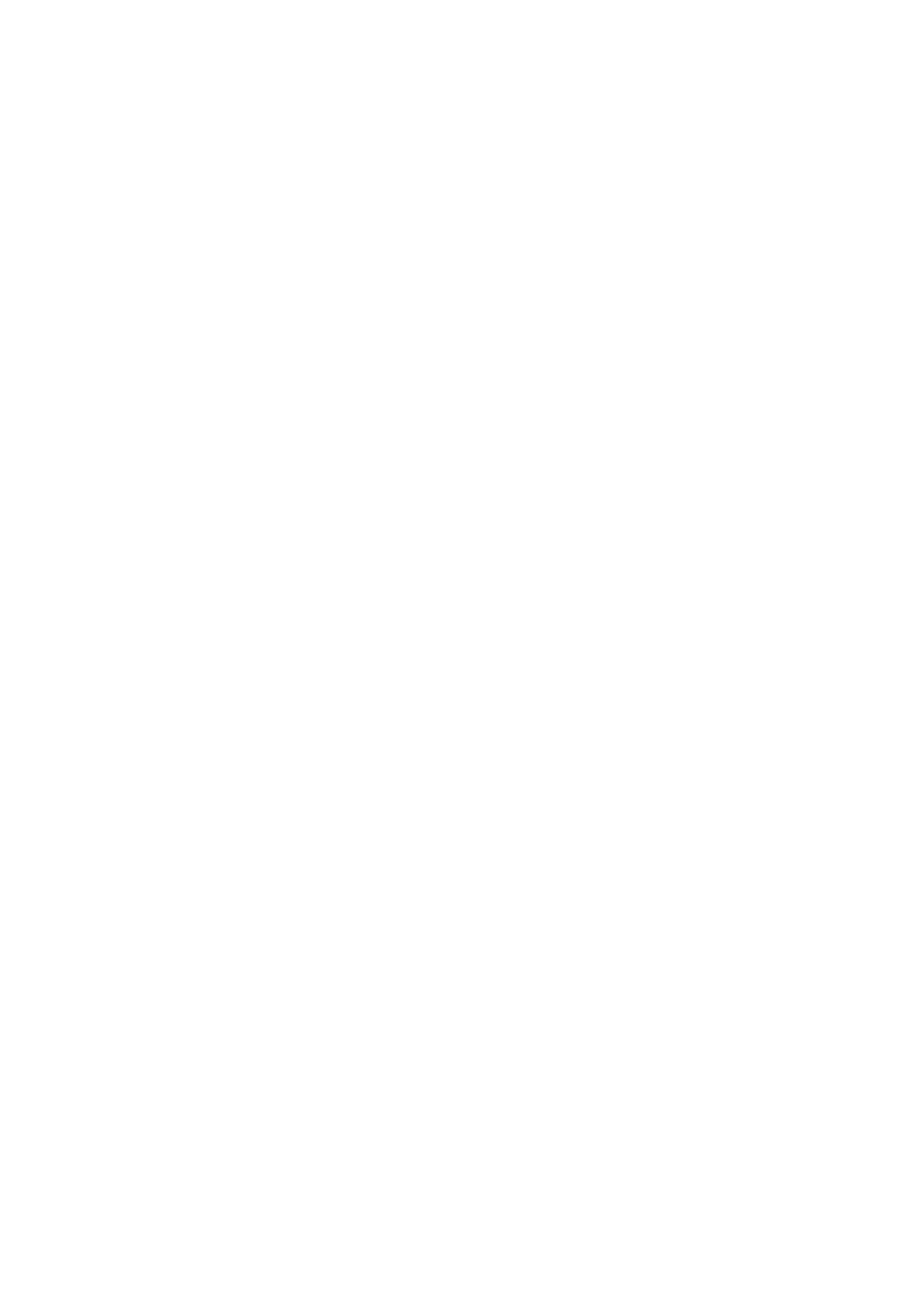# **Part 8—Fees**

## **76—Fees**

- (1) For the purposes of the Act and these regulations, the fees set out in Schedule 1 Part 1 are prescribed.
- (2) For the purposes of section 81BC(3) of the Act, the fee payable for the issue of a P2 licence under that section is an amount equal to the fee that would be payable for the issue of a licence under section 75 of the Act.
- (2a) The fees prescribed by Schedule 1 Part 1 for searching the register and supplying information or supplying an extract of an entry in the register do not apply in relation to—
	- (a) the provision of information for which fees are payable under a contract of a kind referred to in [regulation](#page-65-0) 98(8); or
	- (b) the provision of information as to whether or not a particular motor vehicle is registered under the Act if the information is provided by means of a telephone enquiry service or website maintained by the Registrar for that purpose.
- (3) For the purposes of the *Interstate Road Transport Act 1985* of the Commonwealth, the fees set out in Schedule 1 Part 2 are prescribed.<sup>1</sup>
- (4) A fee set out in [Schedule 1](#page-68-0) must be paid to—
	- (a) the payee specified for that fee; or
	- (b) if no payee is specified—the Registrar.
- <span id="page-54-0"></span>(5) The Registrar may, by written notice given to a person who is liable to pay the fee prescribed by clause 19(3) of Schedule 1 Part 1, require the person to pay the fee within the time specified in the notice (being a period of not less than 14 days from the day on which the notice is given).
- (6) If a fee is not paid as required by a notice given under [subregulation](#page-54-0) (5), the Registrar may recover the fee in a court of competent jurisdiction as debt due to the Registrar.

**Note—**

1 For fees not prescribed by Schedule 1 Part 2 see the *Interstate Road Transport Regulations 1986* of the Commonwealth.

### **77—Reduced registration fees—prescribed amounts**

- (1) For the purposes of sections  $34(1)$  and  $37(2)$  of the Act, the prescribed amount is—
	- (a) in the case of a heavy vehicle other than a special purpose vehicle, truck (type 1) or truck (type 2)—40% of the prescribed registration fee;
	- (b) in the case of a motor vehicle that is not a heavy vehicle—50% of the prescribed registration fee.
- (2) For the purposes of section 38(1) of the Act, the prescribed amount is 66.667% of the prescribed registration fee.
- (3) For the purposes of sections 38A(1), 38AB(1) and 38B(1) of the Act, the prescribed amount is 50% of the prescribed registration fee.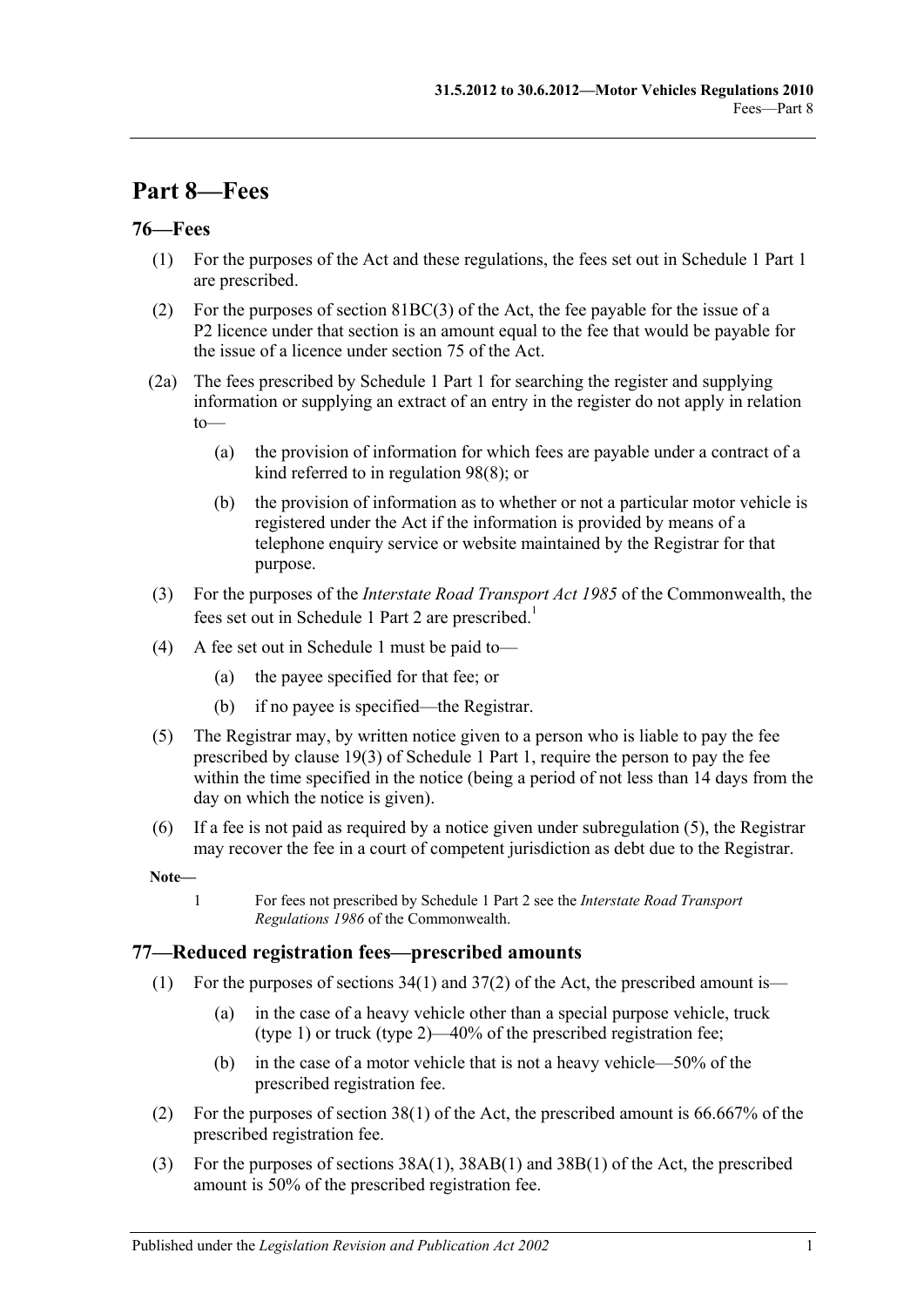(4) In this regulation—

*truck (type 1)* and *truck (type 2)* have the same respective meanings as in the *[Motor](http://www.legislation.sa.gov.au/index.aspx?action=legref&type=subordleg&legtitle=Motor%20Vehicles%20(National%20Heavy%20Vehicles%20Registration%20Fees)%20Regulations%202008)  [Vehicles \(National Heavy Vehicles Registration Fees\) Regulations](http://www.legislation.sa.gov.au/index.aspx?action=legref&type=subordleg&legtitle=Motor%20Vehicles%20(National%20Heavy%20Vehicles%20Registration%20Fees)%20Regulations%202008) 2008*.

### **78—Concession card holders**

For the purposes of section  $38A(1)(a)(i)$  and  $38AB(1)(a)(i)$  of the Act, a State Concession Card issued by the administrative unit of the Public Service that is, under a Minister, responsible for the administration of the *[Family and Community Services](http://www.legislation.sa.gov.au/index.aspx?action=legref&type=act&legtitle=Family%20and%20Community%20Services%20Act%201972)  Act [1972](http://www.legislation.sa.gov.au/index.aspx?action=legref&type=act&legtitle=Family%20and%20Community%20Services%20Act%201972)* is a State concession card of a prescribed class.

### **79—Exemption from section 41(2) of Act**

- (1) A person who uses a motor vehicle of restricted registration contrary to the terms of an undertaking in relation to the vehicle under section 34(1)(b) of the Act is exempt from the operation of section  $41(2)$  of the Act if—
	- (a) the purpose for which the vehicle is used is solely the carrying of primary produce to assist a charitable organisation or a sporting organisation in fundraising activities; and
	- (b) neither the owner of the vehicle nor a person using the vehicle (if not the owner) receives a monetary or other material benefit (including out of pocket expenses relating to the use of the vehicle) in relation to that use of the vehicle; and
	- (c) the use of the vehicle is within an area having a radius of 75 kilometres from the garage address of the vehicle.
- (2) In this regulation—

*charitable organisation* means a body (whether corporate or unincorporate) established on a non-profit basis for charitable, religious, educational or benevolent purposes and includes a trustee who holds property on behalf of such a body;

*sporting organisation* means a body (whether corporate or unincorporate) established on a non-profit basis principally for the purpose of facilitating and coordinating the sporting activities of its members.

### **79A—Reduction of fee—temporary configuration certificate**

- (1) This regulation applies to an application under section 43A(4) of the Act for a temporary configuration certificate in respect of a registered heavy vehicle—
	- (a) that is a convertible B-double lead trailer; and
	- (b) that is to be used pursuant to the certificate as a B-double lead trailer.
- (2) Pursuant to section  $145(1)(g)$  of the Act, the fee payable under section  $43A(4)(b)$  of the Act in relation to an application to which this regulation applies is reduced to—
	- (a) a fee equal to the product obtained by multiplying the number of days in the period for which the certificate is to be in force or 28 days (whichever is the greater) by one-three hundred and sixty fifth of the difference between—
		- (i) the prescribed registration fee that would be payable for registration of the vehicle for 12 months if the configuration being applied for were nominated in an application for such registration; and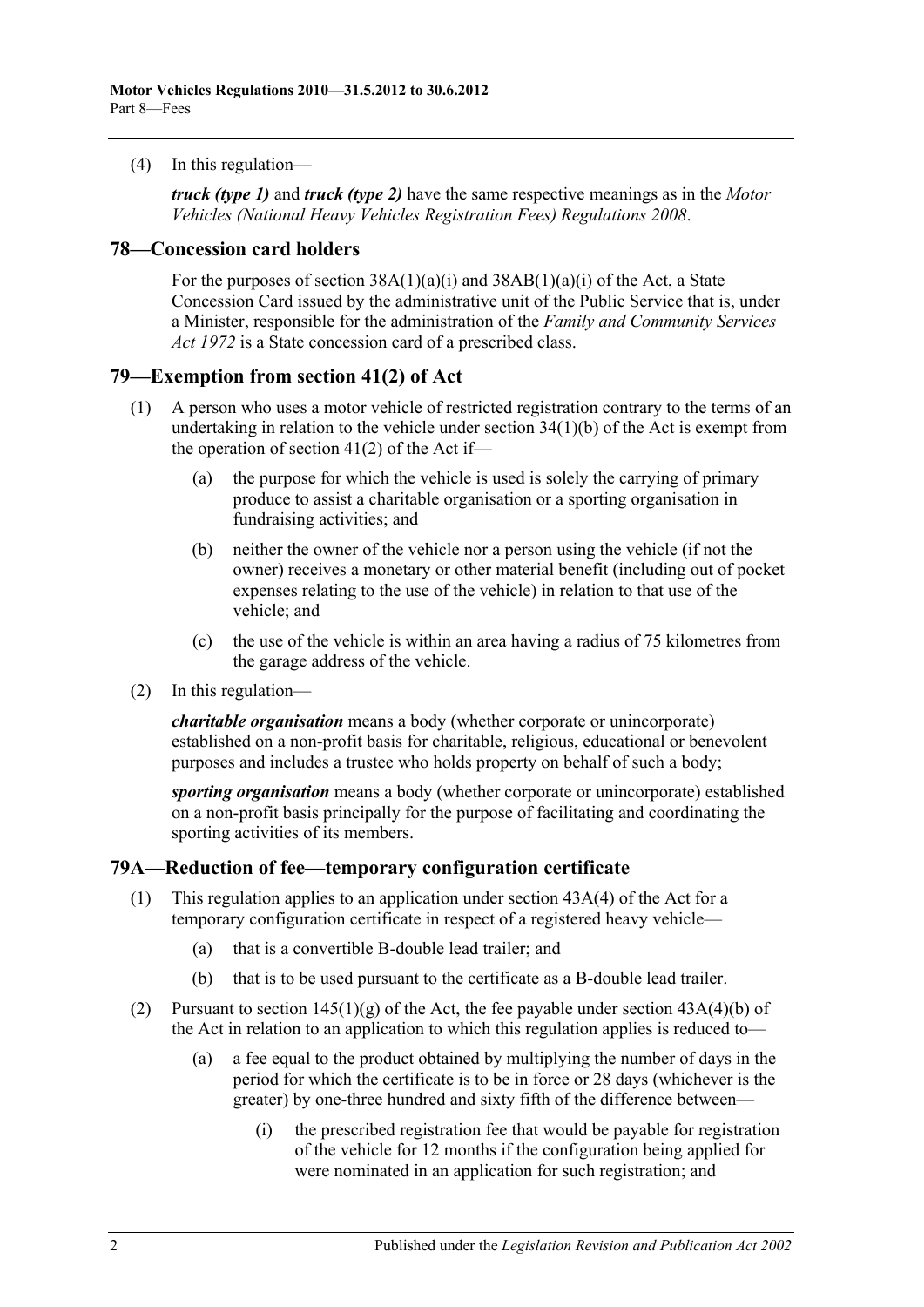(ii) the prescribed registration fee that would be payable for registration of the vehicle for 12 months if its registered configuration were nominated in an application for such registration,

(a fraction of 1 dollar being counted as 1 dollar); and

- (b) the prescribed administration fee (being the fee prescribed for the purposes of section  $43A(4)(b)(ii)$  of the Act).
- (3) In this regulation—

*B-double combination* has the same meaning as in the *[Motor Vehicles \(National](http://www.legislation.sa.gov.au/index.aspx?action=legref&type=subordleg&legtitle=Motor%20Vehicles%20(National%20Heavy%20Vehicles%20Registration%20Fees)%20Regulations%202008)  [Heavy Vehicles Registration Fees\) Regulations](http://www.legislation.sa.gov.au/index.aspx?action=legref&type=subordleg&legtitle=Motor%20Vehicles%20(National%20Heavy%20Vehicles%20Registration%20Fees)%20Regulations%202008) 2008*;

*B-double lead trailer* means a semi-trailer used as the lead trailer in a B-double combination;

*convertible B-double lead trailer* means a trailer, the registered configuration of which is as a semi-trailer, that is capable of being used as a B-double lead trailer;

*semi-trailer* has the same meaning as in the *[Motor Vehicles \(National Heavy Vehicles](http://www.legislation.sa.gov.au/index.aspx?action=legref&type=subordleg&legtitle=Motor%20Vehicles%20(National%20Heavy%20Vehicles%20Registration%20Fees)%20Regulations%202008)  [Registration Fees\) Regulations](http://www.legislation.sa.gov.au/index.aspx?action=legref&type=subordleg&legtitle=Motor%20Vehicles%20(National%20Heavy%20Vehicles%20Registration%20Fees)%20Regulations%202008) 2008*.

### <span id="page-56-0"></span>**80—Additional amount payable where certain vehicles are altered or added to**

- (1) If a motor vehicle is altered or added to during the period for which it is registered and the alteration or addition is such that, if it had been made before the registration, the registration fee would have been more than the amount paid, the additional amount payable under section 44(3) of the Act is an amount that bears to the difference the same proportion as the number of days in the unexpired period of registration bears to the number of days in the period of registration.
- (2) [Subregulation \(1\)](#page-56-0) does not apply in relation to a heavy vehicle, motor bike, trailer or motor vehicle that is not propelled by an internal combustion engine.

### **81—Refund on cancellation of registration**

- (1) For the purposes of sections 54 and 60 of the Act, the amount to be refunded on cancellation of the registration of a motor vehicle under those sections is an amount equal to the product obtained by multiplying one three hundred and sixty-fifth of the prescribed annual registration fee by the number of days in the unexpired period of registration.
- $(2)$  If—
	- (a) the registration of a motor vehicle is renewed before the expiry of the previous registration; and
	- (b) before that expiry the registered owner or the registered operator of the vehicle applies for cancellation of the renewal of registration,

the Registrar must also refund any surcharge paid in respect of the renewal of registration.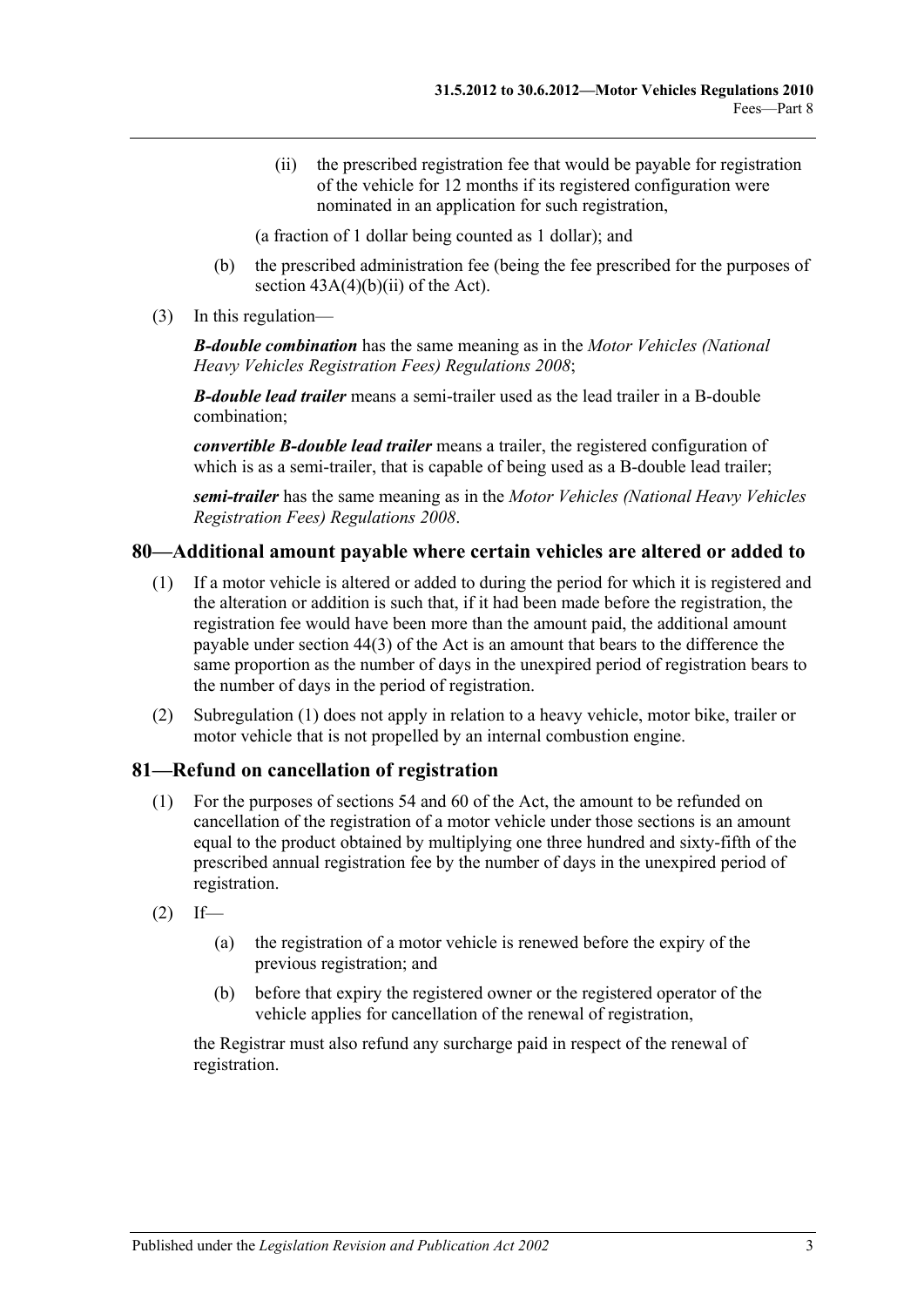### **82—Refund on surrender of trade plate**

For the purposes of section 70(5) of the Act, the amount to be refunded on the surrender of a trade plate is an amount equal to the product obtained by multiplying one three hundred and sixty-fifth of the annual fee paid for the issue of the plate by the number of days in the unexpired portion of the period for which the plate was issued.

### **83—Refund on surrender of licence**

For the purposes of sections 75AAA(11)(b) and 98A(4) of the Act, the amount to be refunded on the surrender of a driver's licence or motor driving instructor's licence is an amount equal to the product obtained by multiplying one quarter of the annual licence fee paid for the issue of the licence by the number of complete 3 month periods in the unexpired portion of the period for which the licence was issued.

### **84—Refund of part of licence fee on eligibility for reduced fee**

 $If$ <sub> $\equiv$ </sub>

- (a) a driver's licence has been issued or renewed on payment of the licence fee prescribed in clause 19(1)(c) of Schedule 1 Part 1; and
- (b) the holder of the licence becomes, at any time during the currency of the licence, entitled to a reduction of the licence fee,

the Registrar may refund to the holder of the licence such part of the licence fee as the Registrar thinks just in the circumstances.

### **85—No refund of administration fees**

Administration fees are not refundable.

## **86—Registrar not required to make certain refunds or recover certain unpaid fees**

The Registrar is not required—

- (a) to refund a fee paid under the Act if the amount of the refund payable does not exceed \$3 (indexed); or
- (b) to recover a fee payable under the Act if the amount unpaid does not exceed \$3 (indexed).

### **87—Calculation of fees and refunds to nearest 10 cents or whole dollar**

- (1) Subject to [subregulation](#page-57-0) (2), in calculating a fee or refund payable under the Act a fraction of 10 cents not exceeding 5 cents must be excluded and a fraction of 10 cents exceeding 5 cents is to count as 10 cents.
- <span id="page-57-0"></span>(2) In calculating the fees payable for—
	- (a) the registration of a motor vehicle; or
	- (b) the issue of a trade plate; or
	- (c) the issue of a replacement trade plate; or
	- (d) the issue of a probationary licence or provisional licence,

a fraction of 1 dollar is to count as 1 dollar.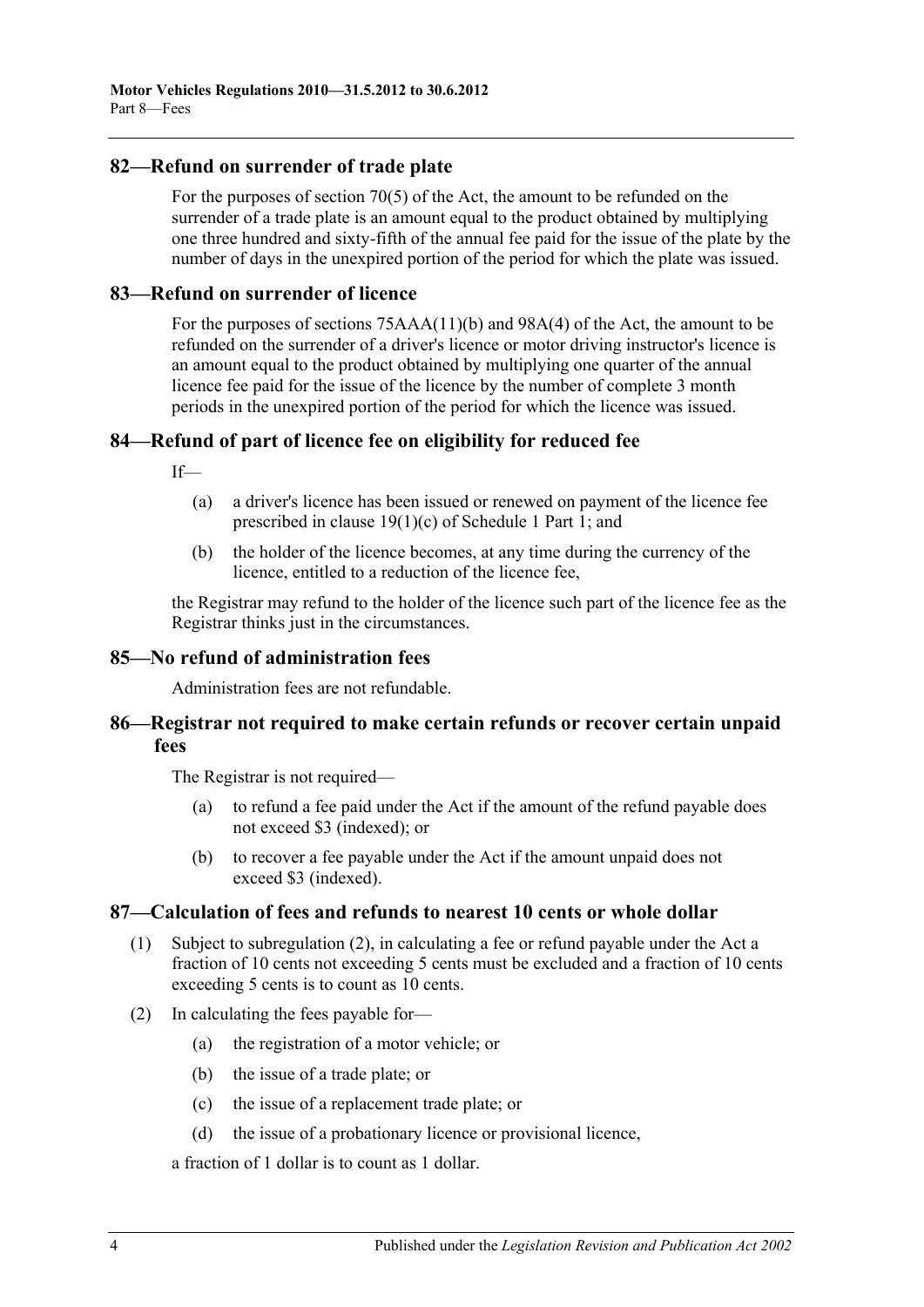(3) In applying this regulation, the calculation to the nearest 10 cents or to the whole next dollar is to be applied only to the final amount payable.

### **88—Exemption from practical driving test fees**

An applicant for the issue or renewal of a learner's permit or driver's licence, or the holder of a learner's permit or driver's licence, who is required to be tested otherwise than pursuant to section  $72(10)$  or 79A of the Act, is exempt from the requirement that he or she pay the prescribed practical driving test fee.

## **89—Administration fee for licence subject to alcohol interlock scheme conditions**

The administration fee prescribed by clause 35 of Schedule 1 Part 1 for the issue of a licence subject to alcohol interlock scheme conditions—

- (a) is payable in addition to any other fee prescribed by Schedule 1 Part 1 for the issue of a licence; and
- (b) must be paid—
	- (i) in the case of a licence that is to be subject to alcohol interlock scheme conditions for a period of 12 months or less—before the issue of the licence; or
	- (ii) in any other case—on or before 1 or more dates determined by the Registrar.

### **90—Remission and reduction of fees**

- (1) The Registrar may, for reasonable cause, remit or reduce any of the following fees:
	- (a) an administration fee payable under the Act or these regulations;
	- (b) a fee payable for registration of a motor vehicle following cancellation of a current authority issued under the law of another State or a Territory by virtue of which the vehicle may be driven on roads within that State or Territory;
	- (c) a fee payable for the issue of a driver's licence following the surrender of a current interstate licence;
	- (d) a fee payable for the issue or renewal of a learner's permit;
	- (e) a fee payable for an examination of a motor vehicle for the purposes of section 139(1)(ab)(iii) of the Act or [regulation](#page-13-0) 13.
- (2) The Registrar may, for reasonable cause, reduce a fee payable under section 139BD of the Act for personal service of a notice of disqualification.
- (3) The Registrar may remit or reduce a fee payable for registration under section 24 of the Act of a converter dolly or low loader dolly.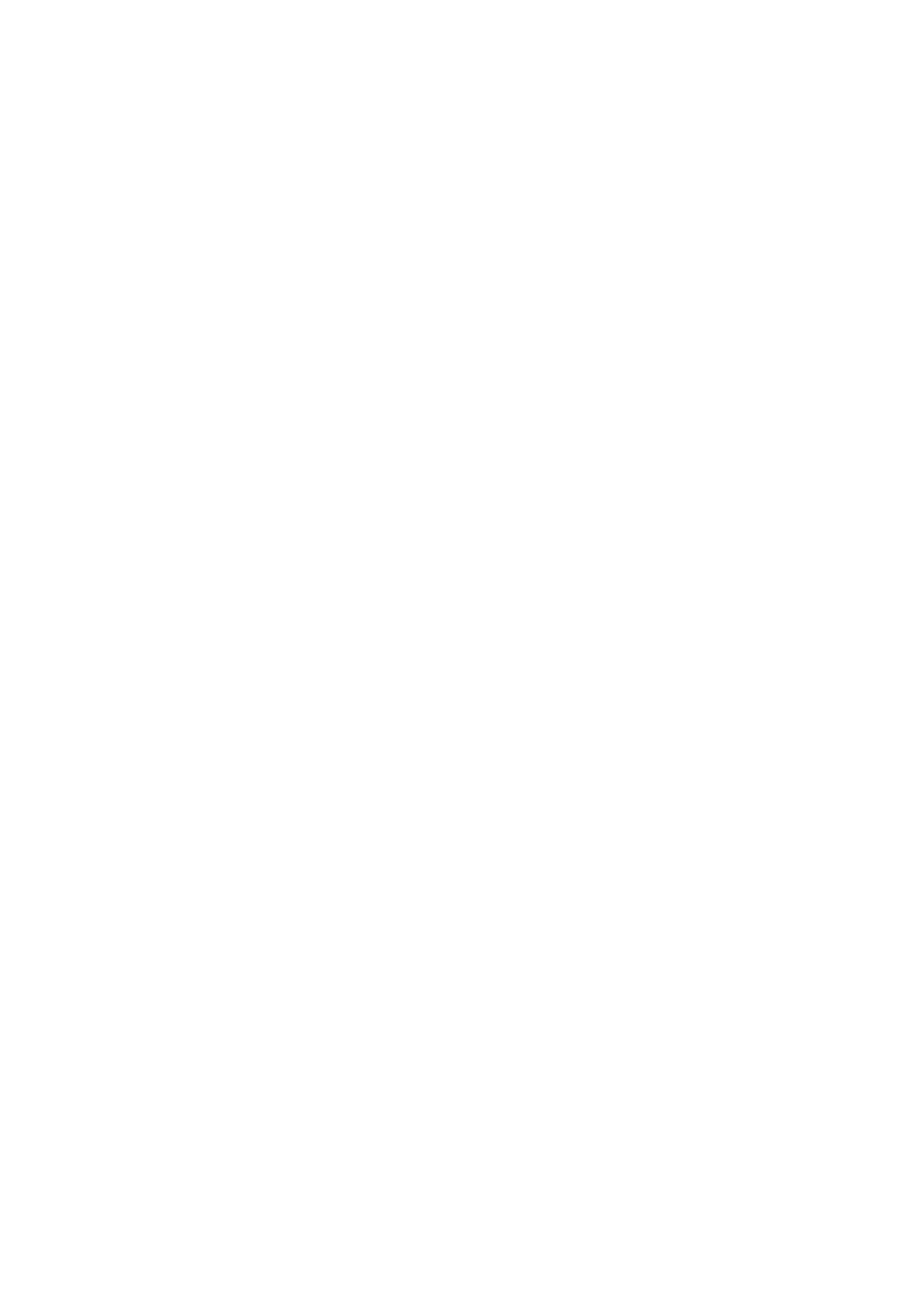# **Part 9—Miscellaneous**

### **90A—Proof by statutory declaration and prescribed circumstances**

- (1) A statutory declaration furnished by a person to the Commissioner of Police under section  $9(1b)$  or  $102(1b)$  of the Act (or both of those sections) must comply with the following prescribed requirements:
	- (a) the statutory declaration must include—
		- (i) the person's full name and address; and
		- (ii) if it relates to an expiation notice—the expiation notice number; and
		- (iii) the motor vehicle registration number; and
		- (iv) details that establish that—
			- (A) if the statutory declaration is furnished under section 9(1b) of the Act—section 9(1a) of the Act applies; or
			- (B) if the statutory declaration is furnished under section 102(1b) of the Act—section 102(1a) of the Act applies; or
			- (C) if the statutory declaration is furnished under both sections 9(1b) and 102(1b) of the Act—sections 9(1a) and 102(1a) of the Act apply;
	- (b) the statutory declaration must be furnished—
		- (i) if it relates to an expiation notice—before the due date for payment specified in the expiation notice or expiation reminder notice; or
		- (ii) in any other case—within 21 days after the date of issue of the summons.
- (2) The following circumstances are declared to be prescribed circumstances in accordance with section 9(6b)(b) and section 102(3d)(b) of the Act:
	- (a) circumstances where the person is not an owner or the registered operator of the vehicle and he or she is required by another person to whom he or she is answerable in working as a volunteer to drive the vehicle, or to cause the vehicle to stand, in the course of such work;
	- (b) circumstances where the person is not an owner or the registered operator of the vehicle and he or she is reasonably required to drive the vehicle, or to cause the vehicle to stand, in the course of undertaking work required by a contract of service as a self-employed person.

### **91—Offence to alter, deface etc permits, labels or certificates**

A person must not, without lawful authority, wilfully alter, deface, damage or destroy a permit, label or certificate issued under the Act.

Maximum penalty: \$1 250.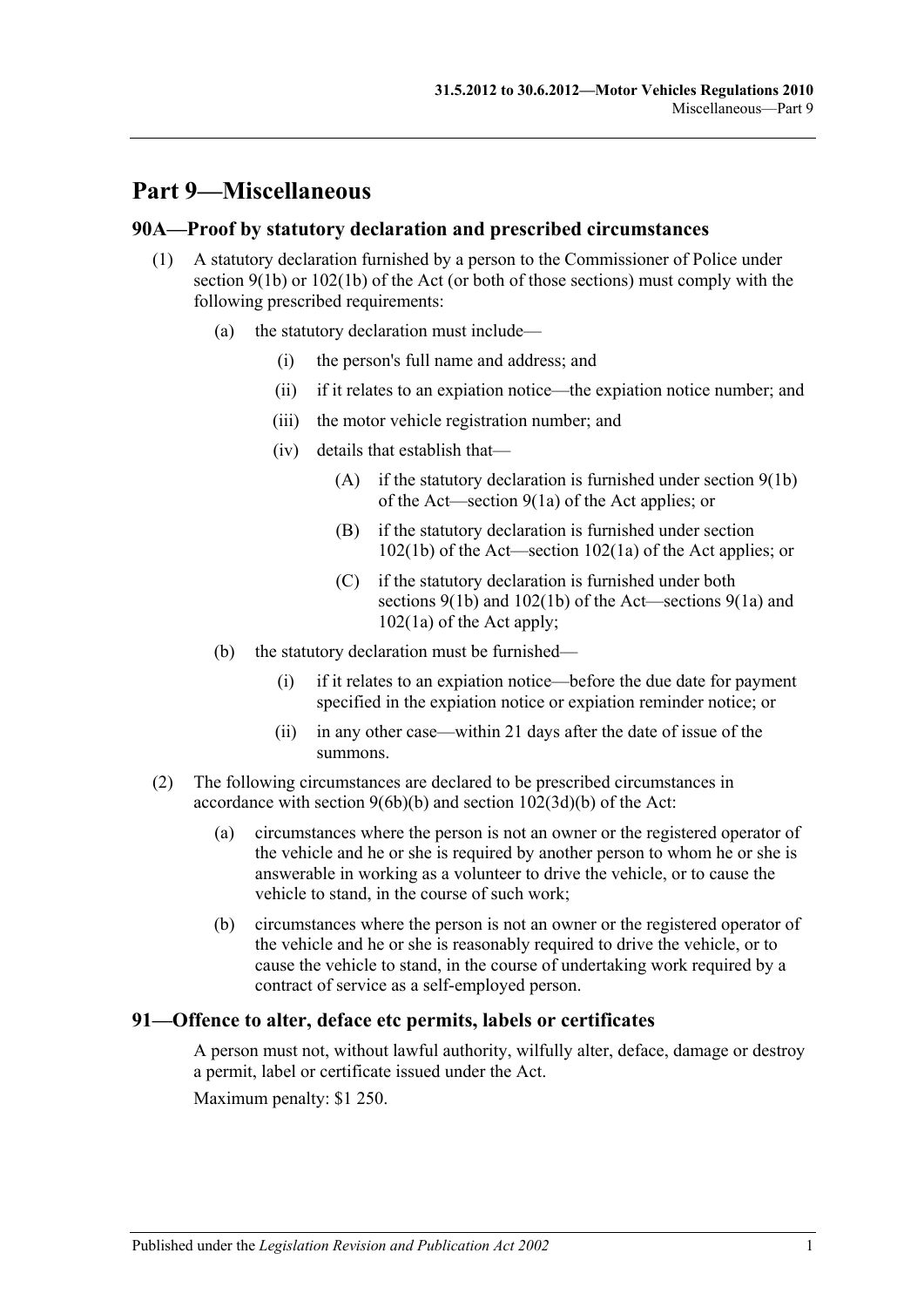### **92—Forms determined by the Minister**

The following documents will be in the form determined by the Minister:

- (a) an application for a permit under section 16 or 50 of the Act;
- (b) an application for the issue, transfer or replacement of a trade plate;
- (c) an application for a duplicate driver's licence or learner's permit;
- (d) a certificate of issue of a trade plate;
- (e) a permit under section 50 of the Act;
- (f) a motor driving instructor's licence.

### **93—Appointment of authorised examiners**

- (1) The Registrar may, when appointing a person as an authorised examiner, or at any time by notice in writing to an authorised examiner, impose conditions limiting the kinds of tests that the authorised examiner may conduct as required by the Registrar under section 80 of the Act to assess the ability or fitness of applicants for the issue or renewal of licences and learner's permits.
- <span id="page-61-0"></span>(2) The Registrar may, for the purpose of testing the proficiency of an applicant for appointment as an authorised examiner, require the applicant to undergo such tests (whether written, oral or practical) as the Registrar considers necessary.
- (3) An applicant for appointment as an authorised examiner (other than an employee in the Transport Department) is not entitled to undergo a proficiency test required by the Registrar under [subregulation](#page-61-0) (2) unless he or she has paid the appropriate fees set out in Schedule 1 Part 1.

# **93A—Exemption from requirements as to display of disabled person's parking permit**

- (1) A holder of a disabled person's parking permit under Part 3D of the Act who has been issued with a prescribed Australian Disability Parking Permit is exempt from the operation of section 98T(1b)(b) and (1c) of the Act if that prescribed Australian Disability Parking Permit is hung from the rear vision mirror on the inside of the windscreen of the vehicle so that the permit number and the expiry date of the permit are easily legible to a person standing in front of the vehicle.
- (2) In this regulation—

*Australian Disability Parking Permit* means a disabled person's parking permit that includes the following:

- (a) the words "Australian Disability Parking Permit";
- (b) a people with disabilities symbol as defined in the *[Australian Road Rules](http://www.legislation.sa.gov.au/index.aspx?action=legref&type=act&legtitle=Australian%20Road%20Rules)*;
- (c) a permit number;
- (d) an expiry date;

*prescribed Australian Disability Parking Permit* means an Australian Disability Parking Permit that is designed to be hung from a rear vision mirror.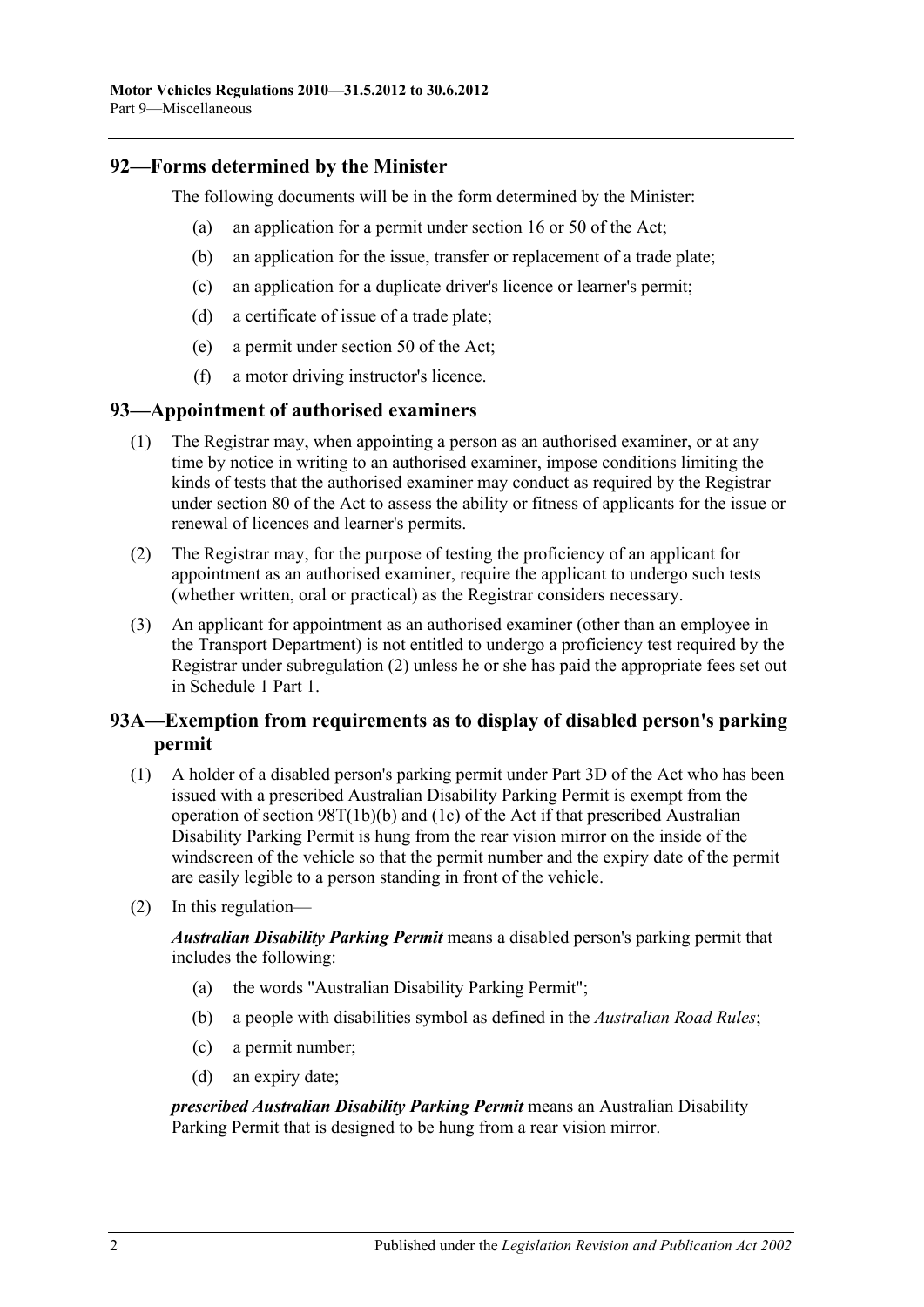### **94—Application for review under Part 3E of Act**

For the purposes of section 98Z(2) of the Act, an application for a review must—

- (a) be in writing; and
- (b) set out the decision to which the application relates; and
- (c) set out the grounds on which the applicant seeks the review and the decision sought on the review; and
- (d) be accompanied by any information that the applicant considers should be taken into account on the review; and
- (e) be accompanied by the appropriate fee prescribed by Schedule 1 Part 1; and
- (f) be lodged with the Registrar.

### **94A—Prescribed documents**

For the purposes of section 124(5) of the Act the prescribed documents relating to a motor vehicle are a current certificate of registration (or current duplicate certificate of registration), a current permit or a current registration details certificate for the vehicle.

### **95—Manner of giving Registrar notice of change of name, address etc under section 136 of Act**

Notice under section 136 of the Act is to be given by a person to the Registrar in a following manner:

- (a) in writing;
- (b) by telephone to a telephone number nominated by the Registrar for the purposes of giving notice;
- (c) by fax to a fax number nominated by the Registrar for the purpose of giving notice by fax;
- (d) by other telephonic or electronic means made available by the Registrar to members of the public for the purpose of giving notice in such manner.

### **96—Power of Registrar to require destruction of a document or thing issued or renewed in consequence of a void transaction**

If a transaction is void by virtue of section 138B of the Act, the Registrar may require the person who is liable to make the payment to destroy the licence, permit, label, certificate, plate or other document or thing issued or renewed by the Registrar in consequence of the purported transaction and to produce evidence of the destruction to the satisfaction of the Registrar.

### **97—Places at which receipt of notice of disqualification may be personally acknowledged**

For the purposes of section  $139BD(3)(a)(i)$  of the Act, places of the following kinds are prescribed:

- (a) offices known as Service SA Customer Service Centres;
- (b) Australia Post outlets that have electronic point of sale (EPOS) systems.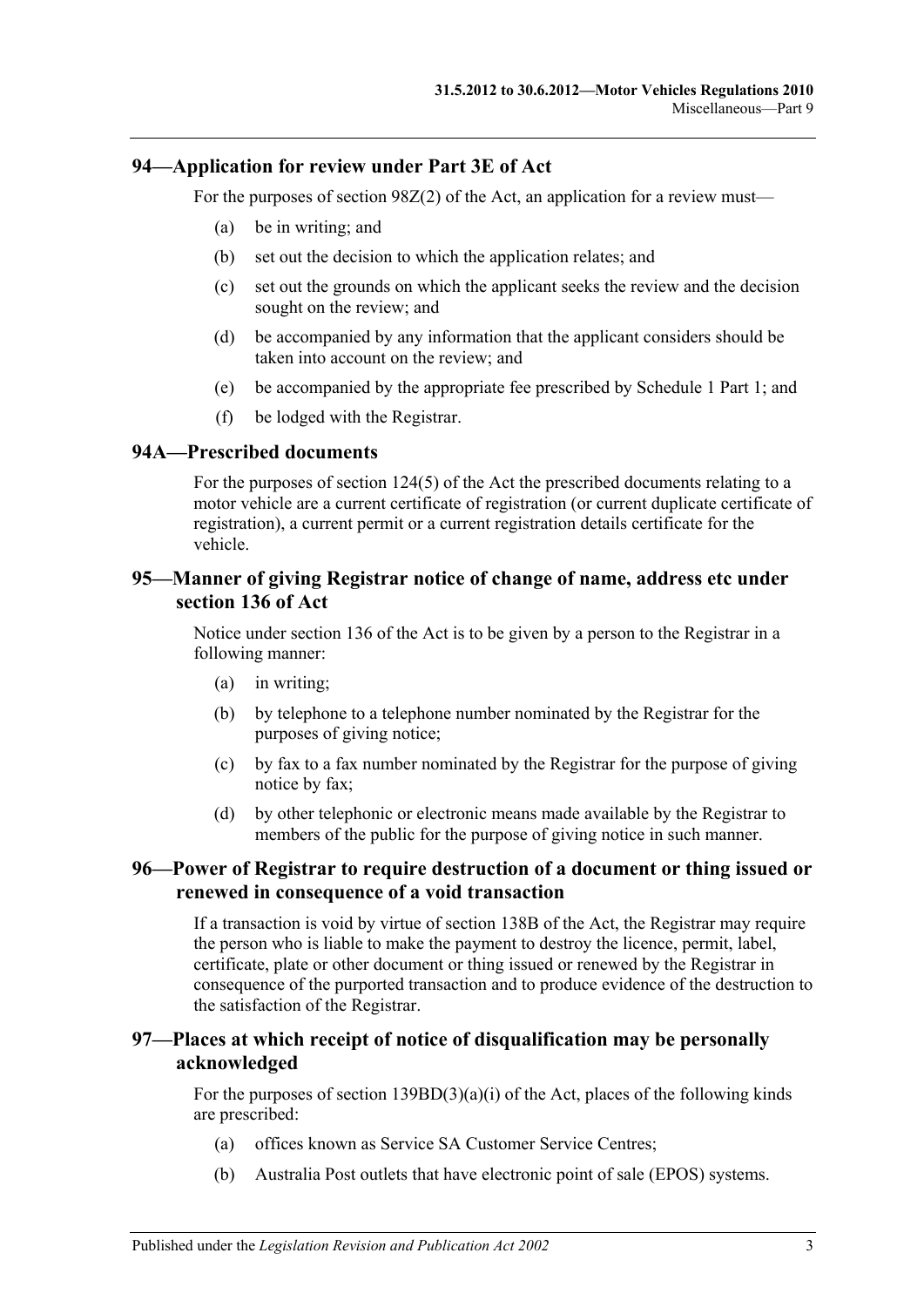### **98—Guidelines for disclosure of information**

(1) In this regulation—

*Australian jurisdiction* means the Commonwealth or a State or Territory of the Commonwealth;

*confidential information* means information obtained in the administration of the Act or the *[Road Traffic Act](http://www.legislation.sa.gov.au/index.aspx?action=legref&type=act&legtitle=Road%20Traffic%20Act%201961) 1961*;

*personal information* means information pertaining to a natural person or body corporate;

*person concerned*—

- (a) in relation to personal information, means the natural person to whom the information pertains, or the body corporate to which the information pertains, as the case may be;
- (b) in relation to information relating to a motor vehicle, means the owner of the vehicle.
- (2) Pursuant to section 139D(1)(f) of the Act, confidential information the disclosure of which is not authorised by a preceding paragraph of section 139D(1) may, subject to such conditions as the Registrar thinks fit, be disclosed in accordance with this regulation.
- (3) Personal information or information relating to a motor vehicle may be disclosed to a person other than the person concerned if the person concerned has been made aware, or is reasonably likely to be aware, that—
	- (a) the information is generally used for the purpose for which it is to be released; or
	- (b) the information is generally passed on to those persons or bodies to whom it is to be released.
- (4) Personal information or information relating to a motor vehicle may be disclosed to a person other than the person concerned if—
	- (a) the person making the disclosure believes on reasonable grounds that the disclosure is necessary to prevent or lessen a serious threat to the life or health of the person concerned or some other person; or
	- (b) the disclosure is reasonably necessary to protect the public revenue; or
	- (c) the disclosure is reasonably necessary to protect the interests of the Crown as an employer; or
	- (d) the disclosure is made to a public authority responsible under the law of another Australian jurisdiction for the registration of motor vehicles or the licensing of drivers of motor vehicles; or
	- (e) the disclosure is made to a public authority of an Australian jurisdiction—
		- (i) authorised under a law of that jurisdiction to obtain the information directly from the person concerned; or
		- (ii) under an arrangement providing for the exchange of personal information; or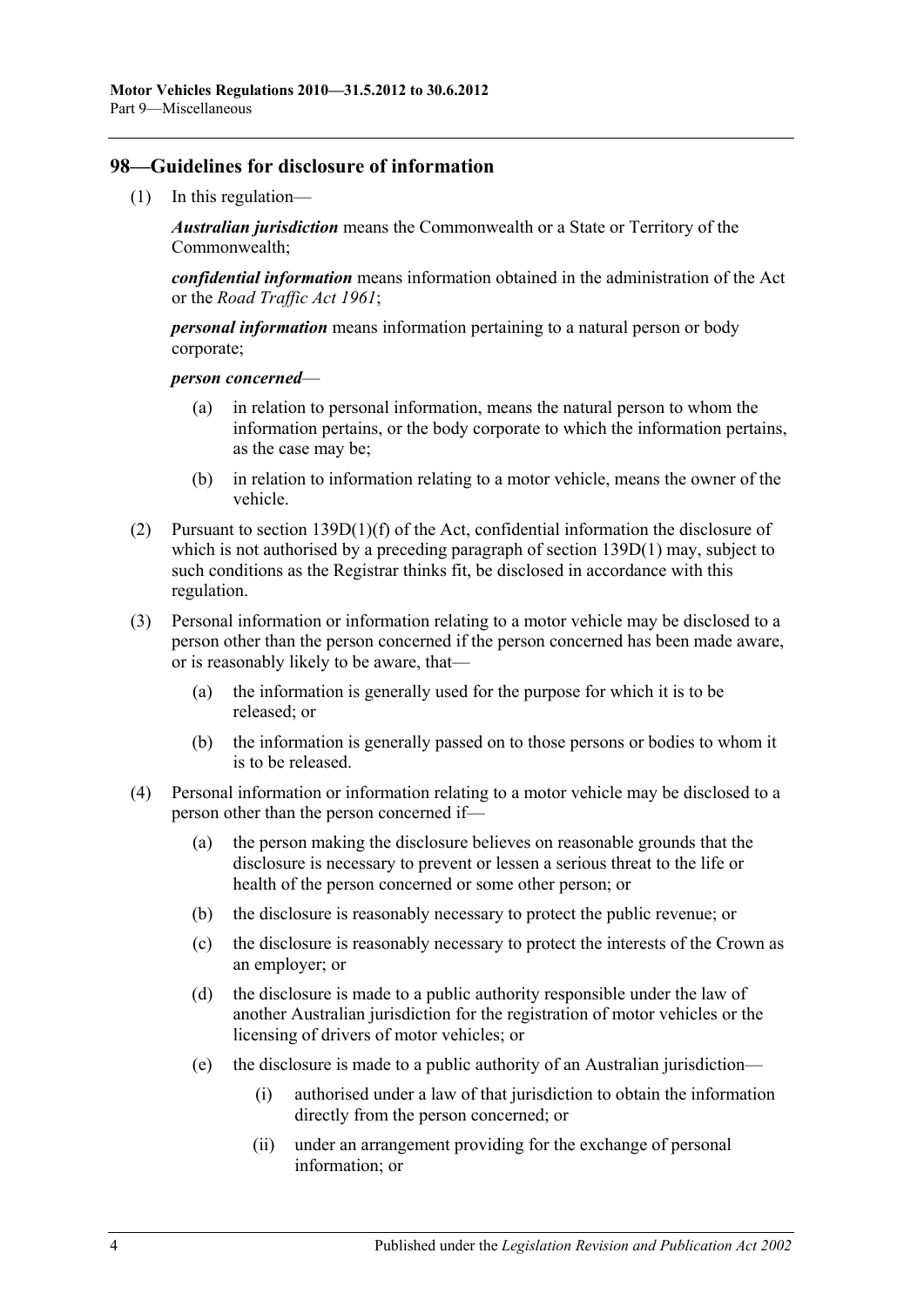- (iii) to enable the authority to ascertain whether a motor vehicle has been abandoned; or
- (iv) to enable the authority to exercise or perform statutory powers or functions in relation to a motor vehicle that has been abandoned; or
- (v) in connection with the administration of either of the following Acts:
	- (A) the *[Harbors and Navigation Act](http://www.legislation.sa.gov.au/index.aspx?action=legref&type=act&legtitle=Harbors%20and%20Navigation%20Act%201993) 1993*;
	- (B) the *[Passenger Transport Act](http://www.legislation.sa.gov.au/index.aspx?action=legref&type=act&legtitle=Passenger%20Transport%20Act%201994) 1994*; or
- (f) the disclosure is made to Austroads Ltd; or
- (g) the disclosure is made to a person or body engaged in research related to road transport and the disclosure is made for the purposes of the research; or
- (h) the disclosure—
	- (i) consists of information other than medical information about the person concerned or information about that person's history of driving or driving-related offences; and
	- (ii) is made to—
		- (A) a person acting under a power of attorney granted by the person concerned; or
		- (B) a person acting under an authorisation signed by the person concerned; or
		- (C) a legal practitioner acting on behalf of the person concerned; or
		- (D) where the person is deceased—an executor or administrator of the deceased estate; or
		- (E) where the person becomes bankrupt—the registered trustee of the bankrupt estate.
- (5) If a health professional has furnished information about a person to the Registrar in pursuance of section 148(1) of the Act, the health professional may be informed of the action taken (if any) by the Registrar as a result of the information.
- (6) Any of the following information may be disclosed to any person:
	- (a) information comprised of statistical data that could not reasonably be expected to lead to the identification of any person to whom it pertains;
	- (b) whether a particular motor vehicle is registered;
	- (ba) the date on which the registration of a particular motor vehicle is due to expire;
	- (c) whether the registration of a particular motor vehicle has expired;
	- (ca) the date on which the registration of a particular motor vehicle expired;
	- (d) whether the registration of a particular motor vehicle has been suspended or cancelled;
	- (e) whether a particular motor vehicle is, or has been, a written-off vehicle;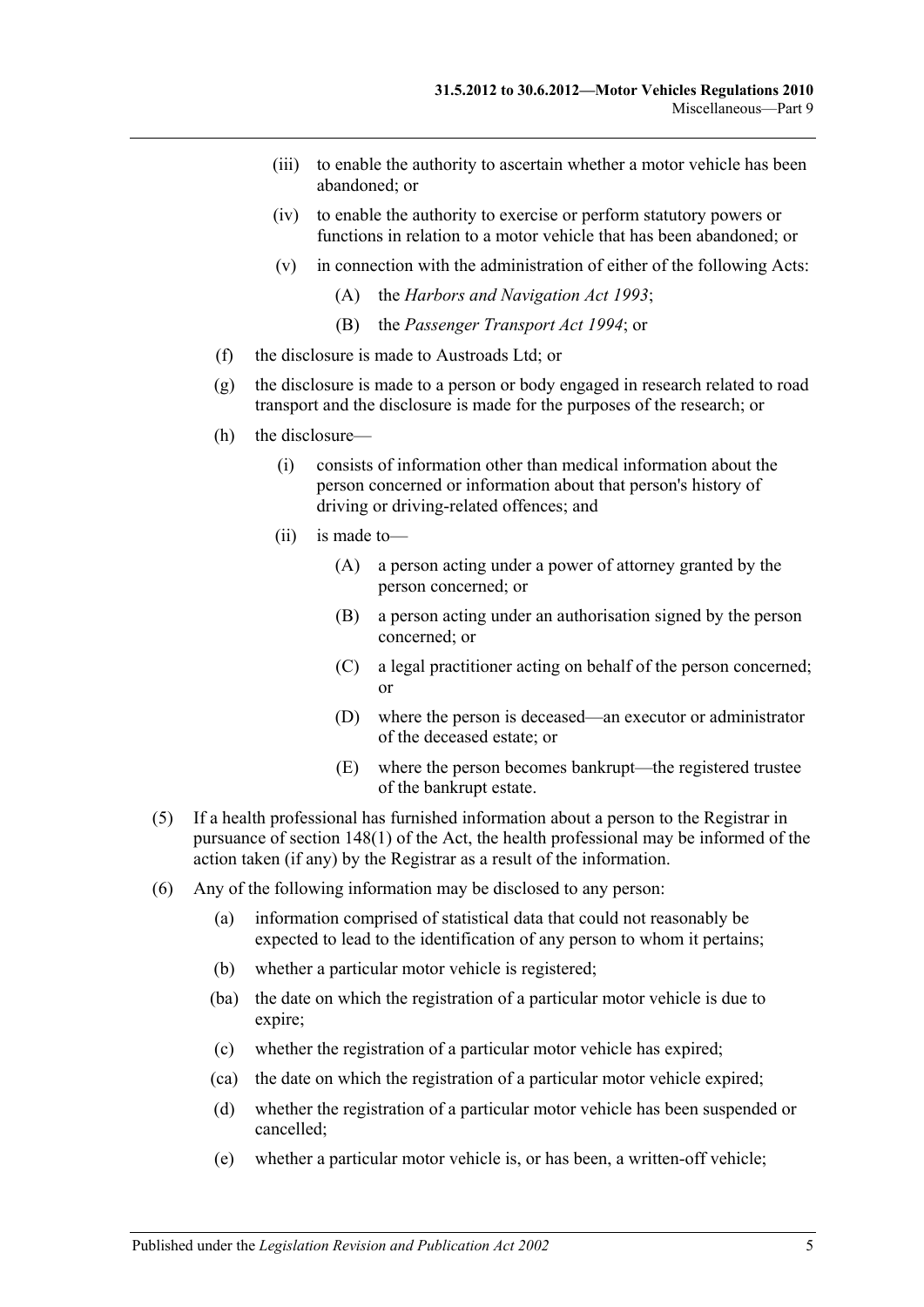- (f) whether a particular motor vehicle that is, or has been, a written-off vehicle, is eligible for registration in the future;
- (g) whether a particular motor vehicle is recorded as stolen;
- (h) whether a particular motor vehicle is the subject of a current defect notice under section 145 of the *[Road Traffic Act](http://www.legislation.sa.gov.au/index.aspx?action=legref&type=act&legtitle=Road%20Traffic%20Act%201961) 1961*;
- (i) whether a particular number or number plate is the subject of an agreement under section 47A(4) of the Act and the commencement and expiry dates of any such agreement;
- (i) whether an agreement under section  $47A(4)$  of the Act relating to a particular number or number plate of a particular class provides for the assignment of rights conferred under the agreement and, if so, the nature of the assignment and details of any conditions imposed on the assignment.

#### **Example—**

An agreement under section 47A(4) may permit a particular number or number plate of a particular class to be transferred or sold to a person not party to the agreement. Such an assignment of the rights conferred under the agreement may, however, be subject to such conditions as may be specified by the Registrar in the agreement.

- (7) The name and address of the registered owner of a motor vehicle may be disclosed—
	- (a) to the manufacturer of the vehicle for the purposes of a safety-related recall of vehicles; or
	- (b) to a legal practitioner or insurer, or an investigation agent acting on behalf of a legal practitioner or insurer, where the information is required to identify the registered owner of a vehicle involved in an accident; or
	- (c) to a person, or the agent of a person, registered under the *Personal Property Securities Act 2009* of the Commonwealth as a secured party in relation to a security interest for which the vehicle is collateral; or
	- (d) to a person who has obtained a judgment in a court, or a legal practitioner acting on behalf of such a person, where the information is reasonably required to enforce the judgment and the judgment contains reference to property in the ownership or possession of the registered owner of the vehicle.
- <span id="page-65-0"></span>(8) Information relating to a motor vehicle (not including personal information) may be disclosed in accordance with a contract entered into by the Minister under which the Minister agrees to provide such information for commercial use by a person or body that is a party to that contract.
- (9) Information sufficient to confirm the identity of a motor vehicle (such as the make, model and colour of the vehicle) may be disclosed to a person who is seeking disclosure of confidential information relating to that vehicle.

### **99—Corresponding laws declared for purposes of section 141(2) of Act**

For the purposes of section 141(2) of the Act, the following laws are declared to be corresponding laws:

(a) the *Motor Vehicles Act* of the Northern Territory;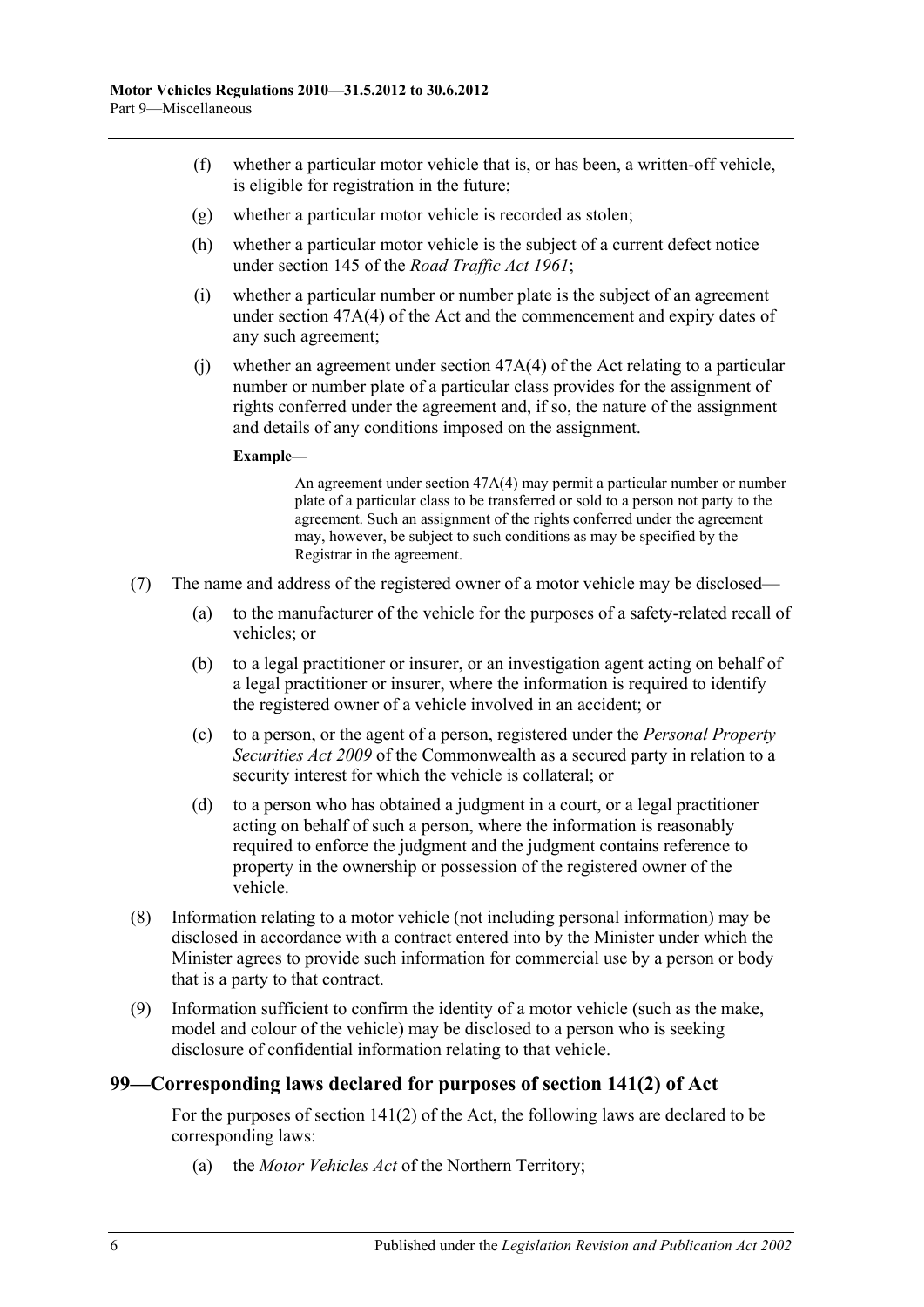- (b) the *Road Safety Act 1986* of Victoria;
- (c) the *Road Traffic Act 1974* of Western Australia;
- (d) the *Road Transport (Driver Licensing) Act 1998* of New South Wales;
- (e) the *Road Transport (Driver Licensing) Act 1999* of the Australian Capital Territory;
- (f) the *Road Transport (Vehicle Registration) Act 1997* of New South Wales;
- (g) the *Road Transport (Vehicle Registration) Act 1999* of the Australian Capital Territory;
- (h) the *Transport Operations (Road Use Management) Act 1995* of Queensland;
- (i) the *Vehicle and Traffic Act 1999* of Tasmania.

### **99A—Prescribed form of notice for Schedule 1 clause 3**

For the purposes of Schedule 1 clause 3 of the Act, a notice that accompanies an expiation notice, expiation reminder notice or summons must be in the form set out in Schedule 4 of the *[Road Traffic \(Miscellaneous\) Regulations](http://www.legislation.sa.gov.au/index.aspx?action=legref&type=subordleg&legtitle=Road%20Traffic%20(Miscellaneous)%20Regulations%201999) 1999* and contain the information and instructions set out in that form.

### **100—Expiation of alleged offences**

- (1) The expiation fees set out in [Schedule 5](#page-96-0) are fixed for alleged offences against the Act or these regulations specified in that Schedule.
- (2) Text set out in italic type under a heading in [Schedule 5](#page-96-0) commencing with the words "Description of offence" is a description for convenience purposes only and is not to be taken to define the offence for which a particular amount is fixed as the expiation fee.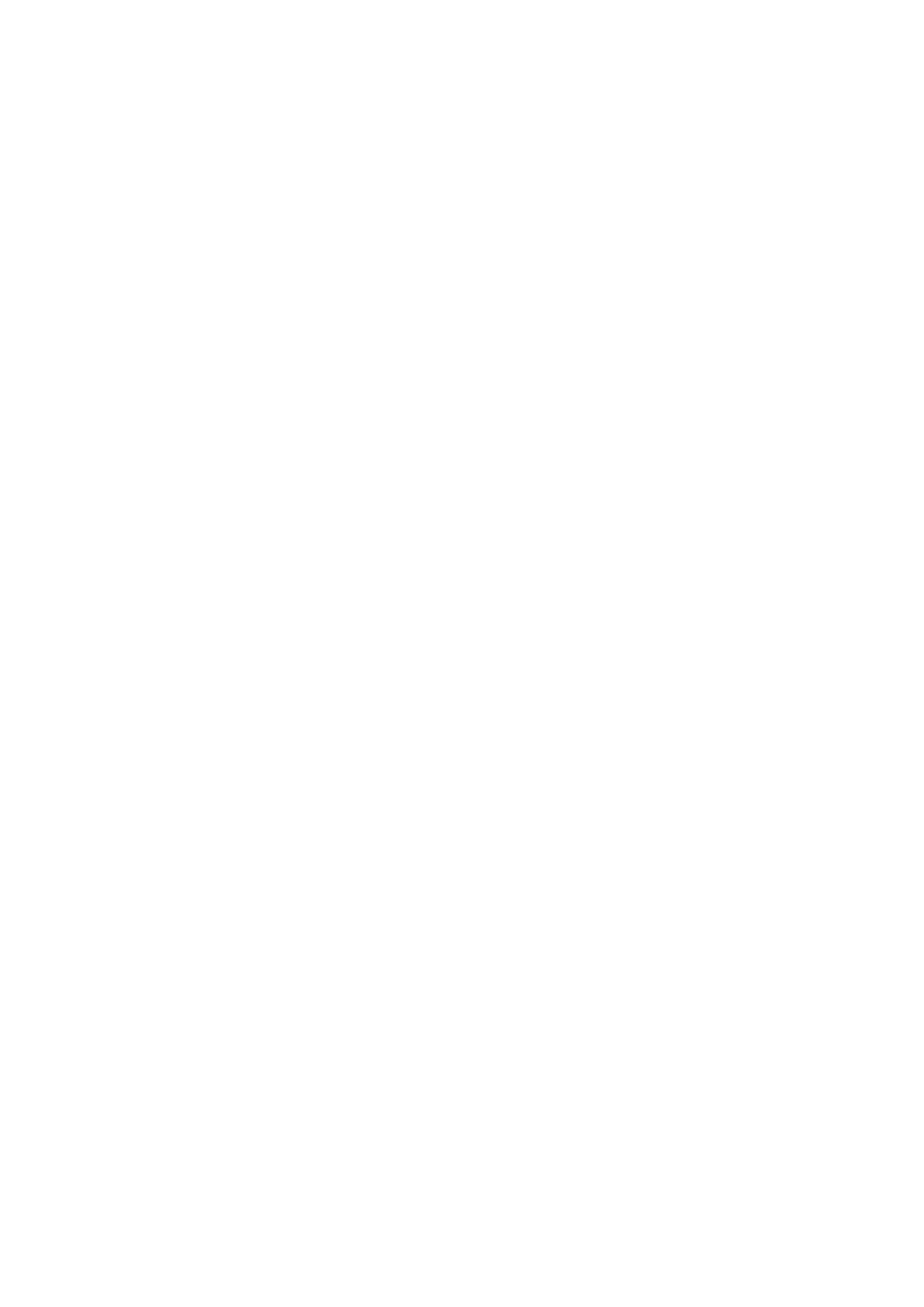# <span id="page-68-0"></span>**Schedule 1—Fees Part 1—Fees under** *Motor Vehicles Act 1959* **and these regulations**

#### **1—Interpretation**

In this Part—

*emergency response vehicle* has the same meaning as in [regulation](#page-13-1) 15;

*government authorised examiner* means an authorised examiner who is—

- (a) a police officer; or
- (b) an employee in the Transport Department; or
- (c) a person appointed as an authorised examiner by some public authority and approved by the Registrar;

*level 1 fee* means an administration fee of \$7.00;

*level 2 fee* means an administration fee of \$17.00;

*level 3 fee* means an administration fee of \$22.00;

*special purpose vehicle (type O)* has the same meaning as in the *[Motor](http://www.legislation.sa.gov.au/index.aspx?action=legref&type=subordleg&legtitle=Motor%20Vehicles%20(National%20Heavy%20Vehicles%20Registration%20Fees)%20Regulations%202008)  [Vehicles \(National Heavy Vehicles Registration Fees\) Regulations](http://www.legislation.sa.gov.au/index.aspx?action=legref&type=subordleg&legtitle=Motor%20Vehicles%20(National%20Heavy%20Vehicles%20Registration%20Fees)%20Regulations%202008) 2008*;

*special purpose vehicle (type T)* has the same meaning as in the *[Motor](http://www.legislation.sa.gov.au/index.aspx?action=legref&type=subordleg&legtitle=Motor%20Vehicles%20(National%20Heavy%20Vehicles%20Registration%20Fees)%20Regulations%202008)  [Vehicles \(National Heavy Vehicles Registration Fees\) Regulations](http://www.legislation.sa.gov.au/index.aspx?action=legref&type=subordleg&legtitle=Motor%20Vehicles%20(National%20Heavy%20Vehicles%20Registration%20Fees)%20Regulations%202008) 2008*;

*Transport Department premises*, in relation to an examination of a motor vehicle for the purposes of section 139(1)(ab)(iii) of the Act, includes a place specified under section  $139(1)(d)$  of the Act at which the motor vehicle is required to be produced for the purpose of the examination;

*truck (type 1)* has the same meaning as in the *[Motor Vehicles \(National Heavy](http://www.legislation.sa.gov.au/index.aspx?action=legref&type=subordleg&legtitle=Motor%20Vehicles%20(National%20Heavy%20Vehicles%20Registration%20Fees)%20Regulations%202008)  [Vehicles Registration Fees\) Regulations](http://www.legislation.sa.gov.au/index.aspx?action=legref&type=subordleg&legtitle=Motor%20Vehicles%20(National%20Heavy%20Vehicles%20Registration%20Fees)%20Regulations%202008) 2008*.

#### **2—Registration (section 24 of Act)**

- (1) For registration of a heavy vehicle under section 24 of the Act for a period of 12 months—the fee prescribed by, or determined in accordance with, the *[Motor Vehicles \(National Heavy Vehicles Registration Fees\)](http://www.legislation.sa.gov.au/index.aspx?action=legref&type=subordleg&legtitle=Motor%20Vehicles%20(National%20Heavy%20Vehicles%20Registration%20Fees)%20Regulations%202008)  [Regulations](http://www.legislation.sa.gov.au/index.aspx?action=legref&type=subordleg&legtitle=Motor%20Vehicles%20(National%20Heavy%20Vehicles%20Registration%20Fees)%20Regulations%202008) 2008*.
- (2) For registration of a motor vehicle (other than a heavy vehicle) under section 24 of the Act for a period of 12 months—

| (a) | a motor bike                                                                         | \$36.00                                                                                                                       |          |  |
|-----|--------------------------------------------------------------------------------------|-------------------------------------------------------------------------------------------------------------------------------|----------|--|
| (b) |                                                                                      | a trailer                                                                                                                     |          |  |
| (c) | \$109.00<br>a motor vehicle propelled other than by an internal combustion<br>engine |                                                                                                                               |          |  |
| (d) | a commercial motor vehicle—                                                          |                                                                                                                               |          |  |
|     | (1)                                                                                  | if the unladen mass of the vehicle does not exceed 1 000 kg and<br>the vehicle is propelled by an internal combustion engine— |          |  |
|     | (A)                                                                                  | having 4 cylinders or less                                                                                                    | \$109.00 |  |
|     | (B)                                                                                  | having 5 or 6 cylinders                                                                                                       | \$224.00 |  |
|     | (C)                                                                                  | having 7 or more cylinders                                                                                                    | \$324.00 |  |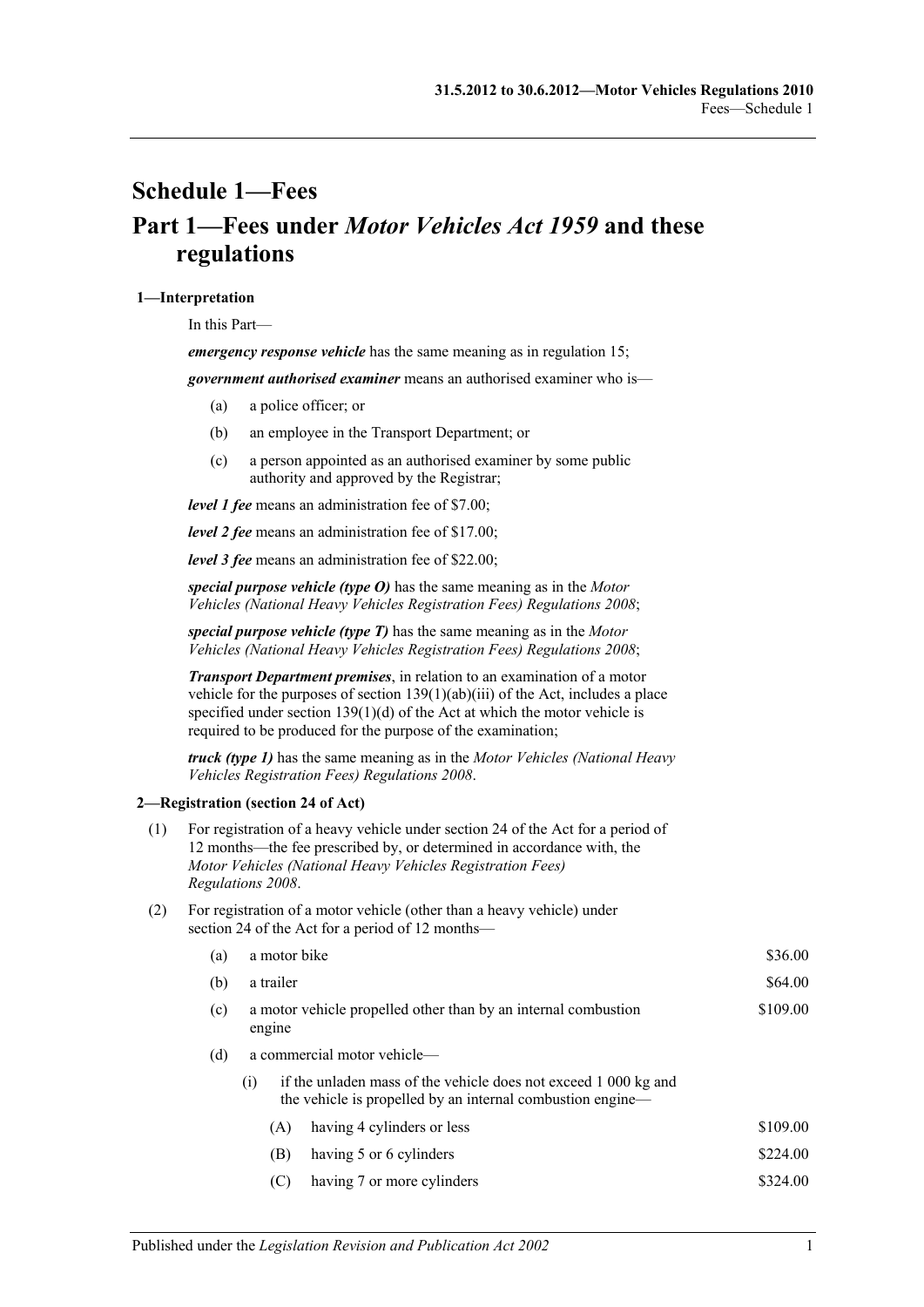|     |                                                                       | (ii)  | if the unladen mass of the vehicle exceeds 1 000 kg but does<br>not exceed 1 500 kg                                                                                                                                                                                                                                 | \$241.00    |  |  |
|-----|-----------------------------------------------------------------------|-------|---------------------------------------------------------------------------------------------------------------------------------------------------------------------------------------------------------------------------------------------------------------------------------------------------------------------|-------------|--|--|
|     |                                                                       | (iii) | if the unladen mass of the vehicle exceeds 1 500 kg                                                                                                                                                                                                                                                                 | \$413.00    |  |  |
|     | (e)                                                                   |       | a motor vehicle (other than a vehicle referred to in paragraphs (a)<br>to $(d)$ ) propelled by an internal combustion engine—                                                                                                                                                                                       |             |  |  |
|     |                                                                       | (i)   | having 4 cylinders or less                                                                                                                                                                                                                                                                                          | \$109.00    |  |  |
|     |                                                                       | (ii)  | having 5 or 6 cylinders                                                                                                                                                                                                                                                                                             | \$224.00    |  |  |
|     |                                                                       | (iii) | having 7 or more cylinders                                                                                                                                                                                                                                                                                          | \$324.00    |  |  |
| (3) |                                                                       |       | The registration fee payable for the registration of a motor vehicle under<br>section 24 of the Act for a period of less than 12 months is as follows:                                                                                                                                                              |             |  |  |
|     | (a)                                                                   |       | in the case of a registration for $1, 2$ or $3$ quarters—a fee equal to the<br>product of the number of quarters for which the vehicle is to be<br>registered multiplied by 1 quarter of the fee that would be payable<br>for registration of the vehicle for 12 months;                                            |             |  |  |
|     | (b)                                                                   |       | in any other case—a fee equal to the product of the number of days<br>for which the vehicle is to be registered multiplied by<br>one three hundred and sixty fifth of the fee that would be payable<br>for registration of the vehicle for 12 months.                                                               |             |  |  |
| (4) | Administration fee (payable in addition to the registration fee) for- |       |                                                                                                                                                                                                                                                                                                                     |             |  |  |
|     | (a)                                                                   |       | initial registration or re-registration of a motor vehicle under<br>section 24 of the Act                                                                                                                                                                                                                           | level 3 fee |  |  |
|     | (b)                                                                   | Act   | renewal of registration of a motor vehicle under section 24 of the                                                                                                                                                                                                                                                  | level 1 fee |  |  |
| (5) | of the Act for-                                                       |       | Surcharge (payable in addition to the registration fee and administration fee)<br>for registration or renewal of registration of a motor vehicle under section 24                                                                                                                                                   |             |  |  |
|     | (a)                                                                   |       | less than 6 months—a fee equal to 5.625% of the registration fee;                                                                                                                                                                                                                                                   |             |  |  |
|     | (b)                                                                   |       | 6 months or more but less than 9 months—a fee equal to 3.75% of<br>the registration fee;                                                                                                                                                                                                                            |             |  |  |
|     | (c)                                                                   |       | 9 months or more but less than 12 months—a fee equal to 1.875%<br>of the registration fee.                                                                                                                                                                                                                          |             |  |  |
|     |                                                                       |       | 3-Conditional registration (section 25 of Act)                                                                                                                                                                                                                                                                      |             |  |  |
| (1) |                                                                       |       | For registration of a motor vehicle under section 25 of the Act-                                                                                                                                                                                                                                                    |             |  |  |
|     | (a)                                                                   |       | in the case of-                                                                                                                                                                                                                                                                                                     |             |  |  |
|     |                                                                       | (i)   | a heavy vehicle that is a special purpose vehicle (type O); or                                                                                                                                                                                                                                                      |             |  |  |
|     |                                                                       | (ii)  | a heavy vehicle that is a special purpose vehicle (type T) (other<br>than an emergency response vehicle or a vehicle that is used<br>principally for the purpose of fire fighting and is fitted with fire<br>fighting equipment),                                                                                   |             |  |  |
|     |                                                                       |       | a fee equal to the product of the number of quarters for which the<br>vehicle is to be registered multiplied by 1 quarter of the amount that<br>would be the registration fee for registration of the vehicle under<br>section 24 of the Act for the financial year in which the registration<br>is to take effect; |             |  |  |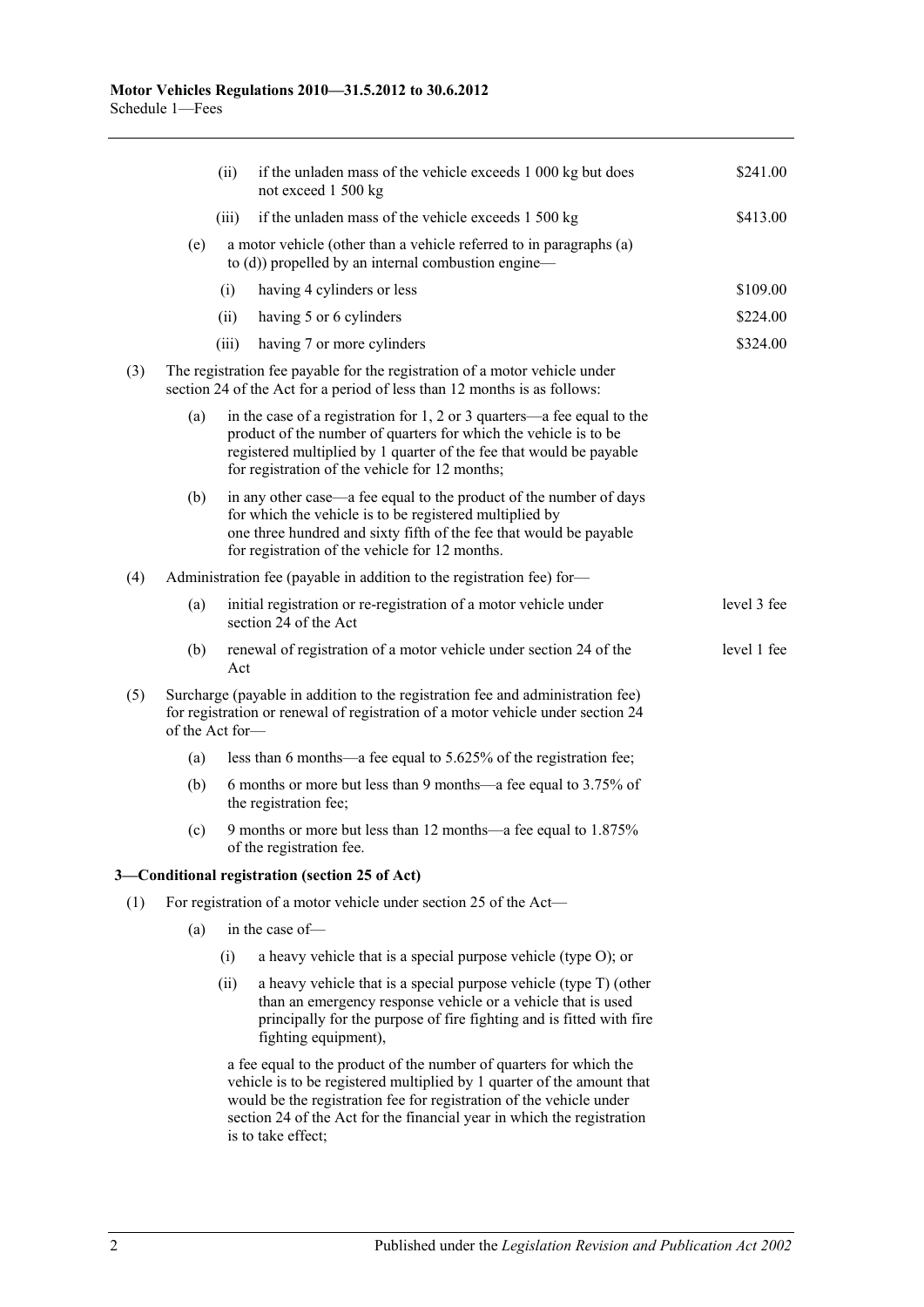|     | (b)                                                                                                                                                                                                                                                                                               | in the case of a heavy vehicle that is a road train, B-double or a<br>vehicle of a class referred to in regulation $19(f)$ —a fee equal to the<br>registration fee that would be payable for registration of the vehicle<br>under section 24 of the Act; |             |  |  |
|-----|---------------------------------------------------------------------------------------------------------------------------------------------------------------------------------------------------------------------------------------------------------------------------------------------------|----------------------------------------------------------------------------------------------------------------------------------------------------------------------------------------------------------------------------------------------------------|-------------|--|--|
|     | (c)                                                                                                                                                                                                                                                                                               | in any other case—no fee.                                                                                                                                                                                                                                |             |  |  |
| (2) | Administration fee (payable whether or not a registration fee is payable under<br>subclause $(1)$ ) for registration of a motor vehicle under section 25 of the<br>$Act-$                                                                                                                         |                                                                                                                                                                                                                                                          |             |  |  |
|     | (a)                                                                                                                                                                                                                                                                                               | initial registration or re-registration of a motor vehicle                                                                                                                                                                                               | level 3 fee |  |  |
|     | (b)                                                                                                                                                                                                                                                                                               | renewal of registration of a motor vehicle                                                                                                                                                                                                               | level 1 fee |  |  |
| (3) | If a registration fee is payable for the registration of a motor vehicle under<br>section 25 of the Act and the period of registration is less than 12 months, a<br>surcharge of the amount prescribed in clause $2(5)$ is payable in addition to the<br>registration fee and administration fee. |                                                                                                                                                                                                                                                          |             |  |  |
|     |                                                                                                                                                                                                                                                                                                   | 4-Transfer of registration                                                                                                                                                                                                                               |             |  |  |
| (1) |                                                                                                                                                                                                                                                                                                   | Administration fee for transfer of the registration of a motor vehicle                                                                                                                                                                                   | level 3 fee |  |  |
| (2) |                                                                                                                                                                                                                                                                                                   | Additional fee for late payment of the fee prescribed in subclause (1)                                                                                                                                                                                   | \$75.00     |  |  |
|     |                                                                                                                                                                                                                                                                                                   | 5-Cancellation of registration                                                                                                                                                                                                                           |             |  |  |
|     |                                                                                                                                                                                                                                                                                                   | Administration fee for cancellation of the registration of a motor vehicle                                                                                                                                                                               | level 2 fee |  |  |
|     |                                                                                                                                                                                                                                                                                                   | 6-Duplicate certificates of registration and registration labels                                                                                                                                                                                         |             |  |  |
|     |                                                                                                                                                                                                                                                                                                   | Administration fee for the issue of a duplicate certificate of registration or<br>duplicate registration label                                                                                                                                           | level 2 fee |  |  |
|     |                                                                                                                                                                                                                                                                                                   | 6A-Registration details certificate                                                                                                                                                                                                                      |             |  |  |
|     |                                                                                                                                                                                                                                                                                                   | Administration fee for the issue of a registration details certificate (when<br>issued on application by the owner of the motor vehicle)                                                                                                                 | level 2 fee |  |  |
|     |                                                                                                                                                                                                                                                                                                   | 7-Permit to drive an unregistered motor vehicle                                                                                                                                                                                                          |             |  |  |
|     |                                                                                                                                                                                                                                                                                                   | Administration fee for the issue of-                                                                                                                                                                                                                     |             |  |  |
|     | (a)                                                                                                                                                                                                                                                                                               | a permit under section $16(1)(c)(i)$ of the Act                                                                                                                                                                                                          | level 1 fee |  |  |
|     | (b)                                                                                                                                                                                                                                                                                               | a permit under section $16(1)(c)(ii)$ of the Act                                                                                                                                                                                                         | level 3 fee |  |  |
|     |                                                                                                                                                                                                                                                                                                   | 8-Duplicate permit to drive an unregistered motor vehicle                                                                                                                                                                                                |             |  |  |
|     | the Act                                                                                                                                                                                                                                                                                           | Administration fee for the issue of a duplicate permit under section $16(12)$ of                                                                                                                                                                         | level 2 fee |  |  |
|     |                                                                                                                                                                                                                                                                                                   | 9-Temporary configuration certificate for heavy vehicle                                                                                                                                                                                                  |             |  |  |
|     | heavy vehicle                                                                                                                                                                                                                                                                                     | Administration fee for the issue of a temporary configuration certificate for a                                                                                                                                                                          | level 3 fee |  |  |
|     |                                                                                                                                                                                                                                                                                                   | 10-Duplicate temporary configuration certificate for heavy vehicle                                                                                                                                                                                       |             |  |  |
|     |                                                                                                                                                                                                                                                                                                   | Administration fee for the issue of a duplicate temporary configuration<br>certificate for a heavy vehicle                                                                                                                                               | level 2 fee |  |  |
|     | 11-Number allotment                                                                                                                                                                                                                                                                               |                                                                                                                                                                                                                                                          |             |  |  |
|     |                                                                                                                                                                                                                                                                                                   | Administration fee for variation or amendment of the number allotted to a<br>motor vehicle (per vehicle)                                                                                                                                                 | level 3 fee |  |  |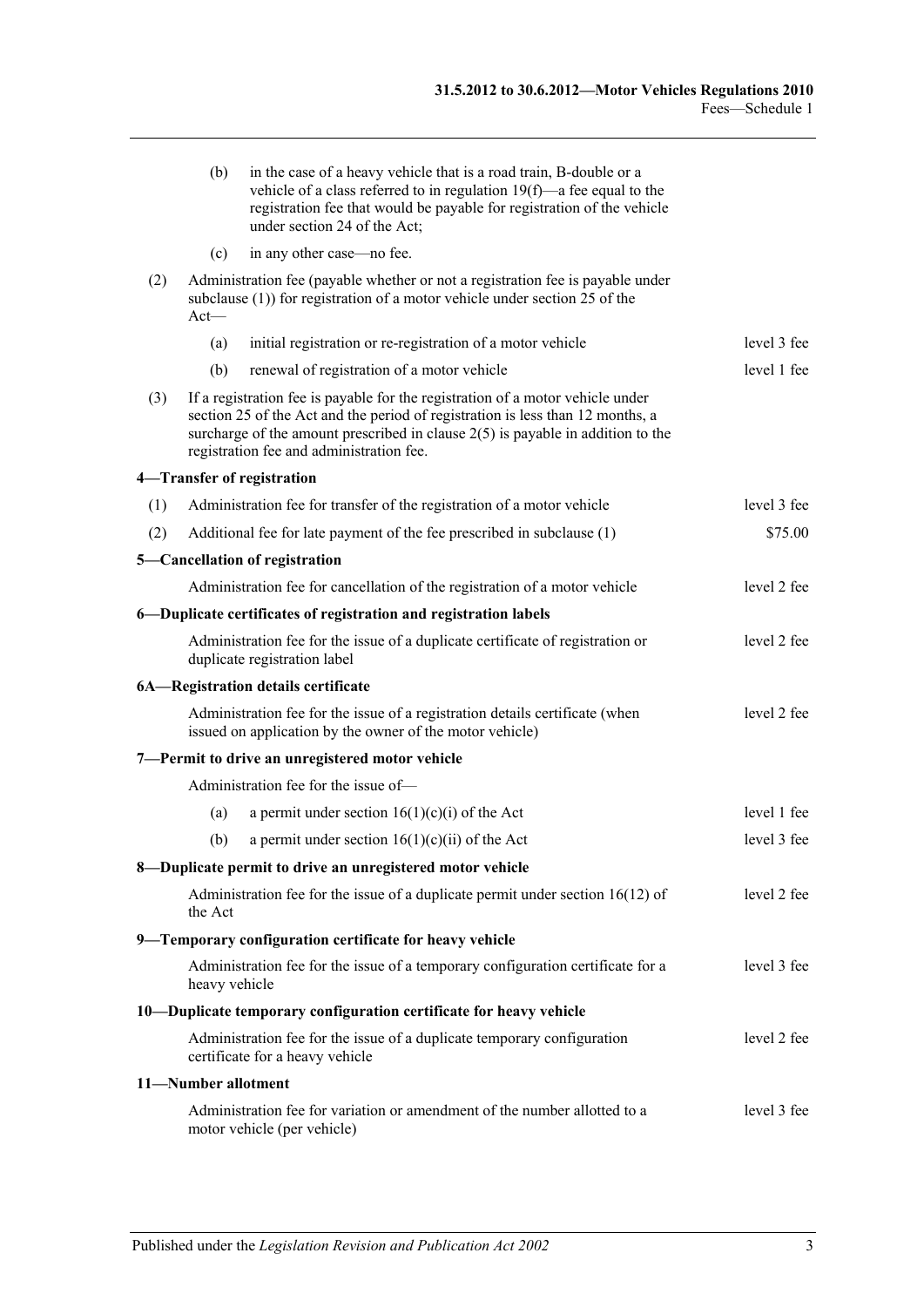#### **12—Number plates**

| (1) | Administration fee for the issue or replacement of a single number plate, a<br>pair of number plates or a supplementary number plate for a bike rack |                                                                                                                                                                                                                                                                                                                                                                                               |             |  |  |
|-----|------------------------------------------------------------------------------------------------------------------------------------------------------|-----------------------------------------------------------------------------------------------------------------------------------------------------------------------------------------------------------------------------------------------------------------------------------------------------------------------------------------------------------------------------------------------|-------------|--|--|
| (2) | Administration fee (payable in addition to the fee prescribed in subclause (1))<br>level 2 fee<br>for postal delivery of a number plate or plates    |                                                                                                                                                                                                                                                                                                                                                                                               |             |  |  |
|     |                                                                                                                                                      | 13-Issue or reissue of trade plate                                                                                                                                                                                                                                                                                                                                                            |             |  |  |
| (1) | For the issue or reissue of a trade plate—                                                                                                           |                                                                                                                                                                                                                                                                                                                                                                                               |             |  |  |
|     | (a)                                                                                                                                                  | in respect of a motor vehicle that has a gross vehicle mass exceeding<br>4 500 kg (other than a special purpose vehicle) ( <i>Category A</i> )—an<br>annual fee of an amount equal to the fee that would be payable for<br>registration for 12 months of a heavy vehicle that is a truck (type 1)<br>with 2 axles and a gross vehicle mass exceeding 4 500 kg but not<br>exceeding 12 000 kg; |             |  |  |
|     | (b)                                                                                                                                                  | in respect of a motor vehicle that has a gross vehicle mass not<br>exceeding 4 500 kg (other than a motor bike, trailer or special<br>purpose vehicle) ( <i>Category B</i> )—an annual fee of an amount equal to<br>the fee that would be payable for registration for 12 months of a<br>motor vehicle referred to in clause $2(2)(d)(i)$ or $2(2)(e)$ that has 7 or<br>more cylinders;       |             |  |  |
|     | (c)                                                                                                                                                  | in respect of a motor bike ( <i>Category C</i> )—an annual fee of an<br>amount equal to the fee that would be payable for registration for<br>12 months of a motor bike;                                                                                                                                                                                                                      |             |  |  |
|     | (d)                                                                                                                                                  | in respect of a trailer that has a gross vehicle mass not<br>exceeding 4 500 kg ( <i>Category D</i> )—an annual fee of an amount<br>equal to the fee that would be payable for registration for 12 months<br>of a trailer;                                                                                                                                                                    |             |  |  |
|     | (e)                                                                                                                                                  | in respect of a special purpose vehicle ( <i>Category E</i> )—no fee.                                                                                                                                                                                                                                                                                                                         |             |  |  |
|     |                                                                                                                                                      | If an application for the issue or reissue of a trade plate relates to more than<br>1 category of vehicle such that more than 1 fee becomes payable, then only<br>the highest fee must be paid.                                                                                                                                                                                               |             |  |  |
| (2) |                                                                                                                                                      | Administration fees (payable in addition to the fee prescribed in<br>subclause $(1)$ )—                                                                                                                                                                                                                                                                                                       |             |  |  |
|     | (a)                                                                                                                                                  | on application for the issue of a trade plate                                                                                                                                                                                                                                                                                                                                                 | level 3 fee |  |  |
|     |                                                                                                                                                      | (b) for allocation of a trade plate number on the issue of a trade plate<br>(per plate)                                                                                                                                                                                                                                                                                                       | level 2 fee |  |  |
| (3) |                                                                                                                                                      | Administration fee (payable in addition to the fee prescribed in subclause $(1)$ )<br>on application for the reissue of a trade plate                                                                                                                                                                                                                                                         | level 1 fee |  |  |
|     |                                                                                                                                                      | 14-Supply of trade plate by Registrar                                                                                                                                                                                                                                                                                                                                                         |             |  |  |
|     |                                                                                                                                                      | Administration fee for the supply of a trade plate by the Registrar                                                                                                                                                                                                                                                                                                                           | level 3 fee |  |  |
|     |                                                                                                                                                      | 15-Issue of replacement trade plate                                                                                                                                                                                                                                                                                                                                                           |             |  |  |
|     | lost trade plate                                                                                                                                     | Administration fee on application for the issue of a new trade plate in lieu of a                                                                                                                                                                                                                                                                                                             | level 2 fee |  |  |
|     |                                                                                                                                                      | 16—Duplicate trade plate label or certificate of issue of trade plate                                                                                                                                                                                                                                                                                                                         |             |  |  |
|     | level 2 fee<br>Administration fee for the issue of a duplicate trade plate label or duplicate<br>certificate of issue of a trade plate               |                                                                                                                                                                                                                                                                                                                                                                                               |             |  |  |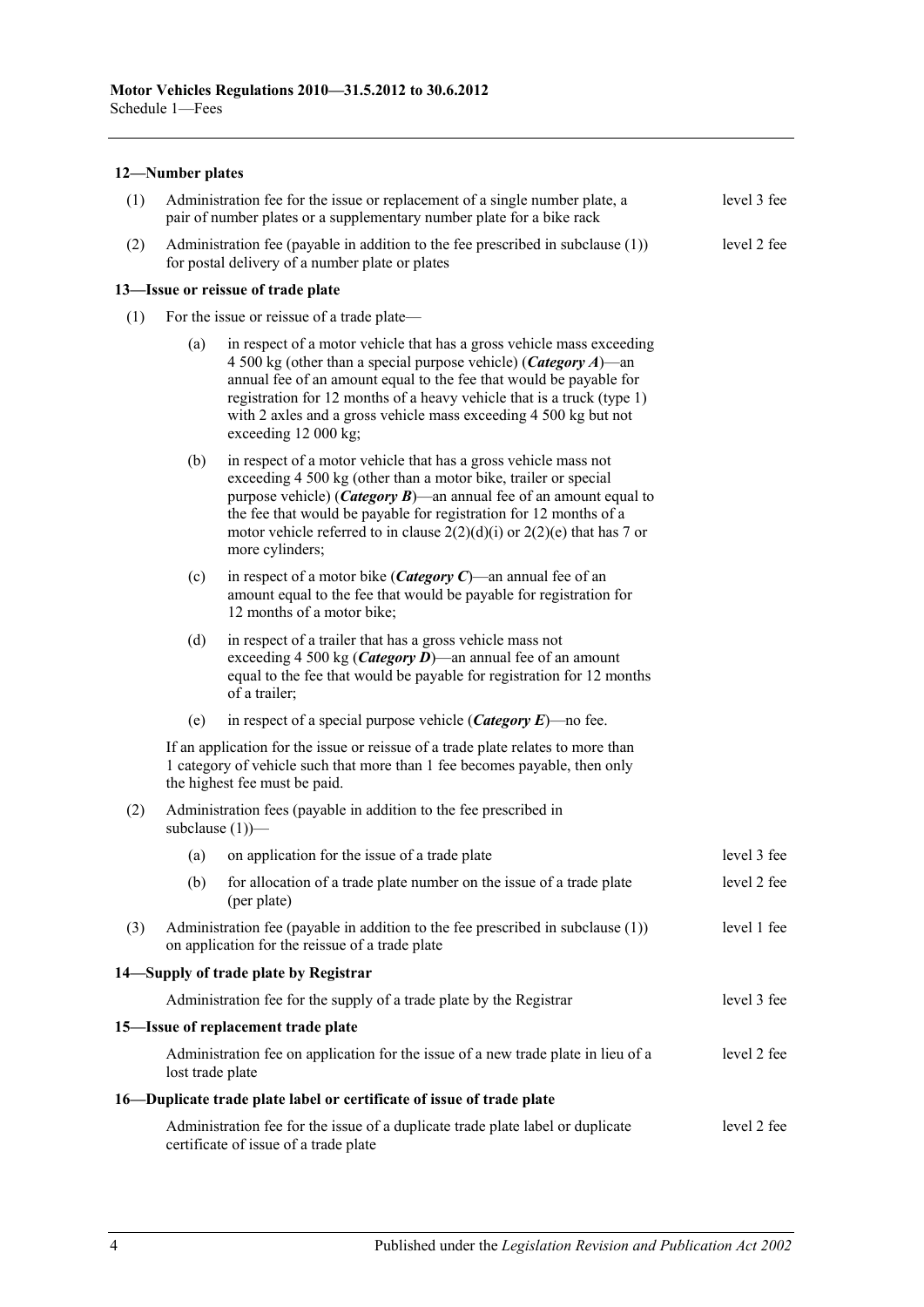|     | 17-Trade plate transfer                                                                                                                                                                                                           |             |                                                                                                                                                                                                                                                                                                                                                                                                     |             |
|-----|-----------------------------------------------------------------------------------------------------------------------------------------------------------------------------------------------------------------------------------|-------------|-----------------------------------------------------------------------------------------------------------------------------------------------------------------------------------------------------------------------------------------------------------------------------------------------------------------------------------------------------------------------------------------------------|-------------|
|     |                                                                                                                                                                                                                                   |             | Administration fee payable on application for the transfer of a trade plate                                                                                                                                                                                                                                                                                                                         | level 3 fee |
|     | 18-Trade plate surrender                                                                                                                                                                                                          |             |                                                                                                                                                                                                                                                                                                                                                                                                     |             |
|     | Administration fee payable on surrender of a trade plate under section $70(5)$<br>of the Act                                                                                                                                      | level 2 fee |                                                                                                                                                                                                                                                                                                                                                                                                     |             |
|     | 19-Driver's licences                                                                                                                                                                                                              |             |                                                                                                                                                                                                                                                                                                                                                                                                     |             |
| (1) |                                                                                                                                                                                                                                   |             | For the issue or renewal of a driver's licence—                                                                                                                                                                                                                                                                                                                                                     |             |
|     | (a)                                                                                                                                                                                                                               |             | where the applicant is a person who as a result of his or her service<br>in a naval, military or air force of Her Majesty-                                                                                                                                                                                                                                                                          | \$19.00     |
|     |                                                                                                                                                                                                                                   | (i)         | is totally or permanently incapacitated; or                                                                                                                                                                                                                                                                                                                                                         |             |
|     |                                                                                                                                                                                                                                   | (ii)        | has lost a leg or foot; or                                                                                                                                                                                                                                                                                                                                                                          |             |
|     |                                                                                                                                                                                                                                   | (iii)       | receives under the law of the Commonwealth relating to<br>repatriation a pension at the rate for total incapacity or a<br>pension granted by reason of impairment of his or her power of<br>locomotion at the rate of not less than 70% of the rate for total<br>incapacity (per year);                                                                                                             |             |
|     | (b)                                                                                                                                                                                                                               |             | where the applicant is a concession card holder (per year)                                                                                                                                                                                                                                                                                                                                          | \$19.00     |
|     | (c)                                                                                                                                                                                                                               |             | in any other case (per year)                                                                                                                                                                                                                                                                                                                                                                        | \$38.00     |
| (2) | The licence fee for a driver's licence issued or renewed for a period other than<br>for full years is 1 quarter of the annual licence fee for each complete 3 months<br>of the period for which the licence is issued or renewed. |             |                                                                                                                                                                                                                                                                                                                                                                                                     |             |
| (3) | $If$ —                                                                                                                                                                                                                            |             |                                                                                                                                                                                                                                                                                                                                                                                                     |             |
|     | (a)                                                                                                                                                                                                                               |             | a person ceases to be a concession card holder; and                                                                                                                                                                                                                                                                                                                                                 |             |
|     | (b)                                                                                                                                                                                                                               |             | the person holds a driver's licence that was issued or renewed on<br>payment of a reduced fee,                                                                                                                                                                                                                                                                                                      |             |
|     |                                                                                                                                                                                                                                   |             | the person must pay an additional fee of an amount that is equal to the<br>difference between-                                                                                                                                                                                                                                                                                                      |             |
|     | (c)                                                                                                                                                                                                                               |             | the amount obtained by multiplying the number of complete<br>3 month periods in the unexpired period of the licence by 1 quarter<br>of the annual fee paid for the issue or renewal of the licence; and                                                                                                                                                                                             |             |
|     | (d)                                                                                                                                                                                                                               |             | the amount obtained by multiplying the number of complete<br>3 month periods in the unexpired period of the licence by 1 quarter<br>of the annual fee that would have been payable for the issue or<br>renewal of the licence if the person had not been a concession card<br>holder.                                                                                                               |             |
| (4) | holder.                                                                                                                                                                                                                           |             | For the purposes of subclause $(3)$ , the unexpired period of the licence<br>commences on the day on which the person ceases to be a concession card                                                                                                                                                                                                                                                |             |
| (5) |                                                                                                                                                                                                                                   |             | Administration fee (payable in addition to the licence fee) for the issue or<br>renewal of a driver's licence                                                                                                                                                                                                                                                                                       | level 2 fee |
| (6) | licence                                                                                                                                                                                                                           |             | Administration fee (payable in addition to the fee prescribed in subclause (5))<br>where application for the issue of a driver's licence is made more than<br>6 months after the expiry of a previously held licence and the applicant was<br>not, during the whole of the period of 6 months after the expiry of the<br>previously held licence, disqualified from holding or obtaining a driver's | level 3 fee |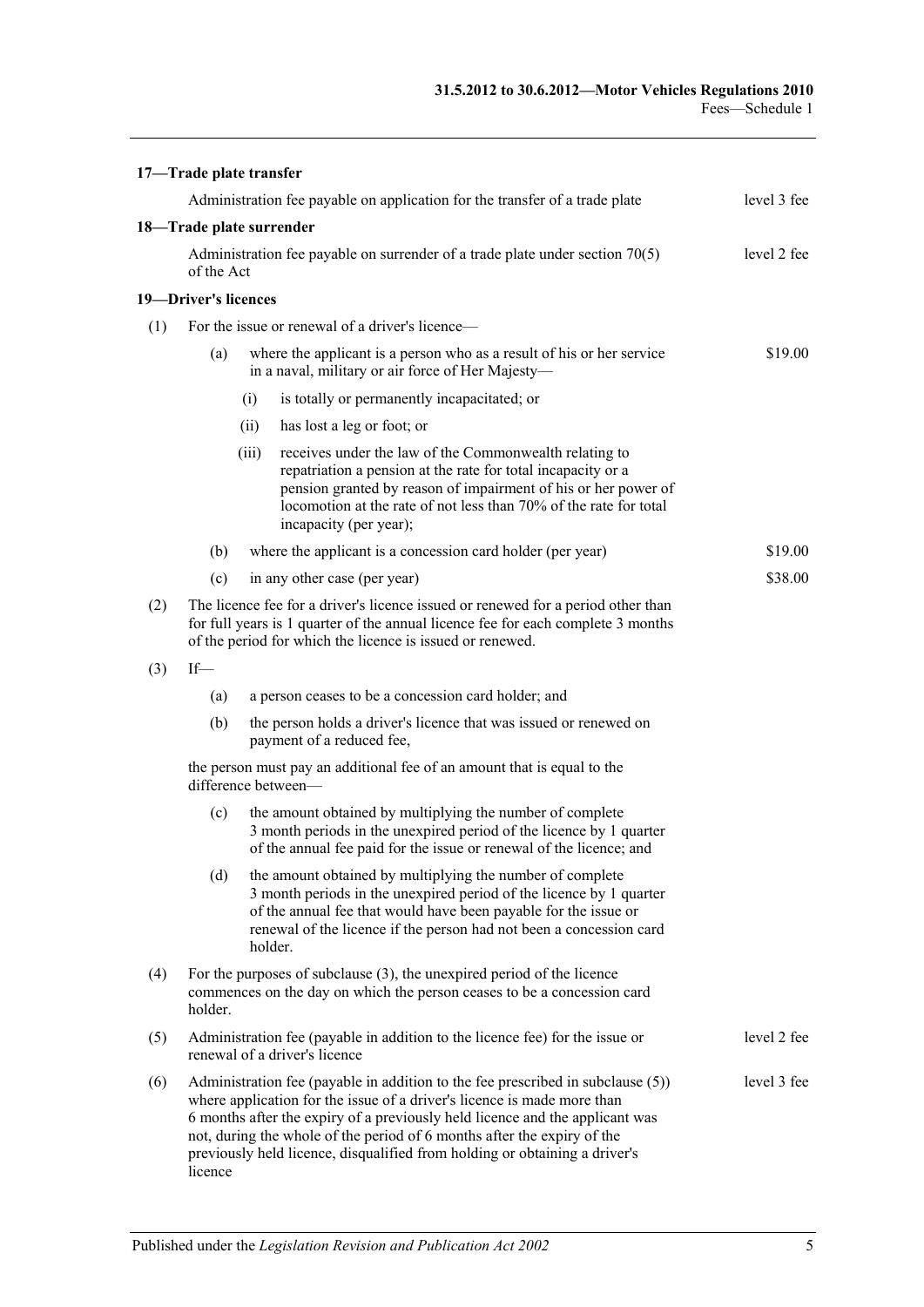| (7) | In this clause-     |      |                                                                                                                                                                                      |             |  |  |
|-----|---------------------|------|--------------------------------------------------------------------------------------------------------------------------------------------------------------------------------------|-------------|--|--|
|     |                     |      | concession card holder means a person who-                                                                                                                                           |             |  |  |
|     | (a)                 |      | holds—                                                                                                                                                                               |             |  |  |
|     |                     | (i)  | a State Concession Card issued by the Department for Families<br>and Communities; or                                                                                                 |             |  |  |
|     |                     | (ii) | a pensioner entitlement card issued under a law of the<br>Commonwealth; and                                                                                                          |             |  |  |
|     | (b)                 |      | is entitled, as the holder of such a card, to travel on public transport<br>in this State at reduced fares;                                                                          |             |  |  |
|     |                     |      | <i>reduced fee</i> means the fee payable for the issue or renewal of a driver's<br>licence where the applicant is a concession card holder.                                          |             |  |  |
|     |                     |      | 20-Duplicate driver's licence                                                                                                                                                        |             |  |  |
|     |                     |      | Administration fee for the issue of a duplicate driver's licence that bears a<br>photograph of the holder                                                                            | level 2 fee |  |  |
|     | 21—Learner's permit |      |                                                                                                                                                                                      |             |  |  |
| (1) |                     |      | For the issue or renewal of a learner's permit                                                                                                                                       | \$38.00     |  |  |
| (2) |                     |      | Administration fee for the issue or renewal of a learner's permit (payable in<br>addition to the permit fee)                                                                         | level 2 fee |  |  |
|     |                     |      | 22—Duplicate learner's permit                                                                                                                                                        |             |  |  |
|     |                     |      | Administration fee for the issue of a duplicate learner's permit                                                                                                                     | level 2 fee |  |  |
|     |                     |      | 23—Duplicate certificate of high powered vehicle exemption                                                                                                                           |             |  |  |
|     | vehicle exemption   |      | Administration fee for the issue of a duplicate certificate of a high powered                                                                                                        | level 2 fee |  |  |
|     |                     |      | 24-Theoretical examination                                                                                                                                                           |             |  |  |
|     | $Act$ —             |      | For a theoretical examination prescribed for the purposes of section 79 of the                                                                                                       |             |  |  |
|     | (a)                 |      | examination fee                                                                                                                                                                      | \$17.00     |  |  |
|     | (b)                 |      | administration fee (payable in addition to the examination fee)                                                                                                                      | level 2 fee |  |  |
|     |                     |      | 25—Practical driving tests conducted by government authorised examiners                                                                                                              |             |  |  |
|     |                     |      | For a practical driving test conducted by a government authorised examiner—                                                                                                          |             |  |  |
|     | (a)                 |      | booking fee                                                                                                                                                                          | level 2 fee |  |  |
|     | (b)                 |      | test fee-                                                                                                                                                                            |             |  |  |
|     |                     | (i)  | for a test of up to, but not exceeding, 40 min duration                                                                                                                              | \$45.00     |  |  |
|     |                     | (ii) | for a test exceeding 40 min duration                                                                                                                                                 | \$103.00    |  |  |
|     | (c)                 |      | administration fee (payable in addition to the test fee)                                                                                                                             | level 2 fee |  |  |
|     |                     |      | 26-Other practical driving tests; final assessments                                                                                                                                  |             |  |  |
|     |                     |      | Booking fee, for notice to the Registrar of-                                                                                                                                         | \$30.00     |  |  |
|     |                     | (a)  | a practical driving test; or                                                                                                                                                         |             |  |  |
|     |                     | (b)  | a final assessment in a competence based training course for<br>drivers of motor vehicles (other than motor bikes) undertaken<br>in accordance with the directions of the Registrar, |             |  |  |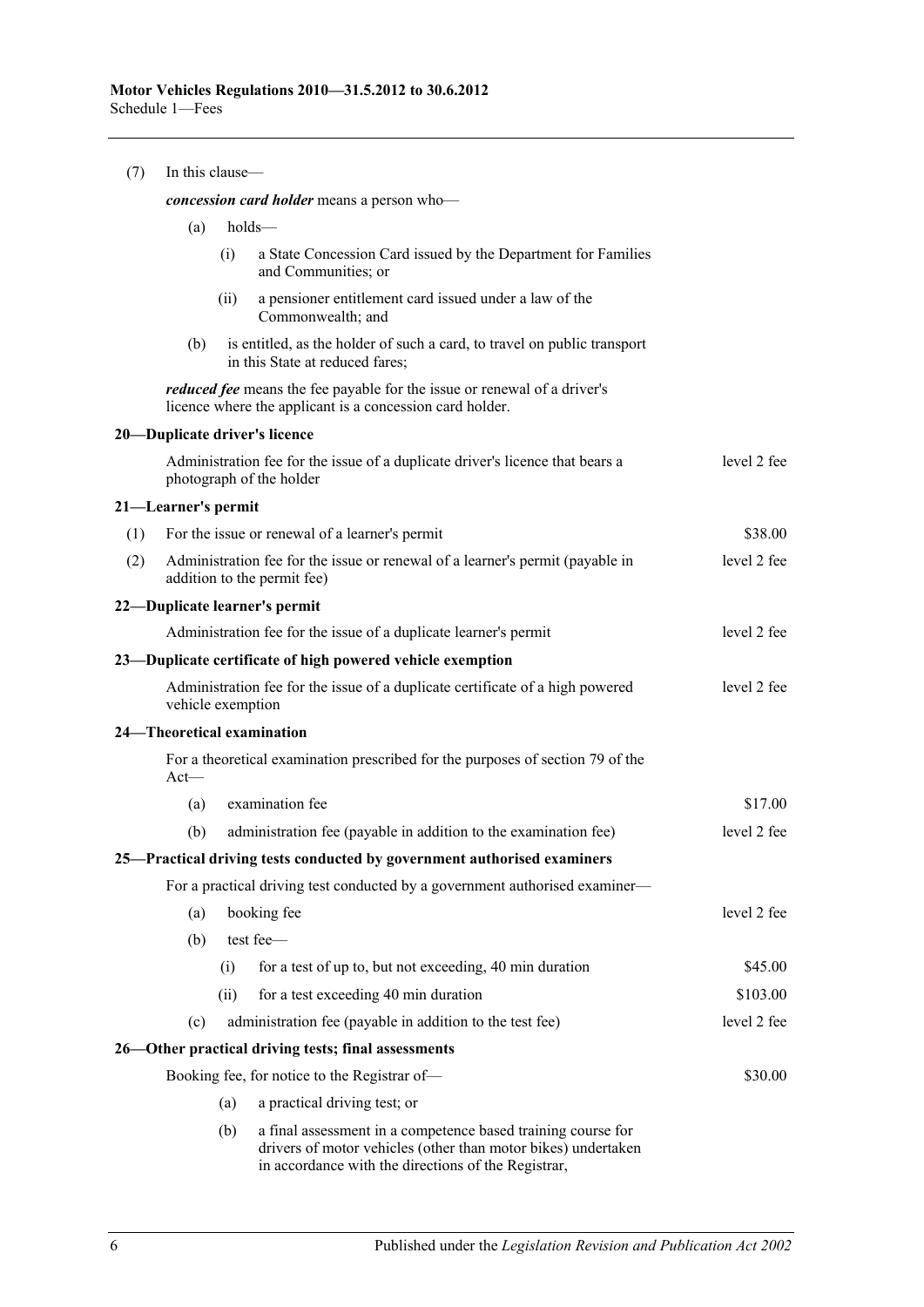|     |                   |      | to be conducted by an authorised examiner other than a government<br>authorised examiner                                                                                                                          |             |
|-----|-------------------|------|-------------------------------------------------------------------------------------------------------------------------------------------------------------------------------------------------------------------|-------------|
|     |                   |      | 27-Hazard perception tests                                                                                                                                                                                        |             |
|     |                   |      | For a hazard perception test-                                                                                                                                                                                     |             |
|     | (a)               |      | test fee                                                                                                                                                                                                          | \$12.00     |
|     | (b)               |      | administration fee (payable in addition to the test fee)                                                                                                                                                          | level 2 fee |
|     |                   |      | 28-Motor bike training courses                                                                                                                                                                                    |             |
|     | of the Registrar- |      | For a motor bike training course undertaken in accordance with the directions                                                                                                                                     |             |
|     | (a)               |      | training course fee-                                                                                                                                                                                              |             |
|     |                   | (i)  | for basic motor bike training preparatory to obtaining a motor<br>bike learner's permit                                                                                                                           | \$358.00    |
|     |                   | (ii) | for advanced motor bike training preparatory to obtaining a<br>motor bike driver's licence                                                                                                                        | \$317.00    |
|     | (b)               |      | administration fee (payable in addition to the training course fee)                                                                                                                                               | \$17.00     |
|     |                   |      | 29-Proficiency test for motor driving instructor's licence                                                                                                                                                        |             |
|     |                   |      | For a proficiency test of an applicant for a driving instructor's licence—                                                                                                                                        |             |
|     | (a)               |      | for a theory test-                                                                                                                                                                                                |             |
|     |                   | (i)  | test fee                                                                                                                                                                                                          | \$63.00     |
|     |                   | (ii) | administration fee (payable in addition to the test fee)                                                                                                                                                          | level 2 fee |
|     | (b)               |      | for a practical training course test-                                                                                                                                                                             |             |
|     |                   | (i)  | test fee                                                                                                                                                                                                          | \$5 513.00  |
|     |                   | (ii) | administration fee (payable in addition to the test fee)                                                                                                                                                          | level 2 fee |
|     |                   |      | 30-Motor driving instructor's licence                                                                                                                                                                             |             |
|     |                   |      | For the issue of a motor driving instructor's licence (per year)                                                                                                                                                  | \$88.00     |
|     |                   |      | 31-Duplicate motor driving instructor's licence                                                                                                                                                                   |             |
|     | licence           |      | Administration fee for the issue of a duplicate motor driving instructor's                                                                                                                                        | level 2 fee |
|     |                   |      | 32-Appointment as authorised examiner                                                                                                                                                                             |             |
|     |                   |      | For appointment as an authorised examiner (other than a government<br>authorised examiner) (per year)                                                                                                             | \$129.00    |
|     |                   |      | 33—Proficiency tests for authorised examiners                                                                                                                                                                     |             |
| (1) |                   |      | For a proficiency test, required by the Registrar, of an applicant for<br>appointment as an authorised examiner in relation to the driving of motor<br>vehicles with a gross vehicle mass not exceeding $4.5 t$ — |             |
|     | (a)               |      | practical training course test (per day)                                                                                                                                                                          | \$225.00    |
|     | (b)               |      | administration fee (payable in addition to test fee)                                                                                                                                                              | \$19.00     |
| (2) |                   |      | For a proficiency test, required by the Registrar, of an applicant for<br>appointment as an authorised examiner in relation to the driving of motor<br>vehicles with a gross vehicle mass exceeding 4.5 t-        |             |

(a) practical training course test (per day) \$379.00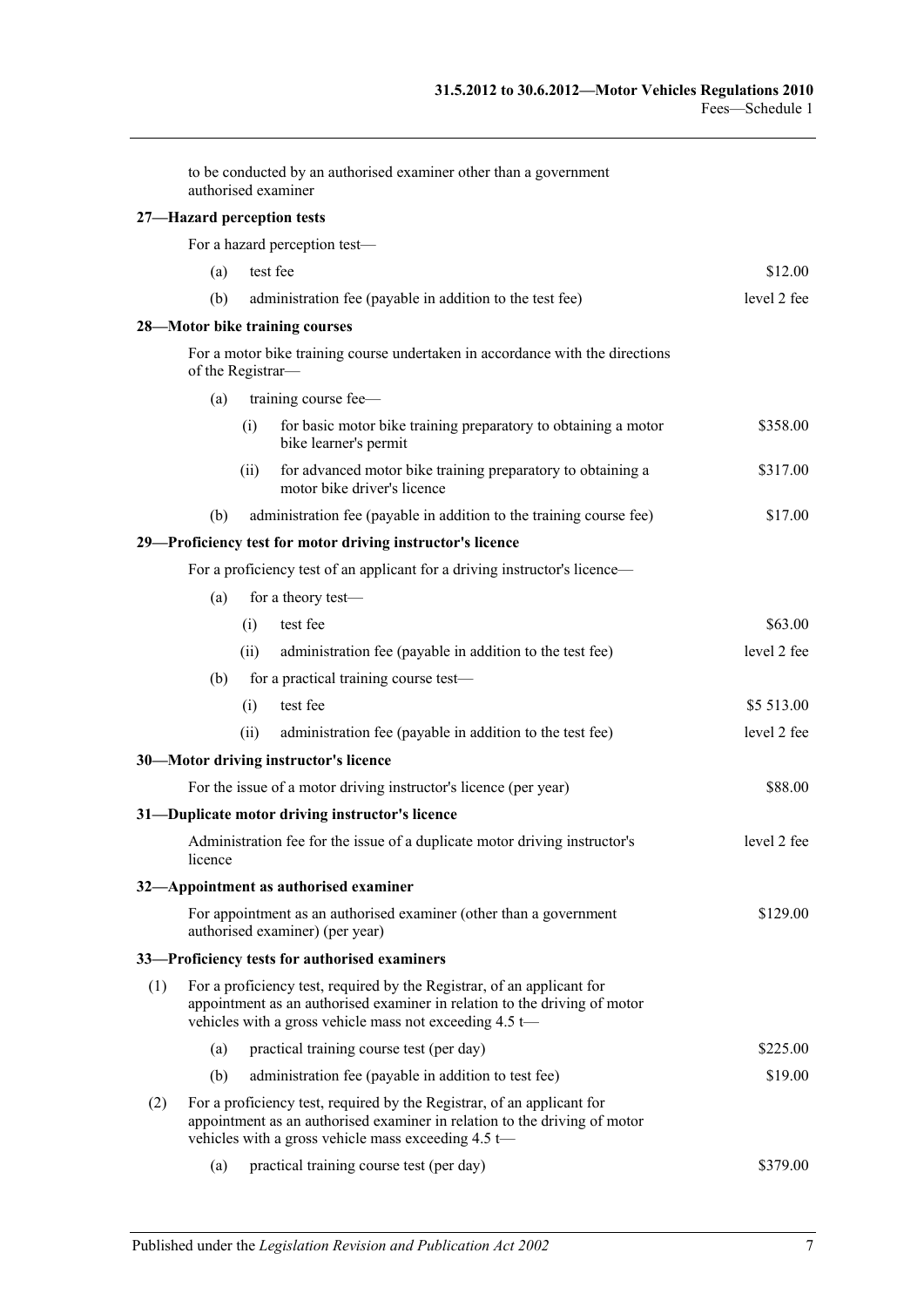|     | (b)    | administration fee (payable in addition to test fee)                                                                                                                                                                                                                                                            | \$19.00     |
|-----|--------|-----------------------------------------------------------------------------------------------------------------------------------------------------------------------------------------------------------------------------------------------------------------------------------------------------------------|-------------|
|     |        | 34—Lectures as to motor vehicle accidents and their causes                                                                                                                                                                                                                                                      |             |
|     |        | For attendance at a lecture conducted under regulation 56                                                                                                                                                                                                                                                       | \$37.00     |
|     |        | 35—Counselling sessions with DASSA                                                                                                                                                                                                                                                                              |             |
|     |        | For attendance at a counselling session conducted under regulation 63—                                                                                                                                                                                                                                          |             |
|     | (a)    | for the initial counselling session                                                                                                                                                                                                                                                                             | \$57.00     |
|     | (b)    | for the final counselling session                                                                                                                                                                                                                                                                               | \$57.00     |
|     |        | 36—Administration fee for issue of alcohol interlock scheme licence                                                                                                                                                                                                                                             |             |
|     | month) | Administration fee for the issue of a licence subject to mandatory alcohol<br>interlock scheme conditions or voluntary alcohol interlock scheme<br>conditions—for each month in the period for which the licence will be subject<br>to alcohol interlock provisions (a part of a month being treated as a whole | \$15.00     |
|     |        | 37-Disabled person's parking permit                                                                                                                                                                                                                                                                             |             |
|     |        | For the issue of a disabled person's parking permit—                                                                                                                                                                                                                                                            |             |
|     | (a)    | permit fee-                                                                                                                                                                                                                                                                                                     |             |
|     |        | for 1 year or less<br>(i)                                                                                                                                                                                                                                                                                       | \$3.00      |
|     |        | for 2 years<br>(ii)                                                                                                                                                                                                                                                                                             | \$5.00      |
|     |        | for 3 years<br>(iii)                                                                                                                                                                                                                                                                                            | \$7.00      |
|     |        | for 4 years<br>(iv)                                                                                                                                                                                                                                                                                             | \$9.00      |
|     |        | for 5 years<br>(v)                                                                                                                                                                                                                                                                                              | \$13.00     |
|     | (b)    | administration fee (payable in addition to the permit fee)                                                                                                                                                                                                                                                      | level 1 fee |
|     |        | 38—Register searches etc                                                                                                                                                                                                                                                                                        |             |
| (1) |        | Administration fee for searching the register and supplying information—                                                                                                                                                                                                                                        |             |
|     | (a)    | for manual search of archived information (per search)                                                                                                                                                                                                                                                          | level 3 fee |
|     | (b)    | for manual search of current information (per search)                                                                                                                                                                                                                                                           | level 3 fee |
|     | (c)    | for multiple searches where separate extracts of entries are not<br>required                                                                                                                                                                                                                                    | level 2 fee |
|     | (d)    | where the applicant prepares computer input data in a form<br>acceptable to the Registrar (per search)                                                                                                                                                                                                          | level 1 fee |
| (2) |        | Administration fee for an extract of an entry in the register                                                                                                                                                                                                                                                   | level 3 fee |
|     |        | 39-Motor vehicle examinations                                                                                                                                                                                                                                                                                   |             |
| (1) |        | For an examination of a motor vehicle for the purposes of completion of a<br>report under regulation 13                                                                                                                                                                                                         | \$14.00     |
| (2) |        | A fee for an examination referred to in subclause $(1)$ must be paid—                                                                                                                                                                                                                                           |             |
|     | (a)    | in the case of an examination to be carried out by an authorised<br>officer—on the registration of the vehicle; or                                                                                                                                                                                              |             |
|     | (b)    | in the case of an examination to be carried out by a police<br>officer---prior to the examination.                                                                                                                                                                                                              |             |
| (3) |        | For a basic examination of a motor vehicle for the purposes of<br>section $139(1)(ab)(iii)$ of the Act to be carried out by a person authorised by<br>the Registrar under section $139(1)$ of the Act                                                                                                           | \$33.00     |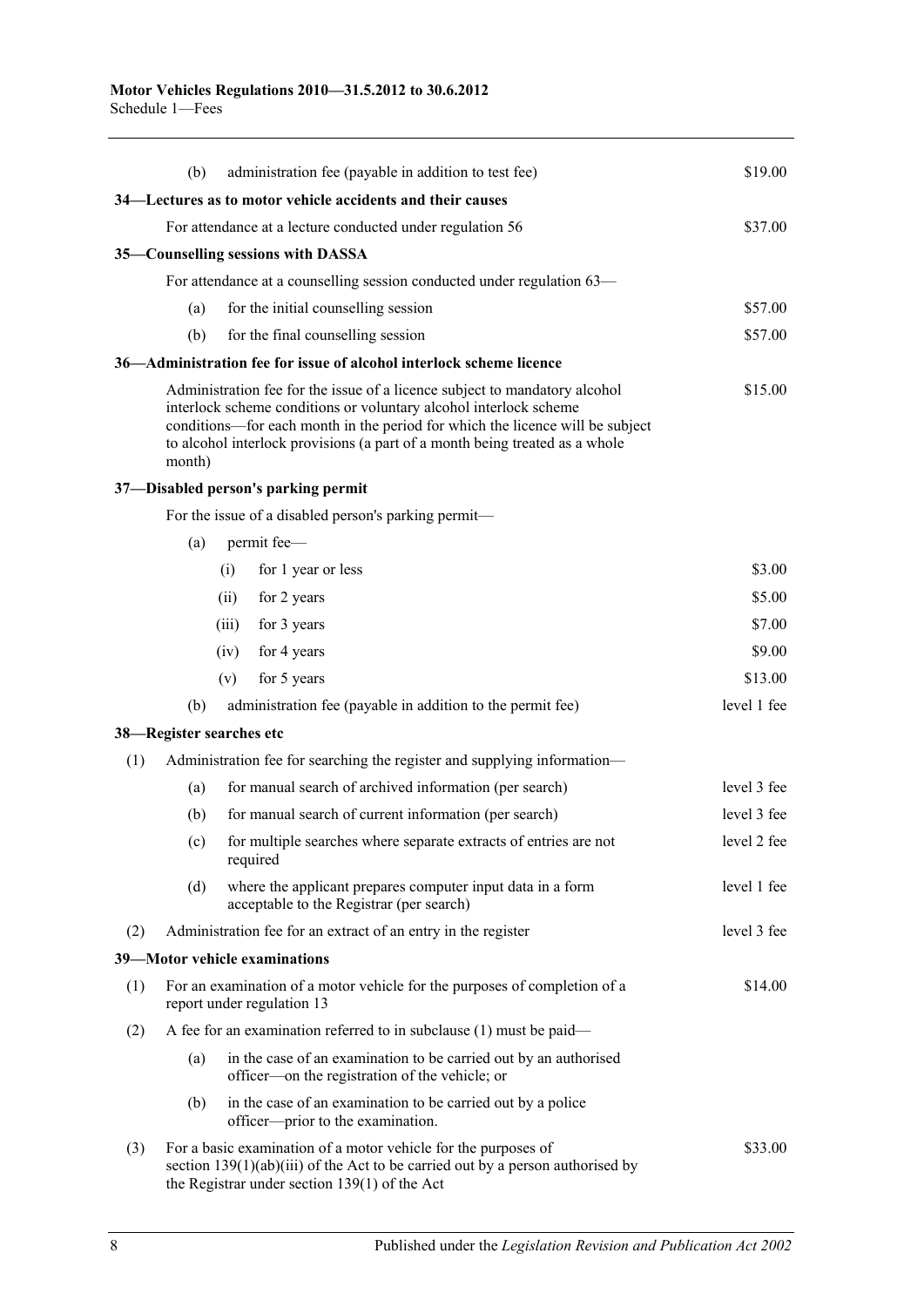| (4)  |                                                                                                                                                                                              | For a basic examination of a motor vehicle for the purposes of<br>section $139(1)(ab)(iii)$ of the Act to be carried out by a police officer                                                                               | \$58.00                                       |
|------|----------------------------------------------------------------------------------------------------------------------------------------------------------------------------------------------|----------------------------------------------------------------------------------------------------------------------------------------------------------------------------------------------------------------------------|-----------------------------------------------|
| (5)  | For a basic examination of a motor vehicle for the purposes of<br>section $139(1)(ab)(iii)$ of the Act to be carried out by an authorised officer at<br><b>Transport Department premises</b> |                                                                                                                                                                                                                            |                                               |
| (6)  |                                                                                                                                                                                              | For a basic examination of a motor vehicle for the purposes of<br>section $139(1)(ab)(iii)$ of the Act to be carried out by an authorised officer at a<br>site other than Transport Department premises-                   |                                               |
|      | (a)                                                                                                                                                                                          | fee for call out (per site visit)—\$190.00; plus                                                                                                                                                                           |                                               |
|      | (b)                                                                                                                                                                                          | fee for examination (per vehicle)—\$58.00.                                                                                                                                                                                 |                                               |
| (7)  |                                                                                                                                                                                              | For a comprehensive examination of a motor vehicle for the purposes of<br>section $139(1)(ab)(iii)$ of the Act to be carried out by an authorised officer                                                                  | $$261.00$ plus a<br>booking fee of<br>\$22.00 |
| (8)  |                                                                                                                                                                                              | For a further examination of a motor vehicle for the purposes of<br>section $139(1)(ab)(iii)$ of the Act following a comprehensive examination<br>referred to in subclause (7), to be carried out by an authorised officer | \$33.00 plus a<br>booking fee of<br>\$22.00   |
| (9)  |                                                                                                                                                                                              | A fee for an examination of a motor vehicle for the purposes of<br>section $139(1)(ab)(iii)$ of the Act must be paid—                                                                                                      |                                               |
|      | (a)                                                                                                                                                                                          | in the case of a fee specified in subclause (3), (5) or (6)(b)—on the<br>registration of the vehicle; or                                                                                                                   |                                               |
|      | (b)                                                                                                                                                                                          | in the case of a fee specified in subclause $(4)$ , $(6)(a)$ ,<br>$(7)$ or $(8)$ —prior to the examination.                                                                                                                |                                               |
| (10) |                                                                                                                                                                                              | If more than 1 fee becomes payable under subclauses $(1)$ to $(7)$ (inclusive) in<br>respect of the examination of the same motor vehicle, only the higher or<br>highest fee (as the case may be) must be paid.            |                                               |
| (11) |                                                                                                                                                                                              | A fee for an examination referred to in this clause to be carried out by a police<br>officer must be paid to the South Australian Police Department.                                                                       |                                               |
|      |                                                                                                                                                                                              | 40—Application for review of decision of Registrar                                                                                                                                                                         |                                               |
|      | the Act                                                                                                                                                                                      | Administration fee payable on application for a review under section 98Z of                                                                                                                                                | level 3 fee                                   |
|      |                                                                                                                                                                                              | 41—Dishonoured cheque or debit card or credit card transactions                                                                                                                                                            |                                               |
|      |                                                                                                                                                                                              | Administration fee payable under section 138B of the Act                                                                                                                                                                   | level 3 fee                                   |
|      |                                                                                                                                                                                              | 42—Fees payable by insurer for emergency treatment                                                                                                                                                                         |                                               |
|      |                                                                                                                                                                                              | For the purposes of section $110(1)$ of the Act—                                                                                                                                                                           |                                               |
|      | (a)                                                                                                                                                                                          | the fee payable to a medical practitioner who renders emergency<br>treatment is a fee equal to a level 3 fee;                                                                                                              |                                               |
|      | (b)                                                                                                                                                                                          | the fee payable to a nurse who renders emergency treatment is a fee<br>equal to a level 2 fee;                                                                                                                             |                                               |
|      | (c)                                                                                                                                                                                          | the amount payable to a person who conveys an injured person is an<br>amount equal to one tenth of a level 1 fee for every kilometre that<br>the person is conveyed.                                                       |                                               |
|      |                                                                                                                                                                                              | 43—Fees payable in connection with service of notices of disqualification                                                                                                                                                  |                                               |
| (1)  |                                                                                                                                                                                              | Administration fee payable under section 139BD of the Act                                                                                                                                                                  | \$28.00                                       |
| (2)  |                                                                                                                                                                                              | Service fee payable under section 139BD of the Act                                                                                                                                                                         | \$103.00                                      |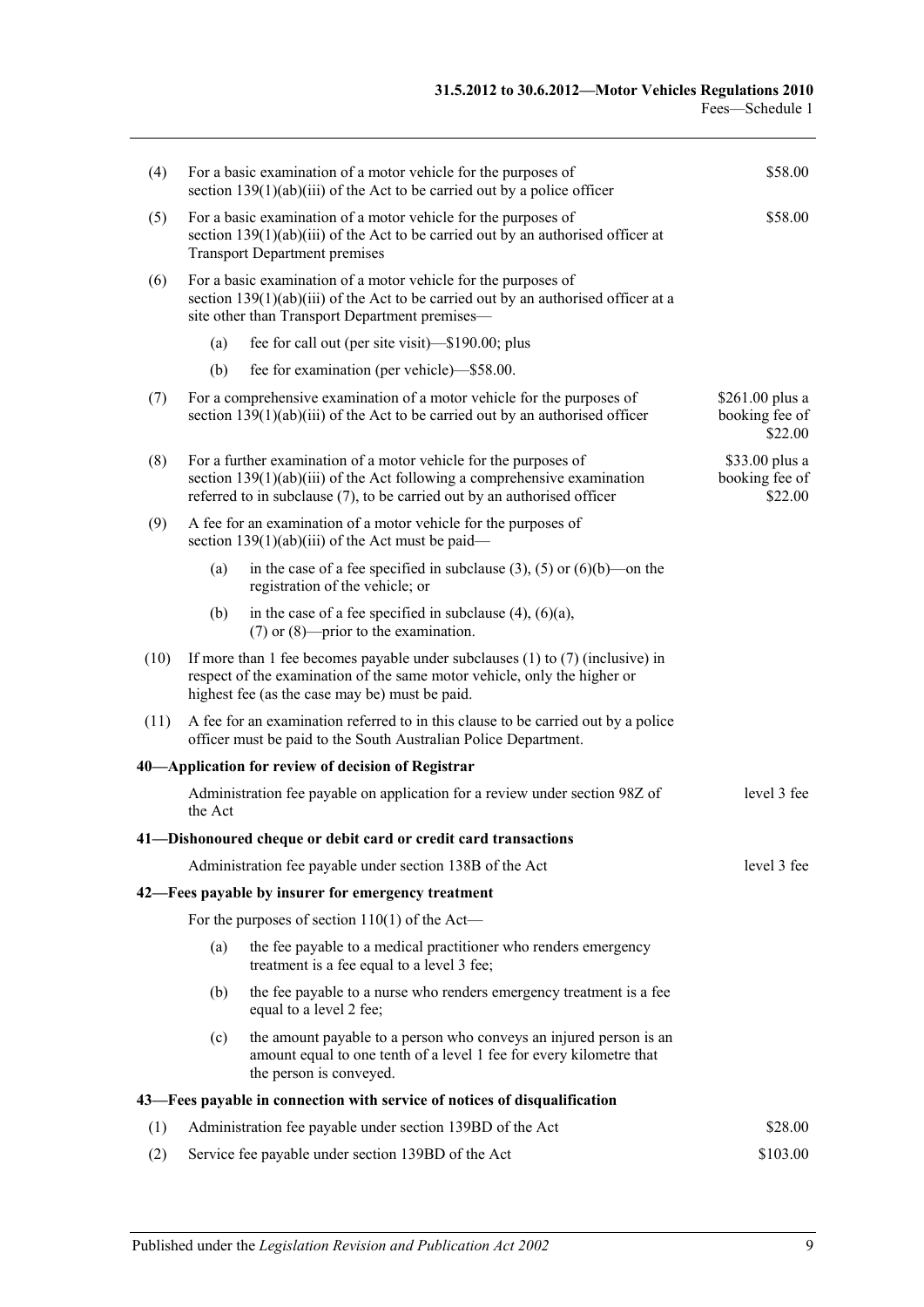## **Part 2—Fees under Commonwealth** *Interstate Road Transport Act 1985*

#### **44—Interpretation**

In this Part—

*level 1 fee* means an administration fee of \$7.00;

*level 2 fee* means an administration fee of \$17.00;

*level 3 fee* means an administration fee of \$22.00.

#### **45—Administration fees**

(1) Administration fee (payable in addition to the registration charge imposed by Commonwealth law) (section  $9(1)(a)$ )—

|     |                    | (a) for registration                                             | level 3 fee |
|-----|--------------------|------------------------------------------------------------------|-------------|
|     | (h)                | for renewal of registration                                      | level 1 fee |
| (2) | (section $12(2)$ ) | Administration fee to accompany notice surrendering registration | level 2 fee |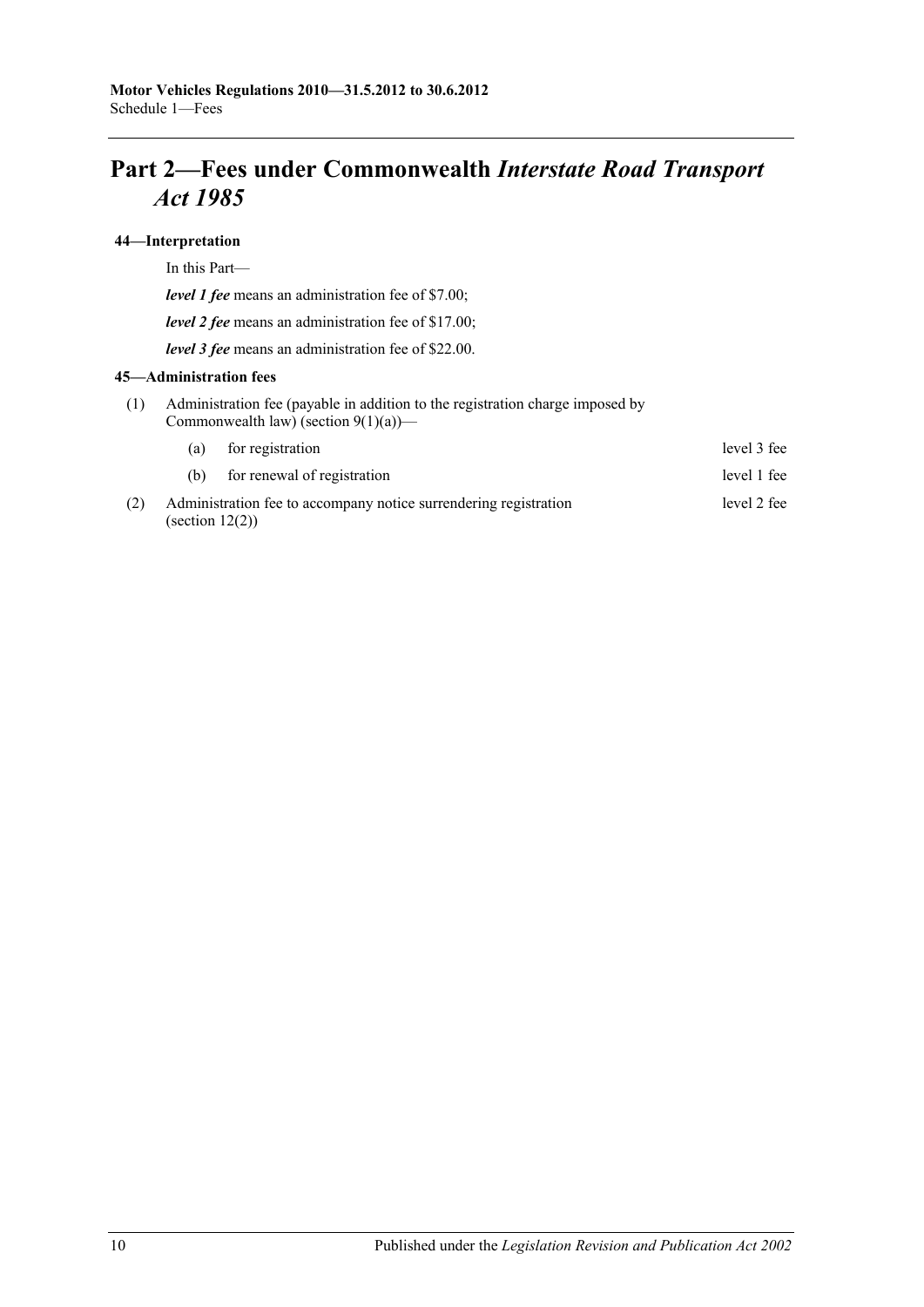## **Schedule 2—Classification of driver's licences**

### **1—Classification of licences**

- (1) Subject to this clause, a licence that is endorsed with a classification appearing in column 1 of the table below authorises the holder of the licence to drive a motor vehicle of the description appearing opposite that classification in column 2.
- (2) A reference in column 3 of the table below to a *driver's licence* of a particular class includes a reference to an interstate licence of that class.
- (3) Subject to this clause, the Registrar may not endorse a licence with a particular classification unless the Registrar is satisfied that the applicant—
	- (a) fulfils the criteria specified in column 3 of the table below; and
	- (b) has passed a practical driving test approved by the Registrar,

in respect of that classification.

- (4) The Registrar may endorse a licence with a particular classification despite the fact that the applicant does not fulfil the criteria specified in column 3 of the table below in respect of that classification if—
	- (a) the applicant is of or over the age of 17 years and 6 months; and
	- (b) the Registrar is satisfied that—
		- (i) by reason of the applicant having undertaken the driver training course known as the "Training In Lieu of Experience" ("TILE") course or some other driver training course approved by the Registrar; or
		- (ii) for some other reason,

special circumstances exist for doing so.

| 1—Licence<br>class |   | 3-Minimum driving experience<br>2—Motor vehicles authorised to be driven                                                                      |
|--------------------|---|-----------------------------------------------------------------------------------------------------------------------------------------------|
| C                  | 1 | A motor vehicle with a GVM not greater Nil.<br>than 4.5 t but not including—                                                                  |
|                    |   | a bus; or<br>(a)                                                                                                                              |
|                    |   | a motor bike or motor trike.<br>(b)                                                                                                           |
|                    | 2 | A motor vehicle included in 1 towing a<br>single trailer, subject to the combination<br>mass limits fixed under the Road Traffic<br>Act 1961. |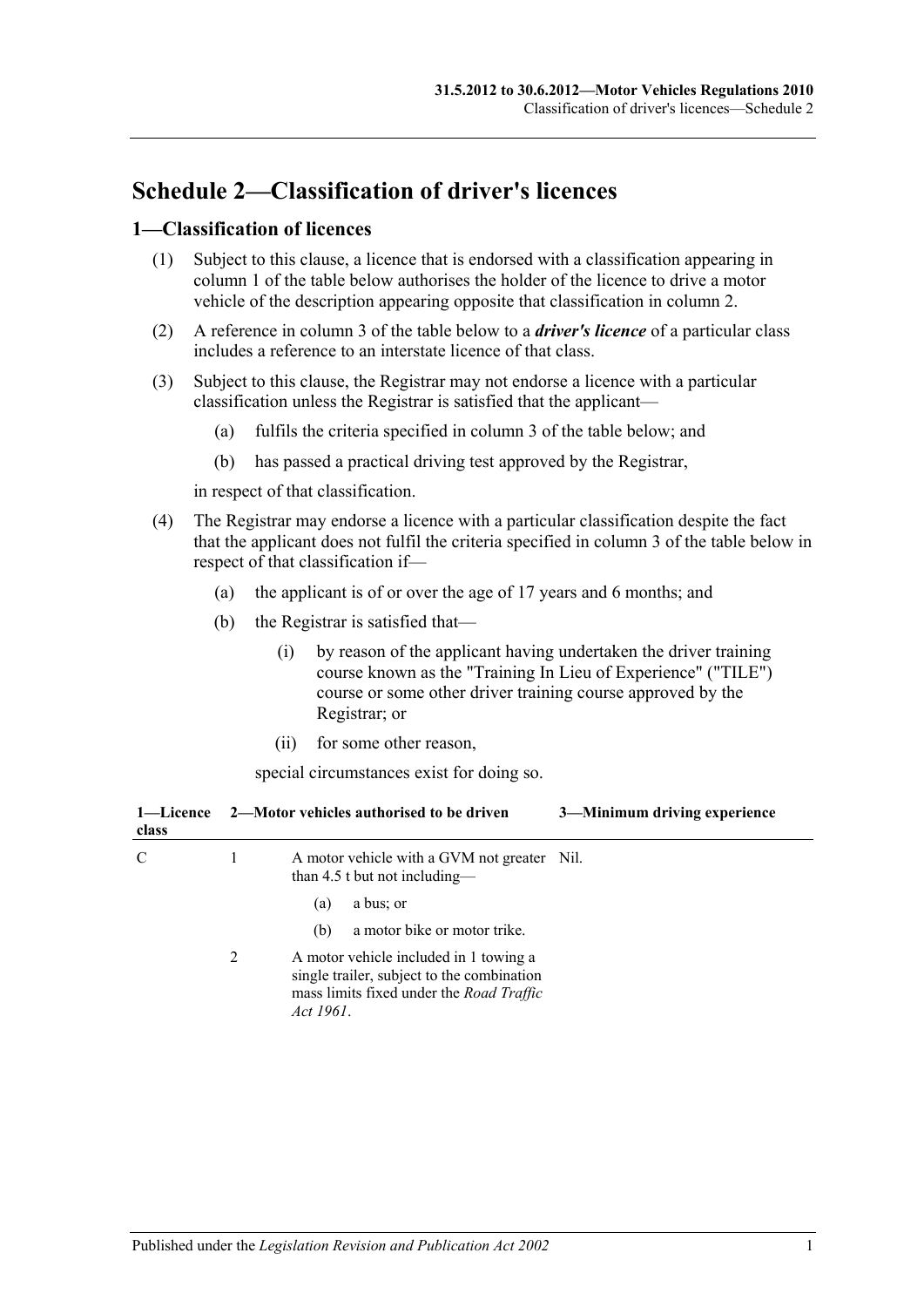#### **Motor Vehicles Regulations 2010—31.5.2012 to 30.6.2012**

Schedule 2—Classification of driver's licences

| 1-Licence<br>class |                | 2-Motor vehicles authorised to be driven                                                                                                                                                                     | 3-Minimum driving experience |                                                                                                                      |  |
|--------------------|----------------|--------------------------------------------------------------------------------------------------------------------------------------------------------------------------------------------------------------|------------------------------|----------------------------------------------------------------------------------------------------------------------|--|
| LR                 | 1              | A motor vehicle authorised to be driven<br>by a licence of the preceding class.                                                                                                                              |                              | The applicant must have held a driver's<br>licence endorsed with the classification                                  |  |
|                    | 2              | A motor vehicle with a GVM greater<br>than $4.5$ t but not greater than $8$ t.                                                                                                                               |                              | C for at least 1 year.                                                                                               |  |
|                    | 3              | A bus with a GVM not greater than 8 t.                                                                                                                                                                       |                              |                                                                                                                      |  |
|                    | 4              | A motor vehicle included in 2 or 3<br>towing a single trailer, subject to the<br>combination mass limits fixed under the<br>Road Traffic Act 1961.                                                           |                              |                                                                                                                      |  |
| MR.                | 1              | A motor vehicle authorised to be driven<br>by a licence of a preceding class.                                                                                                                                |                              | The applicant must have held a driver's<br>licence endorsed with the classification                                  |  |
|                    | $\overline{c}$ | A motor vehicle with 2 axles and a GVM<br>greater than 8 t.                                                                                                                                                  |                              | C for at least 1 year.                                                                                               |  |
|                    | 3              | A motor vehicle included in 2 towing a<br>single trailer (other than a semi-trailer)<br>with a GVM not greater than 9 t, subject<br>to the combination mass limits fixed<br>under the Road Traffic Act 1961. |                              |                                                                                                                      |  |
|                    | 4              | A special purpose vehicle with a GVM<br>not greater than 15 t.                                                                                                                                               |                              |                                                                                                                      |  |
| <b>HR</b>          | 1              | A motor vehicle authorised to be driven<br>by a licence of a preceding class.                                                                                                                                | (a)                          | The applicant must have held—<br>a driver's licence endorsed                                                         |  |
|                    | $\overline{2}$ | A motor vehicle (including an articulated<br>bus but not including any other<br>articulated motor vehicle) with 3 or more                                                                                    |                              | with the classification C for at<br>least 2 years; or                                                                |  |
|                    |                | axles and a GVM greater than 8 t.                                                                                                                                                                            | (b)                          | a driver's licence endorsed<br>with the classification LR or                                                         |  |
|                    | 3              | A motor vehicle included in 2 towing a<br>single trailer (other than a semi-trailer)<br>with a GVM not greater than 9 t, subject<br>to the combination mass limits fixed<br>under the Road Traffic Act 1961. |                              | MR for at least 1 year.                                                                                              |  |
| HC                 | 1              | A motor vehicle authorised to be driven<br>by a licence of a preceding class.                                                                                                                                |                              | The applicant must have held a driver's<br>licence endorsed with the classification                                  |  |
|                    | $\overline{c}$ | A prime mover to which is attached a<br>single semi-trailer (whether or not any<br>unladen converter dolly or low loader<br>dolly is also attached).                                                         |                              | MR or HR for at least 1 year.                                                                                        |  |
|                    | 3              | A rigid motor vehicle to which is<br>attached a single trailer with a GVM<br>greater than 9 t (whether or not any<br>unladen converter dolly or low loader<br>dolly is also attached).                       |                              |                                                                                                                      |  |
| МC                 | 1              | Any motor vehicle or combination of<br>motor vehicles except a motor bike or<br>motor trike.                                                                                                                 |                              | The applicant must have held a driver's<br>licence endorsed with the classification<br>HC or HR for at least 1 year. |  |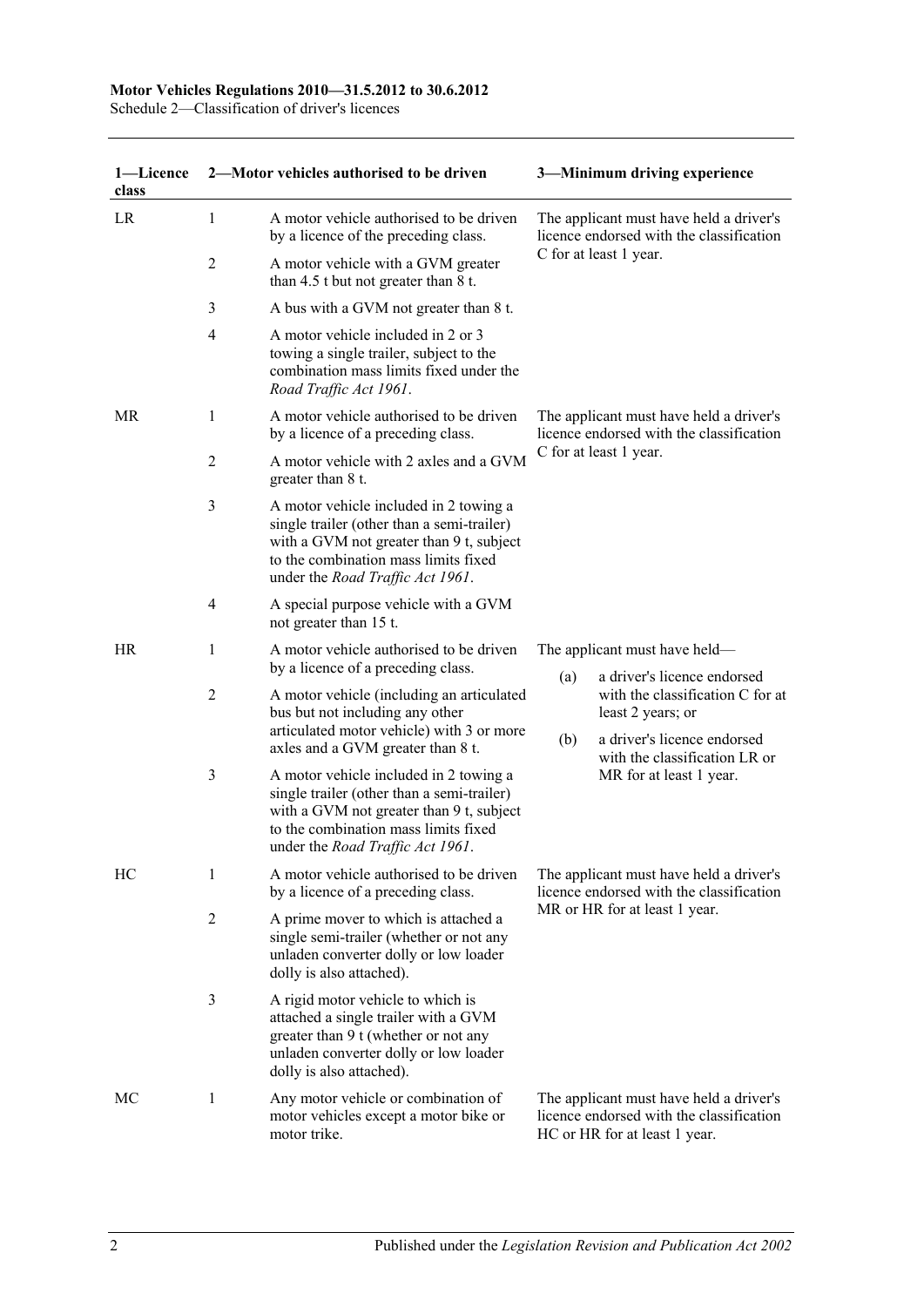Classification of driver's licences—Schedule 2

| 1—Licence<br>class |     | 2—Motor vehicles authorised to be driven                                                                             | 3—Minimum driving experience                                                                                       |
|--------------------|-----|----------------------------------------------------------------------------------------------------------------------|--------------------------------------------------------------------------------------------------------------------|
| R-DATE             |     | A motor bike or motor trike that—                                                                                    | Nil.                                                                                                               |
|                    | (a) | has an engine capacity not<br>exceeding 660 mL and a power<br>to weight ratio not exceeding<br>150 kW per tonne; and |                                                                                                                    |
|                    | (b) | is of a kind approved from time<br>to time by the Registrar by<br>notice in the Gazette.                             |                                                                                                                    |
| R                  |     | Any motor bike or motor trike.                                                                                       | The applicant must have held a driver's<br>licence endorsed with the classification<br>R-DATE for at least 1 year. |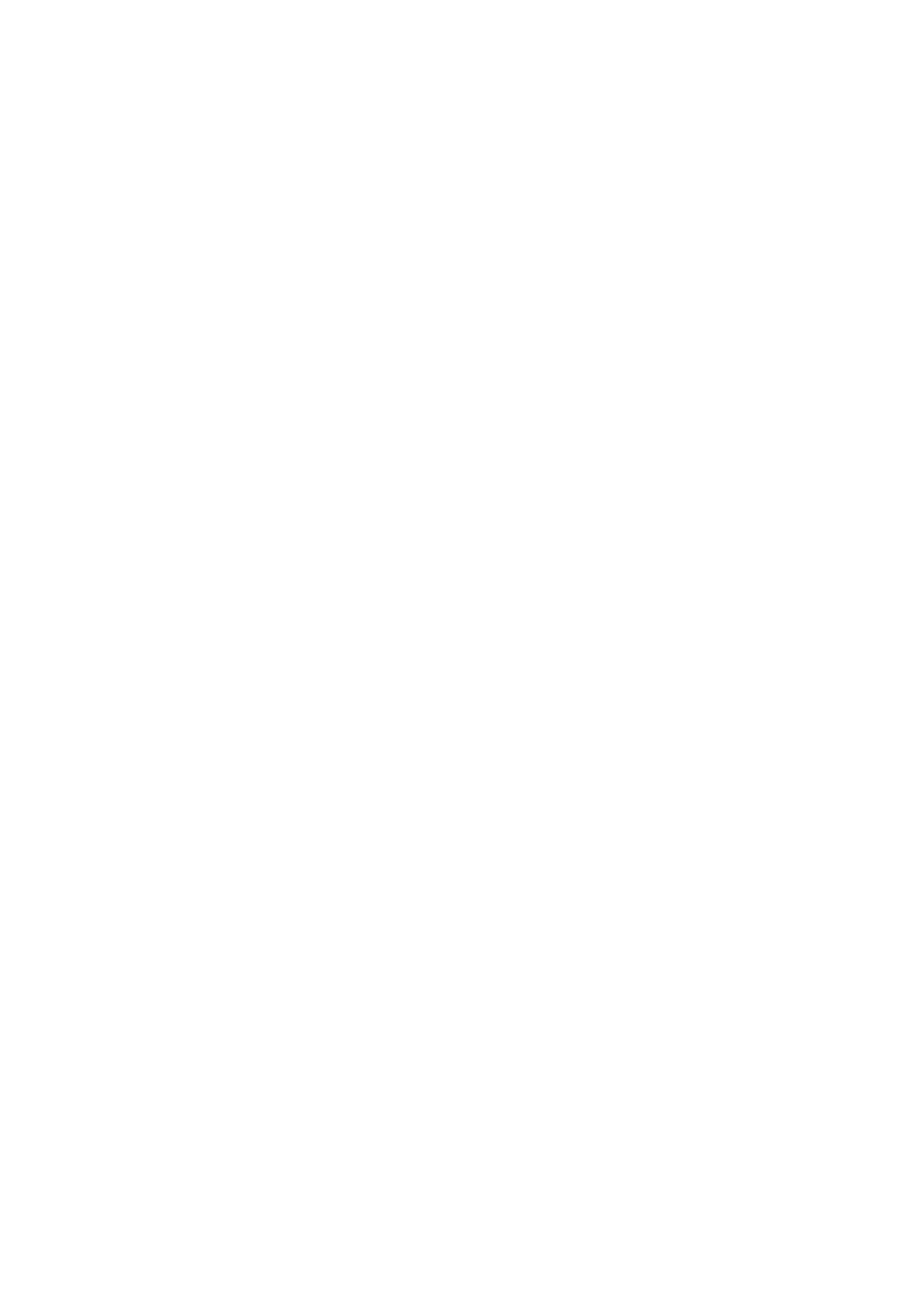## **Schedule 3—Conditions of driver's licences and learner's permits**

### **1—Endorsement of conditions of licences and permits**

Where a provision of the Act requires a condition imposed on a licence or learner's permit to be endorsed on the licence or permit, the condition is sufficiently endorsed if—

- (a) full particulars of the condition are endorsed on the front of the licence or permit; or
- (b) in the case of a condition set out in column 1 of the table below—the front of the licence or permit is endorsed with the letter appearing opposite in column 2; or
- (c) in the case of a condition recorded on the register and advised in writing by the Registrar to the holder of the licence or permit—the front of the licence or permit is endorsed with the letter "X"; or
- (d) in the case of a condition imposed by a court—the front of the licence or permit is endorsed with the letter "Y".

| 1-Condition                                                                                                                                                          |                                                                                                                                                                                          | 2—Letter |  |  |  |
|----------------------------------------------------------------------------------------------------------------------------------------------------------------------|------------------------------------------------------------------------------------------------------------------------------------------------------------------------------------------|----------|--|--|--|
|                                                                                                                                                                      | The holder of the licence or permit is permitted to drive only a motor<br>A<br>vehicle that is fitted with automatic transmission.                                                       |          |  |  |  |
| The holder of the licence or permit is permitted to drive only a motor<br>vehicle that is fitted with automatic or synchromesh transmission.                         | B                                                                                                                                                                                        |          |  |  |  |
| trike that-                                                                                                                                                          | The holder of the licence is permitted to drive only a motor bike or motor                                                                                                               | E        |  |  |  |
| (a)                                                                                                                                                                  | has an engine capacity not exceeding 660 mL and a power to<br>weight ratio not exceeding 150 kW per tonne; and                                                                           |          |  |  |  |
| (b)                                                                                                                                                                  | is of a kind approved from time to time by the Registrar by notice<br>in the Gazette.                                                                                                    |          |  |  |  |
| The holder of the permit is permitted to drive only a motor bike or motor<br>trike that-                                                                             | <b>R-DATE</b>                                                                                                                                                                            |          |  |  |  |
| (a)                                                                                                                                                                  | has an engine capacity not exceeding 660 mL and a power to<br>weight ratio not exceeding 150 kW per tonne; and                                                                           |          |  |  |  |
| (b)                                                                                                                                                                  | is of a kind approved from time to time by the Registrar by notice<br>in the Gazette.                                                                                                    |          |  |  |  |
| The holder of the licence or permit is permitted to drive only a motor<br>vehicle fitted with an alcohol interlock.                                                  | I                                                                                                                                                                                        |          |  |  |  |
| S<br>The holder of the licence or permit must, at all times while driving, wear<br>glasses or contact lenses prescribed by a medical practitioner or<br>optometrist. |                                                                                                                                                                                          |          |  |  |  |
|                                                                                                                                                                      | The holder of the licence or permit is permitted to drive only a bus or truck<br>that is fitted with automatic transmission.                                                             | T        |  |  |  |
|                                                                                                                                                                      | The holder of the licence or permit is permitted to drive only a motor<br>vehicle that is modified as recorded on the register and advised in writing<br>by the Registrar to the holder. | V        |  |  |  |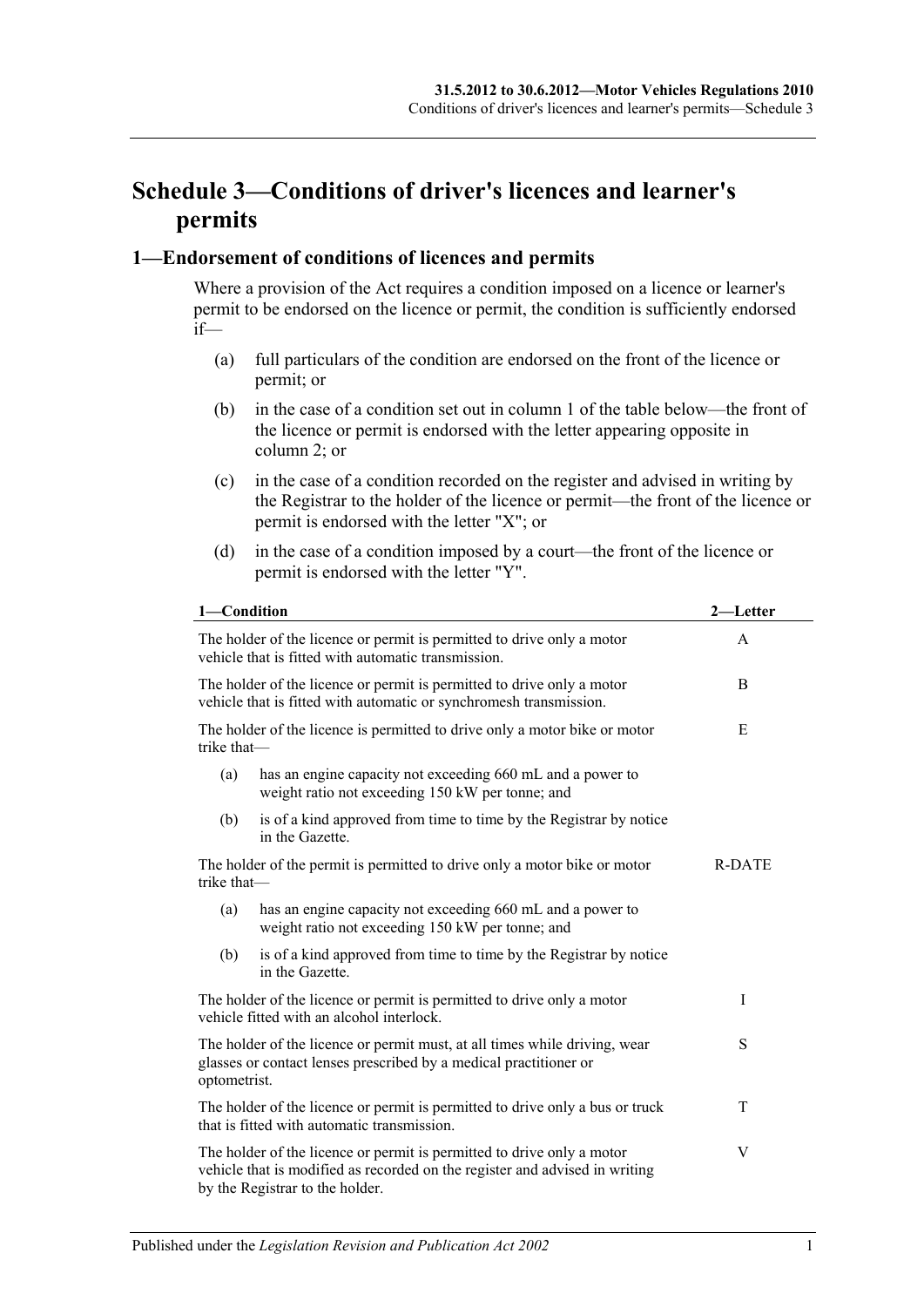Schedule 3—Conditions of driver's licences and learner's permits

| 1—Condition                                                               | 2—Letter |
|---------------------------------------------------------------------------|----------|
| The holder of the licence or permit is permitted to drive a motor vehicle |          |
| only if the concentration of alcohol present in the holder's blood is 0.  |          |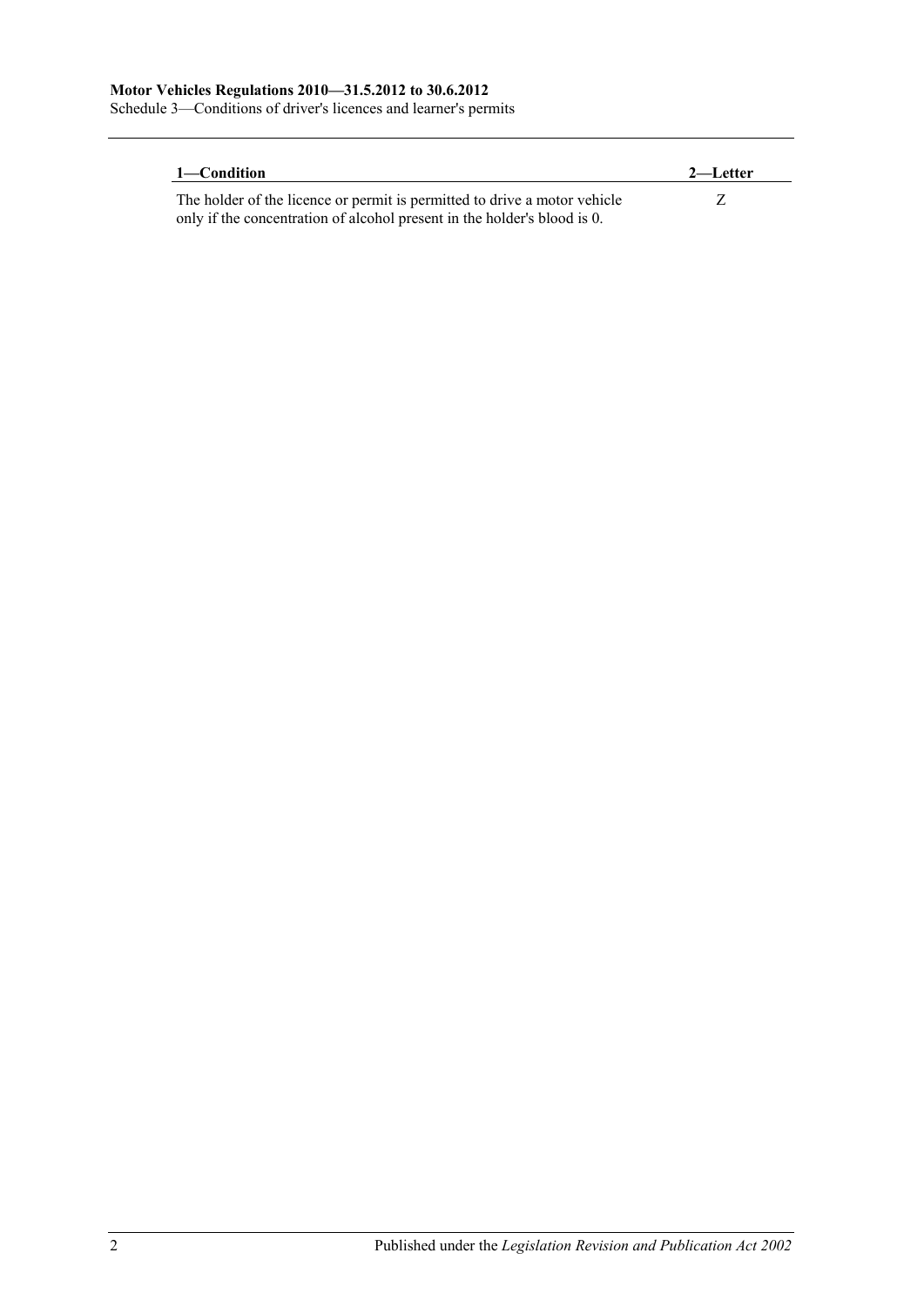# **Schedule 4—Demerit points Part 1—Demerit points within the national scheme**

### **1—Offences against** *Road Traffic Act 1961*

| <b>Section</b> | <b>Demerit</b><br>points                                                                                                                                                                                |   |
|----------------|---------------------------------------------------------------------------------------------------------------------------------------------------------------------------------------------------------|---|
| 40I(2)         | Engaging in conduct in contravention of direction of authorised officer or<br>police officer to move vehicle to specified location                                                                      | 3 |
| 40J(3)         | Engaging in conduct in contravention of direction of authorised officer or<br>police officer to move vehicle or do anything else reasonably required by<br>officer to avoid causing harm or obstruction | 3 |
| 79B(2)         | Being the owner of a vehicle that appears from evidence obtained through the<br>operation of a photographic detection device to have been involved in the<br>commission of a prescribed offence         |   |
|                | Contravention where the owner is a natural person and the prescribed offence<br>in which the vehicle appears to have been involved is an offence against 1 of<br>the following Australian Road Rules:   |   |
|                | r 20-Speeding                                                                                                                                                                                           |   |
|                | Exceeding applicable speed limit on length of road-                                                                                                                                                     |   |
|                | by less than 15 km/h                                                                                                                                                                                    | 1 |
|                | by 15 km/h or more but less than 30 km/h                                                                                                                                                                | 3 |
|                | by 30 km/h or more                                                                                                                                                                                      | 4 |
|                | $r 56(1)$ -Failing to stop for red traffic light                                                                                                                                                        | 3 |
|                | $r 56(2)$ -Failing to stop for red traffic arrow                                                                                                                                                        | 3 |
|                | $r 59(1)$ -Proceeding through red traffic light                                                                                                                                                         | 3 |
|                | r 60-Proceeding through red traffic arrow                                                                                                                                                               | 3 |
|                | $r 123(a)$ -Entering level crossing in certain circumstances                                                                                                                                            |   |
|                | Entering level crossing while twin red lights are operating                                                                                                                                             | 3 |
| 82(1)          | Speeding                                                                                                                                                                                                |   |
|                | Exceeding speed limit while passing school bus-                                                                                                                                                         |   |
|                | by less than 15 km/h                                                                                                                                                                                    | 1 |
|                | by 15 km/h or more but less than 30 km/h                                                                                                                                                                | 3 |
|                | by 30 km/h or more                                                                                                                                                                                      | 4 |
| 91(3)          | Failing to comply with direction of ferry operator                                                                                                                                                      | 3 |
| 164A(1)        | Contravening or failing to comply with provision of Act                                                                                                                                                 |   |
|                | Contravention of or failure to comply with-                                                                                                                                                             |   |
|                | s 45-Driving without due care or attention etc                                                                                                                                                          | 3 |
|                | s 83(1)(a)—Speeding while passing emergency vehicle                                                                                                                                                     |   |
|                | Exceeding 40 km/h while passing an emergency vehicle-                                                                                                                                                   |   |
|                | by less than 15 km/h                                                                                                                                                                                    | 1 |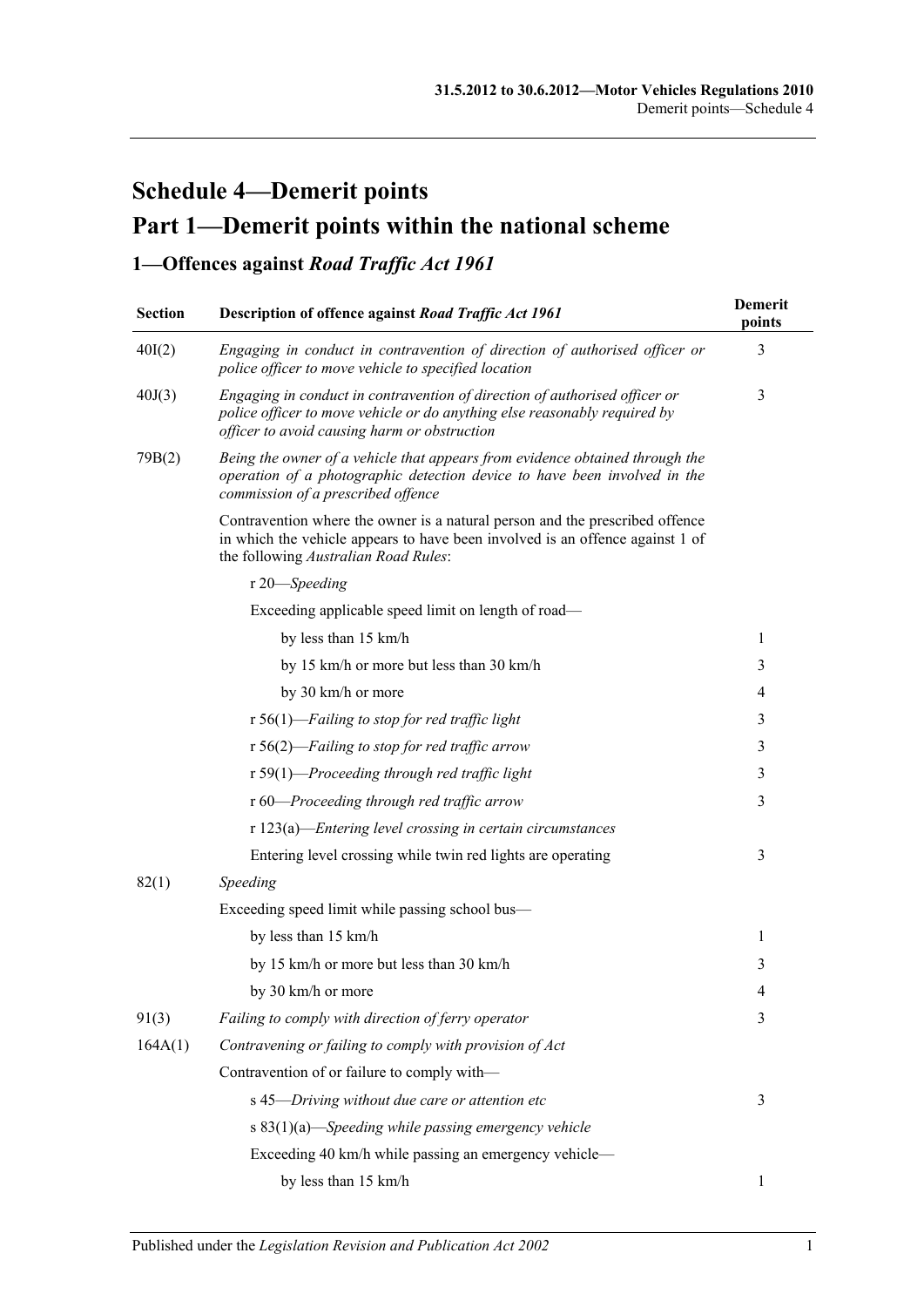Schedule 4—Demerit points

| <b>Section</b> | Description of offence against Road Traffic Act 1961                                              | <b>Demerit</b><br>points |
|----------------|---------------------------------------------------------------------------------------------------|--------------------------|
|                | by 15 km/h or more but less than 30 km/h                                                          | 3                        |
|                | by 30 km/h or more                                                                                | $\overline{4}$           |
|                | s 83(1)(b)-Speeding while passing emergency vehicle                                               |                          |
|                | Exceeding lesser speed required to avoid endangering person while<br>passing an emergency vehicle | 3                        |
|                | s $145(6)$ -Driving contrary to terms of defect notice                                            | 3                        |
|                | 2—Offences against Australian Road Rules                                                          |                          |
| Rule           | <b>Description of offence against Australian Road Rules</b>                                       | <b>Demerit</b><br>points |
| 20             | Speeding                                                                                          |                          |
|                | Exceeding applicable speed limit on length of road-                                               |                          |
|                | by less than 15 km/h                                                                              | 1                        |
|                | by 15 km/h or more but less than 30 km/h                                                          | 3                        |
|                | by 30 km/h or more                                                                                | $\overline{4}$           |
| 27(1)          | Failing to keep left when starting left turn (from other than multi-lane road)                    | 2                        |
| 28(1)          | Failing to keep within left lane when starting left turn on multi-lane road                       | 2                        |
| 29(1)          | Failing to make left turn as indicated by turn line                                               | $\overline{2}$           |
| 31(1)          | Starting right turn incorrectly (from other than multi-lane road)                                 | 2                        |
| 32(1)          | Failing to keep within right lane when starting right turn on multi-lane road                     | 2                        |
| 33(1)          | Making right turn at intersection incorrectly                                                     | 2                        |
| 34(1)          | Making hook turn at "hook turn only" sign incorrectly                                             | 2                        |
| 37             | Starting U-turn without clear view etc                                                            | 2                        |
| 38             | Failing to give way when making U-turn                                                            | 3                        |
| 39(1)          | Making U-turn contrary to "no U-turn sign" at break in dividing strip                             | 2                        |
| 39(2)          | Making U-turn contrary to "no U-turn sign" on length of road                                      | $\overline{2}$           |
| 40             | Making U-turn at intersection with traffic lights and no "U-turn permitted"<br>sign               | $\overline{2}$           |
| 41             | Making U-turn at intersection without traffic lights where "no U-turn" sign                       | $\overline{2}$           |
| 42             | Starting U-turn at intersection from incorrect position                                           | $\overline{c}$           |
| 46(1)          | Failing to give left change of direction signal before turning left                               | 2                        |
| 48(1)          | Failing to give right change of direction signal before turning right                             | 2                        |
| 53(1)          | Failing to give stop signal before stopping or suddenly slowing                                   | 2                        |
| 53(2)          | Failing to give sufficient warning of stopping                                                    | 2                        |
| 53(3)          | Failing to give stop signal while slowing                                                         | 2                        |
| 56(1)          | Failing to stop for red traffic light                                                             | 3                        |
| 56(2)          | Failing to stop for red traffic arrow                                                             | 3                        |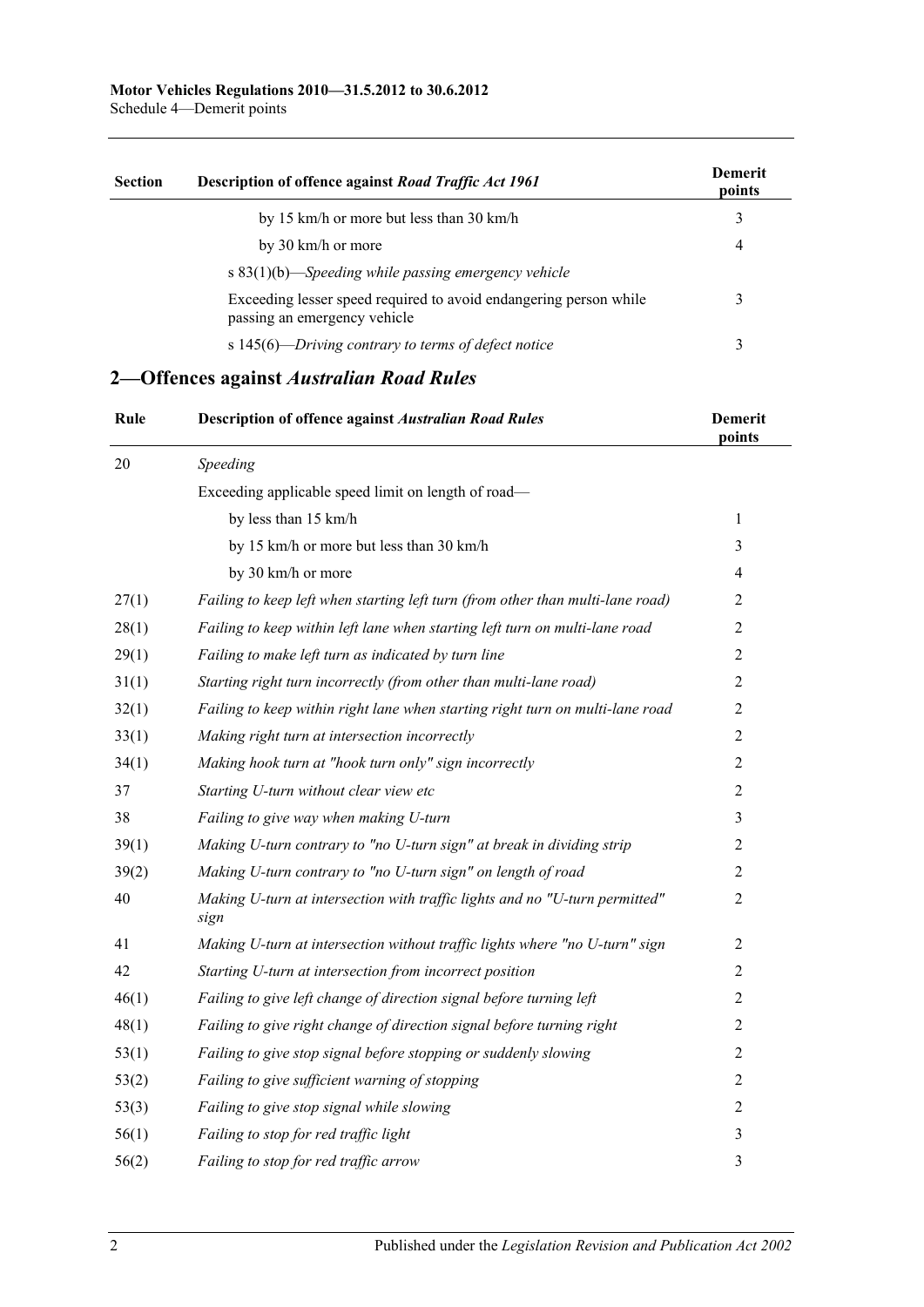| Rule  | <b>Description of offence against Australian Road Rules</b>                                                                        | <b>Demerit</b><br>points |
|-------|------------------------------------------------------------------------------------------------------------------------------------|--------------------------|
| 57(1) | Failing to stop for yellow traffic light                                                                                           | 3                        |
| 57(2) | Failing to stop for yellow traffic arrow                                                                                           | 3                        |
| 59(1) | Proceeding through red traffic light                                                                                               | 3                        |
| 60    | Proceeding through red traffic arrow                                                                                               | 3                        |
| 61(2) | Failing to stop at intersection when traffic lights or arrows change to yellow<br>or red                                           | 3                        |
| 62(1) | Failing to give way when turning at intersection with traffic lights                                                               | 3                        |
| 63(2) | Failing to give way at intersection with traffic lights not operating or only<br>partly operating—where traffic light-stop sign    | 3                        |
| 63(3) | Failing to give way at intersection with traffic lights not operating or only<br>partly operating—where no traffic light-stop sign | 3                        |
| 64    | Failing to give way at flashing yellow traffic arrow at intersection                                                               | 3                        |
| 65(2) | Failing to give way at marked foot crossing (except at intersection) with<br>flashing yellow traffic light                         | 3                        |
| 66(1) | Failing to stop for twin red lights (except at level crossing)                                                                     | 3                        |
| 66(4) | Proceeding after stopping for twin red lights (except at level crossing)                                                           | 3                        |
| 67(1) | Failing to stop and give way at stop sign or stop line at intersection without<br>traffic lights                                   | 3                        |
| 68(1) | Failing to stop and give way at stop sign or stop line at other place                                                              | 3                        |
| 69(1) | Failing to give way at give way sign or give way line at intersection (except<br>roundabout)                                       | 3                        |
| 70    | Failing to give way at give way sign at bridge or length of narrow road                                                            | 3                        |
| 71(1) | Failing to give way at give way sign or give way line at other place                                                               | 3                        |
| 72(1) | Failing to give way at intersection (except T-intersection or roundabout)                                                          | 3                        |
| 73(1) | Failing to give way at T-intersection                                                                                              | 3                        |
| 74(1) | Failing to give way when entering road from road-related area or adjacent<br>land                                                  | 3                        |
| 75(1) | Failing to give way when entering road-related area or adjacent land from<br>road                                                  | 3                        |
| 76(1) | Moving into path of tram travelling in tram lane etc                                                                               | 3                        |
| 76(2) | Failing to move out of path of tram travelling in tram lane etc                                                                    | 3                        |
| 77(1) | Failing to give way to bus                                                                                                         | 3                        |
| 78(1) | Moving into path of police or emergency vehicle                                                                                    | 3                        |
| 78(2) | Failing to move out of path of police or emergency vehicle                                                                         | 3                        |
| 79(1) | Failing to give way to police or emergency vehicle                                                                                 | 3                        |
| 80(1) | Driving near children's crossing at speed at which driver cannot stop safely                                                       | 3                        |
| 80(2) | Failing to stop at children's crossing                                                                                             | 3                        |
| 80(3) | Failing to obey hand-held stop sign at children's crossing                                                                         | 3                        |
| 80(4) | Proceeding while pedestrian on children's crossing                                                                                 | 3                        |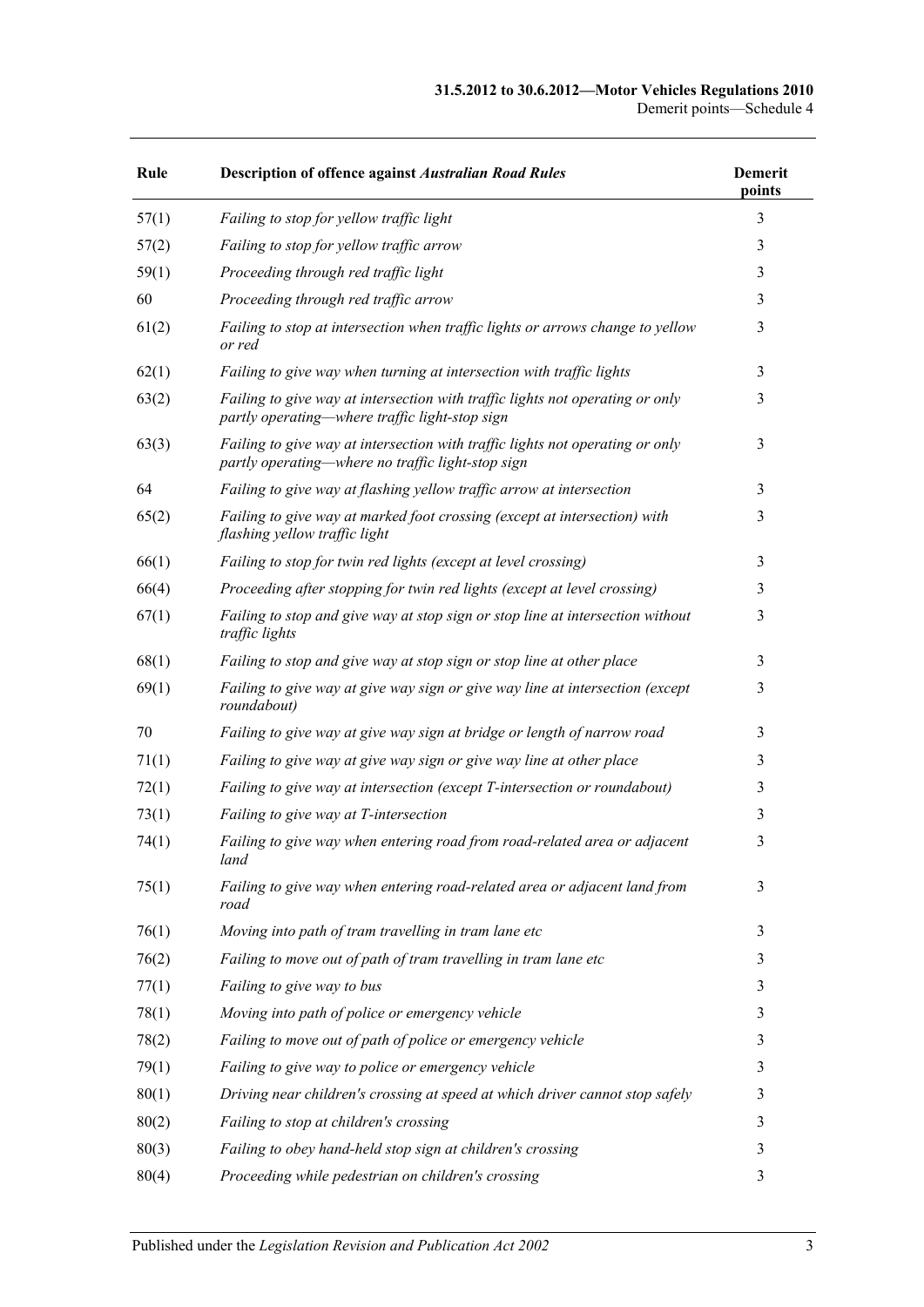#### **Motor Vehicles Regulations 2010—31.5.2012 to 30.6.2012**

Schedule 4—Demerit points

| Rule   | <b>Description of offence against Australian Road Rules</b>                                                      | <b>Demerit</b><br>points |
|--------|------------------------------------------------------------------------------------------------------------------|--------------------------|
| 81(1)  | Driving near pedestrian crossing at speed at which driver cannot stop safely                                     | 3                        |
| 81(2)  | Failing to give way at pedestrian crossing                                                                       | 3                        |
| 82     | Overtaking or passing vehicle at children's crossing or pedestrian crossing                                      | 3                        |
| 83     | Failing to give way to pedestrian in shared zone                                                                 | 3                        |
| 84(1)  | Failing to give way when driving through break in dividing strip                                                 | 3                        |
| 85     | Failing to give way on painted island                                                                            | 3                        |
| 86(1)  | Failing to give way in median turning bays                                                                       | 3                        |
| 87(1)  | Failing to give way when moving from side of road                                                                | 3                        |
| 87(3)  | Failing to give way when moving from median strip parking area                                                   | 3                        |
| 88(1)  | Failing to turn left at intersection with "left turn only" sign                                                  | 2                        |
| 88(2)  | Failing to turn left when in left lane at intersection with "left lane must turn<br>left" sign                   | 2                        |
| 89(1)  | Failing to turn right at intersection with "right turn only" sign                                                | $\overline{c}$           |
| 89(2)  | Failing to turn right when in right lane at intersection with "right lane must<br>turn right" sign               | 2                        |
| 90     | Turning at intersection with "no turn" sign                                                                      | 2                        |
| 91(1)  | Turning left at intersection or other place with "no left turn" sign                                             | 2                        |
| 91(2)  | Turning at intersection or other place with "no right turn" sign                                                 | 2                        |
| 93(1)  | Driving or overtaking on bridge or length of road where "no overtaking or<br>passing" sign applies               | $\overline{c}$           |
| 94     | Overtaking on bridge with "no overtaking on bridge" sign                                                         | $\overline{c}$           |
| 101(1) | Failing to stop before hand-held stop sign                                                                       | 3                        |
| 101(2) | Proceeding after stopping for hand-held stop sign                                                                | 3                        |
| 112(2) | Failing to give required left change of direction signal before entering<br>roundabout                           | $\overline{c}$           |
| 112(3) | Failing to continue left change of direction signal while on roundabout                                          | $\overline{c}$           |
| 113(2) | Failing to give required right change of direction signal before entering<br>roundabout                          | $\overline{c}$           |
| 113(3) | Failing to continue right change of direction signal while in roundabout                                         | 2                        |
| 114(1) | Failing to give way when entering roundabout                                                                     | 3                        |
| 114(2) | Failing to give way to tram when driving in roundabout                                                           | 3                        |
| 115(1) | Failing to drive in roundabout to left of central traffic island                                                 | $\overline{c}$           |
| 117(1) | Failing to give left change of direction signal when changing marked lanes<br>or lines of traffic in roundabout  | $\overline{c}$           |
| 117(2) | Failing to give right change of direction signal when changing marked lanes<br>or lines of traffic in roundabout | $\overline{c}$           |
| 118(1) | Failing to give left change of direction signal when leaving roundabout                                          | $\overline{c}$           |
| 121    | Failing to stop and give way at stop sign at level crossing                                                      | 3                        |
| 122    | Failing to give way at give way sign or give way line at level crossing                                          | 3                        |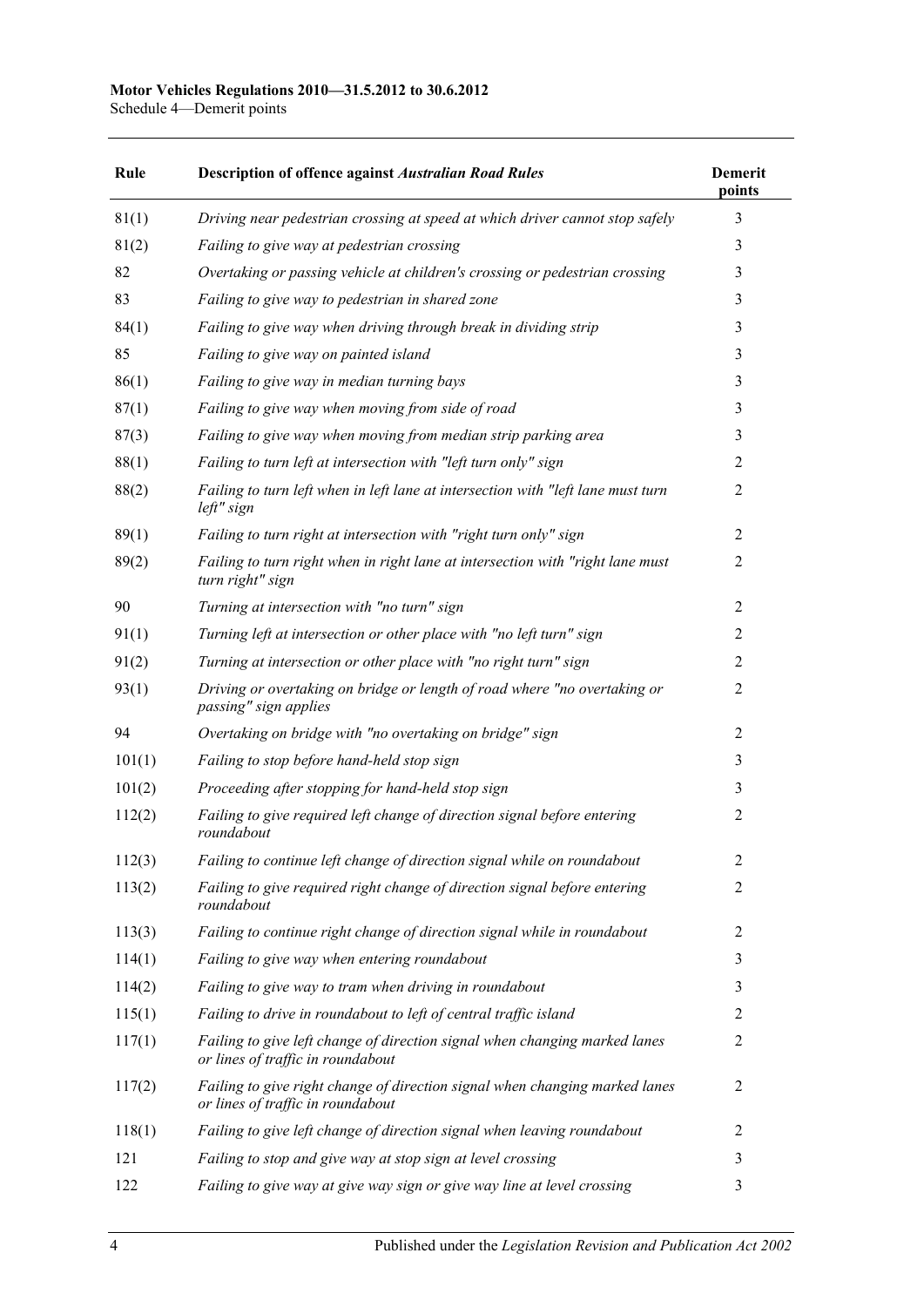#### **31.5.2012 to 30.6.2012—Motor Vehicles Regulations 2010** Demerit points—Schedule 4

| Rule    | <b>Description of offence against Australian Road Rules</b>                                                  | <b>Demerit</b><br>points |
|---------|--------------------------------------------------------------------------------------------------------------|--------------------------|
| 123     | Entering level crossing when train or tram approaching etc                                                   | 3                        |
| 126     | Failing to keep safe distance behind other vehicle                                                           | 1                        |
| 127(1)  | Failing to keep required minimum distance behind long vehicle                                                | 1                        |
| 129(1)  | Failing to keep to far left side of road                                                                     | 2                        |
| 130(2)  | Driving in right lane on certain multi-lane roads                                                            | 2                        |
| 131     | Failing to keep to left of oncoming vehicle                                                                  | $\overline{2}$           |
| 132(1)  | Failing to keep to left of centre of road                                                                    | $\overline{c}$           |
| 132(2)  | Failing to keep to left of dividing line-                                                                    |                          |
|         | if dividing line is formed by 2 parallel continuous lines                                                    | 3                        |
|         | if dividing line is any other dividing line                                                                  | $\overline{2}$           |
| 135(1)  | Failing to keep to left of median strip                                                                      | 3                        |
| 140     | Overtaking when not safe to do so                                                                            | $\overline{2}$           |
| 141(1)  | Driver overtaking to left of other vehicle                                                                   | $\overline{2}$           |
| 142(1)  | Overtaking to right of vehicle turning right                                                                 | $\overline{2}$           |
| 143(1)  | Passing or overtaking to left of turning left vehicle displaying "do not<br>overtake turning vehicle" sign   | $\overline{c}$           |
| 143(1A) | Passing or overtaking to left of vehicle displaying "do not overtake turning<br>vehicle" sign                | $\overline{c}$           |
| 143(2)  | Passing or overtaking to right of turning right vehicle displaying "do not<br>overtake turning vehicle" sign | 2                        |
| 144     | Failing to keep safe distance when overtaking                                                                | $\overline{2}$           |
| 148(1)  | Failing to give way when moving from one marked lane to another marked<br>lane                               | 3                        |
| 148(2)  | Failing to give way when moving from one line of traffic to another line of<br>traffic                       | 3                        |
| 149     | Failing to give way when lines of traffic merge into single line of traffic                                  | 3                        |
| 152(1)  | Driving in marked lane to which overhead lane control device<br>applies-failing to comply with rule          | 3                        |
| 155(1)  | Driving in tram lane                                                                                         | 3                        |
| 160(2)  | Passing or overtaking to right of tram not at or near far left side of road                                  | 2                        |
| 160(3)  | Passing or overtaking left turning etc tram not at or near far left side of road                             | 2                        |
| 161(2)  | Passing or overtaking to left of tram at or near the left side of road                                       | $\overline{c}$           |
| 161(3)  | Passing or overtaking tram turning right or giving right change of direction<br>signal                       | 2                        |
| 162(1)  | Driving past safety zone                                                                                     | 3                        |
| 163(1)  | Driving past rear of stopped tram                                                                            | 3                        |
| 164(1)  | Failing to give way to pedestrians crossing road near stopped tram                                           | 3                        |
| 215(1)  | Failing to use lights when driving at night or in hazardous weather<br>conditions                            | 1                        |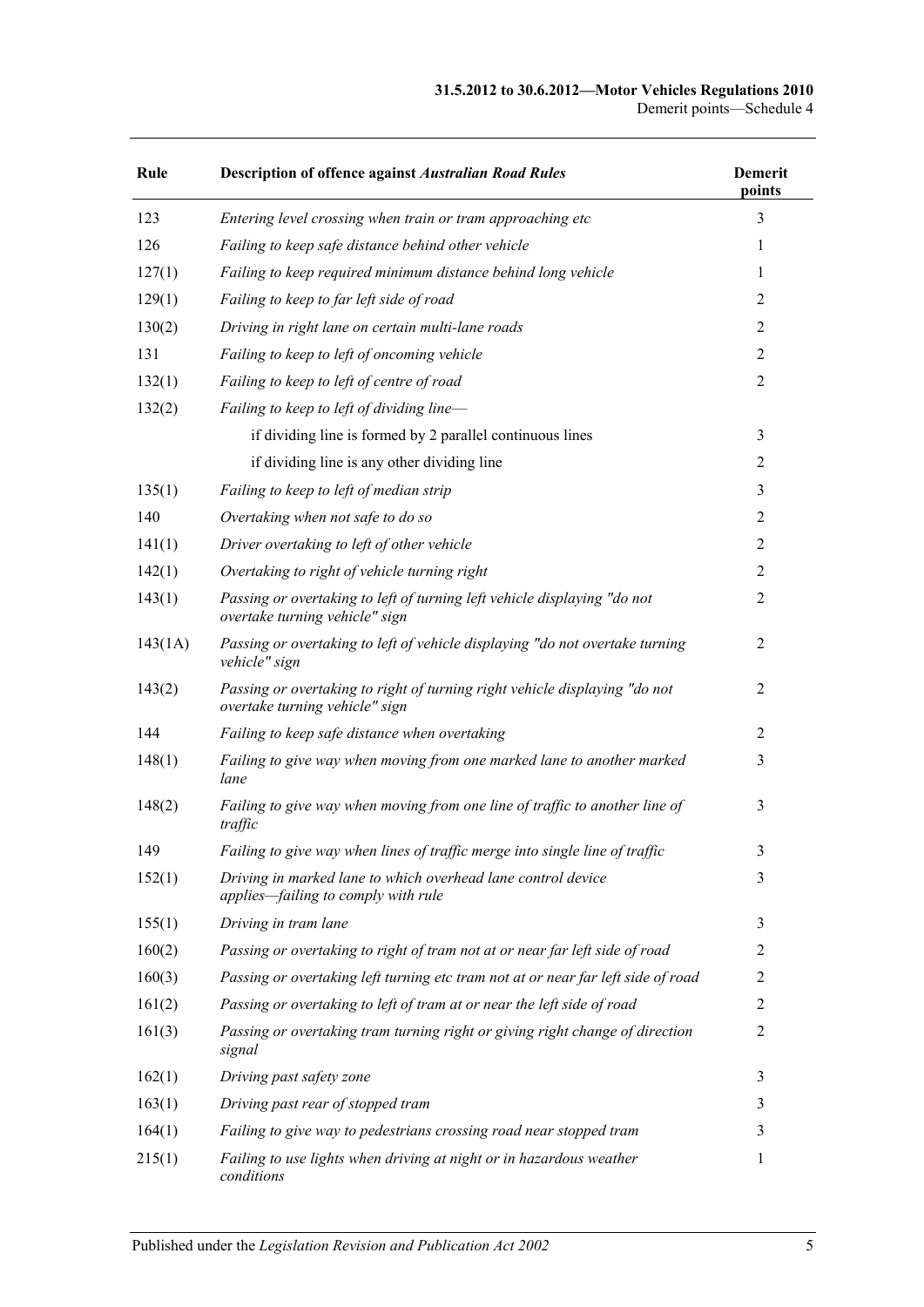| Rule   | <b>Description of offence against Australian Road Rules</b>                                                                  | <b>Demerit</b><br>points |
|--------|------------------------------------------------------------------------------------------------------------------------------|--------------------------|
| 216(1) | Failing to use lights when towing vehicle at night or in hazardous weather<br>conditions                                     | 1                        |
| 218(1) | Using headlights on high-beam                                                                                                | 1                        |
| 219    | Using lights to dazzle other road users                                                                                      | 1                        |
| 264(1) | Failing to wear seatbelt-driver                                                                                              | 3                        |
| 266(1) | Failing to ensure passengers under 16 years old are restrained and seated in<br>accordance with rule-                        |                          |
|        | driver who is a person referred to in section $98B(1)(a)(i)$ or (ii) of<br>(a)<br>the Motor Vehicles Act 1959                | 3                        |
|        | all other drivers<br>(b)                                                                                                     | see clause 5             |
| 270(1) | Riding motor bike without wearing helmet or with passenger not wearing<br>helmet                                             | 3                        |
| 281    | Failing to stop for red B light-bus driver                                                                                   | 3                        |
| 282    | Failing to stop for yellow B light-bus driver                                                                                | 3                        |
| 284    | Proceeding after stopping for red or yellow B light-bus driver                                                               | 3                        |
| 286(2) | Proceeding when white B light or white traffic arrow no longer<br>showing-bus driver proceeding before entering intersection | 3                        |
| 286(3) | Proceeding when white B light or white traffic arrow no longer<br>showing—bus driver failing to leave intersection           | 3                        |
| 288(4) | Driving on path—failing to give way                                                                                          | 3                        |
| 289(2) | Driving on nature strip-failing to give way                                                                                  | 3                        |
| 300(1) | Using mobile phone while driving vehicle                                                                                     | 3                        |
| 304(1) | Failing to obey direction of police officer or authorised person                                                             | 3                        |

### **3—Offences against** *Road Traffic (Heavy Vehicle Driver Fatigue) Regulations 2008*

|       | Regulation Description of offence against Road Traffic (Heavy Vehicle Driver<br><b>Fatigue) Regulations 2008</b> | <b>Demerit</b><br>points |
|-------|------------------------------------------------------------------------------------------------------------------|--------------------------|
| 6(1)  | Driving while fatigued                                                                                           | 3                        |
| 16(3) | <i>Failing to comply with regulation <math>16(3)</math>—standard hours for solo drivers:</i>                     |                          |
|       | severe risk offence                                                                                              | 3                        |
|       | critical risk offence                                                                                            | 4                        |
| 17(3) | Failing to comply with regulation $17(3)$ —standard hours for solo drivers<br>(buses):                           |                          |
|       | severe risk offence                                                                                              | 3                        |
|       | critical risk offence                                                                                            | 4                        |
| 19(3) | <i>Failing to comply with regulation <math>19(3)</math>—standard hours for two-up drivers:</i>                   |                          |
|       | severe risk offence                                                                                              | 3                        |
|       | critical risk offence                                                                                            | 4                        |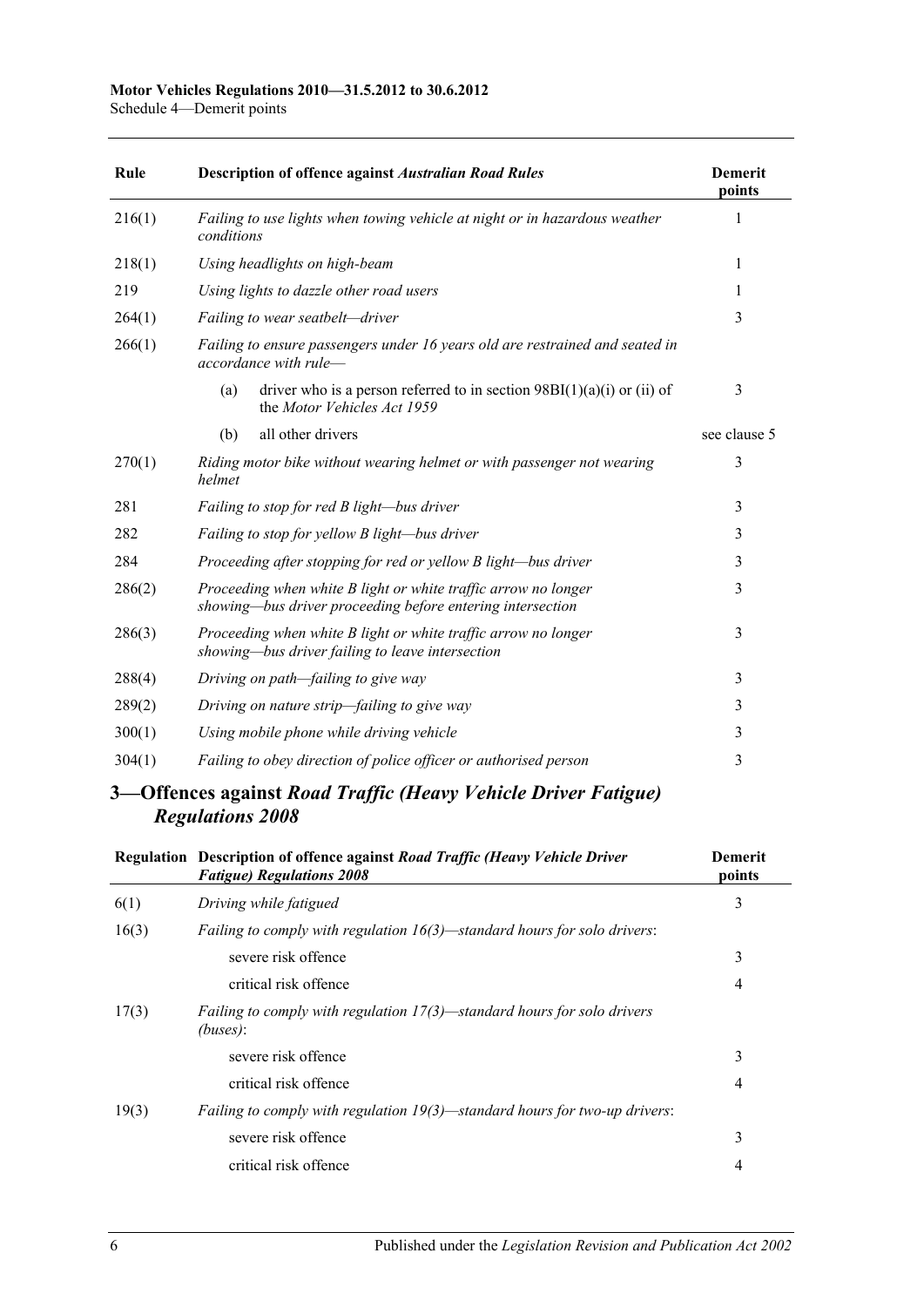|       | Regulation Description of offence against Road Traffic (Heavy Vehicle Driver<br><b>Fatigue) Regulations 2008</b>            | <b>Demerit</b><br>points |
|-------|-----------------------------------------------------------------------------------------------------------------------------|--------------------------|
| 21(3) | Failing to comply with regulation $21(3)$ —solo drivers under BFM<br><i>accreditation:</i>                                  |                          |
|       | severe risk offence                                                                                                         | 3                        |
|       | critical risk offence                                                                                                       | $\overline{4}$           |
| 23(3) | Failing to comply with regulation $23(3)$ —two-up drivers under BFM<br><i>accreditation:</i>                                |                          |
|       | severe risk offence                                                                                                         | 3                        |
|       | critical risk offence                                                                                                       | $\overline{4}$           |
| 24(3) | Failing to comply with regulation 24(3)—drivers under AFM accreditation:                                                    |                          |
|       | severe risk offence                                                                                                         | 3                        |
|       | critical risk offence                                                                                                       | $\overline{4}$           |
| 25(3) | Failing to comply with regulation $25(3)$ —offences related to AFM outer<br>limits:                                         |                          |
|       | severe risk offence                                                                                                         | 3                        |
|       | critical risk offence                                                                                                       | $\overline{4}$           |
| 62(2) | Failing to comply with regulation $62(2)$ —offences relating to work time and<br>rest time under work/rest hours exemption: |                          |
|       | severe risk offence                                                                                                         | 3                        |
|       | critical risk offence                                                                                                       | 4                        |
|       |                                                                                                                             |                          |

## **Part 2—Demerit points peculiar to South Australia**

### **4—Offences against** *Road Traffic Act 1961*

| <b>Section</b> | Description of offence against Road Traffic Act 1961                                                                                                                                           | <b>Demerit</b><br>points |
|----------------|------------------------------------------------------------------------------------------------------------------------------------------------------------------------------------------------|--------------------------|
| 40H(5)         | Engaging in conduct in contravention of direction of authorised officer or<br>police officer to stop vehicle, or not move it, or not interfere with vehicle or<br><i>its equipment or load</i> | 3                        |
| 43(1)          | Failing to stop and give assistance immediately after accident involving<br><i>injury or death</i>                                                                                             | 5                        |
| 44B(3)         | Misuse of motor vehicle                                                                                                                                                                        | $\overline{4}$           |
| 45A            | Excessive speed                                                                                                                                                                                | 6                        |
| 46(1)          | Driving recklessly or at speed or in manner dangerous to public                                                                                                                                | 6                        |
| 47(1)          | Driving or attempting to put vehicle in motion while under influence of<br><i>liquor or drug</i>                                                                                               | 6                        |
| 47B(1)         | Driving whilst having prescribed concentration of alcohol in blood:                                                                                                                            |                          |
|                | Contravention involving less than 0.08 g of alcohol in 100 mL of blood                                                                                                                         | 4                        |
|                | Contravention involving $0.08$ g or more but less than $0.15$ g of alcohol<br>in 100 mL of blood                                                                                               | 5                        |
|                | Contravention involving 0.15 g or more of alcohol in 100 mL of blood                                                                                                                           | 6                        |
| 47BA(1)        | Driving while a prescribed drug is in oral fluid or blood                                                                                                                                      | 4                        |
|                |                                                                                                                                                                                                |                          |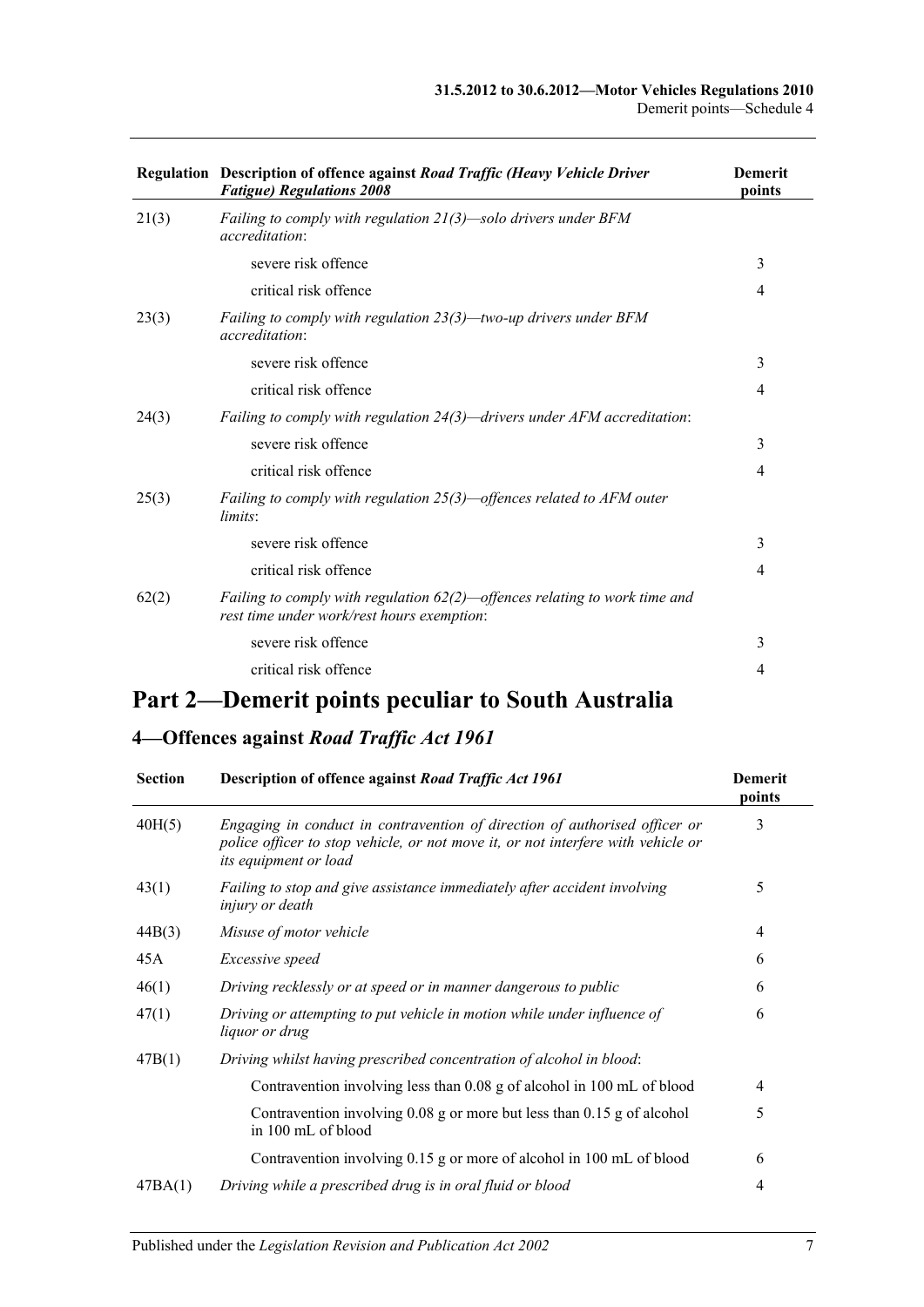| <b>Section</b> | Description of offence against Road Traffic Act 1961                                                                                                                                                                                                                                          | <b>Demerit</b><br>points |
|----------------|-----------------------------------------------------------------------------------------------------------------------------------------------------------------------------------------------------------------------------------------------------------------------------------------------|--------------------------|
| 47E(3)         | Refusing or failing to comply with direction of police officer in relation to<br>alcotest or breath analysis                                                                                                                                                                                  | 6                        |
| 47EAA(9)       | Refusing or failing to comply with direction of police officer in relation to<br>drug screening test, oral fluid analysis or blood test                                                                                                                                                       | 6                        |
| 47I(14)        | Refusing or failing to comply with request to submit to taking of sample of<br><i>blood</i>                                                                                                                                                                                                   | 6                        |
| 79B(2)         | Being the owner of a vehicle that appears from evidence obtained through<br>the operation of a photographic detection device to have been involved in the<br>commission of a prescribed offence                                                                                               |                          |
|                | Contravention where the owner is a natural person and the prescribed offence<br>in which the vehicle appears to have been involved is an offence against 1 of<br>the following provisions of the Road Traffic (Road Rules-Ancillary and<br><b>Miscellaneous Provisions) Regulations 1999:</b> |                          |
|                | $r 9A(1)$ —Speeding while driving road train                                                                                                                                                                                                                                                  |                          |
|                | Exceeding prescribed speed limit (road trains)—                                                                                                                                                                                                                                               |                          |
|                | by less than 15 km/h                                                                                                                                                                                                                                                                          | 1                        |
|                | by 15 km/h or more but less than 30 km/h                                                                                                                                                                                                                                                      | 3                        |
|                | by 30 km/h or more                                                                                                                                                                                                                                                                            | 4                        |
|                | r 9A(2)—Speeding while driving road train                                                                                                                                                                                                                                                     |                          |
|                | Exceeding 40 km/h speed limit-                                                                                                                                                                                                                                                                |                          |
|                | by less than 15 km/h                                                                                                                                                                                                                                                                          | 1                        |
|                | by 15 km/h or more but less than 30 km/h                                                                                                                                                                                                                                                      | 3                        |
|                | by 30 km/h or more                                                                                                                                                                                                                                                                            | 4                        |
| 164A(1)        | Contravening or failing to comply with provision of Act                                                                                                                                                                                                                                       |                          |
|                | Contravention of or failure to comply with—                                                                                                                                                                                                                                                   |                          |
|                | s 110—Failing to keep whole of vehicle on sealed surface when driving<br>on sealed road                                                                                                                                                                                                       | 3                        |

### **5—Offences against** *Australian Road Rules*

| Rule   | <b>Description of offence against Australian Road Rules</b>                                             | <b>Demerit</b><br>points |
|--------|---------------------------------------------------------------------------------------------------------|--------------------------|
| 28(1A) | Failing to use slip lane when starting left turn on multi-lane road                                     | 2                        |
| 28(2A) | Bicycle rider starting left turn on multi-lane road from incorrect position in<br>bicycle storage area  | 2                        |
| 32(2A) | Bicycle rider starting right turn on multi-lane road from incorrect position in<br>bicycle storage area | $\mathfrak{D}$           |
| 46(4)  | Failing to stop giving left change of direction signal after turning left                               | 2                        |
| 48(4)  | Failing to stop giving right change of direction signal after turning right                             | 2                        |
| 51     | Using direction indicator lights when not permitted                                                     | 2                        |
| 57(3)  | Failing to leave intersection showing yellow traffic light or arrow                                     | 3                        |
| 60A(1) | Proceeding through bicycle storage area before red traffic light                                        | 3                        |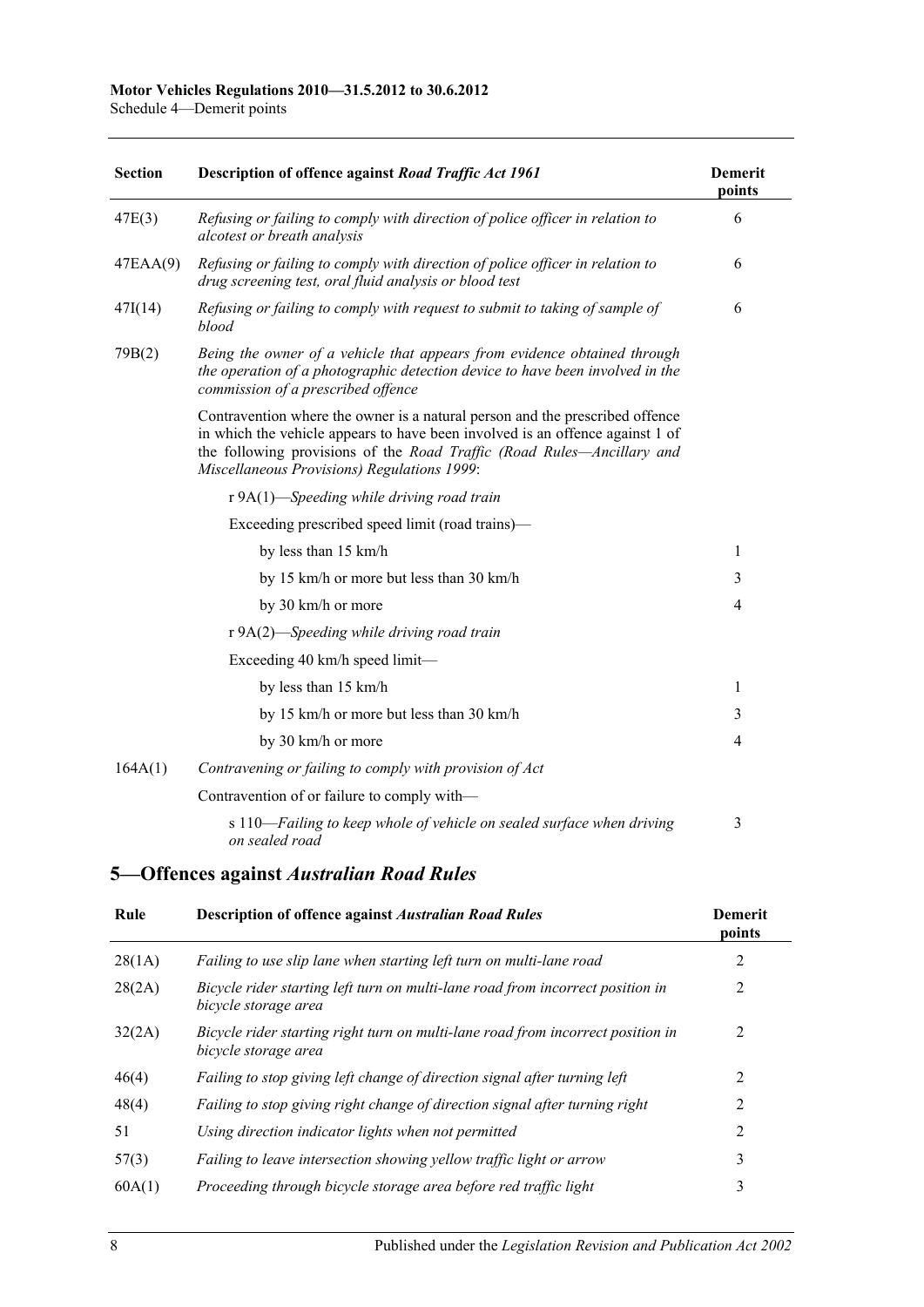#### **31.5.2012 to 30.6.2012—Motor Vehicles Regulations 2010** Demerit points—Schedule 4

| Rule    | <b>Description of offence against Australian Road Rules</b>                                                                        | <b>Demerit</b><br>points |
|---------|------------------------------------------------------------------------------------------------------------------------------------|--------------------------|
| 60A(2)  | Proceeding through bicycle storage area before red traffic arrow                                                                   | 3                        |
| 61(5)   | Failing to leave intersection when traffic lights or arrows change to yellow or<br>red                                             | 3                        |
| 92(1)   | Failing to drive in direction indicated by traffic lane arrows                                                                     | 3                        |
| 95(1)   | Driving in emergency stopping lane                                                                                                 | 3                        |
| 96(1)   | Stopping on area of road marked with keep clear marking                                                                            | 3                        |
| 97(1)   | Driving on length of road where "road access" sign applies                                                                         | 3                        |
| 98(1)   | Driving in wrong direction on length of road where "one-way" sign applies                                                          | 3                        |
| 99(1)   | Failing to drive to left of "keep left" sign                                                                                       | 3                        |
| 99(2)   | Failing to drive to right of "keep right" sign                                                                                     | 3                        |
| 100     | Driving past "no entry" sign                                                                                                       | 3                        |
| 101A(1) | Driving on safety ramp or arrester bed                                                                                             | 3                        |
| 102(1)  | Driving past "clearance" or "low clearance" sign                                                                                   | 3                        |
| 103(1)  | Driving past "bridge load limit (gross mass)" or "gross load limit"<br>sign—vehicle exceeding gross mass indicated by sign         | 3                        |
| 103(2)  | Driving past "bridge load limit (mass per axle group)" sign—vehicle axle<br>group carrying mass exceeding mass indicated by sign   | 3                        |
| 104(1)  | Driving past "no trucks" sign—vehicle GVM exceeding permitted mass                                                                 | 3                        |
| 104(2)  | Driving truck past "no trucks" sign—vehicle or combination exceeding<br>permitted length                                           | 3                        |
| 104(3)  | Driving truck past "no trucks" sign where no mass or length indicated                                                              | 3                        |
| 105     | Failing to enter area indicated by "trucks must enter" sign                                                                        | 3                        |
| 106(1)  | Driving bus past "no buses" sign—bus exceeding mass indicated by sign                                                              | 3                        |
| 106(2)  | Driving bus past "no buses" sign—bus exceeding length indicated by sign                                                            | 3                        |
| 106(3)  | Driving bus past "no buses sign" where no mass or length indicated                                                                 | 3                        |
| 107     | Failing to enter area indicated by "buses must enter" sign                                                                         | 3                        |
| 108(1)  | Failing to drive truck or bus in low gear on length of road where "trucks and<br>buses low gear" sign applies                      | 3                        |
| 111(1)  | Failing to enter roundabout from multi-lane road or road with 2 or more lines<br>of traffic travelling in same direction correctly | 3                        |
| 116     | Failing to obey traffic lane arrows when driving in or leaving roundabout                                                          | 3                        |
| 118(2)  | Failing to stop left change of direction signal after leaving roundabout                                                           | $\overline{c}$           |
| 119     | Failing to give way by rider of bicycle or animal to vehicle leaving<br>roundabout                                                 | 3                        |
| 124     | Failing to leave level crossing as soon as safe to do so                                                                           | 3                        |
| 128     | Entering blocked intersection                                                                                                      | 3                        |
| 128A    | Entering blocked crossing                                                                                                          | 3                        |
| 132(2A) | Making U-turn across certain dividing lines                                                                                        | 3                        |
| 136     | Driving in wrong direction on one-way service road                                                                                 | 2                        |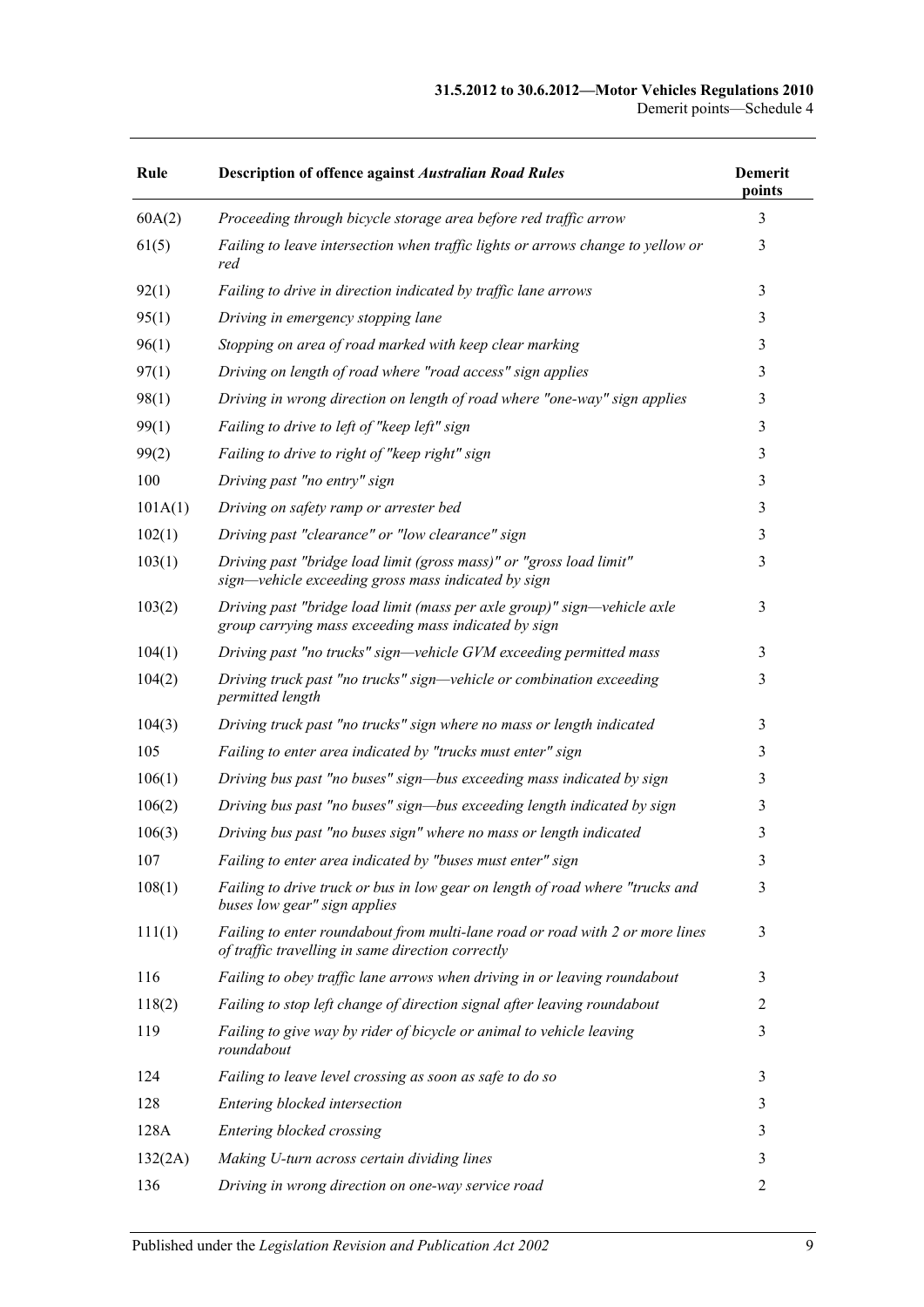Schedule 4—Demerit points

| Rule    | <b>Description of offence against Australian Road Rules</b>                                                                                                | <b>Demerit</b><br>points |
|---------|------------------------------------------------------------------------------------------------------------------------------------------------------------|--------------------------|
| 141(2)  | Bicycle rider overtaking to left of vehicle turning left                                                                                                   | 2                        |
| 145     | Increasing speed while being overtaken                                                                                                                     | $\overline{c}$           |
| 146(1)  | Failing to drive within single marked lane                                                                                                                 | 3                        |
| 146(2)  | Failing to drive within single line of traffic                                                                                                             | 3                        |
| 148A    | Failing to give way when diverging left or right within marked lane                                                                                        | 3                        |
| 151(1)  | Riding motor bike or bicycle alongside more than 1 other rider on non<br>multi-lane road                                                                   | 3                        |
| 151(2)  | Riding motor bike or bicycle alongside more than 1 other rider in marked<br>lane                                                                           | 3                        |
| 151(4)  | Riding motor bike or bicycle more than 1.5 m from another rider                                                                                            | 3                        |
| 155A(1) | Driving in tramway                                                                                                                                         | 3                        |
| 247A(1) | Bicycle rider failing to enter bicycle storage area correctly at intersection<br>with red traffic light or arrow                                           | 2                        |
| 247B(1) | Bicycle rider failing to give way when entering bicycle storage area                                                                                       | 3                        |
| 247B(2) | Bicycle rider in bicycle storage area on multi-lane road failing to give way to<br>motor vehicles in certain lanes when traffic lights are green or yellow | 3                        |
| 260(1)  | Failing to stop bicycle for red bicycle crossing light                                                                                                     | 3                        |
| 260(2)  | Proceeding after stopping for red bicycle crossing light-proceeding before<br>light changes etc                                                            | 3                        |
| 261(1)  | Failing to stop bicycle for yellow bicycle crossing light                                                                                                  | 3                        |
| 262(1)  | Bicycle rider proceeding when bicycle crossing lights change—failing to<br>cross in accordance with rule                                                   | 3                        |
| 265(1)  | Failing to wear seatbelt, and be seated, in accordance with rule-passenger<br>16 years old, or older                                                       | 3                        |
| 265(3)  | Failing to ensure passengers 16 years old or older are wearing seatbelts, and<br>are seated, in accordance with rule-                                      |                          |
|         | failure in relation to 1 such passenger                                                                                                                    | 3                        |
|         | failure in relation to more than 1 such passenger                                                                                                          | 5                        |
| 266(1)  | Failing to ensure passengers under 16 years old are restrained and seated in<br>accordance with rule-                                                      |                          |
|         | driver who is a person referred to in section $98B(1)(a)(i)$ or (ii) of the<br>Motor Vehicles Act 1959                                                     | see clause 2             |
|         | all other drivers-                                                                                                                                         |                          |
|         | failure in relation to 1 such passenger<br>(a)                                                                                                             | 3                        |
|         | (b)<br>failure in relation to more than 1 such passenger                                                                                                   | 5                        |
| 268(1)  | Travelling in or on part of motor vehicle not designed primarily for carriage<br>of passengers or goods                                                    | 3                        |
| 268(2)  | Travelling in or on part of motor vehicle designed primarily for carriage of<br>goods unless enclosed and seatbelt fitted                                  | 3                        |
| 268(3)  | Travelling in or on motor vehicle with part of body outside window or door                                                                                 | 3                        |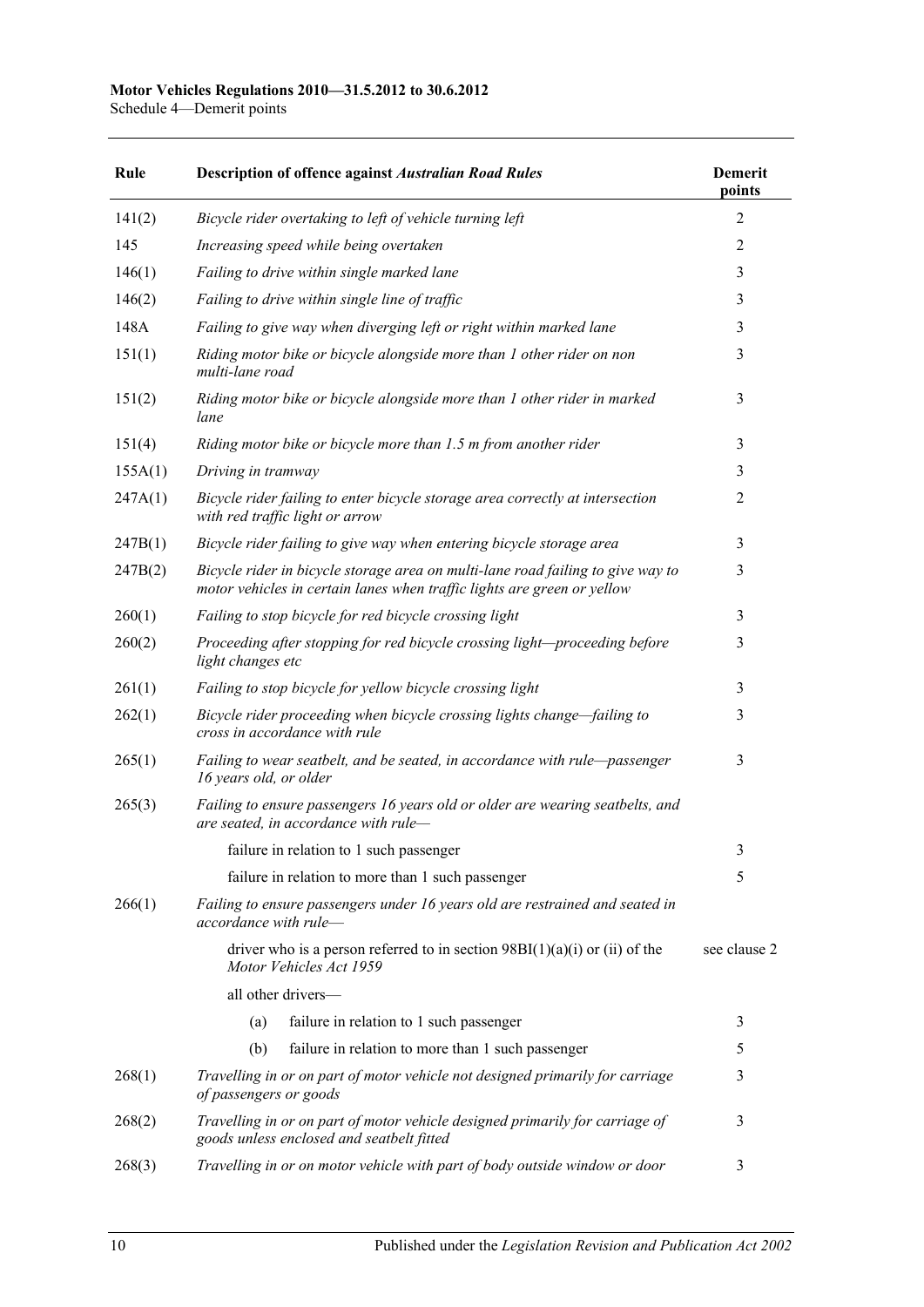| Rule    | <b>Description of offence against Australian Road Rules</b>                                                                                   | <b>Demerit</b><br>points |
|---------|-----------------------------------------------------------------------------------------------------------------------------------------------|--------------------------|
| 268(4)  | Driving motor vehicle with part of passenger's body outside window or door                                                                    | 3                        |
| 268(4A) | Driving motor vehicle with passenger in or on part of vehicle not designed<br>primarily for carriage of passengers or goods                   | 3                        |
| 268(4B) | Driving motor vehicle with passenger in or on part of vehicle designed<br>primarily for carriage of goods unless enclosed and seatbelt fitted | 3                        |
| 269(3)  | Creating hazard by opening door of vehicle, leaving door open etc                                                                             | 3                        |
| 270(2)  | Passenger on motor bike failing to wear helmet                                                                                                | 3                        |
| 274     | Failing to stop for red T light-tram driver                                                                                                   | 3                        |
| 275     | Failing to stop for yellow T light-tram driver                                                                                                | 3                        |
| 277     | Proceeding after stopping for red or yellow T light-tram driver                                                                               | 3                        |
| 279(2)  | Proceeding when white T light or white traffic arrow no longer<br>showing—tram driver proceeding before entering intersection                 | 3                        |
| 279(3)  | Proceeding when white T light or white traffic arrow no longer<br>showing—tram driver failing to leave intersection                           | 3                        |
| 287(1)  | Driver involved in crash failing to give required particulars                                                                                 | 3                        |
| 288(1)  | Driving on path                                                                                                                               | 3                        |
| 289(1)  | Driving on nature strip                                                                                                                       | 3                        |
| 292     | Driving or towing vehicle carrying insecure or overhanging load                                                                               | 3                        |
| 298     | Driving motor vehicle towing trailer with person in trailer                                                                                   | 3                        |

### **6—Offences against** *Road Traffic (Road Rules—Ancillary and Miscellaneous Provisions) Regulations 1999*

|       | Regulation Description of offence against Road Traffic (Road Rules—Ancillary and<br><b>Miscellaneous Provisions) Regulations 1999</b> | <b>Demerit</b><br>points |
|-------|---------------------------------------------------------------------------------------------------------------------------------------|--------------------------|
| 9A(1) | Speeding while driving road train                                                                                                     |                          |
|       | Exceeding prescribed speed limit (road trains)—                                                                                       |                          |
|       | by less than 15 km/h                                                                                                                  | 1                        |
|       | by 15 km/h or more but less than 30 km/h                                                                                              | 3                        |
|       | by 30 km/h or more                                                                                                                    | 4                        |
| 9A(2) | Speeding while driving road train                                                                                                     |                          |
|       | Exceeding $40 \text{ km/h}$ speed limit—                                                                                              |                          |
|       | by less than 15 km/h                                                                                                                  | 1                        |
|       | by 15 km/h or more but less than 30 km/h                                                                                              | 3                        |
|       | by 30 km/h or more                                                                                                                    | 4                        |
| 33(1) | Learner or P1 driver using mobile phone while driving vehicle                                                                         | 3                        |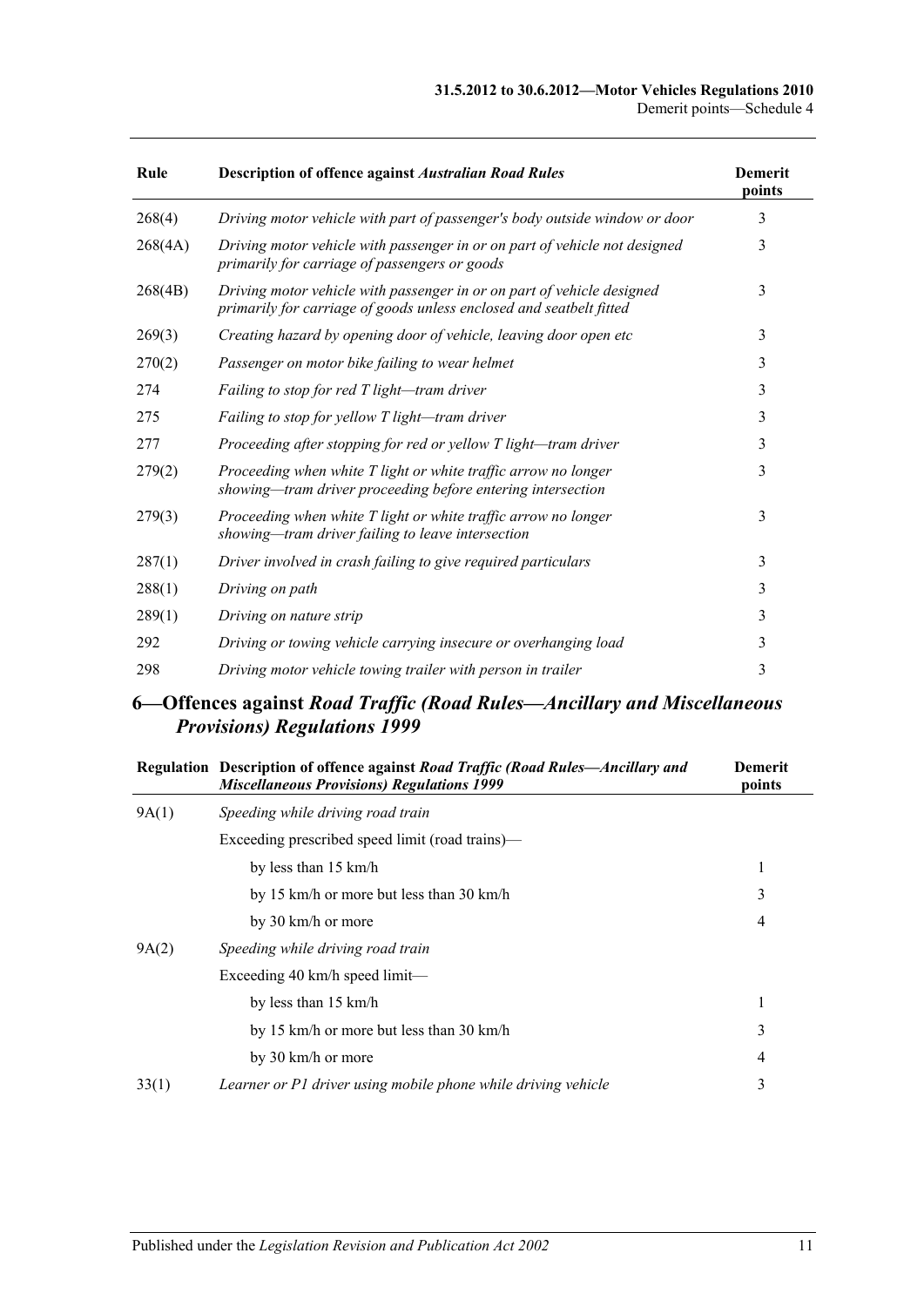## **7—Offences against** *Motor Vehicles Act 1959*

| <b>Section</b> | Description of offence against Motor Vehicles Act 1959                                                                                                   | <b>Demerit</b><br>points |
|----------------|----------------------------------------------------------------------------------------------------------------------------------------------------------|--------------------------|
| 75A(15)(a)     | Holder of learner's permit driving motor bike on road while no L plate<br>affixed to bike in accordance with regulations                                 | 2                        |
| 75A(15)(b)     | Holder of learner's permit driving motor vehicle (other than motor bike) on<br>road while L plates not affixed to vehicle in accordance with regulations |                          |
|                | no L plates affixed to vehicle in accordance with regulations                                                                                            | 2                        |
| 81A(15)(a)     | Holder of P1 licence driving motor bike on road while no P plate affixed to<br>bike in accordance with regulations                                       | 2                        |
| 81A(15)(b)     | Holder of P1 licence driving motor vehicle (other than motor bike) on road<br>while P plates not affixed to vehicle in accordance with regulations       |                          |
|                | no P plates affixed to vehicle in accordance with regulations                                                                                            | $\mathfrak{D}$           |
| 81A(16)        | Holder of P1 or P2 licence under the age of 25 years driving high powered<br>vehicle                                                                     | 3                        |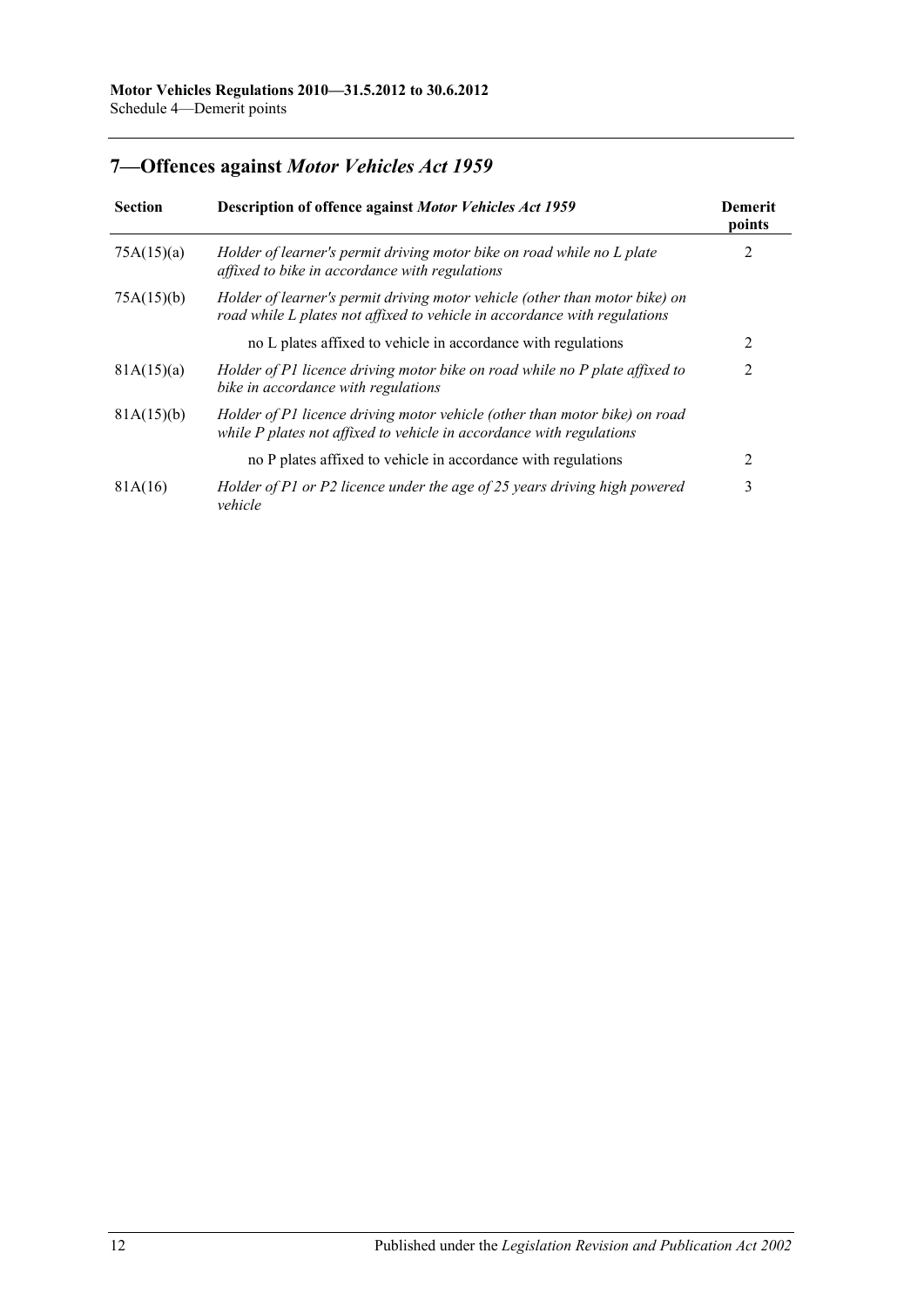# **Schedule 5—Expiation fees**

## **1—Offences against** *Motor Vehicles Act 1959*

| <b>Section</b> | Description of offence against Motor Vehicles Act 1959                                                                                                                                                                                          | Fee   |
|----------------|-------------------------------------------------------------------------------------------------------------------------------------------------------------------------------------------------------------------------------------------------|-------|
| 9(1)           | Driving unregistered motor vehicle on road or causing<br>unregistered motor vehicle to stand on road                                                                                                                                            | \$315 |
| 9(3)           | Being owner of unregistered motor vehicle driven or found<br>standing on road                                                                                                                                                                   | \$315 |
| 16(9)          | Driving motor vehicle without carrying permit under section 16<br>of Act                                                                                                                                                                        | \$115 |
| 16(11)         | Contravening condition of permit under section 16 of Act                                                                                                                                                                                        | \$96  |
| 43A(3)         | Causing or permitting unregistered heavy vehicle to be driven on<br>road                                                                                                                                                                        | \$315 |
| 43A(7)         | Failing to carry temporary configuration certificate in vehicle or<br>to produce it for inspection by police officer or authorised officer                                                                                                      | \$47  |
| 47(1)          | Driving, or causing to stand, motor vehicle not bearing number<br>plates                                                                                                                                                                        | \$582 |
| 47(1a)         | Being registered owner or registered operator of motor vehicle<br>driven, or caused to stand, in contravention of section $47(1)$ of<br>Act                                                                                                     | \$582 |
| 47A(7)         | Driving motor vehicle to which is attached number plates in<br>respect of which a declaration under section $47A(2)$ of Act has<br>been made without relevant agreement under section $47A(4)$                                                  | \$582 |
| 47B(2)         | Selling or supplying number plates without approval of Minister                                                                                                                                                                                 | \$582 |
| 47C(3)         | Failing to comply with direction of Registrar under<br>section $47C(2)$ of Act to return number plates                                                                                                                                          | \$263 |
| 47D(1)(a)      | Driving, or causing to stand, motor vehicle to which is attached<br>number plate bearing number other than number allotted to<br>vehicle                                                                                                        | \$582 |
| 47D(1)(b)      | Driving, or causing to stand, motor vehicle to which is attached<br>number plate altered, defaced, mutilated or added to                                                                                                                        | \$582 |
| 47D(1)(c)      | Driving, or causing to stand, motor vehicle to which is attached<br>colourable imitation of number plate                                                                                                                                        | \$582 |
| 47D(1)(d)      | Without lawful excuse, having in possession number plate or<br>article resembling number plate                                                                                                                                                  | \$582 |
| 47D(2)         | Being registered owner or registered operator of motor vehicle<br>driven, or caused to stand, in contravention of section $47D(1)$ of<br>Act                                                                                                    | \$582 |
| 48(3)          | Driving, or causing to stand, registered heavy vehicle not<br>carrying registration label (or amended registration label) issued<br>for vehicle or carrying registration label not in conformity with<br>section 48 of Act or these regulations | \$115 |
| 48(3a)         | Being registered owner or registered operator of heavy vehicle<br>driven, or caused to stand, in contravention of section 48(3) of<br>Act                                                                                                       | \$115 |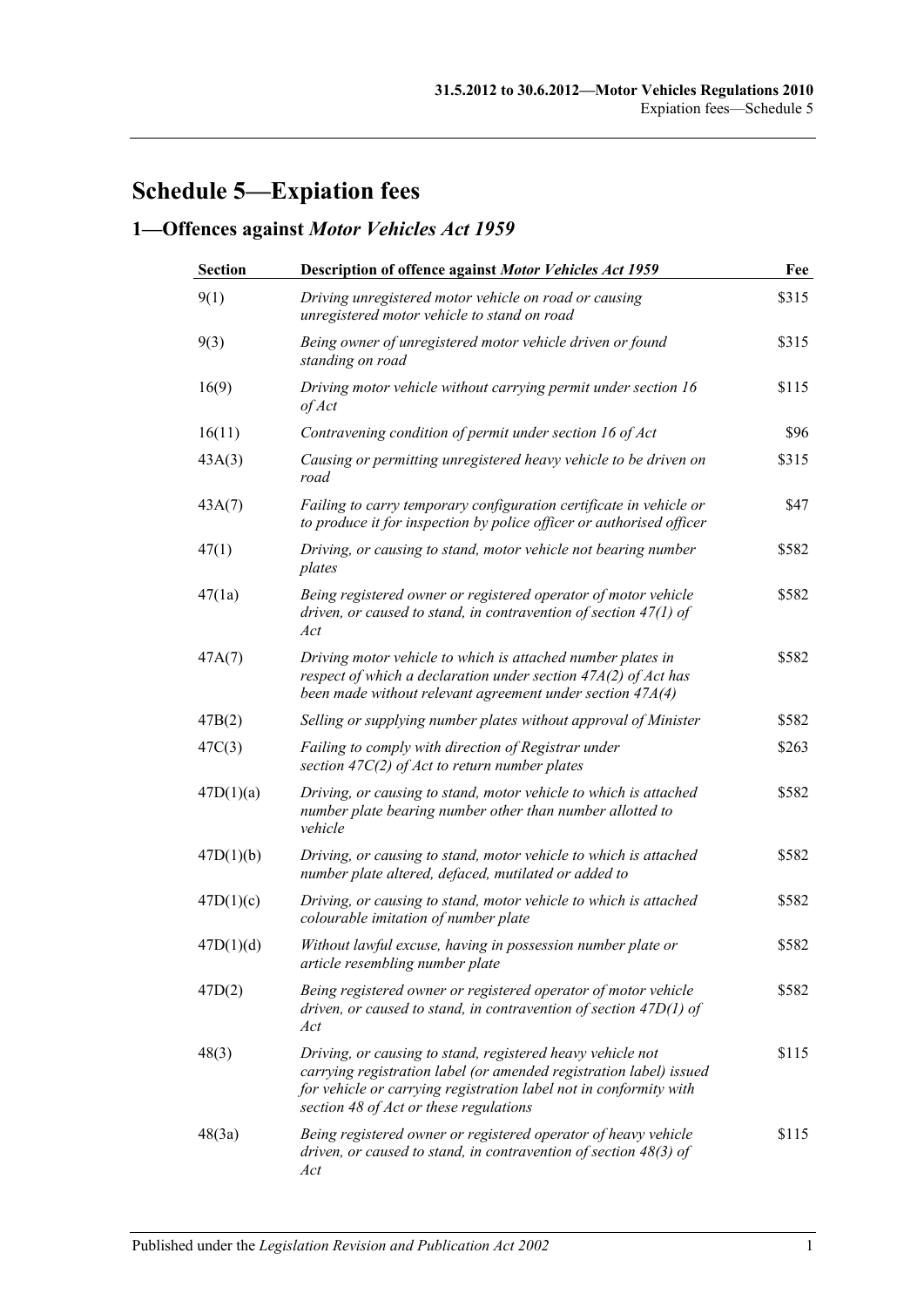| <b>Section</b> | <b>Description of offence against Motor Vehicles Act 1959</b>                                                                                                                                                      | Fee   |
|----------------|--------------------------------------------------------------------------------------------------------------------------------------------------------------------------------------------------------------------|-------|
| 53(1)(a)       | Driving, or causing to stand, motor vehicle on which is affixed<br>registration label, or in which is carried permit, no longer in<br>force or issued in respect of another vehicle                                | \$112 |
| 53(1)(b)       | Driving, or causing to stand, motor vehicle on which is affixed<br>registration label, or in which is carried permit, that has been<br>altered, defaced, mutilated or added to                                     | \$112 |
| 53(1)(c)       | Driving, or causing to stand, motor vehicle on which is affixed<br>colourable imitation of registration label or in which is carried<br>colourable imitation of permit                                             | \$112 |
| 53(1)(d)       | Without lawful excuse, having in possession registration label,<br>permit or article resembling registration label or permit                                                                                       | \$112 |
| 53(1a)         | Being registered owner or registered operator of motor vehicle<br>driven, or caused to stand, in contravention of section 53(1) of<br>Act                                                                          | \$112 |
| 56(b)(ii)      | Failing to lodge notice of transfer of ownership of motor vehicle<br>within 14 days after transfer                                                                                                                 | \$220 |
| 66(2)          | If motor vehicle to which trade plates are affixed is driven other<br>than for a prescribed purpose stated in application for issue of<br>the plates, being driver or person to whom plates were issued            | \$112 |
| 71B(2)         | Failure by person to whom replacement number plate, trade plate<br>or prescribed document or duplicate registration label issued to<br>return found or recovered original plate, document or label to<br>Registrar | \$112 |
| 72A(2)         | Acting as qualified supervising driver while having prescribed<br>concentration of alcohol in blood or prescribed drug in oral fluid<br>or blood                                                                   | \$228 |
| 74(1)          | Driving motor vehicle without currently holding appropriate<br>licence or learner's permit                                                                                                                         | \$400 |
| 75A(14)        | Contravening condition of learner's permit                                                                                                                                                                         | \$307 |
| 75A(15)(a)     | Holder of learner's permit driving motor bike on road while no<br>L plate affixed to bike in accordance with regulations                                                                                           | \$307 |
| 75A(15)(b)     | Holder of learner's permit driving motor vehicle (other than<br>motor bike) on road while L plates not affixed to vehicle in<br>accordance with regulations-                                                       |       |
|                | only 1 L plate affixed to vehicle in accordance with<br>regulations                                                                                                                                                | \$179 |
|                | no L plates affixed to vehicle in accordance with regulations                                                                                                                                                      | \$307 |
| 81(4)          | Contravening condition endorsed on licence or permit under<br>section 81 of Act                                                                                                                                    | \$307 |
| 81A(13)        | Contravening condition of provisional licence                                                                                                                                                                      | \$307 |
| 81A(15)(a)     | Holder of P1 licence driving motor bike on road while no P plate<br>affixed to bike in accordance with regulations                                                                                                 | \$307 |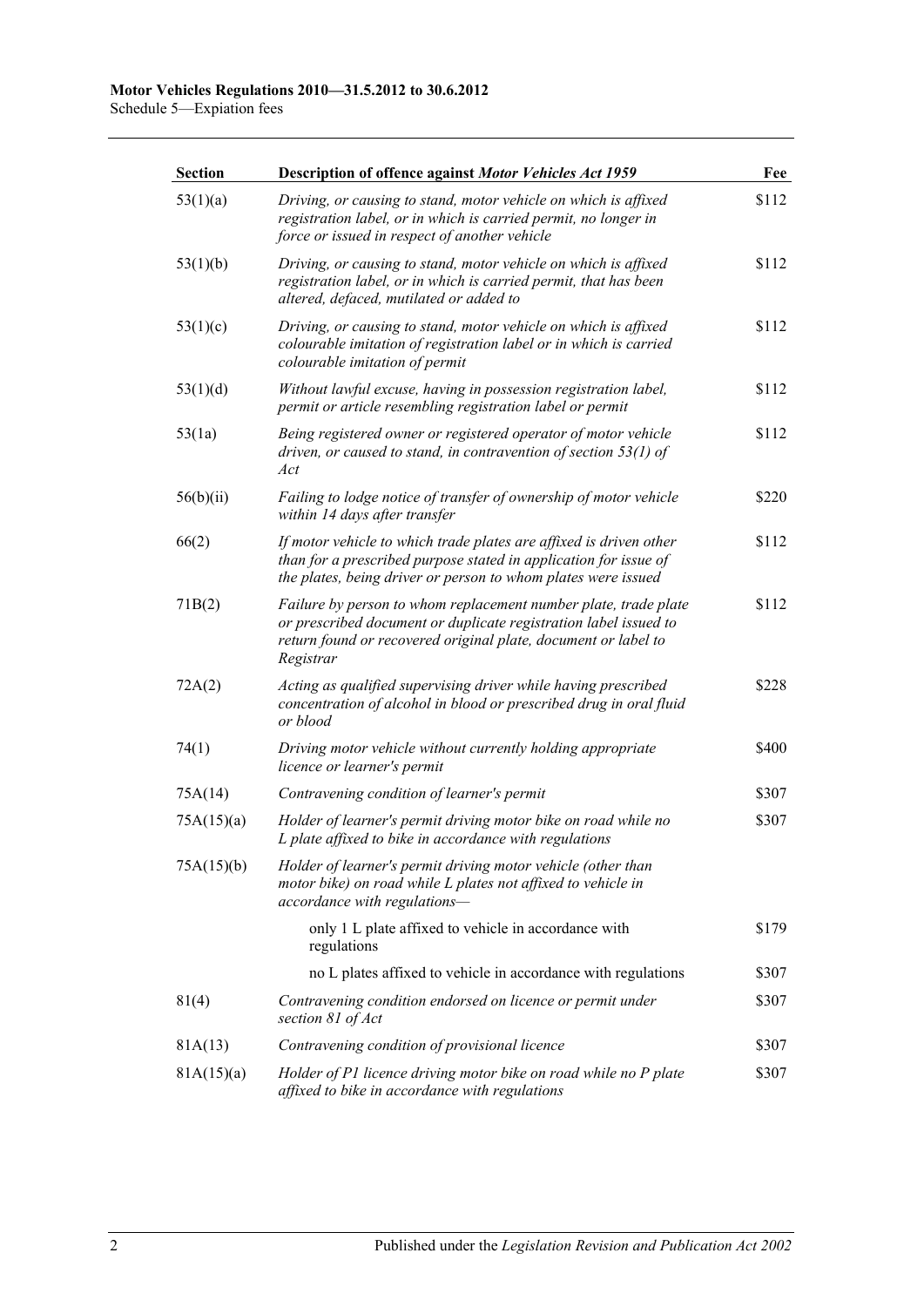| <b>Section</b> | <b>Description of offence against Motor Vehicles Act 1959</b>                                                                                                                           | Fee                                                    |
|----------------|-----------------------------------------------------------------------------------------------------------------------------------------------------------------------------------------|--------------------------------------------------------|
| 81A(15)(b)     | Holder of P1 licence driving motor vehicle (other than motor<br>bike) on road while P plates not affixed to vehicle in accordance<br>with regulations-                                  |                                                        |
|                | only 1 P plate affixed to vehicle in accordance with<br>regulations                                                                                                                     | \$179                                                  |
|                | no P plates affixed to vehicle in accordance with regulations                                                                                                                           | \$307                                                  |
| 81A(16)        | Holder of P1 or P2 licence under the age of 25 years driving a<br>high powered vehicle                                                                                                  | \$307                                                  |
| 81AB(5)        | Contravening condition of probationary licence                                                                                                                                          | \$307                                                  |
| 81B(3)         | Failing to comply with requirement made by Registrar                                                                                                                                    |                                                        |
|                | failure to attend lecture                                                                                                                                                               | \$98                                                   |
| 96(1)          | Failing to produce licence or learner's permit on request of<br>police officer                                                                                                          | \$165                                                  |
| 97A(3)         | Failing to carry or produce licence while driving under<br>section 97A of Act                                                                                                           | \$165                                                  |
| 98AAA(1)       | Failing to carry or produce licence while driving heavy vehicle                                                                                                                         | \$165                                                  |
| 98AAB          | Failing to carry or produce probationary licence, provisional<br>licence or learner's permit while driving                                                                              | \$165                                                  |
| 102(1)         | Driving uninsured motor vehicle on road or causing uninsured<br>motor vehicle to stand on road                                                                                          | \$582                                                  |
| 102(2)         | Being owner of uninsured motor vehicle driven or found standing<br>on road                                                                                                              | \$582                                                  |
| 136(1)         | Failing to notify Registrar of change of name or residence of<br>natural person who is registered owner or registered operator of<br>motor vehicle or holds licence or learner's permit | \$162                                                  |
| 136(2)         | Failing to notify Registrar of change of name or principal place<br>of business of natural person who holds trade plates                                                                | \$162                                                  |
| 136(2a)        | Failing to notify Registrar of change of principal place of<br>business of body corporate that is registered owner or registered<br>operator of motor vehicle or holds trade plates     | \$162                                                  |
| 136(2b)        | Failing to notify Registrar of change of garage address of motor<br>vehicle                                                                                                             | \$162                                                  |
| 136(2c)        | Failing to notify Registrar of change of registered operator of<br>motor vehicle                                                                                                        | \$162                                                  |
| 136(2d)        | Failing to notify Registrar of change of postal address                                                                                                                                 | \$162                                                  |
| 143(1)         | Causing or permitting another person to do or omit to do<br>anything in contravention of Act or regulations                                                                             |                                                        |
|                | causing or permitting commission of expiable offence                                                                                                                                    | the expiation<br>fee prescribed<br>for the<br>expiable |

expiable offence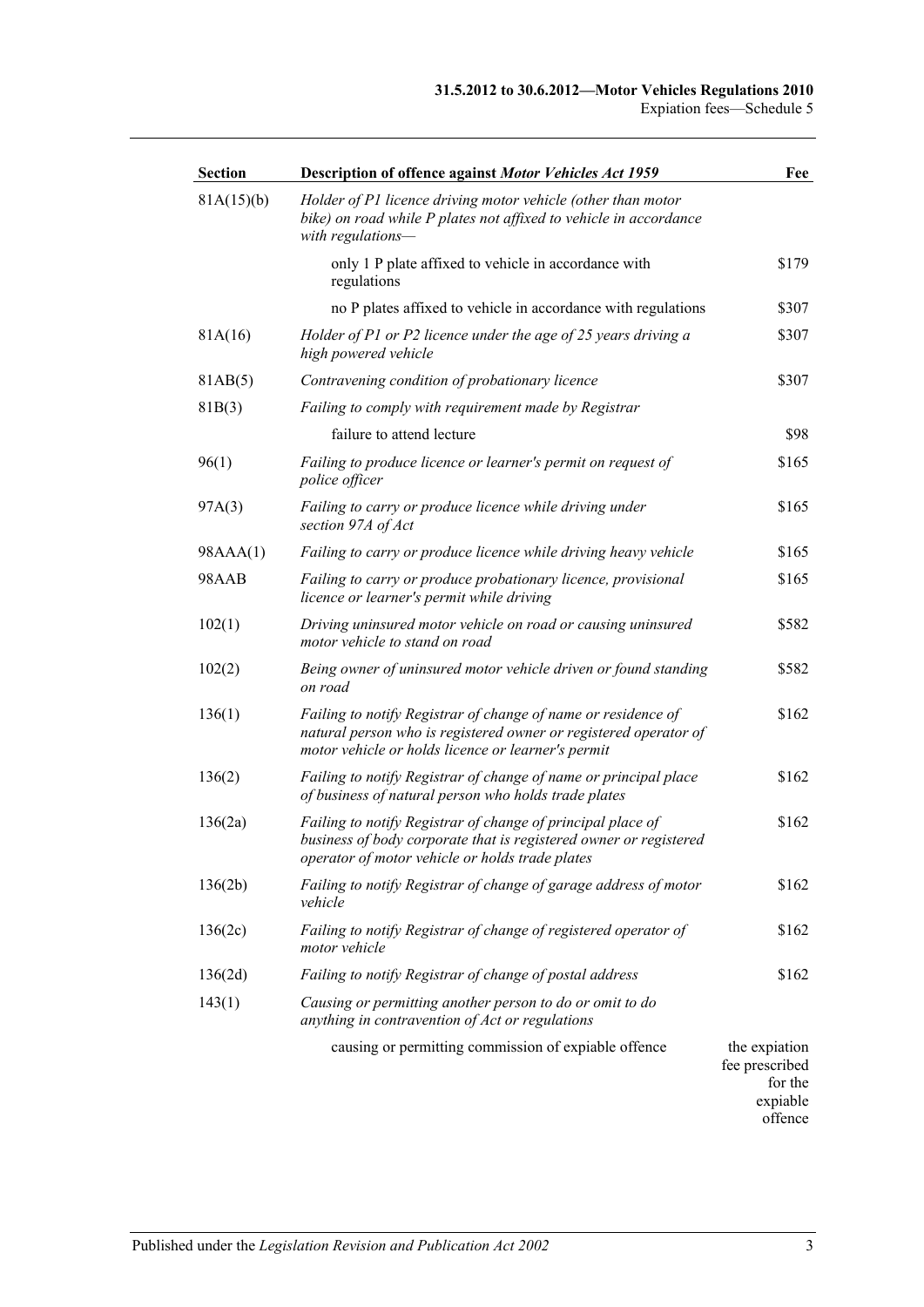## **2—Offences against these regulations**

| Regulation | Description of offence against these regulations                                                                            |       |  |
|------------|-----------------------------------------------------------------------------------------------------------------------------|-------|--|
| 36(1)      | Driving motor vehicle on road while number plate or trade plate<br>obscured or distorted by device or substance             | \$400 |  |
| 36(4)      | Driving motor vehicle on road while number plate on bike rack<br>obscured or distorted by device or substance               | \$400 |  |
| 55E        | Failing to carry or produce certificate of exemption while driving<br>a high powered vehicle                                | \$179 |  |
| 74(7)      | Contravening or failing to comply with requirements of<br>regulation concerning written-off vehicle notices or notification |       |  |
|            | alleged offence not committed in the course of a trade or<br>business                                                       | \$266 |  |
| 75(1)      | Driving written-off vehicle to or from place other than place<br>specified in regulation                                    |       |  |
|            | alleged offence not committed in the course of a trade or<br>business                                                       | \$266 |  |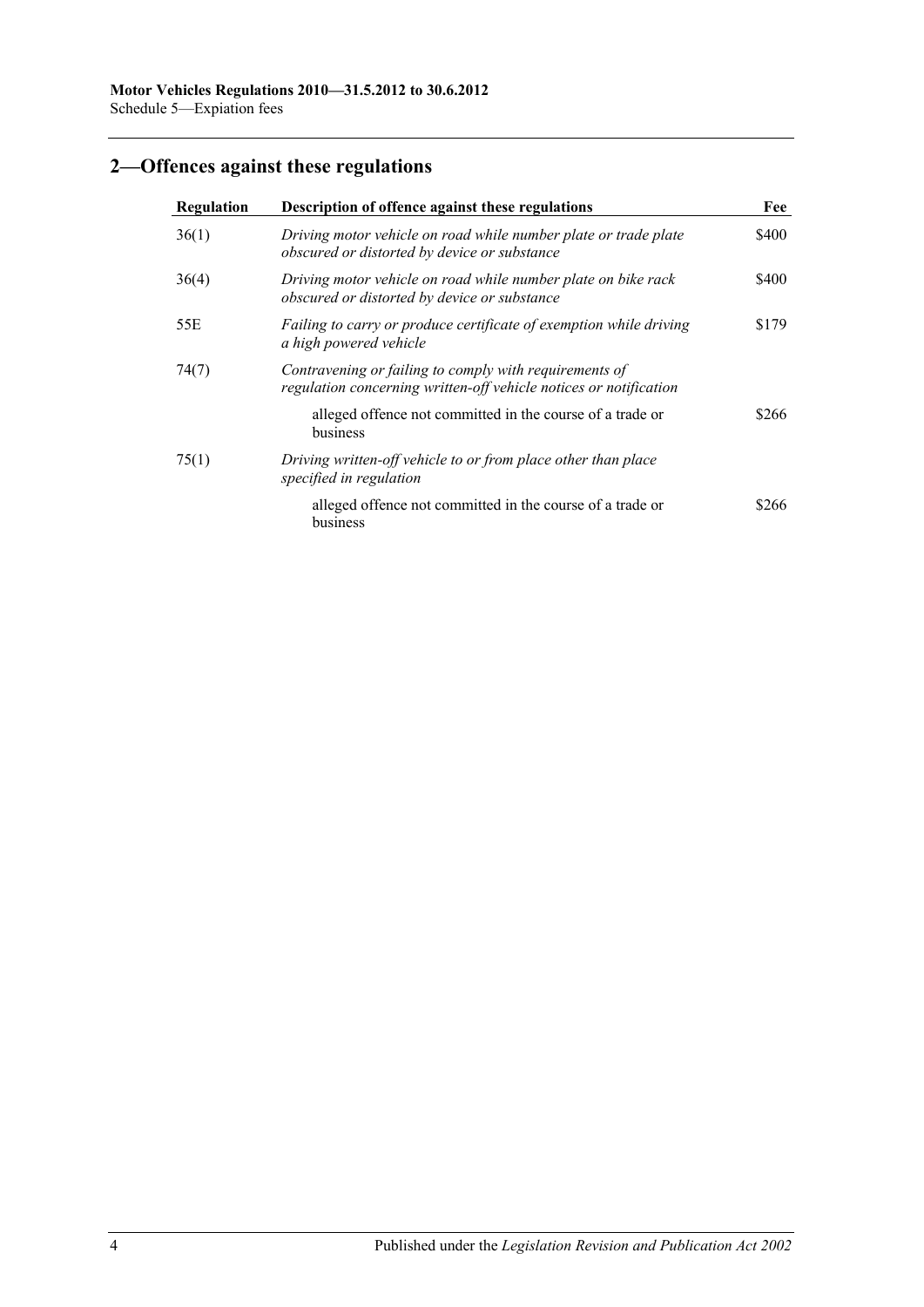# **Schedule 6—Transitional provisions Part 2—Transitional provisions**

### **2—Transitional provision relating to licence classifications**

(1) A licence in force immediately before 1 November 1998 that is endorsed with 1 or more of the classifications set out in column 1 of the table below will be taken for all purposes to be a licence endorsed with the corresponding classification or classifications appearing opposite in column 2.

| 1-Old classification       | 2-Corresponding new classification |  |
|----------------------------|------------------------------------|--|
| CAR                        | $\mathbf C$                        |  |
| $\mathop{\rm LT}\nolimits$ | <b>MR</b>                          |  |
| HT                         | HR                                 |  |
| $\rm LA$                   | HC                                 |  |
| ${\rm HA}$                 | $\rm HC$                           |  |
| $\mathbf{DA}$              | $\rm MC$                           |  |
| RT                         | $\rm MC$                           |  |
| <b>BIKE-DATE</b>           | <b>R-DATE</b>                      |  |
| <b>BIKE</b>                | $\mathbf R$                        |  |
| ${\bf SB}$                 | LR                                 |  |
| $\rm LB$                   | MR                                 |  |
| $\rm HB$                   | HR                                 |  |
| $\mathbf{A}\mathbf{B}$     | $\rm{HR}$                          |  |

- <span id="page-100-0"></span>(2) The Registrar is required to remove each endorsement on a licence in force immediately before 1 November 1998 relating to any of the classifications set out in column 1 of the table above and to substitute, in each case, the appropriate endorsement relating to the corresponding new classification as set out in column 2 of that table.
- (3) The Registrar may comply with the obligation imposed by [subclause](#page-100-0) (2) over such period of time as the Registrar considers practicable.

### **3—Transitional provision relating to licence conditions**

(1) A licence or learner's permit in force immediately before 1 November 1998 that is endorsed with 1 or more of the conditions set out in column 1 of the table below will be taken for all purposes to be a licence or learner's permit endorsed with the corresponding condition or conditions appearing opposite in column 2.

| 1—Old condition | 2—Corresponding new condition |
|-----------------|-------------------------------|
| - B             | A                             |
| C               |                               |
| $\mathbf{F}$    |                               |
| G               |                               |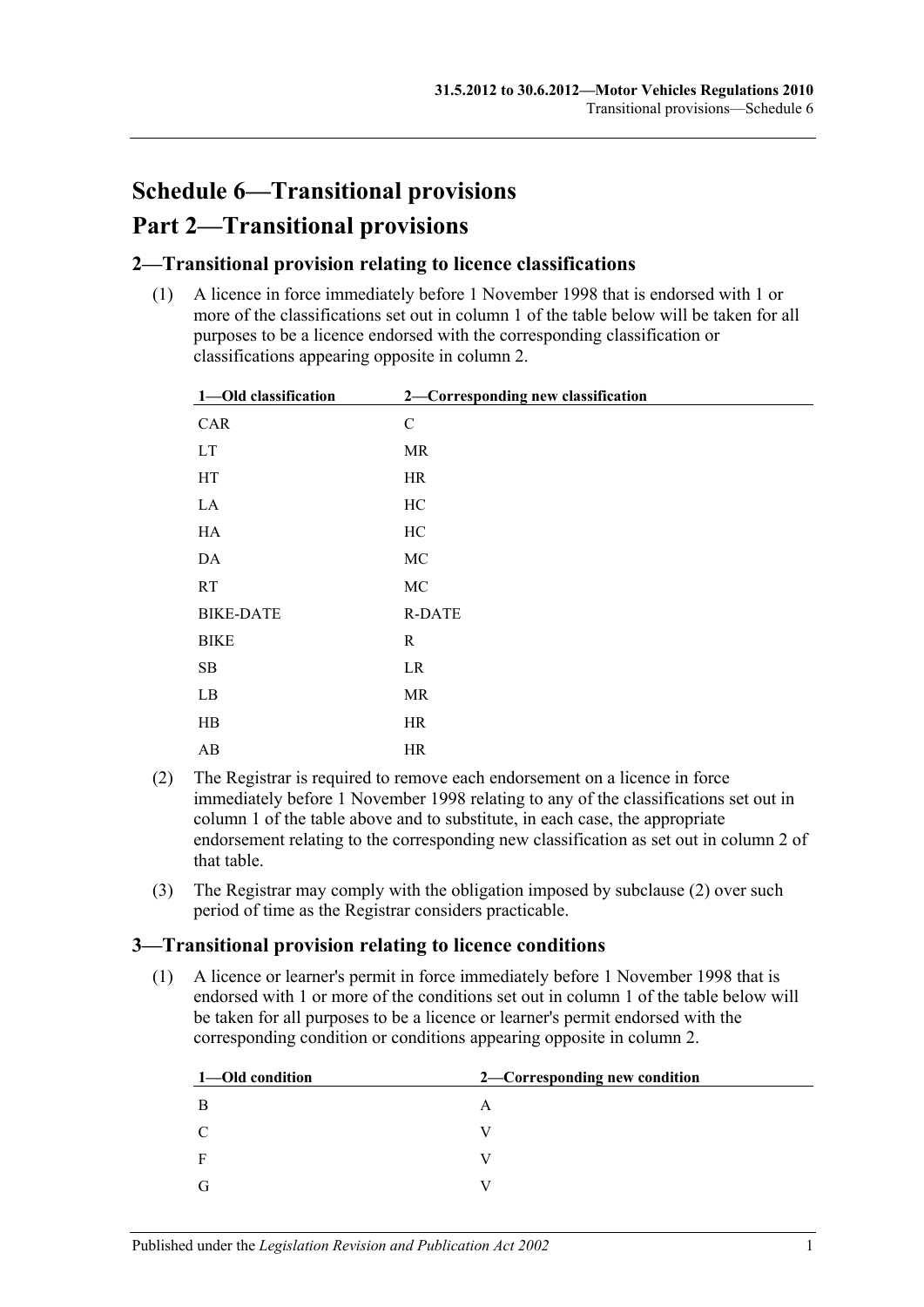| 1-Old condition | 2-Corresponding new condition |
|-----------------|-------------------------------|
| K               | V                             |
| M               | X                             |
| $\mathbf{P}$    | No new condition              |
| Q               | X                             |
| S               | S                             |
| T               | T                             |
| V               | T                             |
| W               | B                             |
| Z               | Y                             |

- <span id="page-101-0"></span>(2) The Registrar is required to remove each endorsement on a licence or learner's permit in force immediately before 1 November 1998 relating to any of the conditions set out in column 1 of the table above and to substitute, in each case, the appropriate endorsement relating to the corresponding new condition as set out in column 2 of that table.
- (3) The Registrar may comply with the obligation imposed by [subclause](#page-101-0) (2) over such period of time as the Registrar considers practicable.

### <span id="page-101-1"></span>**4—Transitional provisions relating to certain licences**

- (1) A person who, immediately before 14 November 2005, was the holder of a driver's licence endorsed with the classification R-DATE is authorised, while the holder of that licence, to drive—
	- (a) a motor bike or motor trike that has an engine capacity not exceeding 250 millilitres; or
	- (b) a motor bike or motor trike that—
		- (i) has an engine capacity not exceeding 660 millilitres and a power to weight ratio not exceeding 150 kilowatts per tonne; and
		- (ii) is of a kind approved from time to time by the Registrar by notice in the Gazette.
- (2) A person who, immediately before 14 November 2005, was the holder of a learner's permit endorsed with the letters "R-DATE" is authorised, while the holder of a driver's licence endorsed with the classification R-DATE, to drive a motor bike or motor trike of a kind referred to in [subclause](#page-101-1) (1).
- (3) A person who, immediately before 14 November 2005, was the holder of a driver's licence subject to a condition endorsed on the licence with the letter "E", is authorised, while the holder of that licence, to drive a motor bike or motor trike of a kind referred to in [subclause](#page-101-1) (1).
- (4) A person who, immediately before 14 November 2005, was the holder of a learner's permit endorsed with the letters "R-DATE", is authorised, while the holder of that permit, to drive a motor bike or motor trike of a kind referred to in [subclause](#page-101-1) (1).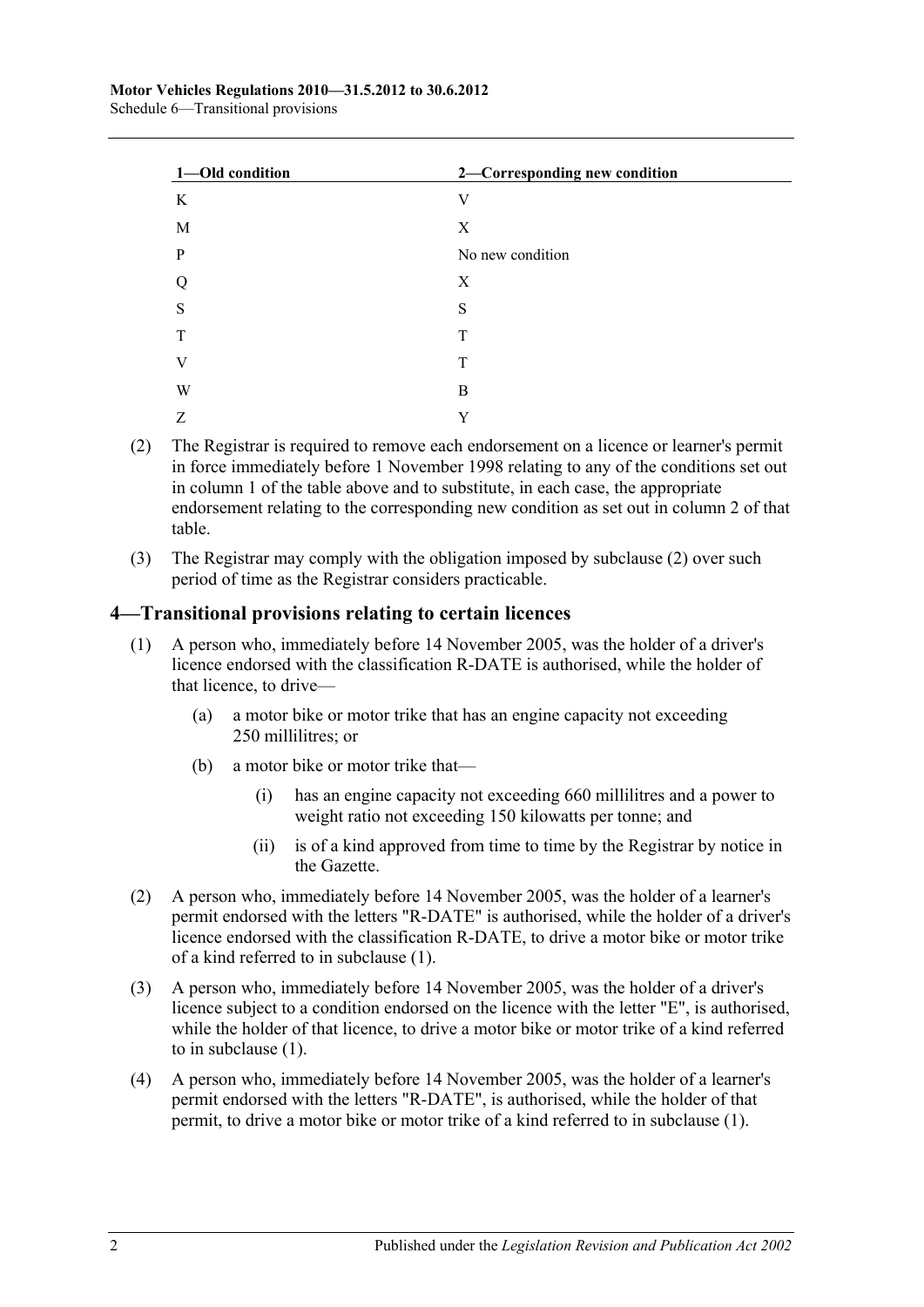## **Legislative history**

### **Notes**

• This version is comprised of the following:

| Part 1     | 1.7.2011  |
|------------|-----------|
| Part 2     | 12.4.2012 |
| Part 3     | 1.8.2011  |
| Part 4     | 14.7.2011 |
| Part 5     | 10.6.2010 |
| Part 6     | 14.7.2011 |
| Part 7     | 12.4.2012 |
| Part 8     | 31.5.2012 |
| Part 9     | 30.1.2012 |
| Schedule 1 | 31.5.2012 |
| Schedule 2 | 10.6.2010 |
| Schedule 3 | 10.6.2010 |
| Schedule 4 | 22.3.2012 |
| Schedule 5 | 1.7.2011  |
| Schedule 6 | 14.7.2011 |
|            |           |

- Variations of this version that are uncommenced are not incorporated into the text.
- Please note—References in the legislation to other legislation or instruments or to titles of bodies or offices are not automatically updated as part of the program for the revision and publication of legislation and therefore may be obsolete.
- Earlier versions of these regulations (historical versions) are listed at the end of the legislative history.
- For further information relating to the Act and subordinate legislation made under the Act see the Index of South Australian Statutes or www.legislation.sa.gov.au.

### **Legislation revoked by principal regulations**

The *Motor Vehicles Regulations 2010* revoked the following:

*Motor Vehicles Regulations 1996*

### **Principal regulations and variations**

| Year No  | Reference               | Commencement                                                                                                  |
|----------|-------------------------|---------------------------------------------------------------------------------------------------------------|
| 2010 30  | Gazette 6.5.2010 p1727  | 15.5.2010 except Sch 4 cl 5 item relating to<br>r 265(3) of Australian Road Rules-1.7.2010:<br>r <sub>2</sub> |
| 2010 92  | Gazette 10.6.2010 p2786 | $1.7.2010$ : r 2                                                                                              |
| 2010 94  | Gazette 10.6.2010 p2823 | $10.6.2010$ : r 2                                                                                             |
| 2010 151 | Gazette 17.6.2010 p3098 | $1.7.2010$ : r 2                                                                                              |

New entries appear in bold.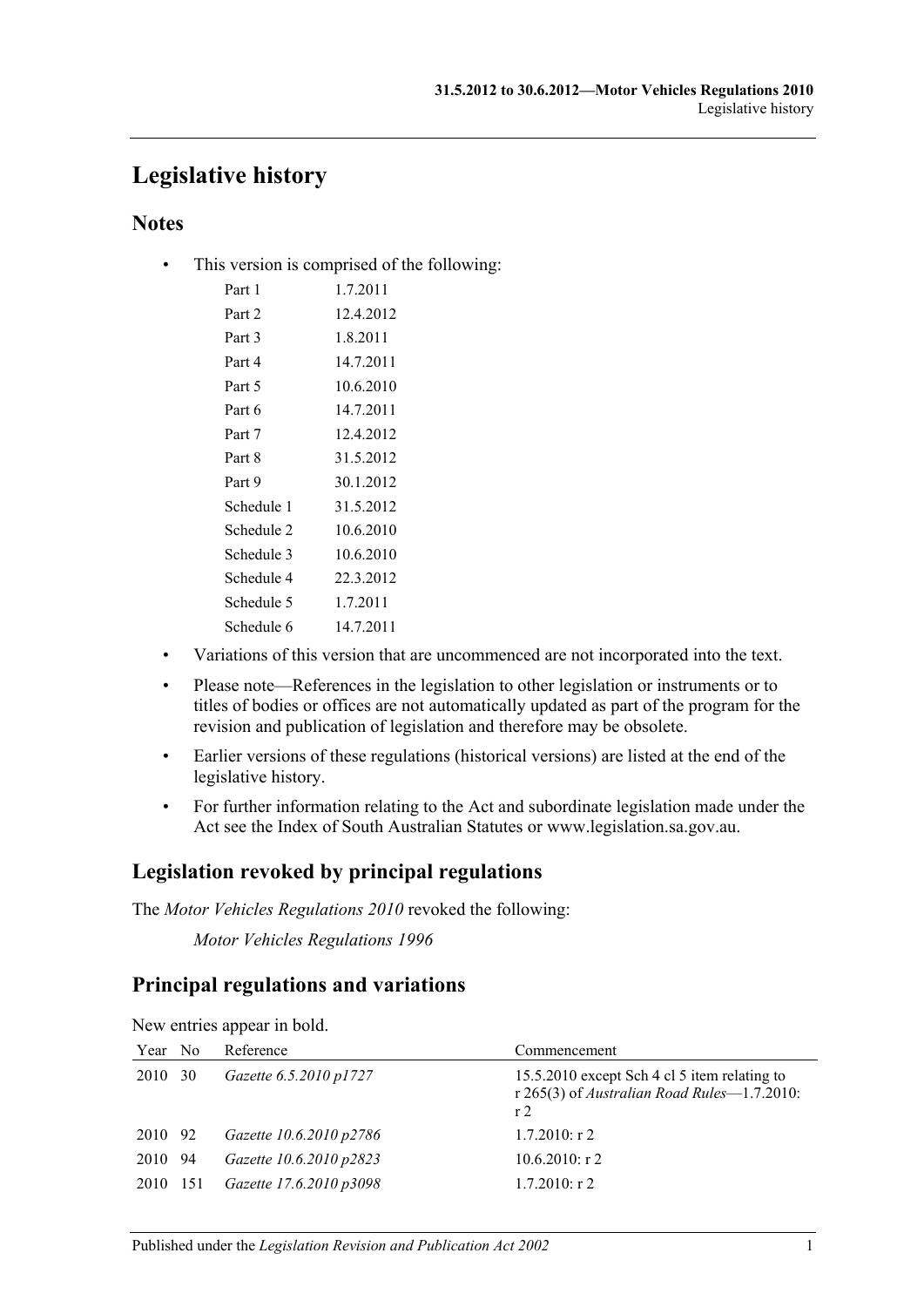| 2010 159 |     | Gazette 24.6.2010 p3224  | 1.7.2010 (r 21(1) comes into operation 1.7.2010<br>immediately after Sch 4 cl 5 item relating to<br>rule 265(3) of Australian Road Rules); rr<br>4-20, 21(2) & 22-4.9.2010: r 2 |
|----------|-----|--------------------------|---------------------------------------------------------------------------------------------------------------------------------------------------------------------------------|
| 2010 202 |     | Gazette 26.8.2010 p4605  | $1.9.2010:$ r 2                                                                                                                                                                 |
| 2010     | 230 | Gazette 25.11.2010 p5406 | 25.11.2010: r 2                                                                                                                                                                 |
| 2010     | 233 | Gazette 25.11.2010 p5412 | 25.11.2010: r 2                                                                                                                                                                 |
| 2010     | 254 | Gazette 9.12.2010 p5588  | $9.12.2010:$ r 2                                                                                                                                                                |
| 2011     | 5   | Gazette 27.1.2011 p303   | 27.5.2011: r 2                                                                                                                                                                  |
| 2011     | 10  | Gazette 27.1.2011 p314   | 27.1.2011: r 2                                                                                                                                                                  |
| 2011     | 31  | Gazette 29.4.2011 p1292  | $1.7.2011:$ r 2                                                                                                                                                                 |
| 2011     | 102 | Gazette 9.6.2011 p2164   | 1.7.2011 immediately after 31/2011: r 2                                                                                                                                         |
| 2011     | 121 | Gazette 9.6.2011 p2273   | $9.6.2011:$ r2                                                                                                                                                                  |
| 2011     | 185 | Gazette 14.7.2011 p3079  | $1.8.2011:$ r 2                                                                                                                                                                 |
| 2011     | 186 | Gazette 14.7.2011 p3081  | $14.7.2011:$ r 2                                                                                                                                                                |
| 2011     | 244 | Gazette 1.12.2011 p4763  | $1.12.2011:$ r2                                                                                                                                                                 |
| 2011     | 277 | Gazette 15.12.2011 p5054 | 30.1.2012: r 2                                                                                                                                                                  |
| 2012     | 18  | Gazette 22.3.2012 p1047  | 22.3.2012: r 2                                                                                                                                                                  |
| 2012     | 24  | Gazette 12.4.2012 p1395  | 12.4.2012: r 2                                                                                                                                                                  |
| 2012     | 26  | Gazette 12.4.2012 p1399  | 12.4.2012: r 2                                                                                                                                                                  |
| 2012     | 30  | Gazette 26.4.2012 p1503  | $1.7.2012$ : r 2                                                                                                                                                                |
| 2012     | 60  | Gazette 31.5.2012 p2256  | $1.7.2012:$ r 2                                                                                                                                                                 |
| 2012     | 78  | Gazette 31.5.2012 p2344  | 31.5.2012: r2                                                                                                                                                                   |
| 2012     | 153 | Gazette 31.5.2012 p2671  | 31.5.2012: r 2                                                                                                                                                                  |
| 2012     | 155 | Gazette 7.6.2012 p2714   | $1.9.2012:$ r 2                                                                                                                                                                 |

### **Provisions varied**

New entries appear in bold.

Entries that relate to provisions that have been deleted appear in italics.

| Provision                                      | How varied                                                     | Commencement |
|------------------------------------------------|----------------------------------------------------------------|--------------|
| Pt1                                            |                                                                |              |
| r <sub>2</sub>                                 | omitted under Legislation Revision and<br>Publication Act 2002 | 25.11.2010   |
| r <sub>3</sub>                                 |                                                                |              |
| r3(1)                                          |                                                                |              |
| current<br>registration details<br>certificate | inserted by $31/2011$ r 4(1)                                   | 1.7.2011     |
| high powered<br>vehicle exemption              | inserted by $159/2010 \text{ r } 4(1)$                         | 4.9.2010     |
| L plate                                        | inserted by $159/2010 \text{ r } 4(2)$                         | 4.9.2010     |
| prescribed event                               | inserted by $233/2010$ r 4                                     | 25.11.2010   |
| P plate                                        | inserted by $159/2010 \text{ r } 4(3)$                         | 4.9.2010     |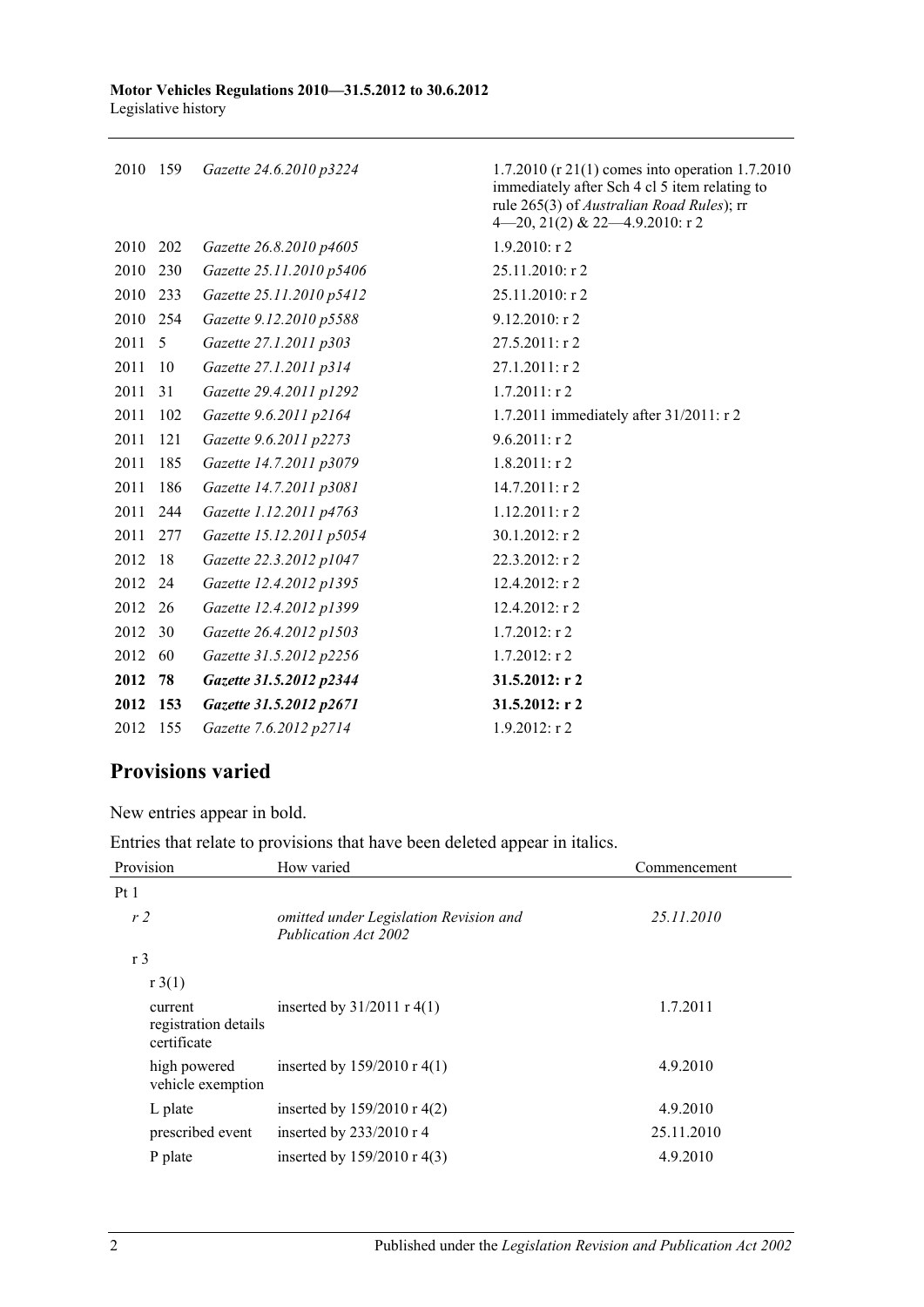| certificate                | registration details inserted by 31/2011 r 4(2) | 1.7.2011                  |
|----------------------------|-------------------------------------------------|---------------------------|
| r 3A                       | inserted by 159/2010 r 5                        | 4.9.2010                  |
| Pt 2                       |                                                 |                           |
| r <sub>7</sub>             | substituted by 233/2010 r 5                     | 25.11.2010                |
| r 9                        |                                                 |                           |
| r9(2)                      | varied by 24/2012 r 4                           | 12.4.2012                 |
| r 11A                      | inserted by 31/2011 r 5                         | 1.7.2011                  |
| r 12A                      | inserted by 244/2011 r 4                        | 1.12.2011                 |
| r15                        |                                                 |                           |
| historic vehicle           | substituted by $30/2012$ r 4(1)                 | 1.7.2012-not incorporated |
| left hand drive<br>vehicle | substituted by $30/2012$ r 4(1)                 | 1.7.2012-not incorporated |
| street rod vehicle         | inserted by $30/2012$ r 4(2)                    | 1.7.2012-not incorporated |
| r 16                       |                                                 |                           |
| r 16(1)                    | varied by $30/2012$ r $5(1)$ , (2)              | 1.7.2012-not incorporated |
| r 16(2)                    | varied by 30/2012 r 5(3), (4)                   | 1.7.2012-not incorporated |
| r 16(3)                    | varied by 30/2012 r 5(5)                        | 1.7.2012-not incorporated |
| r24                        | varied by 26/2012 r 4                           | 12.4.2012                 |
| r25                        |                                                 |                           |
| $r 25(3)$ - (5)            | inserted by $244/2011$ r 5                      | 1.12.2011                 |
| r27                        |                                                 |                           |
| r 27(3)                    | inserted by $244/2011$ r 6                      | 1.12.2011                 |
| r 29                       |                                                 |                           |
| r 29(1)                    | r 29 redesignated as r 29(1) by 233/2010 r 6    | 25.11.2010                |
| $r 29(2)$ and (3)          | inserted by 233/2010 r 6                        | 25.11.2010                |
| r 34                       | substituted by 31/2011 r 6                      | 1.7.2011                  |
| r 35                       |                                                 |                           |
| $r 35(2)$ and (3)          | varied by 31/2011 r 7                           | 1.7.2011                  |
| r 35(4)                    | inserted by 159/2010 r 6                        | 4.9.2010                  |
| rr 35A and 35B             | inserted by 31/2011 r 8                         | 1.7.2011                  |
| r 36                       |                                                 |                           |
| $r \, 36(1)$               | varied by 92/2010 r 4(1)                        | 1.7.2010                  |
|                            | varied by 24/2012 r 5(1)                        | 12.4.2012                 |
| $r \, 36(4)$               | varied by 92/2010 r 4(2)                        | 1.7.2010                  |
|                            | varied by 24/2012 r 5(2)                        | 12.4.2012                 |
| Pt <sub>3</sub>            |                                                 |                           |
| r 40                       | varied by 185/2011 r 4                          | 1.8.2011                  |
| Pt 4                       |                                                 |                           |
| r 47                       |                                                 |                           |
| $r\,47(1)$                 | varied by 159/2010 r 7                          | 4.9.2010                  |
| r 47A                      | inserted by 254/2010 r 4                        | 9.12.2010                 |
| r 50                       |                                                 |                           |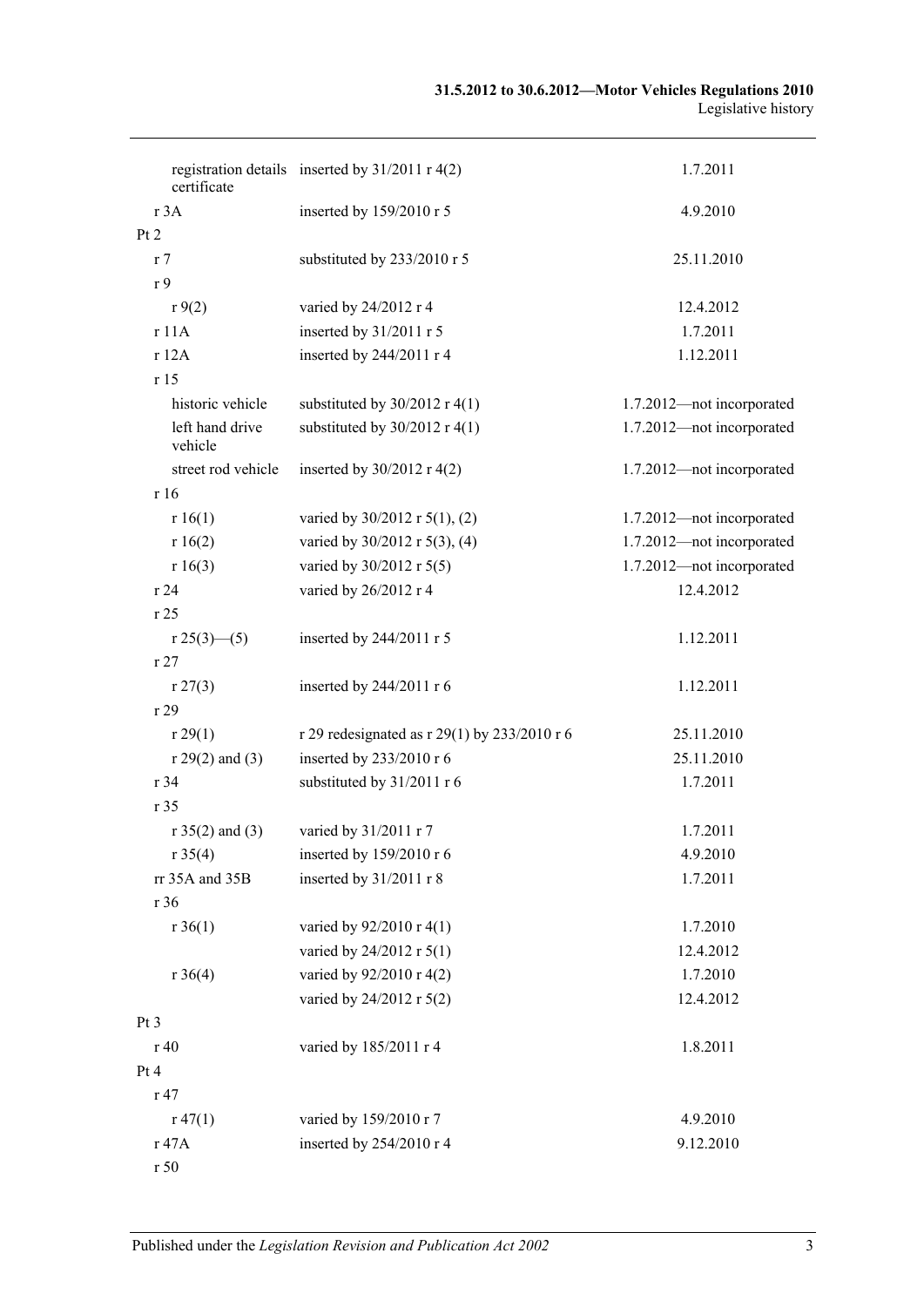#### **Motor Vehicles Regulations 2010—31.5.2012 to 30.6.2012** Legislative history

| r 50(1)         | varied by 159/2010 r 8          | 4.9.2010   |
|-----------------|---------------------------------|------------|
| r 51            |                                 |            |
| r 51(1)         | varied by 159/2010 r 9          | 4.9.2010   |
| r 52            | substituted by 159/2010 r 10    | 4.9.2010   |
| r <sub>53</sub> | deleted by 159/2010 r 10        | 4.9.2010   |
| r 54            | varied by 159/2010 r 11         | 4.9.2010   |
| r 55            |                                 |            |
| r 55(1)         | varied by 159/2010 r 12         | 4.9.2010   |
| r 55A           | inserted by 159/2010 r 13       | 4.9.2010   |
| r 55AB          | inserted by 254/2010 r 5        | 9.12.2010  |
| rr 55B-55D      | inserted by 159/2010 r 13       | 4.9.2010   |
| rr 55E-55H      | inserted by 254/2010 r 6        | 9.12.2010  |
| r 56            |                                 |            |
| r 56(1)         | varied by 159/2010 r 14(1)      | 4.9.2010   |
| r 56(2)         | substituted by 159/2010 r 14(2) | 4.9.2010   |
| r 56A           | inserted by 159/2010 r 15       | 4.9.2010   |
|                 | substituted by 186/2011 r 4     | 14.7.2011  |
| r 57            |                                 |            |
| r 57(1)         | varied by 159/2010 r 16(1), (2) | 4.9.2010   |
| r 59            | varied by 159/2010 r 17         | 4.9.2010   |
| Pt $6$          |                                 |            |
| r 69            | substituted by 186/2011 r 5     | 14.7.2011  |
| Pt 7            |                                 |            |
| r 74            |                                 |            |
| r74(7)          | varied by 92/2010 r 5           | 1.7.2010   |
|                 | varied by 24/2012 r 6           | 12.4.2012  |
| r 75            |                                 |            |
| r 75(1)         | varied by 92/2010 r 6           | 1.7.2010   |
|                 | varied by 24/2012 r 7           | 12.4.2012  |
| Pt 8            |                                 |            |
| r 76            |                                 |            |
| r76(2)          | varied by 159/2010 r 18         | 4.9.2010   |
| r76(2a)         | inserted by $10/2011$ r 4(1)    | 27.1.2011  |
|                 | substituted by 31/2011 r 9      | 1.7.2011   |
| r76(4)          | substituted by $10/2011$ r 4(2) | 27.1.2011  |
| r 79A           | inserted by 151/2010 r 4        | 1.7.2010   |
| r 83            | varied by 159/2010 r 19         | 4.9.2010   |
| r90             |                                 |            |
| r90(3)          | inserted by 153/2012 r 4        | 31.5.2012  |
| Pt9             |                                 |            |
| r 90A           | inserted by 31/2011 r 10        | 1.7.2011   |
| r 93A           | inserted by 230/2010 r 4        | 25.11.2010 |
| r 94A           | inserted by 31/2011 r 11        | 1.7.2011   |
|                 |                                 |            |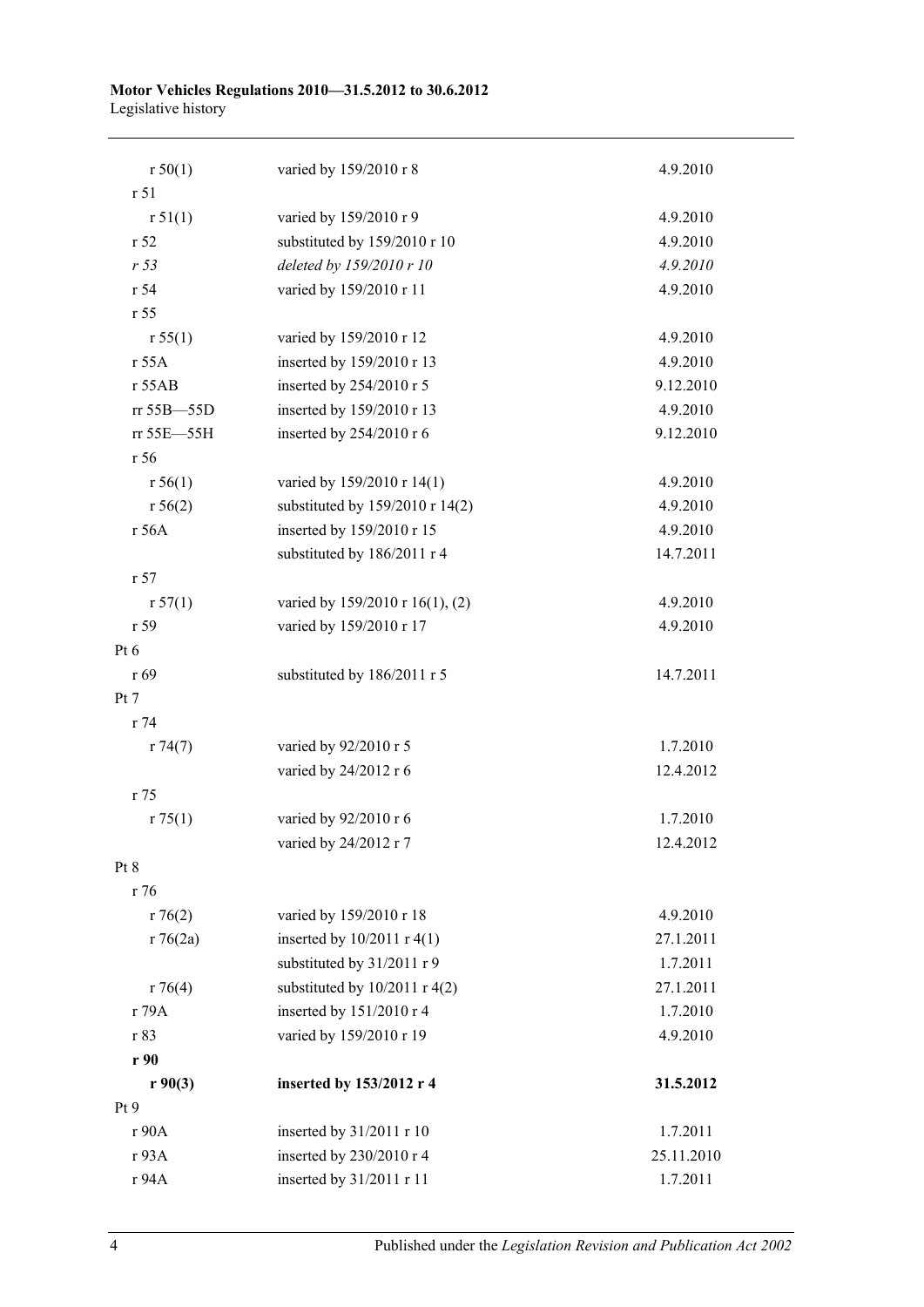| r 98                                      |                                                                |                           |
|-------------------------------------------|----------------------------------------------------------------|---------------------------|
| r98(1)                                    |                                                                |                           |
| interest                                  | registered security deleted by $277/2011$ r $4(1)$             | 30.1.2012                 |
| r98(6)                                    | varied by 10/2011 r 5(1), (2)                                  | 27.1.2011                 |
| r 98(7)                                   | varied by 277/2011 r 4(2)                                      | 30.1.2012                 |
| $r 98(8)$ and (9)                         | inserted by $10/2011$ r $5(3)$                                 | 27.1.2011                 |
| r 99A                                     | inserted by 31/2011 r 12                                       | 1.7.2011                  |
| r 100                                     |                                                                |                           |
| r 100(1)                                  | varied by 92/2010 r 7                                          | 1.7.2010                  |
| Sch 1 before<br>substitution by 121/2011  | substituted by 94/2010 r 4                                     | 10.6.2010                 |
| cl 22A                                    | inserted by 159/2010 r 20                                      | 4.9.2010                  |
| $cl$ 42                                   |                                                                |                           |
| $cl$ 42(2)                                | varied by 202/2010 r 4                                         | 1.9.2010                  |
| Sch 1                                     | substituted by 121/2011 r 4                                    | 9.6.2011                  |
| Pt 1 before<br>substitution by<br>78/2012 |                                                                |                           |
| cl 6A                                     | inserted by 31/2011 r 13                                       | 1.7.2011                  |
| Pt1                                       | substituted by 78/2012 r 4                                     | 31.5.2012                 |
| Sch 4                                     |                                                                |                           |
| cl <sub>1</sub>                           | varied by 18/2012 r 4                                          | 22.3.2012                 |
| cl <sub>2</sub>                           | varied by $5/2011$ r $4(1)$ —(5)                               | 27.5.2011                 |
| cl <sub>4</sub>                           | varied by 185/2011 r 5(1)                                      | 1.8.2011                  |
| cl <sub>5</sub>                           | varied by 159/2010 r 21(1)                                     | 1.7.2010                  |
|                                           | varied by 5/2011 r 4(6), (7)                                   | 27.5.2011                 |
| cl <sub>6</sub>                           | varied by $5/2011$ r 4(8)                                      | 27.5.2011                 |
|                                           | varied by 185/2011 r 5(2)                                      | 1.8.2011                  |
| cl 7                                      | inserted by 159/2010 r 21(2)                                   | 4.9.2010                  |
| Sch 5 before<br>substitution by 102/2011  | substituted by $92/2010$ r 8                                   | 1.7.2010                  |
| cl1                                       | varied by 159/2010 r 22(1), (2)                                | 4.9.2010                  |
|                                           | varied by 254/2010 r 7(1)                                      | 9.12.2010                 |
|                                           | varied by $31/2011$ r $14(1)$ —(5)                             | 1.7.2011                  |
| $cl$ 2                                    | varied by 254/2010 r 7(2)                                      | 9.12.2010                 |
| Sch 5                                     | substituted by 102/2011 r 4                                    | 1.7.2011                  |
|                                           | substituted by 60/2012 r 4                                     | 1.7.2012-not incorporated |
| Sch 6                                     |                                                                |                           |
| PtI                                       | omitted under Legislation Revision and<br>Publication Act 2002 | 14.7.2011                 |
| Pt 2                                      |                                                                |                           |
| cl 4                                      | inserted by 186/2011 r 6                                       | 14.7.2011                 |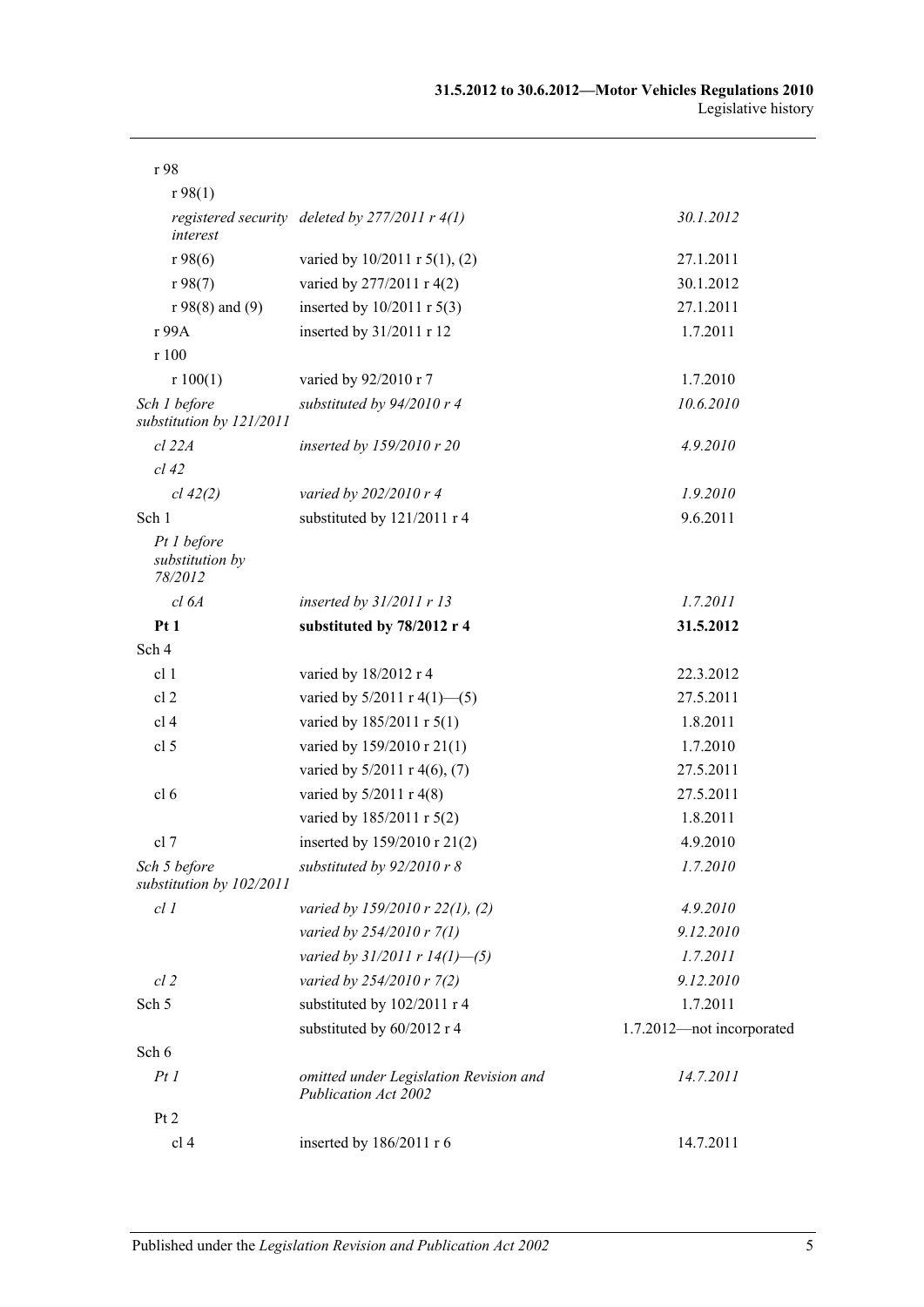### **Transitional etc provisions associated with regulations or variations**

### *Motor Vehicles (Fees) Variation Regulations 2010 (No 94 of 2010)*

### **5—Transitional provision**

- (1) The fees prescribed in respect of the issue or renewal of a driver's licence or registration of a motor vehicle by Schedule 1 of the *[Motor Vehicles Regulations](http://www.legislation.sa.gov.au/index.aspx?action=legref&type=subordleg&legtitle=Motor%20Vehicles%20Regulations%202010) 2010*, as substituted by these regulations, apply where the issue or renewal is to take effect on or after 1 July 2010.
- (2) All other fees prescribed in Schedule 1 of the *[Motor Vehicles Regulations](http://www.legislation.sa.gov.au/index.aspx?action=legref&type=subordleg&legtitle=Motor%20Vehicles%20Regulations%202010) 2010*, as substituted by these regulations, apply from 1 July 2010.
- (3) Despite regulation 4—
	- (a) the fees prescribed in respect of the issue or renewal of a driver's licence or registration of a motor vehicle by Schedule 1 of the *[Motor Vehicles](http://www.legislation.sa.gov.au/index.aspx?action=legref&type=subordleg&legtitle=Motor%20Vehicles%20Regulations%202010)  [Regulations](http://www.legislation.sa.gov.au/index.aspx?action=legref&type=subordleg&legtitle=Motor%20Vehicles%20Regulations%202010) 2010*, as in force immediately before the commencement of these regulations, continue to apply where the issue or renewal is to take effect before 1 July 2010; and
	- (b) all other fees prescribed by Schedule 1 of the *[Motor Vehicles](http://www.legislation.sa.gov.au/index.aspx?action=legref&type=subordleg&legtitle=Motor%20Vehicles%20Regulations%202010)  [Regulations](http://www.legislation.sa.gov.au/index.aspx?action=legref&type=subordleg&legtitle=Motor%20Vehicles%20Regulations%202010) 2010*, as in force immediately before the commencement of these regulations, continue to apply until 1 July 2010.

### *Motor Vehicles (Fees) Variation Regulations 2011 (No 121 of 2011)*

### **5—Transitional provision**

- (1) The fees prescribed in respect of the issue or renewal of a driver's licence or registration of a motor vehicle by Schedule 1 of the *[Motor Vehicles Regulations](http://www.legislation.sa.gov.au/index.aspx?action=legref&type=subordleg&legtitle=Motor%20Vehicles%20Regulations%202010) 2010*, as substituted by these regulations, apply where the issue or renewal is to take effect on or after 1 July 2011.
- (2) All other fees prescribed in Schedule 1 of the *[Motor Vehicles Regulations](http://www.legislation.sa.gov.au/index.aspx?action=legref&type=subordleg&legtitle=Motor%20Vehicles%20Regulations%202010) 2010*, as substituted by these regulations, apply from 1 July 2011.
- (3) Despite regulation 4—
	- (a) the fees prescribed in respect of the issue or renewal of a driver's licence or registration of a motor vehicle by Schedule 1 of the *[Motor Vehicles](http://www.legislation.sa.gov.au/index.aspx?action=legref&type=subordleg&legtitle=Motor%20Vehicles%20Regulations%202010)  [Regulations](http://www.legislation.sa.gov.au/index.aspx?action=legref&type=subordleg&legtitle=Motor%20Vehicles%20Regulations%202010) 2010*, as in force immediately before the commencement of these regulations, continue to apply where the issue or renewal is to take effect before 1 July 2011; and
	- (b) all other fees prescribed by Schedule 1 of the *[Motor Vehicles](http://www.legislation.sa.gov.au/index.aspx?action=legref&type=subordleg&legtitle=Motor%20Vehicles%20Regulations%202010)  [Regulations](http://www.legislation.sa.gov.au/index.aspx?action=legref&type=subordleg&legtitle=Motor%20Vehicles%20Regulations%202010) 2010*, as in force immediately before the commencement of these regulations, continue to apply until 1 July 2011.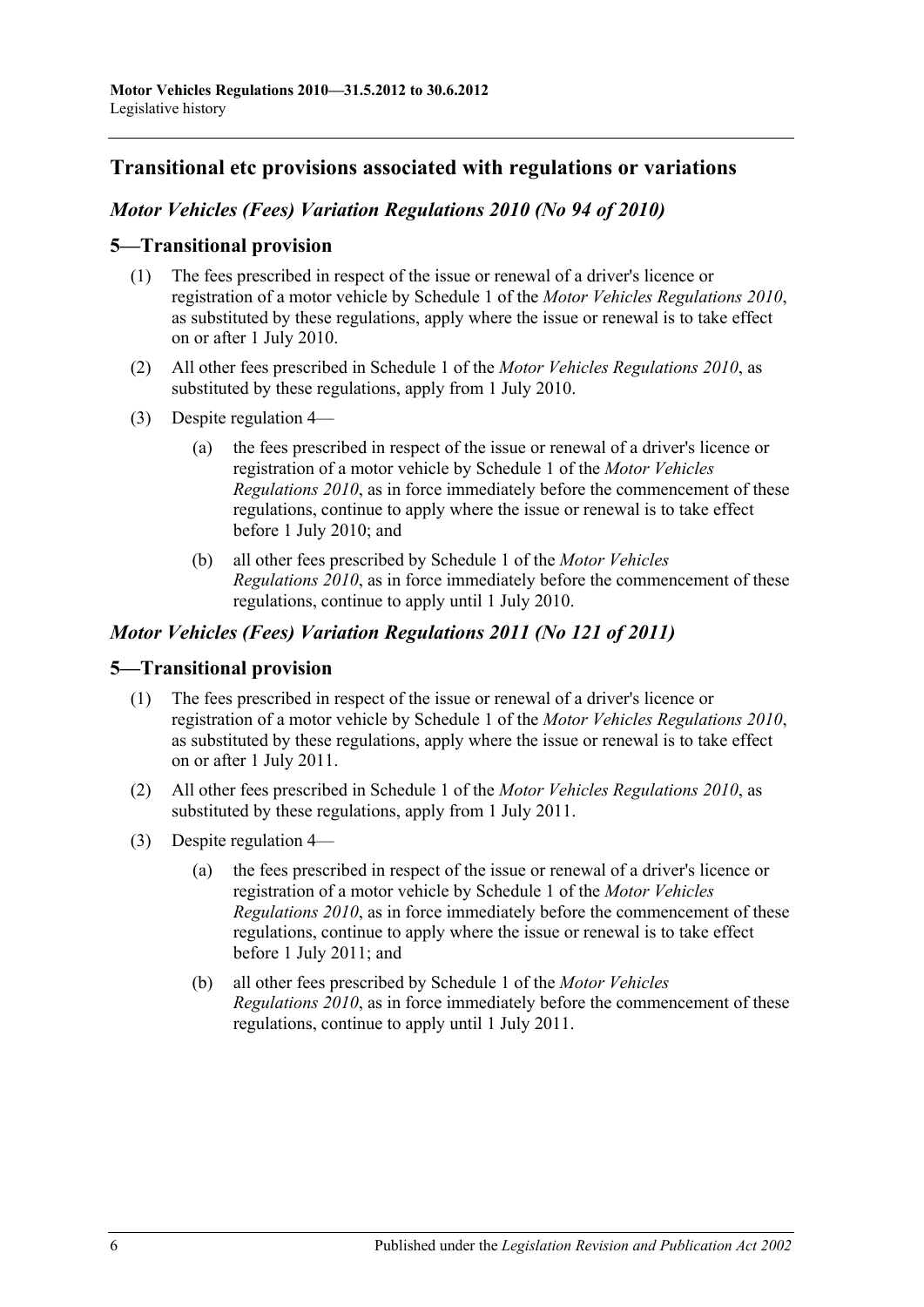## *Motor Vehicles Variation Regulations 2011 (No 31 of 2011), Sch 1—Transitional provision*

Despite regulation 35B(1)(b) of the *[Motor Vehicles Regulations](http://www.legislation.sa.gov.au/index.aspx?action=legref&type=subordleg&legtitle=Motor%20Vehicles%20Regulations%202010) 2010* as inserted by these regulations, during the period of 12 months immediately following the commencement of these regulations, the prescribed documents for the purposes of sections 56, 57(2) and 58(1) of the Act for a motor vehicle other than a heavy vehicle are:

- (a) a current certificate of registration or current duplicate certificate of registration issued to the transferor; or
- (b) a current registration details certificate issued to the transferor.

## *Motor Vehicles (Fees) Variation Regulations 2012 (No 78 of 2012), Pt 3*

## **5—Transitional provision**

- (1) The fees prescribed in respect of the issue or renewal of a driver's licence or registration of a motor vehicle by Schedule 1 of the *[Motor Vehicles Regulations](http://www.legislation.sa.gov.au/index.aspx?action=legref&type=subordleg&legtitle=Motor%20Vehicles%20Regulations%202010) 2010*, as varied by these regulations, apply where the issue or renewal is to take effect on or after 1 July 2012.
- (2) All other fees prescribed by Schedule 1 of the *[Motor Vehicles Regulations](http://www.legislation.sa.gov.au/index.aspx?action=legref&type=subordleg&legtitle=Motor%20Vehicles%20Regulations%202010) 2010*, as varied by these regulations, apply from 1 July 2012.
- (3) Despite regulation 4—
	- (a) the fees prescribed in respect of the issue or renewal of a driver's licence or registration of a motor vehicle by Schedule 1 of the *[Motor Vehicles](http://www.legislation.sa.gov.au/index.aspx?action=legref&type=subordleg&legtitle=Motor%20Vehicles%20Regulations%202010)  [Regulations](http://www.legislation.sa.gov.au/index.aspx?action=legref&type=subordleg&legtitle=Motor%20Vehicles%20Regulations%202010) 2010*, as in force immediately before the commencement of these regulations, continue to apply where the issue or renewal is to take effect before 1 July 2012; and
	- (b) all other fees prescribed by Schedule 1 of the *[Motor Vehicles](http://www.legislation.sa.gov.au/index.aspx?action=legref&type=subordleg&legtitle=Motor%20Vehicles%20Regulations%202010)  [Regulations](http://www.legislation.sa.gov.au/index.aspx?action=legref&type=subordleg&legtitle=Motor%20Vehicles%20Regulations%202010) 2010*, as in force immediately before the commencement of these regulations, continue to apply until 1 July 2012.

## **Historical versions**

10.6.2010 1.7.2010 1.9.2010 (electronic only) 4.9.2010 25.11.2010 9.12.2010 27.1.2011 27.5.2011 9.6.2011 1.7.2011 14.7.2011 1.8.2011 1.12.2011